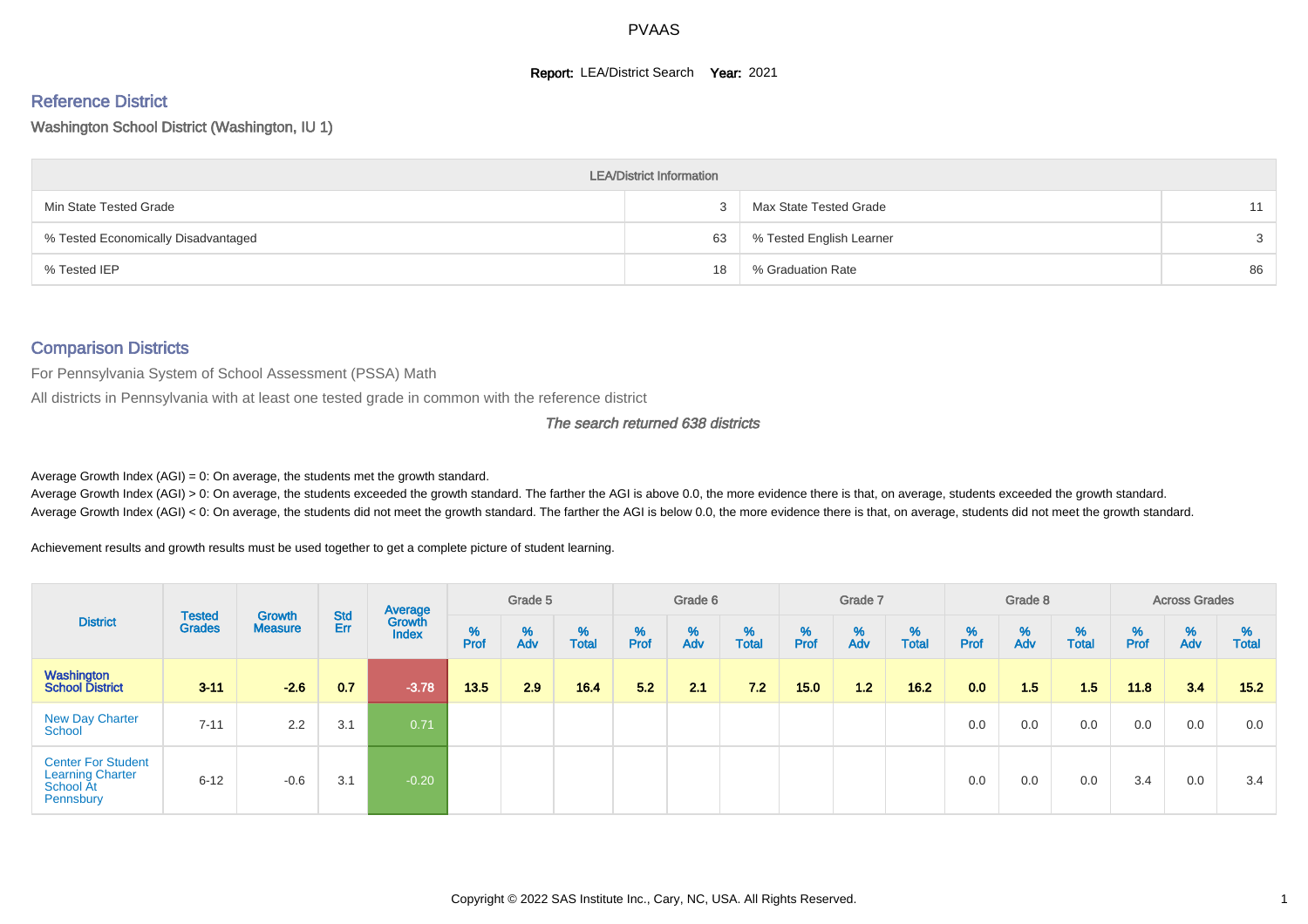| <b>District</b>                                                                       | <b>Tested</b> | <b>Growth</b>  | <b>Std</b> | Average                |              | Grade 5  |                   |              | Grade 6  |                   |              | Grade 7     |                   |              | Grade 8  |                   |              | <b>Across Grades</b> |                   |
|---------------------------------------------------------------------------------------|---------------|----------------|------------|------------------------|--------------|----------|-------------------|--------------|----------|-------------------|--------------|-------------|-------------------|--------------|----------|-------------------|--------------|----------------------|-------------------|
|                                                                                       | <b>Grades</b> | <b>Measure</b> | Err        | Growth<br><b>Index</b> | $\%$<br>Prof | %<br>Adv | %<br><b>Total</b> | $\%$<br>Prof | %<br>Adv | %<br><b>Total</b> | $\%$<br>Prof | $\%$<br>Adv | %<br><b>Total</b> | $\%$<br>Prof | %<br>Adv | %<br><b>Total</b> | $\%$<br>Prof | %<br>Adv             | %<br><b>Total</b> |
| <b>Washington</b><br>School District                                                  | $3 - 11$      | $-2.6$         | 0.7        | $-3.78$                | $13.5$       | 2.9      | 16.4              | 5.2          | 2.1      | 7.2               | 15.0         | 1.2         | 16.2              | 0.0          | $1.5$    | 1.5               | 11.8         | 3.4                  | $15.2$            |
| <b>Easton Arts</b><br>Academy<br>Elementary<br><b>Charter School</b>                  | $3-5$         | 4.8            | 2.4        | 1.94                   | 4.2          | 16.7     | 20.8              |              |          |                   |              |             |                   |              |          |                   | 12.6         | 3.9                  | 16.5              |
| <b>Urban Academy Of</b><br><b>Greater Pittsburgh</b><br><b>Charter School</b>         | $3-5$         | $-7.6$         | 1.9        | $-4.05$                | 2.7          | 0.0      | 2.7               |              |          |                   |              |             |                   |              |          |                   | 7.3          | 0.0                  | 7.3               |
| <b>Lincoln Park</b><br><b>Performing Arts</b><br><b>Charter School</b>                | $7 - 11$      | $-4.4$         | 1.0        | $-4.17$                |              |          |                   |              |          |                   | 33.9         | 5.4         | 39.3              | 11.5         | 3.4      | 14.9              | 20.3         | 4.2                  | 24.5              |
| <b>West Philadelphia</b><br>Achievement<br><b>Charter</b><br><b>Elementary School</b> | $3-5$         | 4.2            | 1.6        | 2.63                   | 6.7          | 0.0      | 6.7               |              |          |                   |              |             |                   |              |          |                   | 2.8          | 0.5                  | $3.2\,$           |
| Keystone<br><b>Education Center</b><br><b>Charter School</b>                          | $3 - 12$      | $-4.8$         | 3.2        | $-1.50$                |              |          |                   |              |          |                   |              |             |                   | 0.0          | 0.0      | 0.0               | 0.0          | 0.0                  | 0.0               |
| Achievement<br><b>House Charter</b><br><b>School</b>                                  | $7 - 11$      | $-0.3$         | 1.5        | $-1.19$                |              |          |                   |              |          |                   | 20.0         | 0.0         | 20.0              | 7.1          | 2.4      | 9.5               | 11.9         | 1.5                  | 13.4              |
| <b>Premier Arts And</b><br><b>Science Charter</b><br><b>School</b>                    | $3-5$         | $-0.1$         | 2.0        | $-0.05$                | 0.0          | 0.0      | 0.0               |              |          |                   |              |             |                   |              |          |                   | 3.8          | 1.0                  | 4.8               |
| <b>Lincoln Charter</b><br><b>School</b>                                               | $3-5$         | $-2.5$         | 1.4        | $-1.78$                | 1.3          | 1.3      | 2.6               |              |          |                   |              |             |                   |              |          |                   | 3.6          | 0.8                  | 4.4               |
| <b>Inquiry Charter</b><br>School                                                      | $3-5$         | $-6.8$         | 2.1        | $-3.27$                | 8.8          | 2.9      | 11.8              |              |          |                   |              |             |                   |              |          |                   | 11.1         | 2.8                  | 13.9              |
| <b>Centre Learning</b><br>Community<br><b>Charter School</b>                          | $5-8$         | 4.9            | 2.0        | 2.45                   |              |          |                   |              |          |                   | 25.0         | 12.5        | 37.5              | 0.0          | 17.6     | 17.6              | 24.1         | 18.5                 | 42.6              |
| <b>Executive</b><br>Education<br><b>Academy Charter</b><br><b>School</b>              | $3 - 10$      | $-2.5$         | 1.7        | 1.63                   | 0.0          | 0.0      | 0.0               |              |          |                   | 18.2         | 0.0         | 18.2              | 4.8          | 0.0      | 4.8               | 9.1          | 1.7                  | 10.9              |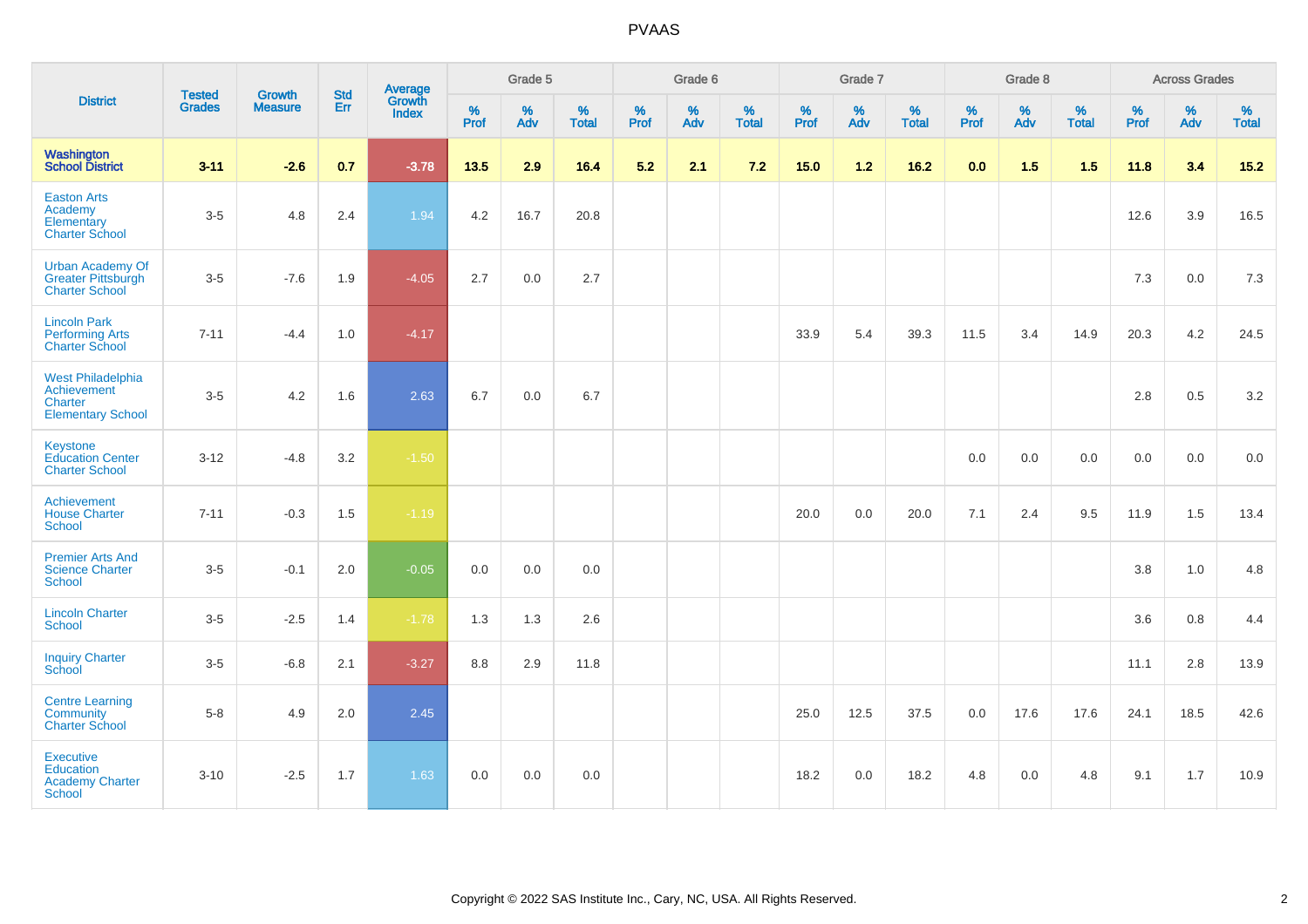|                                                              | <b>Tested</b> | <b>Growth</b>  | <b>Std</b> | Average                |                     | Grade 5  |                   |              | Grade 6  |                   |              | Grade 7  |                   |              | Grade 8  |                   |              | <b>Across Grades</b> |                   |
|--------------------------------------------------------------|---------------|----------------|------------|------------------------|---------------------|----------|-------------------|--------------|----------|-------------------|--------------|----------|-------------------|--------------|----------|-------------------|--------------|----------------------|-------------------|
| <b>District</b>                                              | <b>Grades</b> | <b>Measure</b> | Err        | Growth<br><b>Index</b> | $\%$<br><b>Prof</b> | %<br>Adv | %<br><b>Total</b> | $\%$<br>Prof | %<br>Adv | %<br><b>Total</b> | $\%$<br>Prof | %<br>Adv | %<br><b>Total</b> | $\%$<br>Prof | %<br>Adv | %<br><b>Total</b> | $\%$<br>Prof | %<br>Adv             | %<br><b>Total</b> |
| Washington<br><b>School District</b>                         | $3 - 11$      | $-2.6$         | 0.7        | $-3.78$                | 13.5                | 2.9      | 16.4              | 5.2          | 2.1      | 7.2               | 15.0         | $1.2$    | 16.2              | 0.0          | 1.5      | 1.5               | 11.8         | 3.4                  | $15.2$            |
| <b>Arts Academy</b><br>Elementary<br><b>Charter School</b>   | $3-5$         | 1.7            | 1.9        | 0.91                   | 5.3                 | 0.0      | 5.3               |              |          |                   |              |          |                   |              |          |                   | 5.1          | 0.0                  | 5.1               |
| <b>Mastery Charter</b><br>School John Wister<br>Elementary   | $3-5$         | 3.9            | 2.6        | 1.52                   | 5.0                 | 0.0      | 5.0               |              |          |                   |              |          |                   |              |          |                   | 2.9          | 0.0                  | 2.9               |
| <b>Seven Generations</b><br><b>Charter School</b>            | $3-5$         | 2.5            | 2.0        | 1.26                   | 24.3                | 5.4      | 29.7              |              |          |                   |              |          |                   |              |          |                   | 25.6         | 5.6                  | 31.2              |
| <b>Global Leadership</b><br><b>Academy Charter</b><br>School | $3 - 8$       | $-3.1$         | 1.9        | $-0.82$                | $0.0\,$             | $0.0\,$  | 0.0               |              |          |                   | $0.0\,$      | 0.0      | 0.0               | 9.1          | 0.0      | 9.1               | 2.5          | $0.0\,$              | 2.5               |
| <b>Mastery Charter</b><br>School -<br>Shoemaker<br>Campus    | $7 - 10$      | 1.9            | 1.6        | 1.23                   |                     |          |                   |              |          |                   | 9.4          | 0.0      | 9.4               | 4.2          | 0.0      | 4.2               | 7.1          | 0.0                  | 7.1               |
| <b>Mastery Charter</b><br>School - Gratz<br>Campus           | $7 - 10$      | 1.0            | 1.4        | 0.73                   |                     |          |                   |              |          |                   | 6.2          | 0.0      | 6.2               | 2.4          | 0.0      | 2.4               | 4.1          | 0.0                  | 4.1               |
| <b>Pittston Area</b><br><b>School District</b>               | $3 - 11$      | $-8.4$         | 0.8        | $-11.15$               | 5.7                 | 0.0      | 5.7               | 4.2          | 0.0      | 4.2               | 4.8          | 3.2      | 7.9               | 7.1          | 1.8      | 8.9               | 10.7         | 3.8                  | 14.4              |
| <b>Pottstown School</b><br><b>District</b>                   | $3 - 12$      | $-5.0$         | 0.5        | $-9.86$                | 6.0                 | 3.6      | 9.5               | 2.1          | 0.0      | 2.1               | 5.3          | 0.7      | 5.9               | 5.6          | 0.0      | 5.6               | 6.5          | $1.2$                | 7.7               |
| <b>Carmichaels Area</b><br><b>School District</b>            | $3 - 10$      | $-5.5$         | 0.7        | $-7.62$                | 13.8                | 1.2      | 15.0              | 1.5          | $0.0\,$  | 1.5               | 3.0          | $3.0\,$  | 6.0               | 6.8          | $0.0\,$  | 6.8               | 11.3         | 2.2                  | 13.4              |
| <b>Tacony Academy</b><br><b>Charter School</b>               | $3 - 11$      | $-3.3$         | 0.8        | 3.79                   | 4.1                 | 1.4      | 5.5               | 2.9          | 0.0      | 2.9               | 6.8          | 0.0      | 6.8               | 5.7          | 2.9      | 8.6               | 5.0          | 1.0                  | 6.0               |
| <b>Bethlehem-Center</b><br><b>School District</b>            | $3 - 10$      | $-6.4$         | 0.7        | $-8.62$                | 5.6                 | 1.4      | 6.9               | 0.0          | 0.0      | 0.0               | 4.0          | 0.0      | 4.0               | 3.2          | 1.6      | 4.8               | 9.6          | 3.9                  | 13.6              |
| <b>Tri-Valley School</b><br><b>District</b>                  | $3 - 10$      | $-6.5$         | 0.8        | $-4.50$                | 13.2                | 2.4      | 15.7              | 13.2         | 0.0      | 13.2              | 7.3          | 0.0      | 7.3               | 2.4          | 7.3      | 9.8               | 15.8         | 3.7                  | 19.4              |
| Columbia Borough<br><b>School District</b>                   | $3 - 12$      | $-4.8$         | 0.7        | $-6.40$                | 15.1                | 1.4      | 16.4              | 1.4          | 0.0      | 1.4               | 6.2          | 1.5      | 7.7               | 0.0          | 0.0      | 0.0               | 8.7          | 1.4                  | 10.0              |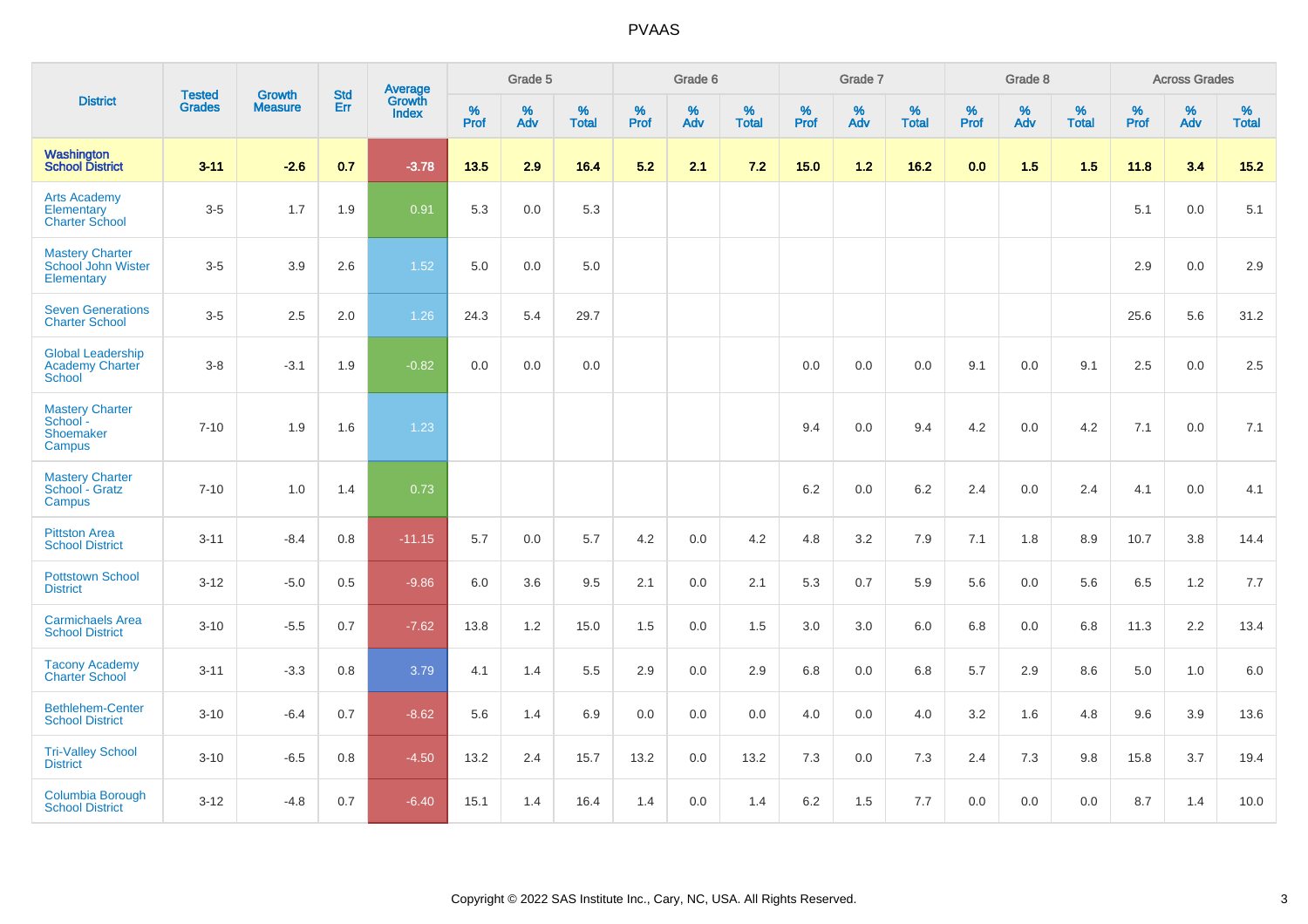| <b>District</b>                                                         | <b>Tested</b> | <b>Growth</b>  | <b>Std</b> | Average                |                     | Grade 5  |                   |                     | Grade 6  |                   |              | Grade 7  |                   |                     | Grade 8  |                   |                     | <b>Across Grades</b> |                   |
|-------------------------------------------------------------------------|---------------|----------------|------------|------------------------|---------------------|----------|-------------------|---------------------|----------|-------------------|--------------|----------|-------------------|---------------------|----------|-------------------|---------------------|----------------------|-------------------|
|                                                                         | <b>Grades</b> | <b>Measure</b> | Err        | Growth<br><b>Index</b> | $\%$<br><b>Prof</b> | %<br>Adv | %<br><b>Total</b> | $\%$<br><b>Prof</b> | %<br>Adv | %<br><b>Total</b> | $\%$<br>Prof | %<br>Adv | %<br><b>Total</b> | $\%$<br><b>Prof</b> | %<br>Adv | %<br><b>Total</b> | $\%$<br><b>Prof</b> | %<br>Adv             | %<br><b>Total</b> |
| <b>Washington</b><br>School District                                    | $3 - 11$      | $-2.6$         | 0.7        | $-3.78$                | 13.5                | 2.9      | 16.4              | 5.2                 | 2.1      | 7.2               | 15.0         | 1.2      | 16.2              | 0.0                 | 1.5      | 1.5               | 11.8                | 3.4                  | $15.2$            |
| <b>Weatherly Area</b><br><b>School District</b>                         | $3 - 11$      | $-6.9$         | 1.1        | $-1.89$                | 26.9                | 7.7      | 34.6              | 12.1                | 0.0      | 12.1              | 6.9          | 0.0      | 6.9               | 5.6                 | 0.0      | 5.6               | 15.1                | 4.0                  | 19.1              |
| <b>Roberto Clemente</b><br><b>Charter School</b>                        | $3 - 12$      | $-4.0$         | 0.9        | $-4.42$                | 5.6                 | 0.0      | 5.6               | 0.0                 | 0.0      | 0.0               | 0.0          | 0.0      | 0.0               | 0.0                 | 0.0      | 0.0               | 3.0                 | 0.0                  | 3.0               |
| <b>Central Greene</b><br><b>School District</b>                         | $3 - 11$      | $-1.8$         | 0.6        | $-3.06$                | 16.5                | 2.9      | 19.4              | 17.1                | 0.0      | 17.1              | 11.7         | 5.8      | 17.5              | 9.3                 | 0.9      | 10.2              | 14.7                | 3.7                  | 18.4              |
| <b>Commodore Perry</b><br><b>School District</b>                        | $3 - 11$      | $-5.2$         | 1.1        | $-4.77$                | 38.7                | 9.7      | 48.4              | 9.7                 | 0.0      | 9.7               | 8.1          | 2.7      | 10.8              | 20.0                | 8.0      | 28.0              | 20.6                | 7.2                  | 27.8              |
| <b>Charleroi School</b><br><b>District</b>                              | $3 - 11$      | $-4.8$         | 0.6        | $-7.70$                | 10.8                | 1.0      | 11.8              | 13.1                | 0.0      | 13.1              | 8.5          | 3.8      | 12.3              | 11.6                | $1.0$    | 12.6              | 12.5                | 2.4                  | 14.9              |
| <b>First Philadelphia</b><br>Preparatory<br><b>Charter School</b>       | $3 - 8$       | $-2.3$         | 0.6        | $-3.62$                | 1.2                 | 0.0      | 1.2               | 1.1                 | 0.0      | 1.1               | 1.3          | 0.0      | 1.3               | 4.0                 | 0.0      | 4.0               | 2.4                 | 0.0                  | 2.4               |
| <b>Coatesville Area</b><br><b>School District</b>                       | $3 - 11$      | $-0.5$         | 0.4        | $-1.37$                | 14.8                | 4.8      | 19.6              | 8.5                 | 0.0      | 8.5               | 8.9          | 1.3      | 10.1              | 6.9                 | 0.5      | 7.4               | 10.9                | 3.9                  | 14.8              |
| <b>Ringgold School</b><br><b>District</b>                               | $3 - 11$      | $-4.9$         | 0.5        | $-10.49$               | 13.5                | 1.8      | 15.3              | 5.7                 | 0.0      | 5.7               | 8.3          | 1.2      | 9.5               | 6.4                 | 0.5      | 6.9               | 12.7                | 1.7                  | 14.4              |
| <b>Alliance For</b><br><b>Progress Charter</b><br>School                | $3 - 8$       | $-5.0$         | 1.1        | $-4.56$                | 0.0                 | 0.0      | 0.0               | 0.0                 | 0.0      | 0.0               | 0.0          | 0.0      | 0.0               | 0.0                 | 0.0      | 0.0               | 0.6                 | 0.0                  | 0.6               |
| Community<br><b>Academy Of</b><br>Philadelphia<br><b>Charter School</b> | $3 - 11$      | $-5.7$         | 0.9        | $-4.40$                | 4.9                 | 2.4      | 7.3               | 0.0                 | 0.0      | 0.0               | 0.0          | 0.0      | 0.0               | 0.0                 | 0.0      | 0.0               | 2.4                 | 1.0                  | 3.5               |
| <b>Propel Charter</b><br>School - East                                  | $3 - 8$       | $-4.2$         | 1.0        | $-4.26$                | 2.5                 | 0.0      | 2.5               | 11.4                | 0.0      | 11.4              | 9.4          | 3.1      | 12.5              | 0.0                 | 0.0      | 0.0               | 9.4                 | 0.5                  | 9.9               |
| <b>Burgettstown Area</b><br><b>School District</b>                      | $3 - 11$      | $-6.3$         | 0.7        | $-8.88$                | 16.9                | 2.6      | 19.5              | 15.4                | 0.0      | 15.4              | 3.6          | 2.4      | 6.0               | 9.3                 | 4.0      | 13.3              | 15.1                | 3.7                  | 18.9              |
| Northwood<br><b>Academy Charter</b><br>School                           | $3 - 8$       | $-3.7$         | 0.7        | $-5.33$                | 6.6                 | 1.3      | 7.9               | 5.2                 | 0.0      | 5.2               | 8.7          | 1.4      | 10.1              | 10.7                | 1.8      | 12.5              | 6.3                 | 0.9                  | 7.2               |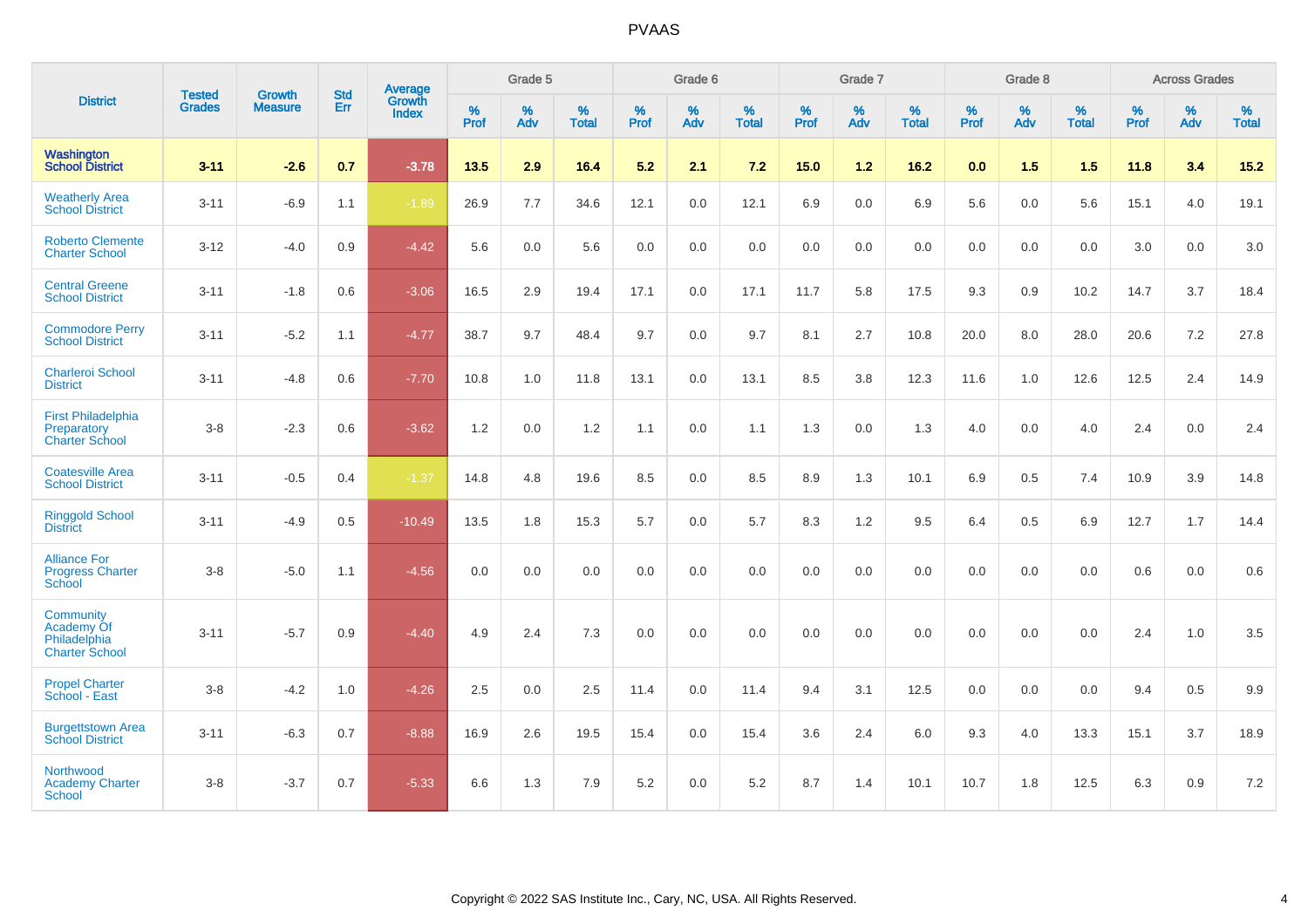| <b>District</b>                                                       | <b>Tested</b> |                                 | <b>Std</b> | Average                |           | Grade 5  |                   |           | Grade 6  |                   |           | Grade 7  |                   |           | Grade 8  |                   |           | <b>Across Grades</b> |                   |
|-----------------------------------------------------------------------|---------------|---------------------------------|------------|------------------------|-----------|----------|-------------------|-----------|----------|-------------------|-----------|----------|-------------------|-----------|----------|-------------------|-----------|----------------------|-------------------|
|                                                                       | <b>Grades</b> | <b>Growth</b><br><b>Measure</b> | Err        | Growth<br><b>Index</b> | %<br>Prof | %<br>Adv | %<br><b>Total</b> | %<br>Prof | %<br>Adv | %<br><b>Total</b> | %<br>Prof | %<br>Adv | %<br><b>Total</b> | %<br>Prof | %<br>Adv | %<br><b>Total</b> | %<br>Prof | %<br>Adv             | %<br><b>Total</b> |
| Washington<br><b>School District</b>                                  | $3 - 11$      | $-2.6$                          | 0.7        | $-3.78$                | 13.5      | 2.9      | 16.4              | 5.2       | 2.1      | 7.2               | 15.0      | 1.2      | 16.2              | 0.0       | 1.5      | 1.5               | 11.8      | 3.4                  | 15.2              |
| <b>Perseus House</b><br><b>Charter School Of</b><br><b>Excellence</b> | $6 - 11$      | $-4.8$                          | 1.1        | $-4.24$                |           |          |                   | 0.0       | 0.0      | 0.0               | 1.8       | 0.0      | 1.8               | 1.5       | 0.0      | 1.5               | 1.4       | 0.0                  | 1.4               |
| <b>Greater Johnstown</b><br><b>School District</b>                    | $3 - 11$      | $-1.7$                          | 0.5        | $-3.51$                | 5.9       | 0.7      | 6.6               | 4.8       | 0.0      | 4.8               | 7.4       | 0.0      | 7.4               | 0.6       | 0.6      | 1.3               | 6.8       | 1.2                  | 8.0               |
| <b>Penns Manor Area</b><br><b>School District</b>                     | $3 - 12$      | 1.5                             | 0.8        | 1.88                   | 12.7      | 4.8      | 17.5              | 14.6      | 0.0      | 14.6              | 18.5      | 1.8      | 20.4              | 16.7      | 8.3      | 25.0              | 19.0      | 3.6                  | 22.6              |
| <b>Mckeesport Area</b><br><b>School District</b>                      | $3 - 12$      | $-0.2$                          | 0.5        | $-0.34$                | 8.9       | 3.0      | 11.9              | 3.9       | 0.0      | 3.9               | 1.0       | 0.0      | 1.0               | 1.0       | 0.0      | 1.0               | 7.7       | 2.1                  | 9.7               |
| <b>Arts Academy</b><br><b>Charter School</b>                          | $5-8$         | $-7.7$                          | 1.1        | $-6.85$                | 7.7       | 0.0      | 7.7               | 2.4       | 0.0      | 2.4               | 8.3       | $0.0\,$  | 8.3               | 0.0       | $0.0\,$  | 0.0               | 4.4       | $0.0\,$              | 4.4               |
| <b>Redbank Valley</b><br><b>School District</b>                       | $3 - 11$      | $-2.5$                          | 0.7        | $-3.53$                | 34.3      | 20.0     | 54.3              | 12.7      | 0.0      | 12.7              | 19.5      | 9.2      | 28.7              | 9.5       | 0.0      | 9.5               | 21.8      | 10.1                 | 31.9              |
| <b>Blue Ridge School</b><br><b>District</b>                           | $3 - 11$      | $-1.1$                          | 0.7        | $-3.34$                | 23.3      | 5.5      | 28.8              | 14.9      | 0.0      | 14.9              | 25.8      | 3.2      | 29.0              | 12.9      | 4.3      | 17.1              | 23.5      | 4.1                  | 27.7              |
| <b>Fannett-Metal</b><br><b>School District</b>                        | $3 - 11$      | $-2.4$                          | 1.0        | 2.68                   | 17.2      | 6.9      | 24.1              | 10.3      | 0.0      | 10.3              | 9.4       | 0.0      | 9.4               | 8.9       | 2.2      | 11.1              | 15.5      | 5.8                  | 21.3              |
| <b>Propel Charter</b><br>School - Braddock<br><b>Hills</b>            | $3 - 11$      | $-2.4$                          | 0.8        | $-3.09$                | 1.8       | 1.8      | 3.5               | 1.7       | 0.0      | 1.7               | 0.0       | 0.0      | 0.0               | 2.9       | 0.0      | 2.9               | 1.9       | 0.6                  | 2.5               |
| <b>Greater Nanticoke</b><br><b>Area School</b><br><b>District</b>     | $3 - 12$      | $-0.5$                          | 0.6        | $-3.08$                | 13.6      | 2.7      | 16.4              | 2.6       | 0.0      | 2.6               | 3.6       | 0.0      | 3.6               | 4.2       | 1.7      | 5.9               | 7.6       | 2.0                  | 9.6               |
| <b>Lindley Academy</b><br><b>Charter School At</b><br><b>Birney</b>   | $3-8$         | $-3.0$                          | 0.7        | $-2.99$                | 1.3       | 0.0      | 1.3               | 2.6       | 0.0      | 2.6               | 0.0       | 0.0      | 0.0               | 0.0       | 1.6      | 1.6               | 1.0       | 0.3                  | 1.3               |
| Antonia Pantoja<br>Community<br><b>Charter School</b>                 | $3 - 8$       | $-3.9$                          | 0.8        | $-4.62$                | 1.5       | 0.0      | 1.5               | 0.0       | 0.0      | 0.0               | 4.6       | 2.3      | 7.0               | 5.6       | 0.0      | 5.6               | 1.8       | 0.9                  | 2.8               |
| <b>Mastery Charter</b><br>School - Pickett<br>Campus                  | $6 - 10$      | 1.2                             | 1.1        | 2.33                   |           |          |                   | 0.0       | 0.0      | 0.0               | 0.0       | 0.0      | 0.0               | 2.8       | 0.0      | 2.8               | 0.9       | 0.0                  | 0.9               |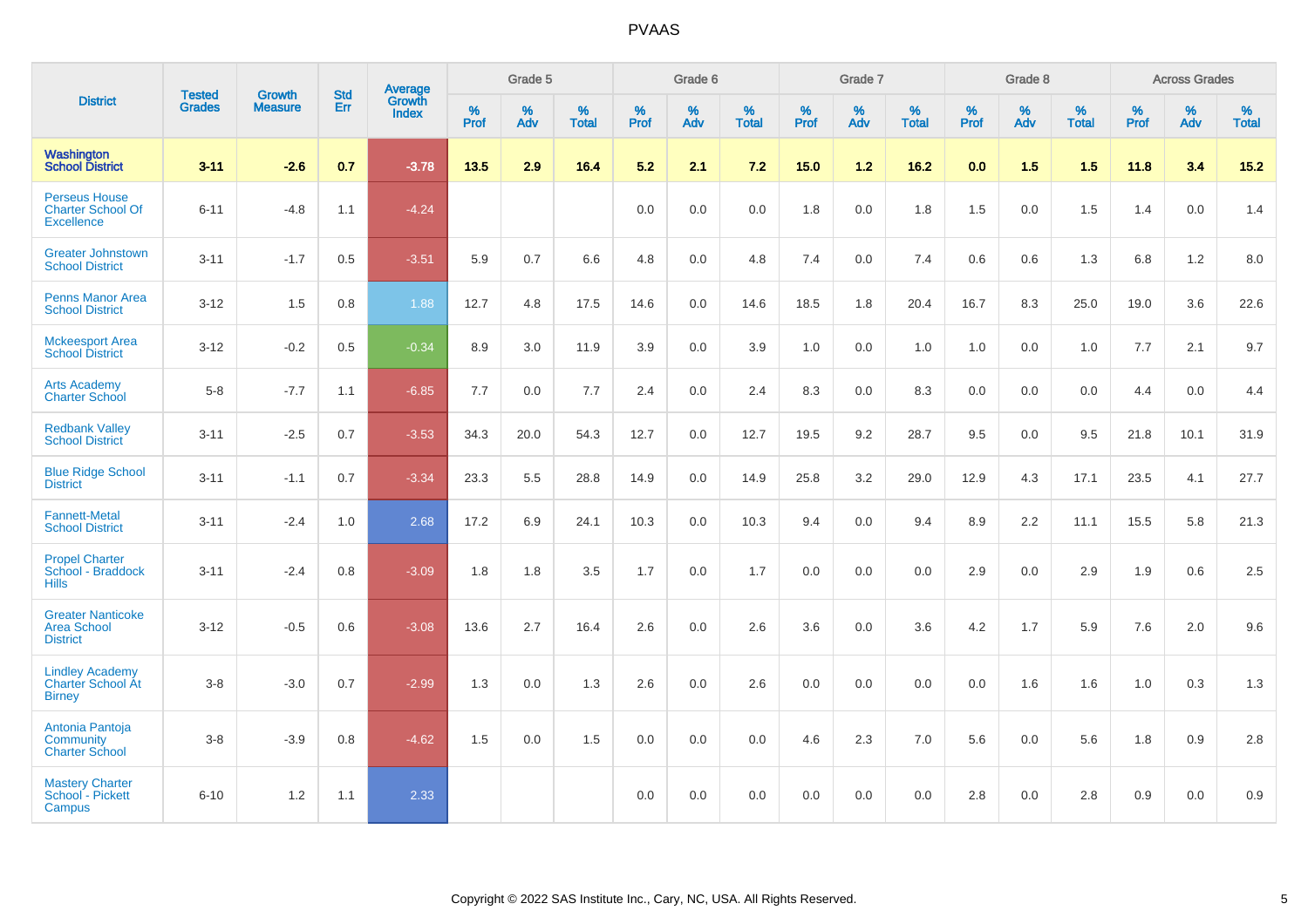|                                                                   |                                |                                 | <b>Std</b> | Average                |                     | Grade 5  |                   |                  | Grade 6  |                   |                  | Grade 7  |                   |                  | Grade 8  |                   |                  | <b>Across Grades</b> |                   |
|-------------------------------------------------------------------|--------------------------------|---------------------------------|------------|------------------------|---------------------|----------|-------------------|------------------|----------|-------------------|------------------|----------|-------------------|------------------|----------|-------------------|------------------|----------------------|-------------------|
| <b>District</b>                                                   | <b>Tested</b><br><b>Grades</b> | <b>Growth</b><br><b>Measure</b> | Err        | Growth<br><b>Index</b> | $\%$<br><b>Prof</b> | %<br>Adv | %<br><b>Total</b> | %<br><b>Prof</b> | %<br>Adv | %<br><b>Total</b> | %<br><b>Prof</b> | %<br>Adv | %<br><b>Total</b> | %<br><b>Prof</b> | %<br>Adv | %<br><b>Total</b> | %<br><b>Prof</b> | %<br>Adv             | %<br><b>Total</b> |
| Washington<br><b>School District</b>                              | $3 - 11$                       | $-2.6$                          | 0.7        | $-3.78$                | 13.5                | 2.9      | 16.4              | 5.2              | 2.1      | 7.2               | 15.0             | 1.2      | 16.2              | 0.0              | 1.5      | 1.5               | 11.8             | 3.4                  | 15.2              |
| <b>Salisbury-Elk Lick</b><br><b>School District</b>               | $3 - 11$                       | $-4.2$                          | 1.3        | $-3.23$                | 29.2                | 12.5     | 41.7              | 37.5             | 0.0      | 37.5              | 15.8             | 0.0      | 15.8              | 14.3             | 4.8      | 19.0              | 28.9             | 5.8                  | 34.7              |
| <b>Innovative Arts</b><br><b>Academy Charter</b><br><b>School</b> | $6 - 11$                       | $-1.5$                          | 0.8        | 5.73                   |                     |          |                   | 0.0              | 0.0      | 0.0               | 0.0              | 0.0      | 0.0               | 3.4              | 0.0      | 3.4               | 1.4              | 0.0                  | 1.4               |
| <b>Southeast Delco</b><br><b>School District</b>                  | $3 - 10$                       | $-0.4$                          | 0.6        | $-0.73$                | 3.3                 | 1.7      | 5.0               | 1.8              | 0.0      | 1.8               | 3.0              | 0.8      | 3.8               | 6.9              | 0.8      | 7.7               | 5.7              | 0.7                  | 6.3               |
| <b>Vision Academy</b><br><b>Charter School</b>                    | $3-8$                          | 1.7                             | 1.1        | $-2.66$                | 11.1                | 0.0      | 11.1              | 0.0              | 0.0      | 0.0               | 2.9              | 2.9      | 5.9               | 9.5              | 4.8      | 14.3              | 6.4              | 1.6                  | 8.0               |
| <b>Russell Byers</b><br><b>Charter School</b>                     | $3-8$                          | 1.5                             | 0.8        | 1.85                   | 3.6                 | 0.0      | 3.6               | 0.0              | 0.0      | 0.0               | 0.0              | 0.0      | 0.0               | 0.0              | 0.0      | 0.0               | 3.2              | 1.9                  | 5.2               |
| <b>Bentworth School</b><br><b>District</b>                        | $3 - 11$                       | $-1.7$                          | 0.7        | $-2.39$                | 29.9                | 7.8      | 37.7              | 9.6              | 0.0      | 9.6               | 16.9             | 7.8      | 24.7              | 21.2             | 1.5      | 22.7              | 22.6             | 9.6                  | 32.3              |
| <b>Universal Institute</b><br><b>Charter School</b>               | $3-8$                          | $-2.3$                          | 0.7        | $-3.43$                | 1.5                 | 0.0      | 1.5               | 1.3              | 0.0      | 1.3               | 0.0              | 0.0      | 0.0               | 2.3              | 0.0      | 2.3               | 1.7              | 0.2                  | 2.0               |
| Insight PA Cyber<br><b>Charter School</b>                         | $3 - 11$                       | $-6.7$                          | 1.5        | $-2.45$                | 5.6                 | 11.1     | 16.7              | 0.0              | 0.0      | 0.0               | 3.7              | 3.7      | 7.4               | 11.1             | 3.7      | 14.8              | 9.0              | 3.7                  | 12.7              |
| <b>New Brighton Area</b><br><b>School District</b>                | $3 - 11$                       | $-2.4$                          | 0.6        | $-3.88$                | 18.0                | 1.1      | 19.1              | 7.9              | 0.0      | 7.9               | 8.9              | 3.0      | 11.9              | 4.8              | 1.0      | 5.8               | 11.1             | 1.9                  | 13.0              |
| <b>Reach Cyber</b><br><b>Charter School</b>                       | $3 - 11$                       | $-2.4$                          | 0.9        | $-2.71$                | 19.4                | 9.7      | 29.0              | 9.1              | 0.0      | 9.1               | 17.0             | 3.8      | 20.8              | 17.5             | 5.3      | 22.8              | 21.3             | 4.7                  | 26.0              |
| South Side Area<br><b>School District</b>                         | $3 - 11$                       | 1.2                             | 0.8        | 1.62                   | 23.3                | 18.3     | 41.7              | 17.7             | 0.0      | 17.7              | 26.6             | 7.8      | 34.4              | 12.7             | 2.8      | 15.5              | 21.2             | 6.3                  | 27.6              |
| <b>Sugar Valley Rural</b><br><b>Charter School</b>                | $3 - 11$                       | $-0.5$                          | 1.0        | $-2.23$                | 26.3                | 5.3      | 31.6              | 8.3              | 0.0      | 8.3               | 5.1              | 2.6      | 7.7               | 2.8              | 0.0      | 2.8               | 16.0             | 2.8                  | 18.9              |
| <b>Carbondale Area</b><br><b>School District</b>                  | $3 - 10$                       | 1.1                             | 0.6        | 3.33                   | 10.3                | 1.2      | 11.5              | 4.2              | 0.0      | 4.2               | 4.8              | 3.6      | 8.4               | 13.9             | 0.0      | 13.9              | 9.4              | 0.8                  | 10.1              |
| <b>Old Forge School</b><br><b>District</b>                        | $3 - 12$                       | $-2.1$                          | 0.8        | $-2.75$                | 11.8                | 2.9      | 14.7              | 11.3             | 0.0      | 11.3              | 19.0             | 4.8      | 23.8              | 5.9              | 0.0      | 5.9               | 14.0             | 2.9                  | 16.9              |
| <b>KIPP Philadelphia</b><br><b>Charter School</b>                 | $3 - 8$                        | 0.0                             | 0.9        | $-1.89$                | 2.0                 | 0.0      | 2.0               | 0.0              | 0.0      | 0.0               | 2.6              | 0.0      | 2.6               | 6.8              | 0.0      | 6.8               | 3.6              | 0.0                  | 3.6               |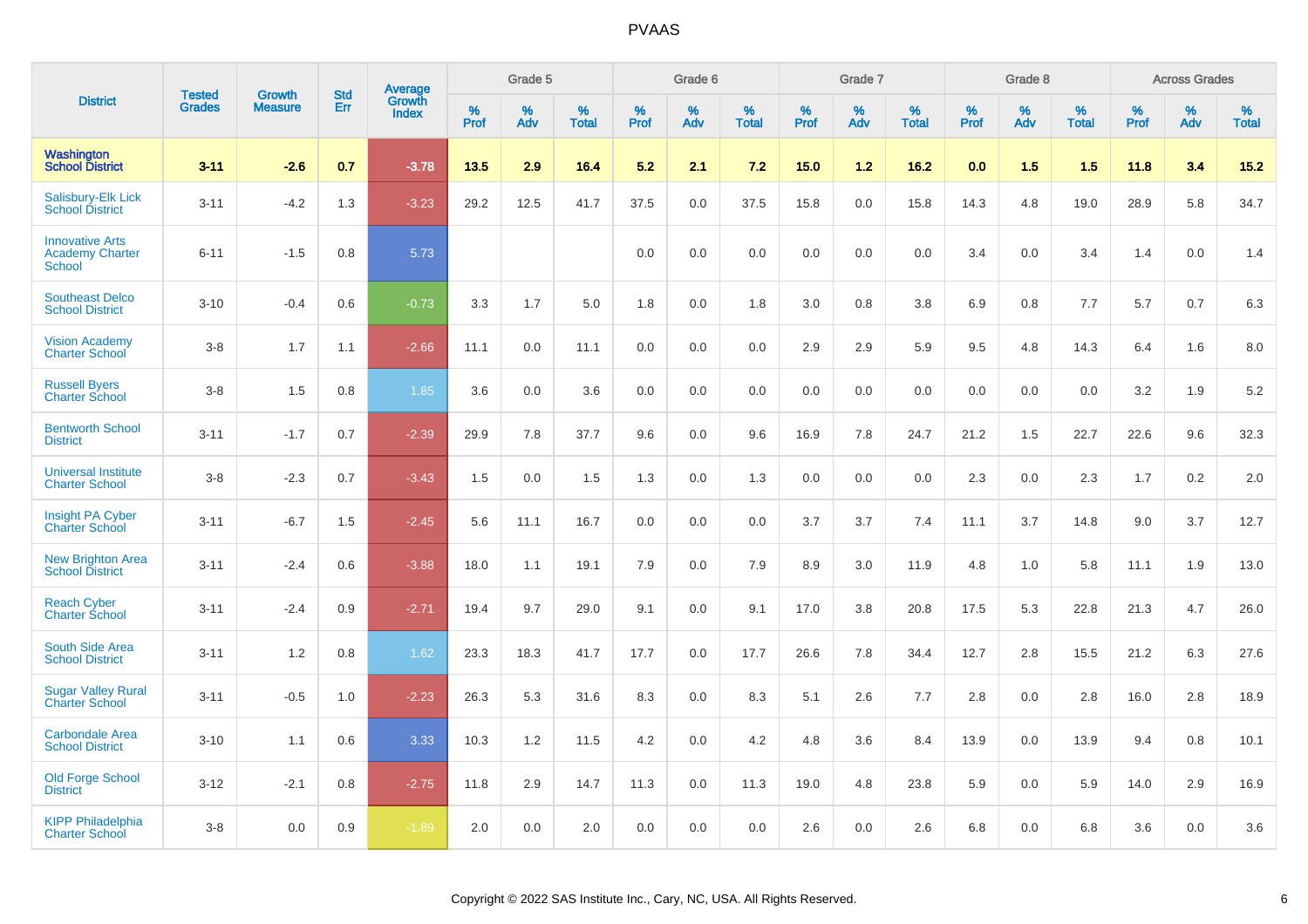| <b>District</b>                                                                   |                                |                                 | <b>Std</b> | Average                |              | Grade 5  |                   |                     | Grade 6  |                   |              | Grade 7  |                   |                     | Grade 8  |                   |                     | <b>Across Grades</b> |                   |
|-----------------------------------------------------------------------------------|--------------------------------|---------------------------------|------------|------------------------|--------------|----------|-------------------|---------------------|----------|-------------------|--------------|----------|-------------------|---------------------|----------|-------------------|---------------------|----------------------|-------------------|
|                                                                                   | <b>Tested</b><br><b>Grades</b> | <b>Growth</b><br><b>Measure</b> | Err        | Growth<br><b>Index</b> | $\%$<br>Prof | %<br>Adv | %<br><b>Total</b> | $\%$<br><b>Prof</b> | %<br>Adv | %<br><b>Total</b> | $\%$<br>Prof | %<br>Adv | %<br><b>Total</b> | $\%$<br><b>Prof</b> | %<br>Adv | %<br><b>Total</b> | $\%$<br><b>Prof</b> | $\%$<br>Adv          | %<br><b>Total</b> |
| <b>Washington</b><br>School District                                              | $3 - 11$                       | $-2.6$                          | 0.7        | $-3.78$                | 13.5         | 2.9      | 16.4              | 5.2                 | 2.1      | 7.2               | 15.0         | $1.2$    | 16.2              | 0.0                 | 1.5      | 1.5               | 11.8                | 3.4                  | 15.2              |
| <b>Propel Charter</b><br>School-Pitcairn                                          | $3 - 8$                        | $-5.7$                          | 1.1        | $-2.07$                | 0.0          | 0.0      | 0.0               | 7.4                 | 0.0      | 7.4               | 0.0          | 0.0      | 0.0               | 0.0                 | 0.0      | 0.0               | 5.5                 | 0.0                  | 5.5               |
| <b>New Foundations</b><br><b>Charter School</b>                                   | $3 - 11$                       | $-1.5$                          | 0.7        | $-2.10$                | 18.5         | 5.6      | 24.1              | 6.4                 | 0.0      | 6.4               | 21.3         | 3.3      | 24.6              | 13.1                | 2.4      | 15.5              | 17.1                | 2.9                  | 20.0              |
| <b>California Area</b><br><b>School District</b>                                  | $3 - 10$                       | $-1.0$                          | 0.8        | $-1.19$                | 27.3         | 5.4      | 32.7              | 13.8                | 0.0      | 13.8              | 24.6         | 1.8      | 26.3              | 20.4                | 5.6      | 25.9              | 22.4                | 4.3                  | 26.6              |
| <b>Chester Charter</b><br><b>Scholars Academy</b><br><b>Charter School</b>        | $3 - 12$                       | $-3.3$                          | 0.8        | $-1.62$                | 0.0          | 0.0      | 0.0               | 2.1                 | 0.0      | 2.1               | 6.2          | 0.0      | 6.2               | 0.0                 | 0.0      | 0.0               | 1.8                 | 0.4                  | 2.2               |
| <b>Northern Cambria</b><br><b>School District</b>                                 | $3 - 11$                       | $-0.4$                          | 0.8        | $-0.51$                | 16.4         | 3.6      | 20.0              | 3.8                 | 0.0      | 3.8               | 19.6         | 1.8      | 21.4              | 18.2                | 1.5      | 19.7              | 17.9                | 3.6                  | 21.4              |
| <b>Cambria Heights</b><br><b>School District</b>                                  | $3 - 10$                       | $-2.3$                          | 0.6        | $-1.53$                | 23.3         | 4.4      | 27.8              | 16.8                | 0.0      | 16.8              | 13.5         | 1.0      | 14.6              | 4.4                 | 0.9      | 5.3               | 18.3                | 2.8                  | 21.2              |
| <b>Propel Charter</b><br><b>School-Montour</b>                                    | $3 - 10$                       | $-2.8$                          | 0.7        | $-1.45$                | 4.9          | 1.6      | 6.6               | 4.6                 | 0.0      | 4.6               | 3.1          | 0.0      | 3.1               | 3.2                 | 0.0      | 3.2               | 4.8                 | 1.6                  | 6.4               |
| <b>Monessen City</b><br><b>School District</b>                                    | $3 - 10$                       | $-1.5$                          | 1.1        | $-1.40$                | 5.3          | 0.0      | 5.3               | 2.6                 | 0.0      | 2.6               | 0.0          | 0.0      | 0.0               | 0.0                 | 0.0      | 0.0               | 3.9                 | 0.6                  | 4.4               |
| Morrisville Borough<br><b>School District</b>                                     | $3 - 11$                       | $-6.7$                          | 0.9        | $-7.61$                | 9.8          | 0.0      | 9.8               | 1.9                 | 0.0      | 1.9               | 3.9          | 0.0      | 3.9               | 0.0                 | 0.0      | 0.0               | 5.1                 | 0.6                  | 5.7               |
| <b>Turkeyfoot Valley</b><br>Area School<br><b>District</b>                        | $3 - 12$                       | $-0.8$                          | 1.3        | $-0.61$                | 18.2         | 0.0      | 18.2              | 14.3                | 0.0      | 14.3              | 30.0         | 0.0      | 30.0              | 12.5                | 4.2      | 16.7              | 20.0                | 2.6                  | 22.6              |
| <b>Mastery Charter</b><br>School - Harrity<br>Campus                              | $3-8$                          | $-0.7$                          | 1.1        | $-1.30$                | 4.6          | 4.6      | 9.1               | 2.3                 | 0.0      | 2.3               | 0.0          | 0.0      | 0.0               | 3.1                 | 0.0      | 3.1               | 5.5                 | 1.0                  | 6.5               |
| <b>Howard Gardner</b><br><b>Multiple</b><br>Intelligence<br><b>Charter School</b> | $3 - 8$                        | $-3.7$                          | 1.1        | $-1.27$                | 16.7         | 6.7      | 23.3              | 9.4                 | 0.0      | 9.4               | 9.1          | 0.0      | 9.1               | 7.4                 | 11.1     | 18.5              | 14.7                | 3.5                  | 18.2              |
| <b>Belmont Charter</b><br>School                                                  | $3 - 10$                       | $-0.8$                          | 0.8        | $-0.98$                | 1.6          | 0.0      | 1.6               | 4.0                 | 0.0      | 4.0               | 0.0          | 0.0      | 0.0               | 5.6                 | 0.0      | 5.6               | 2.8                 | 0.6                  | 3.4               |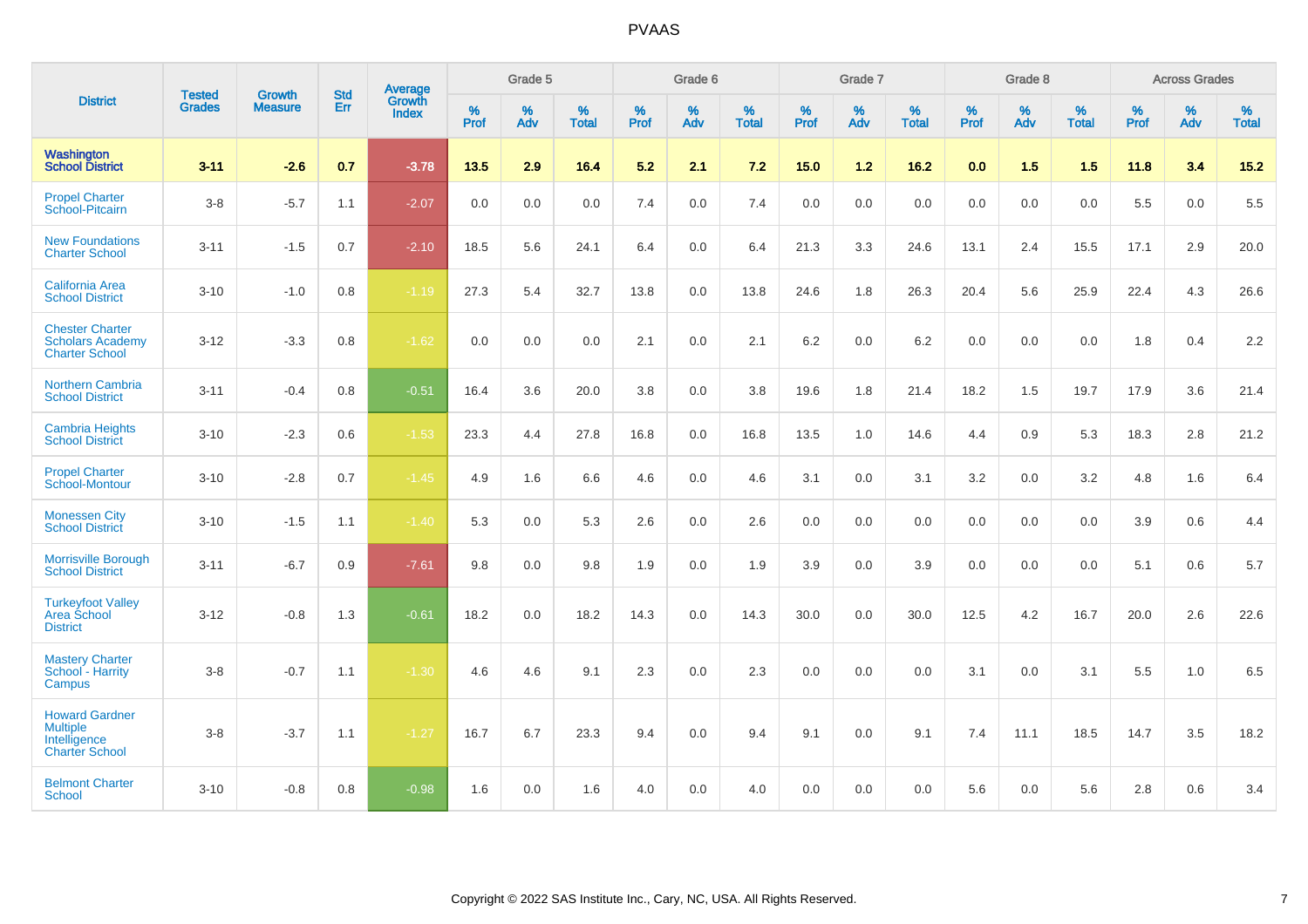|                                                                         |                                |                                 | <b>Std</b> | Average                |              | Grade 5     |                   |              | Grade 6  |                   |              | Grade 7  |                   |                  | Grade 8  |                   |              | <b>Across Grades</b> |                   |
|-------------------------------------------------------------------------|--------------------------------|---------------------------------|------------|------------------------|--------------|-------------|-------------------|--------------|----------|-------------------|--------------|----------|-------------------|------------------|----------|-------------------|--------------|----------------------|-------------------|
| <b>District</b>                                                         | <b>Tested</b><br><b>Grades</b> | <b>Growth</b><br><b>Measure</b> | Err        | Growth<br><b>Index</b> | $\%$<br>Prof | $\%$<br>Adv | %<br><b>Total</b> | $\%$<br>Prof | %<br>Adv | %<br><b>Total</b> | $\%$<br>Prof | %<br>Adv | %<br><b>Total</b> | %<br><b>Prof</b> | %<br>Adv | %<br><b>Total</b> | $\%$<br>Prof | $\%$<br>Adv          | %<br><b>Total</b> |
| <b>Washington</b><br><b>School District</b>                             | $3 - 11$                       | $-2.6$                          | 0.7        | $-3.78$                | 13.5         | 2.9         | 16.4              | 5.2          | 2.1      | 7.2               | 15.0         | $1.2$    | 16.2              | 0.0              | 1.5      | 1.5               | 11.8         | 3.4                  | 15.2              |
| La Academia<br>Partnership<br><b>Charter School</b>                     | $6 - 11$                       | $-5.6$                          | 1.8        | $-3.97$                |              |             |                   | 0.0          | 0.0      | 0.0               | 0.0          | 0.0      | 0.0               | 0.0              | 0.0      | 0.0               | 0.0          | 0.0                  | 0.0               |
| <b>Gillingham Charter</b><br>School                                     | $3 - 11$                       | $-5.9$                          | 2.0        | $-3.00$                | 9.1          | 0.0         | 9.1               | 0.0          | 0.0      | 0.0               |              |          |                   | 0.0              | 0.0      | 0.0               | 4.4          | 1.4                  | 5.8               |
| <b>Frederick Douglass</b><br><b>Mastery Charter</b><br><b>School</b>    | $3-8$                          | $-1.0$                          | 1.2        | $-1.57$                | 4.8          | 0.0         | 4.8               | 0.0          | 0.0      | 0.0               | 0.0          | 0.0      | 0.0               | 3.4              | 3.4      | 6.9               | 1.5          | 0.8                  | 2.3               |
| <b>KIPP West</b><br>Philadelphia<br><b>Charter School</b>               | $3 - 8$                        | $-2.0$                          | 1.2        | $-1.14$                | 3.2          | 0.0         | 3.2               | 0.0          | 0.0      | 0.0               | 0.0          | 0.0      | 0.0               | 0.0              | 0.0      | 0.0               | 2.6          | 0.0                  | 2.6               |
| <b>Forbes Road</b><br><b>School District</b>                            | $3 - 11$                       | $-5.7$                          | 1.4        | $-4.13$                | 38.7         | 3.2         | 41.9              | 26.7         | 0.0      | 26.7              | 44.4         | 0.0      | 44.4              | 15.0             | 0.0      | 15.0              | 31.9         | 2.9                  | 34.8              |
| <b>Mastery Charter</b><br>School-Cleveland<br>Elementary                | $3 - 8$                        | $-1.3$                          | 1.2        | 0.18                   | 3.8          | 7.7         | 11.5              | 5.9          | 0.0      | 5.9               | 3.6          | 0.0      | 3.6               | 3.8              | 3.8      | 7.7               | 2.4          | 1.8                  | 4.3               |
| Wissahickon<br><b>Charter School</b>                                    | $3 - 8$                        | $-0.8$                          | 0.7        | 3.84                   | 0.0          | 0.0         | 0.0               | 2.4          | 0.0      | 2.4               | 3.7          | 0.0      | 3.7               | 1.5              | 0.0      | 1.5               | 4.0          | 0.2                  | 4.2               |
| <b>Clairton City</b><br><b>School District</b>                          | $3 - 11$                       | 0.5                             | 0.8        | 0.57                   | 6.1          | 2.0         | 8.2               | 1.5          | 0.0      | 1.5               | 1.6          | 0.0      | 1.6               | 0.0              | 0.0      | 0.0               | 3.5          | 0.3                  | 3.8               |
| <b>Memphis Street</b><br><b>Academy Charter</b><br>School @ JP<br>Jones | $5-8$                          | 0.7                             | 0.7        | 0.92                   | 0.0          | 3.2         | 3.2               | 0.0          | 0.0      | 0.0               | 0.0          | 0.0      | 0.0               | 0.0              | 0.0      | 0.0               | 0.0          | 0.6                  | 0.6               |
| <b>Ligonier Valley</b><br><b>School District</b>                        | $3 - 11$                       | $-3.6$                          | 0.7        | $-5.49$                | 14.6         | 3.7         | 18.3              | 16.5         | 0.0      | 16.5              | 12.3         | 0.0      | 12.3              | 6.9              | 0.0      | 6.9               | 17.2         | 2.9                  | 20.0              |
| <b>Fell Charter School</b>                                              | $3-8$                          | 1.1                             | 2.2        | 0.51                   | 25.0         | 0.0         | 25.0              | 6.7          | 0.0      | 6.7               |              |          |                   |                  |          |                   | 17.1         | 4.0                  | 21.0              |
| <b>Duquesne City</b><br><b>School District</b>                          | $3-8$                          | 1.2                             | 1.3        | 0.92                   | 6.0          | 2.0         | 8.0               | 5.6          | 0.0      | 5.6               |              |          |                   |                  |          |                   | 3.4          | 1.7                  | 5.0               |
| <b>Universal Alcorn</b><br><b>Charter School</b>                        | $3 - 8$                        | $-0.7$                          | 0.8        | $-2.71$                | 7.7          | 1.9         | 9.6               | 3.9          | 0.0      | 3.9               | 8.8          | 0.0      | 8.8               | 5.1              | 0.0      | 5.1               | 6.4          | 1.7                  | 8.1               |
| <b>Mahanoy Area</b><br><b>School District</b>                           | $3 - 10$                       | $-0.3$                          | 0.8        | 3.34                   | 7.3          | 0.0         | 7.3               | 4.0          | 0.0      | 4.0               | 7.7          | 0.0      | 7.7               | 4.6              | 0.0      | 4.6               | 10.4         | 0.8                  | 11.1              |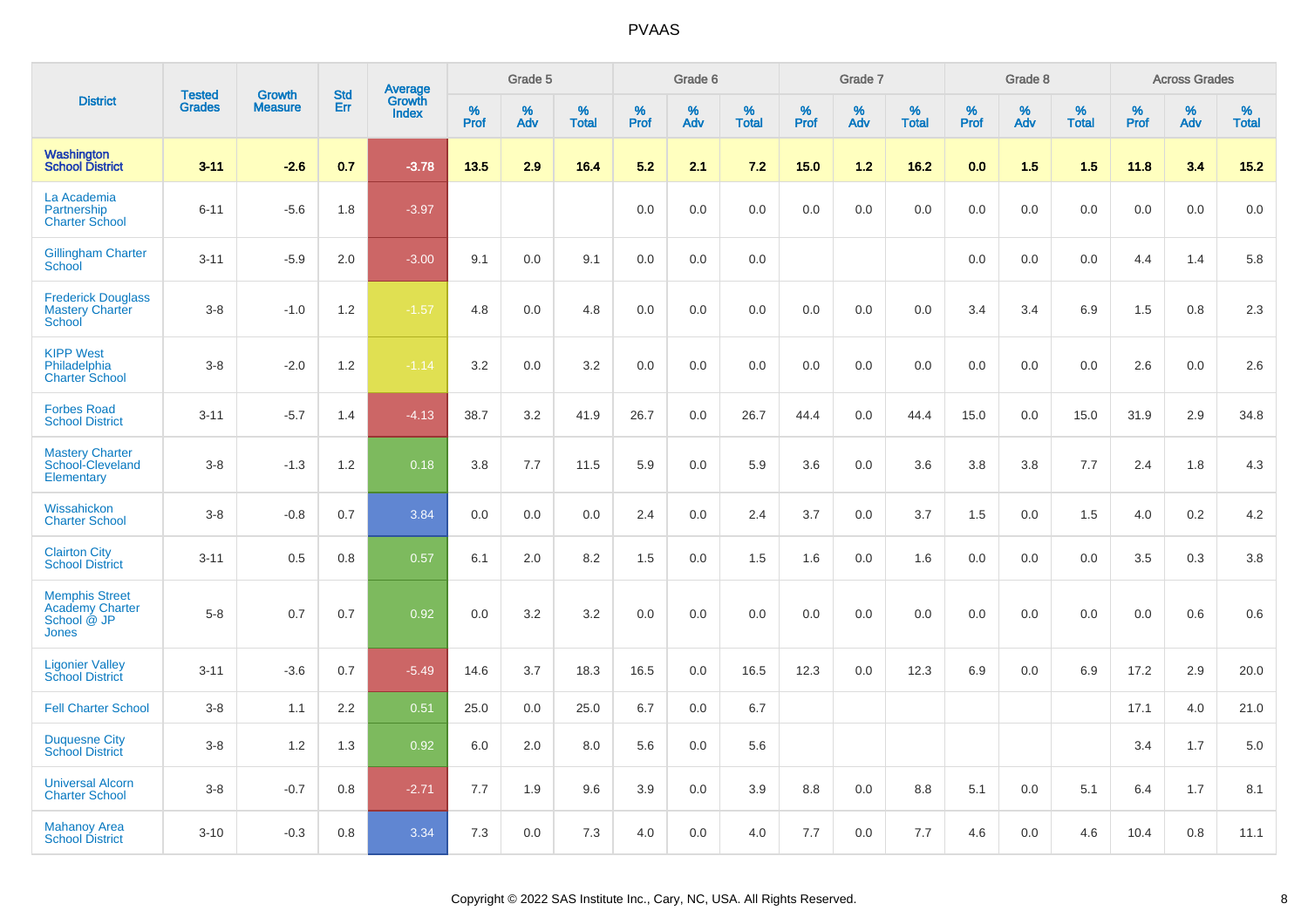| <b>District</b>                                                               | <b>Tested</b> | <b>Growth</b>  | <b>Std</b> | Average                       |                  | Grade 5  |                   |           | Grade 6  |                   |           | Grade 7  |                   |           | Grade 8  |                   |           | <b>Across Grades</b> |                   |
|-------------------------------------------------------------------------------|---------------|----------------|------------|-------------------------------|------------------|----------|-------------------|-----------|----------|-------------------|-----------|----------|-------------------|-----------|----------|-------------------|-----------|----------------------|-------------------|
|                                                                               | <b>Grades</b> | <b>Measure</b> | Err        | <b>Growth</b><br><b>Index</b> | %<br><b>Prof</b> | %<br>Adv | %<br><b>Total</b> | %<br>Prof | %<br>Adv | %<br><b>Total</b> | %<br>Prof | %<br>Adv | %<br><b>Total</b> | %<br>Prof | %<br>Adv | %<br><b>Total</b> | %<br>Prof | %<br>Adv             | %<br><b>Total</b> |
| Washington<br><b>School District</b>                                          | $3 - 11$      | $-2.6$         | 0.7        | $-3.78$                       | 13.5             | 2.9      | 16.4              | 5.2       | 2.1      | 7.2               | 15.0      | $1.2$    | 16.2              | 0.0       | 1.5      | 1.5               | 11.8      | 3.4                  | 15.2              |
| <b>Mastery Charter</b><br>School - Smedley<br>Campus                          | $3-6$         | $-0.6$         | 1.2        | $-0.37$                       | 1.9              | 0.0      | 1.9               | 3.5       | 0.0      | 3.5               |           |          |                   |           |          |                   | 3.5       | $0.0\,$              | $3.5\,$           |
| <b>Boys Latin Of</b><br>Philadelphia<br><b>Charter School</b>                 | $6 - 12$      | 0.1            | 0.8        | $-1.69$                       |                  |          |                   | 0.0       | 0.0      | 0.0               | 3.3       | 0.0      | 3.3               | 1.0       | 0.0      | 1.0               | 1.5       | 0.0                  | 1.5               |
| <b>Mastery Charter</b><br>School-Francis D.<br><b>Pastorius</b><br>Elementary | $3-8$         | 0.3            | 1.3        | 0.24                          | 3.8              | 0.0      | 3.8               | 3.7       | 0.0      | 3.7               | 0.0       | 0.0      | 0.0               | 0.0       | 0.0      | 0.0               | 3.1       | $0.0\,$              | 3.1               |
| <b>Hope For</b><br><b>Hyndman Charter</b><br>School                           | $3 - 11$      | 4.1            | 1.8        | 2.31                          |                  |          |                   | 6.2       | 0.0      | 6.2               | 8.3       | 8.3      | 16.7              | 0.0       | 0.0      | 0.0               | 9.9       | 1.2                  | 11.1              |
| Independence<br><b>Charter School</b><br>West                                 | $3 - 7$       | $-1.0$         | 1.7        | $-0.13$                       | 0.0              | 0.0      | 0.0               | 16.7      | 0.0      | 16.7              | 5.6       | 0.0      | 5.6               |           |          |                   | $6.2\,$   | 1.8                  | 8.0               |
| <b>Forest Area School</b><br><b>District</b>                                  | $3 - 11$      | $-0.4$         | 1.2        | $-0.32$                       | 43.5             | 4.4      | 47.8              | 19.0      | 0.0      | 19.0              | 13.8      | 0.0      | 13.8              | 3.1       | 0.0      | 3.1               | 23.4      | 5.5                  | 29.0              |
| <b>Urban Pathways 6-</b><br>12 Charter School                                 | $6 - 11$      | $-1.8$         | 1.6        | $-1.10$                       |                  |          |                   | 0.0       | 0.0      | 0.0               | 0.0       | 0.0      | 0.0               | 0.0       | 0.0      | 0.0               | 0.0       | 0.0                  | 0.0               |
| <b>Tidioute</b><br>Community<br><b>Charter School</b>                         | $3 - 11$      | $-0.3$         | 1.4        | 0.03                          | 15.4             | 0.0      | 15.4              | 27.8      | 0.0      | 27.8              | 10.5      | 0.0      | 10.5              | 7.4       | 0.0      | 7.4               | 16.0      | 1.6                  | 17.6              |
| <b>Erie Rise</b><br>Leadership<br><b>Academy Charter</b><br>School            | $3-8$         | $-0.6$         | 1.1        | 0.06                          | 6.9              | 0.0      | 6.9               | 0.0       | 0.0      | 0.0               | 0.0       | 0.0      | 0.0               | 0.0       | 0.0      | 0.0               | 1.6       | 1.0                  | 2.6               |
| Pen Argyl Area<br><b>School District</b>                                      | $3 - 12$      | 0.7            | 0.6        | 1.06                          | 27.3             | 12.5     | 39.8              | 26.8      | 0.0      | 26.8              | 17.1      | 5.4      | 22.5              | 14.8      | 5.9      | 20.8              | 23.5      | 8.4                  | 32.0              |
| <b>People For People</b><br><b>Charter School</b>                             | $3 - 12$      | $-1.1$         | 1.0        | $-1.12$                       | 0.0              | 0.0      | 0.0               | 0.0       | 0.0      | 0.0               | 2.4       | 0.0      | 2.4               | 0.0       | 0.0      | 0.0               | 1.3       | 0.0                  | 1.3               |
| <b>Northern Lehigh</b><br><b>School District</b>                              | $3 - 12$      | $-2.6$         | 0.7        | 0.19                          | 22.7             | 6.2      | 28.9              | 13.8      | 0.0      | 13.8              | 15.0      | 1.7      | 16.7              | 12.5      | 0.0      | 12.5              | 18.6      | 3.9                  | 22.5              |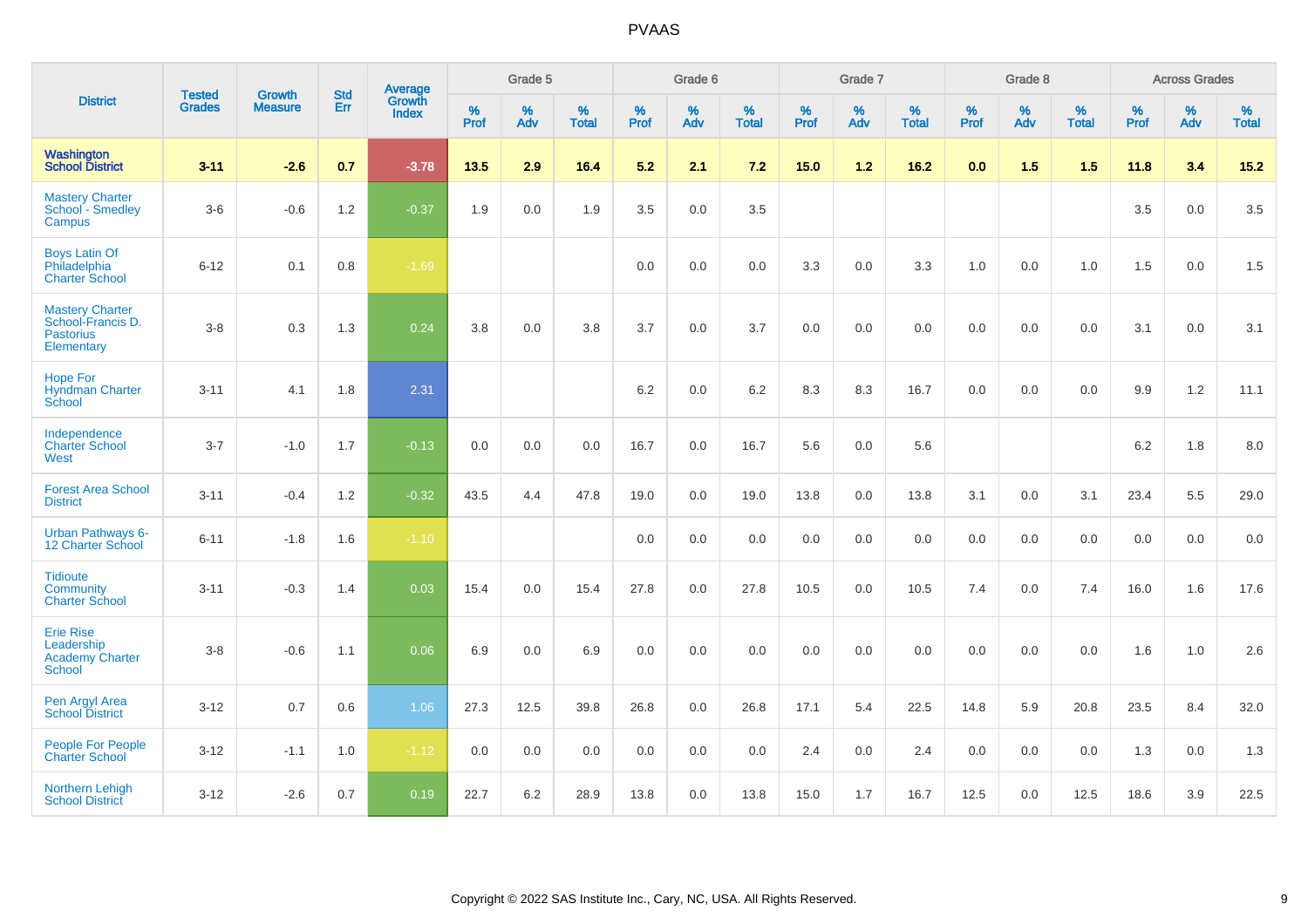| <b>District</b>                                                                            | <b>Tested</b> | <b>Growth</b>  | <b>Std</b> | Average         |           | Grade 5  |                      |           | Grade 6  |                   |           | Grade 7  |                   |           | Grade 8  |                   |           | <b>Across Grades</b> |                   |
|--------------------------------------------------------------------------------------------|---------------|----------------|------------|-----------------|-----------|----------|----------------------|-----------|----------|-------------------|-----------|----------|-------------------|-----------|----------|-------------------|-----------|----------------------|-------------------|
|                                                                                            | <b>Grades</b> | <b>Measure</b> | Err        | Growth<br>Index | %<br>Prof | %<br>Adv | $\%$<br><b>Total</b> | %<br>Prof | %<br>Adv | %<br><b>Total</b> | %<br>Prof | %<br>Adv | %<br><b>Total</b> | %<br>Prof | %<br>Adv | %<br><b>Total</b> | %<br>Prof | %<br>Adv             | %<br><b>Total</b> |
| <b>Washington</b><br><b>School District</b>                                                | $3 - 11$      | $-2.6$         | 0.7        | $-3.78$         | 13.5      | 2.9      | 16.4                 | 5.2       | 2.1      | 7.2               | 15.0      | $1.2$    | 16.2              | 0.0       | 1.5      | 1.5               | 11.8      | 3.4                  | 15.2              |
| Pennsylvania<br><b>Distance Learning</b><br><b>Charter School</b>                          | $3 - 12$      | $-1.7$         | 0.7        | $-2.55$         | 6.5       | 0.0      | 6.5                  | 1.3       | 0.0      | 1.3               | 4.6       | 1.2      | 5.8               | 2.3       | 0.0      | 2.3               | 5.4       | 0.4                  | 5.8               |
| <b>Williams Valley</b><br><b>School District</b>                                           | $3 - 11$      | 0.1            | 0.8        | 0.08            | 31.8      | 6.8      | 38.6                 | 5.2       | 0.0      | 5.2               | 8.0       | 1.3      | 9.3               | 9.4       | 1.6      | 10.9              | 12.8      | 1.6                  | 14.4              |
| <b>Propel Charter</b><br>School-Hazelwood                                                  | $3 - 8$       | $-1.6$         | 1.2        | $-1.32$         | 3.4       | 0.0      | 3.4                  | 0.0       | 0.0      | 0.0               | 0.0       | 4.8      | 4.8               | 0.0       | 0.0      | 0.0               | 0.6       | 0.6                  | 1.3               |
| The Philadelphia<br><b>Charter School for</b><br><b>Arts and Sciences</b><br>at HR Edmunds | $3-8$         | 1.7            | 0.6        | $-3.09$         | 6.4       | 0.0      | 6.4                  | 0.0       | 0.0      | 0.0               | 2.1       | 0.0      | 2.1               | 2.2       | 0.0      | 2.2               | 2.1       | 0.2                  | 2.3               |
| Jefferson-Morgan<br><b>School District</b>                                                 | $3 - 10$      | $-0.4$         | 0.8        | $-0.51$         | 7.1       | 1.4      | 8.6                  | 23.6      | 0.0      | 23.6              | 10.9      | 3.6      | 14.6              | 24.4      | 2.2      | 26.7              | 17.1      | 4.8                  | 21.9              |
| <b>Aspira Bilingual</b><br><b>Cyber Charter</b><br>School                                  | $3 - 11$      | 4.2            | 1.5        | 0.16            |           |          |                      | 0.0       | 0.0      | 0.0               | 0.0       | 0.0      | 0.0               | 0.0       | 0.0      | 0.0               | 1.6       | 0.0                  | 1.6               |
| <b>Esperanza Cyber</b><br><b>Charter School</b>                                            | $3 - 11$      | 0.4            | 1.3        | 0.78            | 0.0       | 0.0      | 0.0                  | $0.0\,$   | 0.0      | 0.0               | 2.6       | 0.0      | 2.6               | 0.0       | 0.0      | 0.0               | 1.6       | 0.0                  | 1.6               |
| <b>Young Scholars of</b><br><b>Greater Allegheny</b><br><b>Charter School</b>              | $3 - 8$       | $-1.4$         | 1.6        | 1.32            | 10.0      | 0.0      | 10.0                 | 6.2       | 0.0      | 6.2               | 10.0      | 0.0      | 10.0              |           |          |                   | 6.6       | 0.0                  | 6.6               |
| <b>Mastery Charter</b><br>School - Clymer<br>Elementary                                    | $3-6$         | 1.9            | 1.5        | 1.23            | 0.0       | 0.0      | 0.0                  | 3.8       | 0.0      | 3.8               |           |          |                   |           |          |                   | 2.6       | 0.8                  | 3.4               |
| <b>Propel Charter</b><br>School-Northside                                                  | $3-8$         | $-1.6$         | 0.9        | 0.88            | 0.0       | 0.0      | 0.0                  | 2.4       | 0.0      | 2.4               | 0.0       | 0.0      | 0.0               | 0.0       | 0.0      | 0.0               | 0.4       | 0.0                  | 0.4               |
| <b>Robert Benjamin</b><br><b>Wiley Community</b><br><b>Charter School</b>                  | $3-8$         | 2.8            | 0.8        | 3.35            | 7.0       | 2.3      | 9.3                  | 0.0       | 0.0      | 0.0               | 7.3       | 0.0      | 7.3               | 4.4       | 0.0      | 4.4               | 5.7       | 1.7                  | 7.4               |
| <b>Jamestown Area</b><br><b>School District</b>                                            | $3 - 11$      | 0.7            | $1.2$      | 0.63            | 18.4      | 10.5     | 29.0                 | 16.7      | 0.0      | 16.7              | 24.1      | 3.4      | 27.6              | 19.0      | 0.0      | 19.0              | 18.3      | 6.1                  | 24.4              |
| <b>Propel Charter</b><br>School-Mckeesport                                                 | $3 - 8$       | $-3.2$         | 1.0        | $-3.30$         | 5.6       | 0.0      | 5.6                  | 2.7       | 0.0      | 2.7               | 5.3       | 7.9      | 13.2              | 2.7       | 2.7      | 5.4               | 5.4       | 2.3                  | 7.7               |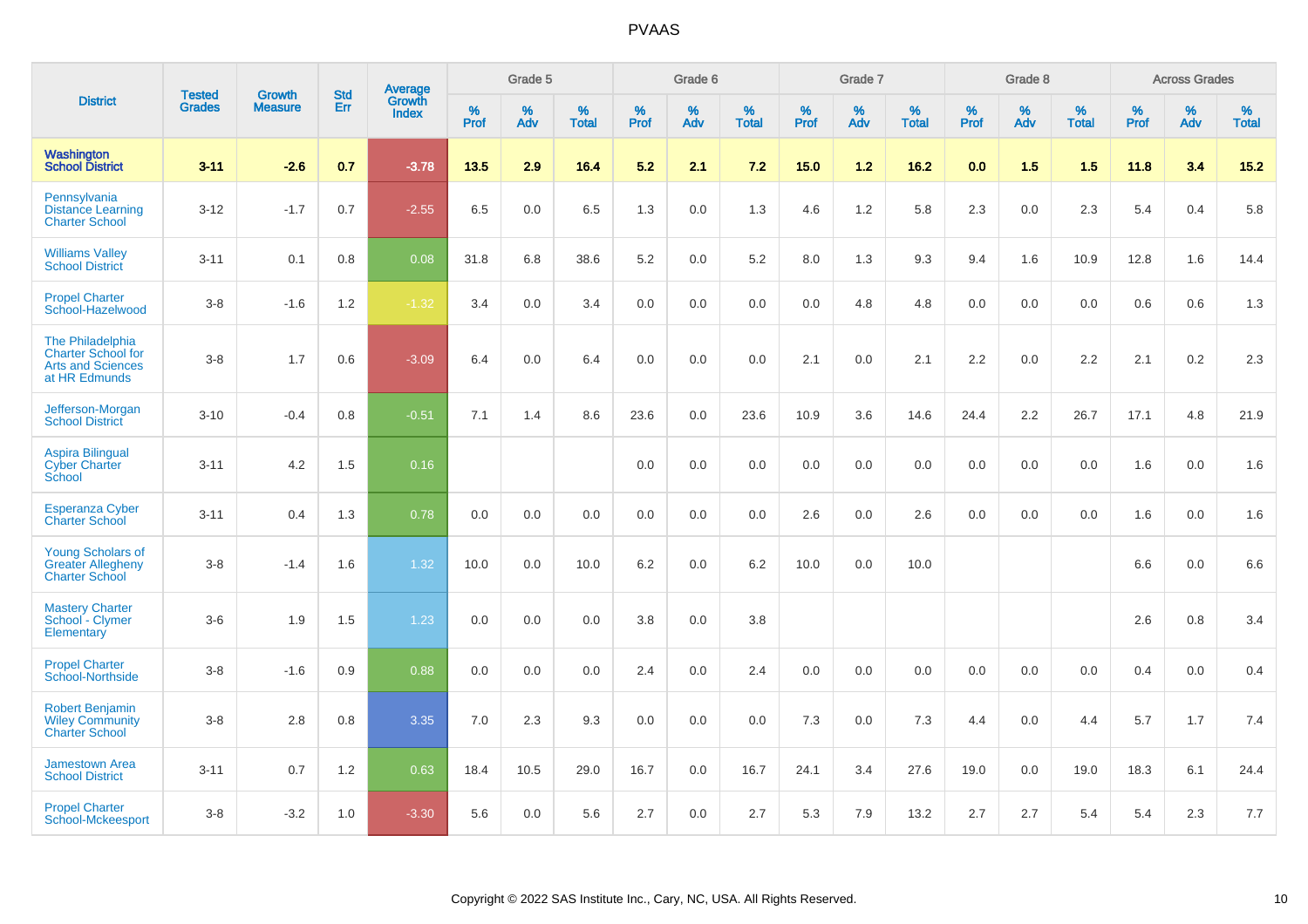|                                                                                          | <b>Tested</b> | <b>Growth</b>  | <b>Std</b> | Average                |                  | Grade 5  |                   |           | Grade 6  |                   |           | Grade 7  |                   |           | Grade 8  |                   |                  | <b>Across Grades</b> |                   |
|------------------------------------------------------------------------------------------|---------------|----------------|------------|------------------------|------------------|----------|-------------------|-----------|----------|-------------------|-----------|----------|-------------------|-----------|----------|-------------------|------------------|----------------------|-------------------|
| <b>District</b>                                                                          | <b>Grades</b> | <b>Measure</b> | Err        | Growth<br><b>Index</b> | %<br><b>Prof</b> | %<br>Adv | %<br><b>Total</b> | %<br>Prof | %<br>Adv | %<br><b>Total</b> | %<br>Prof | %<br>Adv | %<br><b>Total</b> | %<br>Prof | %<br>Adv | %<br><b>Total</b> | %<br><b>Prof</b> | %<br>Adv             | %<br><b>Total</b> |
| Washington<br><b>School District</b>                                                     | $3 - 11$      | $-2.6$         | 0.7        | $-3.78$                | 13.5             | 2.9      | 16.4              | 5.2       | 2.1      | 7.2               | 15.0      | 1.2      | 16.2              | 0.0       | 1.5      | 1.5               | 11.8             | 3.4                  | 15.2              |
| <b>Provident Charter</b><br><b>School</b>                                                | $3-8$         | 3.6            | 1.0        | 1.08                   | 4.4              | 2.2      | 6.5               | 10.5      | 0.0      | 10.5              | 9.1       | 0.0      | 9.1               | 0.0       | 3.3      | 3.3               | 9.2              | 2.5                  | 11.7              |
| <b>Tussey Mountain</b><br><b>School District</b>                                         | $3 - 12$      | 0.2            | 0.7        | 0.24                   | 20.7             | 1.7      | 22.4              | 12.4      | 0.0      | 12.4              | 11.3      | 3.2      | 14.5              | 12.5      | 1.4      | 13.9              | 16.3             | 5.5                  | 21.8              |
| <b>Young Scholars</b><br><b>Charter School</b>                                           | $6-8$         | 2.6            | 0.8        | 3.60                   |                  |          |                   | 1.8       | 0.0      | 1.8               | 4.6       | 0.0      | 4.6               | 0.0       | 0.0      | 0.0               | 2.0              | 0.0                  | $2.0\,$           |
| <b>Lehigh Valley Dual</b><br>Language Charter<br>School                                  | $3-8$         | 3.1            | 2.3        | 1.31                   | 0.0              | 0.0      | 0.0               | 7.7       | 0.0      | 7.7               |           |          |                   |           |          |                   | 4.2              | 0.0                  | 4.2               |
| <b>Global Leadership</b><br><b>Academy Charter</b><br><b>School Southwest</b><br>at Huey | $3-8$         | 1.0            | 1.7        | 1.39                   | 0.0              | 0.0      | 0.0               | 0.0       | 0.0      | 0.0               |           |          |                   | 0.0       | 0.0      | 0.0               | 0.0              | 0.0                  | 0.0               |
| <b>Manchester</b><br><b>Academic Charter</b><br>School                                   | $3-8$         | 0.6            | 1.1        | 0.58                   | 3.6              | 0.0      | 3.6               | 3.4       | 0.0      | 3.4               | 3.6       | 0.0      | 3.6               | 0.0       | 0.0      | 0.0               | 4.9              | 0.5                  | 5.4               |
| <b>West Oak Lane</b><br><b>Charter School</b>                                            | $3-8$         | 0.7            | 0.7        | 0.93                   | 2.6              | 1.3      | 3.8               | 6.1       | 0.0      | 6.1               | 6.9       | 1.4      | 8.3               | 0.0       | 1.9      | 1.9               | 6.1              | 0.7                  | 6.8               |
| Gettysburg<br><b>Montessori Charter</b><br><b>School</b>                                 | $3-6$         | 5.4            | 1.9        | 2.75                   | 19.0             | 19.0     | 38.1              | 11.1      | 0.0      | 11.1              |           |          |                   |           |          |                   | 19.2             | 9.6                  | 28.7              |
| <b>Freire Charter</b><br>School                                                          | $5 - 11$      | 1.2            | 0.6        | 1.99                   | 0.0              | 0.0      | 0.0               | 1.5       | 0.0      | 1.5               | 3.0       | 0.0      | 3.0               | 7.6       | 0.0      | 7.6               | 3.3              | 0.0                  | 3.3               |
| <b>Lincoln Leadership</b><br><b>Academy Charter</b><br><b>School</b>                     | $3 - 12$      | $-1.2$         | 0.9        | $-1.72$                | 0.0              | 0.0      | 0.0               | 2.0       | 0.0      | 2.0               | 4.0       | 2.0      | 6.0               | 0.0       | 0.0      | 0.0               | 3.8              | 0.7                  | 4.4               |
| <b>Sto-Rox School</b><br><b>District</b>                                                 | $3 - 10$      | $-0.5$         | 0.9        | $-0.51$                | 4.4              | 1.1      | 5.4               | 1.2       | 0.0      | 1.2               | 0.0       | 0.0      | 0.0               | 0.0       | 0.0      | 0.0               | 2.8              | 0.5                  | 3.3               |
| <b>Steelton-Highspire</b><br><b>School District</b>                                      | $3 - 11$      | 2.5            | 0.7        | 2.16                   | 2.9              | 0.0      | 2.9               | 0.0       | 0.0      | 0.0               | 0.0       | 0.0      | 0.0               | 0.0       | 0.0      | 0.0               | 0.8              | 0.4                  | 1.3               |
| <b>Mariana Bracetti</b><br><b>Academy Charter</b><br><b>School</b>                       | $3 - 10$      | $-3.1$         | 0.9        | $-3.58$                | 8.6              | 0.0      | 8.6               | 2.2       | 0.0      | 2.2               | 7.3       | 0.0      | 7.3               | 0.0       | 0.0      | 0.0               | 4.4              | 0.0                  | 4.4               |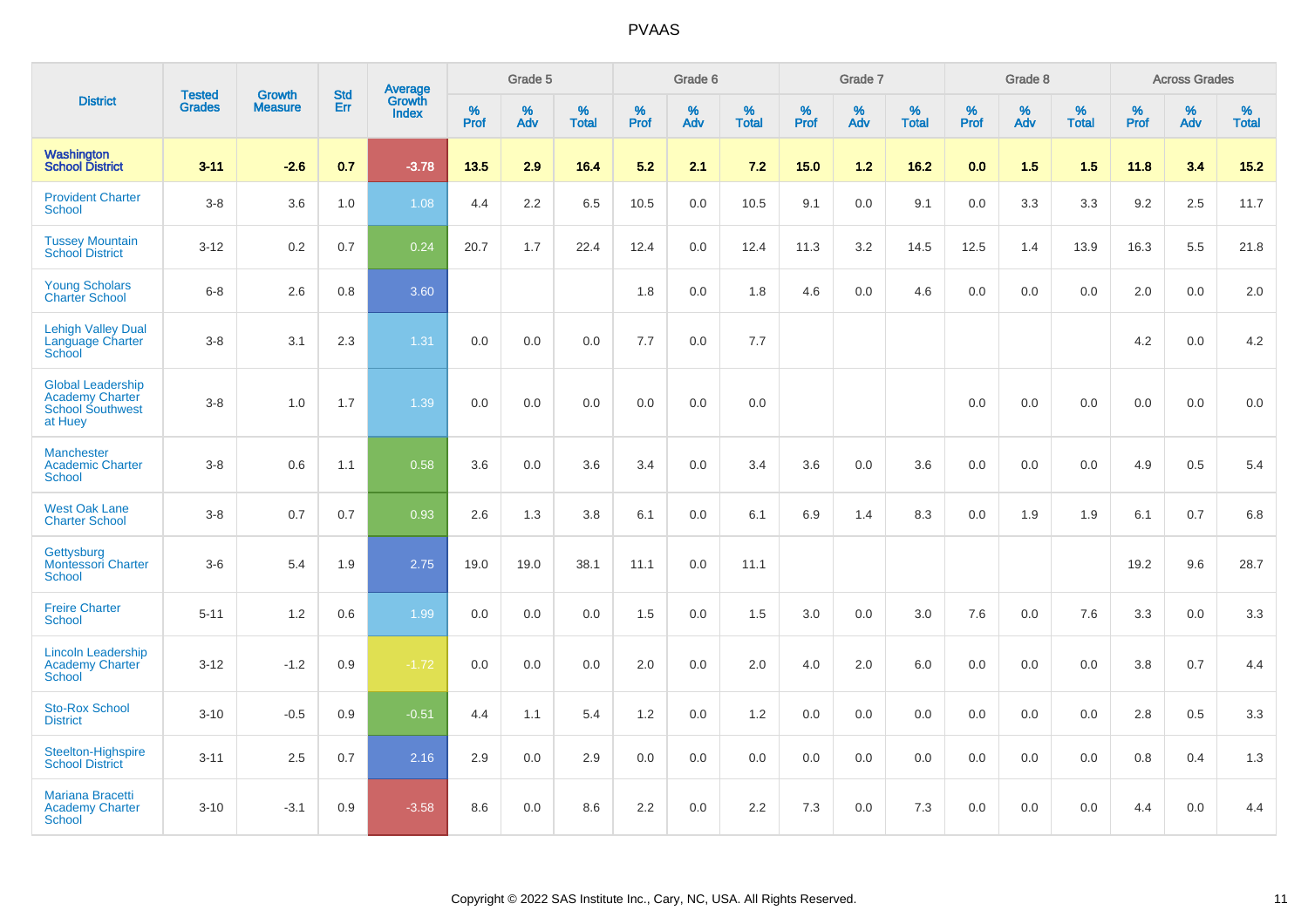|                                                              | <b>Tested</b> |                                 | <b>Std</b> | Average                |           | Grade 5  |                   |           | Grade 6  |                   |           | Grade 7  |                   |           | Grade 8  |                   |           | <b>Across Grades</b> |                   |
|--------------------------------------------------------------|---------------|---------------------------------|------------|------------------------|-----------|----------|-------------------|-----------|----------|-------------------|-----------|----------|-------------------|-----------|----------|-------------------|-----------|----------------------|-------------------|
| <b>District</b>                                              | <b>Grades</b> | <b>Growth</b><br><b>Measure</b> | Err        | Growth<br><b>Index</b> | %<br>Prof | %<br>Adv | %<br><b>Total</b> | %<br>Prof | %<br>Adv | %<br><b>Total</b> | %<br>Prof | %<br>Adv | %<br><b>Total</b> | %<br>Prof | %<br>Adv | %<br><b>Total</b> | %<br>Prof | %<br>Adv             | %<br><b>Total</b> |
| Washington<br><b>School District</b>                         | $3 - 11$      | $-2.6$                          | 0.7        | $-3.78$                | 13.5      | 2.9      | 16.4              | 5.2       | 2.1      | 7.2               | 15.0      | 1.2      | 16.2              | 0.0       | 1.5      | 1.5               | 11.8      | 3.4                  | $15.2$            |
| <b>Richard Allen</b><br>Preparatory<br><b>Charter School</b> | $5 - 8$       | 0.8                             | 0.7        | 3.33                   | 0.0       | 0.0      | 0.0               | 1.0       | 0.0      | 1.0               | 1.8       | 0.9      | 2.7               | 0.9       | 0.0      | 0.9               | 1.1       | 0.3                  | 1.4               |
| <b>Pan American</b><br><b>Academy Charter</b><br>School      | $3 - 8$       | 0.3                             | 0.8        | 0.43                   | 1.7       | 0.0      | 1.7               | 2.3       | 0.0      | 2.3               | 3.4       | 0.0      | 3.4               | 0.0       | 0.0      | 0.0               | 2.4       | 0.3                  | 2.7               |
| <b>Ad Prima Charter</b><br><b>School</b>                     | $3 - 8$       | 1.5                             | 0.8        | 2.24                   | 8.3       | 0.0      | 8.3               | 15.7      | 0.0      | 15.7              | 8.2       | 1.6      | 9.8               | 9.8       | 1.6      | 11.5              | 10.9      | 0.7                  | 11.6              |
| <b>Deep Roots</b><br><b>Charter School</b>                   | $3-6$         | $-0.9$                          | 1.3        | $-0.67$                | 0.0       | 0.0      | 0.0               | 0.0       | 0.0      | 0.0               |           |          |                   |           |          |                   | 1.3       | 0.0                  | 1.3               |
| <b>Mount Union Area</b><br><b>School District</b>            | $3 - 10$      | 3.0                             | 0.7        | 4.49                   | 11.7      | 4.3      | 16.0              | 12.4      | 0.0      | 12.4              | 13.4      | 2.4      | 15.8              | 0.0       | 1.2      | 1.2               | 12.2      | 3.3                  | 15.5              |
| Southwest<br>Leadership<br>Academy Charter<br>School         | $3 - 8$       | 0.7                             | 1.0        | 0.69                   | 2.2       | 0.0      | 2.2               | 2.9       | 0.0      | 2.9               | 5.1       | 0.0      | 5.1               | 0.0       | 0.0      | 0.0               | 5.7       | 1.5                  | 7.2               |
| <b>Discovery Charter</b><br>School                           | $3 - 8$       | 2.6                             | 0.9        | 2.54                   | 8.5       | 2.1      | 10.6              | 0.0       | 0.0      | 0.0               | 6.6       | 1.6      | 8.2               | 5.4       | 0.0      | 5.4               | 5.2       | 1.1                  | 6.2               |
| <b>Midland Borough</b><br><b>School District</b>             | $3 - 8$       | 2.3                             | 1.3        | 1.81                   | 10.3      | 6.9      | 17.2              | 13.6      | 0.0      | 13.6              | 14.3      | 0.0      | 14.3              | 9.5       | 4.8      | 14.3              | 15.7      | 2.9                  | 18.6              |
| Widener<br>Partnership<br><b>Charter School</b>              | $3 - 7$       | 2.8                             | 1.0        | 2.65                   | 0.0       | 0.0      | 0.0               | 2.5       | 0.0      | 2.5               | 0.0       | 2.3      | 2.3               |           |          |                   | 1.4       | 0.5                  | 1.9               |
| <b>Laboratory Charter</b><br>School                          | $3 - 8$       | $-0.7$                          | 1.1        | $-0.61$                | 3.2       | 0.0      | 3.2               | 2.3       | 0.0      | 2.3               | 6.4       | 0.0      | 6.4               | 5.0       | 0.0      | 5.0               | 5.3       | 0.0                  | 5.3               |
| <b>Chester</b><br>Community<br><b>Charter School</b>         | $3 - 8$       | 3.5                             | 0.6        | 2.79                   | 0.7       | 0.7      | 1.5               | 3.6       | 0.0      | 3.6               | 3.2       | 1.1      | 4.3               | 2.6       | 0.0      | 2.6               | 2.1       | 0.4                  | 2.5               |
| <b>Shade-Central City</b><br><b>School District</b>          | $3 - 11$      | 1.4                             | 1.4        | 0.99                   | 18.8      | 0.0      | 18.8              | 26.9      | 0.0      | 26.9              | 20.0      | 10.0     | 30.0              | 34.8      | 0.0      | 34.8              | 29.0      | 3.0                  | 32.1              |
| <b>Universal Daroff</b><br><b>Charter School</b>             | $3 - 8$       | 6.1                             | 0.8        | 7.55                   | 1.6       | 1.6      | 3.2               | 0.0       | 0.0      | 0.0               | 2.2       | 0.0      | 2.2               | 3.6       | 0.0      | 3.6               | 2.2       | 0.3                  | $2.5\,$           |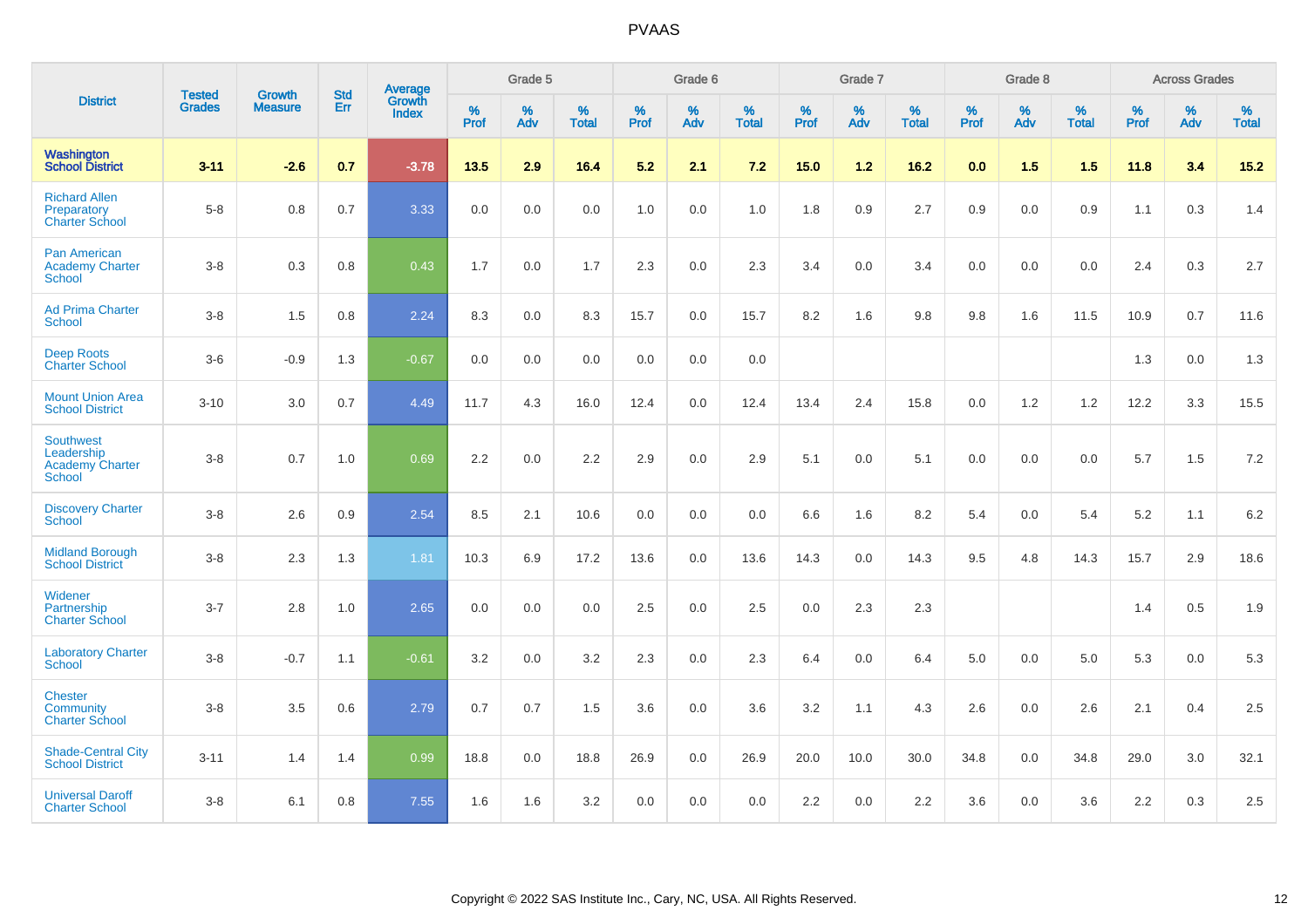|                                                                   | <b>Tested</b> | <b>Growth</b>  | <b>Std</b> | Average                |              | Grade 5  |                   |           | Grade 6  |                   |           | Grade 7  |                   |           | Grade 8  |                   |           | <b>Across Grades</b> |                   |
|-------------------------------------------------------------------|---------------|----------------|------------|------------------------|--------------|----------|-------------------|-----------|----------|-------------------|-----------|----------|-------------------|-----------|----------|-------------------|-----------|----------------------|-------------------|
| <b>District</b>                                                   | <b>Grades</b> | <b>Measure</b> | Err        | Growth<br><b>Index</b> | $\%$<br>Prof | %<br>Adv | %<br><b>Total</b> | %<br>Prof | %<br>Adv | %<br><b>Total</b> | %<br>Prof | %<br>Adv | %<br><b>Total</b> | %<br>Prof | %<br>Adv | %<br><b>Total</b> | %<br>Prof | %<br>Adv             | %<br><b>Total</b> |
| Washington<br><b>School District</b>                              | $3 - 11$      | $-2.6$         | 0.7        | $-3.78$                | 13.5         | 2.9      | 16.4              | 5.2       | 2.1      | 7.2               | 15.0      | $1.2$    | 16.2              | 0.0       | 1.5      | 1.5               | 11.8      | 3.4                  | $15.2$            |
| Esperanza<br><b>Academy Charter</b><br>School                     | $4 - 11$      | 2.8            | 0.5        | 4.02                   |              |          |                   | 1.5       | 0.0      | 1.5               | 4.2       | 0.0      | 4.2               | 0.5       | 0.0      | 0.5               | 1.8       | $0.0\,$              | 1.8               |
| <b>William Penn</b><br><b>School District</b>                     | $3 - 12$      | 1.5            | 0.5        | 3.33                   | 7.8          | 1.9      | 9.7               | 2.2       | 0.0      | 2.2               | 3.0       | 0.6      | 3.6               | 5.6       | 1.2      | 6.9               | 6.3       | 1.6                  | 7.9               |
| <b>Universal Bluford</b><br><b>Charter School</b>                 | $3-6$         | 4.8            | 1.4        | 3.52                   | 4.4          | 0.0      | 4.4               | 2.7       | 0.0      | 2.7               |           |          |                   |           |          |                   | 4.3       | 0.0                  | 4.3               |
| <b>Cornell School</b><br><b>District</b>                          | $3 - 11$      | $-3.1$         | 1.1        | $-2.94$                | 10.0         | 6.7      | 16.7              | 14.0      | 0.0      | 14.0              | 7.7       | 0.0      | 7.7               | 0.0       | 0.0      | 0.0               | 12.2      | 2.8                  | 15.0              |
| John B. Stetson<br><b>Charter School</b>                          | $5 - 8$       | 0.5            | 0.6        | 4.84                   | 1.6          | 0.0      | 1.6               | 0.8       | 0.0      | 0.8               | 0.0       | 0.0      | 0.0               | 0.0       | 0.0      | 0.0               | 0.4       | 0.0                  | 0.4               |
| <b>Farrell Area School</b><br><b>District</b>                     | $3 - 11$      | 5.3            | 1.0        | 5.51                   | 15.6         | 0.0      | 15.6              | 17.1      | 0.0      | 17.1              | 2.3       | 0.0      | 2.3               | 5.1       | 0.0      | 5.1               | 12.3      | 1.5                  | 13.8              |
| <b>York City School</b><br><b>District</b>                        | $3 - 12$      | 1.6            | 0.3        | 5.37                   | 2.5          | 1.0      | 3.5               | 2.0       | 0.2      | 2.2               | 2.6       | 0.5      | 3.1               | 1.4       | $0.2\,$  | 1.6               | 2.8       | 0.6                  | 3.4               |
| <b>Reading School</b><br><b>District</b>                          | $3 - 11$      | 0.0            | 0.4        | 0.03                   | 3.8          | 1.2      | 5.0               | 1.5       | 0.2      | 1.8               | 1.9       | 0.0      | 1.9               | 1.5       | 0.4      | 1.9               | 3.6       | 1.1                  | 4.7               |
| Susquehanna<br><b>Township School</b><br><b>District</b>          | $3 - 12$      | $-3.4$         | 0.5        | $-7.32$                | 13.7         | 3.7      | 17.4              | 3.0       | 0.5      | 3.5               | 6.2       | 2.3      | 8.5               | 9.8       | 0.5      | 10.3              | 11.5      | 3.0                  | 14.4              |
| <b>Erie City School</b><br><b>District</b>                        | $3 - 12$      | $-1.7$         | 0.3        | $-6.47$                | 7.6          | 2.4      | 10.0              | 2.9       | 0.5      | 3.4               | 5.9       | 1.6      | 7.4               | 5.2       | 0.3      | 5.5               | 6.4       | 1.4                  | 7.8               |
| <b>Eastern Lebanon</b><br><b>County School</b><br><b>District</b> | $3 - 11$      | $-3.3$         | 0.5        | $-6.92$                | 19.8         | 7.9      | 27.7              | 9.1       | $0.6\,$  | 9.7               | 13.1      | 3.1      | 16.2              | 8.9       | 1.8      | 10.6              | 17.0      | $5.0\,$              | 22.0              |
| <b>Blue Mountain</b><br><b>School District</b>                    | $3 - 10$      | 0.1            | 0.5        | $-0.00$                | 33.3         | 19.2     | 52.6              | 24.3      | 0.6      | 24.8              | 16.3      | 10.1     | 26.4              | 20.3      | 6.1      | 26.4              | 27.5      | 11.1                 | 38.6              |
| Penn Hills School<br><b>District</b>                              | $3 - 11$      | $-4.0$         | 0.5        | $-8.42$                | 4.7          | 1.8      | 6.4               | 2.7       | 0.7      | 3.4               | 2.1       | 1.6      | 3.7               | 3.4       | 0.0      | 3.4               | 6.8       | 2.1                  | 8.9               |
| <b>Bristol Township</b><br><b>School District</b>                 | $3 - 11$      | $-4.1$         | 0.4        | $-11.39$               | 12.4         | 2.9      | 15.3              | 2.7       | 0.7      | 3.4               | 7.5       | 1.1      | 8.6               | 3.8       | 0.4      | 4.2               | 10.6      | 2.1                  | 12.7              |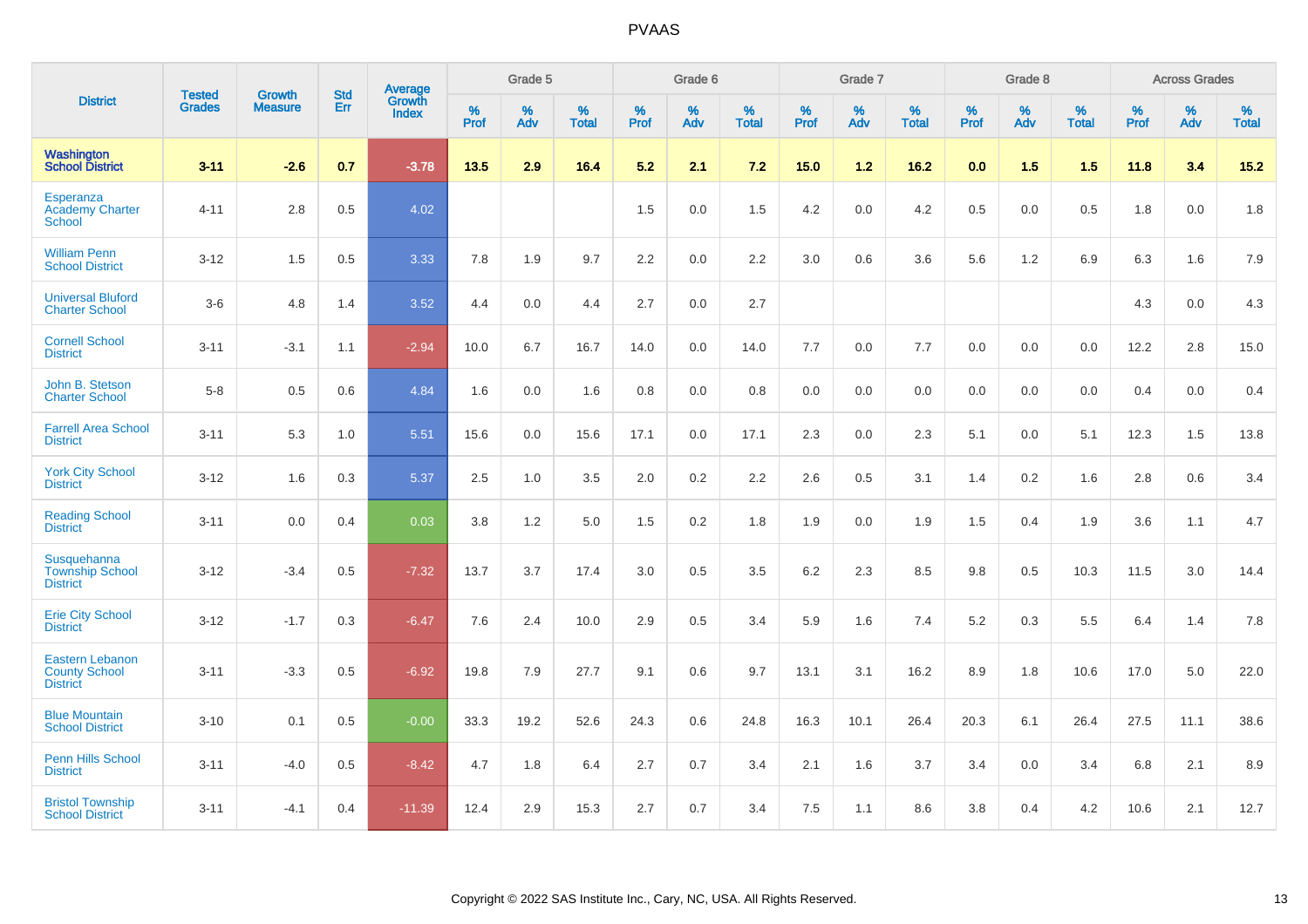|                                                           | <b>Tested</b> | <b>Growth</b>  | <b>Std</b> | Average<br>Growth |                     | Grade 5  |                      |              | Grade 6  |                      |              | Grade 7  |                      |                     | Grade 8  |                      |                     | <b>Across Grades</b> |                      |
|-----------------------------------------------------------|---------------|----------------|------------|-------------------|---------------------|----------|----------------------|--------------|----------|----------------------|--------------|----------|----------------------|---------------------|----------|----------------------|---------------------|----------------------|----------------------|
| <b>District</b>                                           | <b>Grades</b> | <b>Measure</b> | Err        | <b>Index</b>      | $\%$<br><b>Prof</b> | %<br>Adv | $\%$<br><b>Total</b> | $\%$<br>Prof | %<br>Adv | $\%$<br><b>Total</b> | $\%$<br>Prof | %<br>Adv | $\%$<br><b>Total</b> | $\%$<br><b>Prof</b> | %<br>Adv | $\%$<br><b>Total</b> | $\%$<br><b>Prof</b> | $\%$<br>Adv          | $\%$<br><b>Total</b> |
| <b>Washington</b><br><b>School District</b>               | $3 - 11$      | $-2.6$         | 0.7        | $-3.78$           | 13.5                | 2.9      | 16.4                 | 5.2          | 2.1      | 7.2                  | 15.0         | 1.2      | 16.2                 | 0.0                 | 1.5      | 1.5                  | 11.8                | 3.4                  | 15.2                 |
| <b>West Mifflin Area</b><br><b>School District</b>        | $3 - 12$      | $-8.5$         | 0.5        | $-17.73$          | 18.4                | 5.7      | 24.1                 | 6.8          | 0.7      | 7.4                  | 6.7          | 0.0      | 6.7                  | 5.5                 | 0.0      | 5.5                  | 11.1                | 2.8                  | 13.9                 |
| <b>Upper Darby</b><br><b>School District</b>              | $3 - 12$      | $-0.4$         | 0.3        | $-1.42$           | 12.6                | 3.0      | 15.6                 | 6.9          | 0.7      | 7.6                  | 5.4          | 2.9      | 8.3                  | 7.5                 | 1.4      | 8.8                  | 10.5                | 2.2                  | 12.8                 |
| <b>Agora Cyber</b><br><b>Charter School</b>               | $3 - 11$      | $-0.3$         | 0.6        | 2.57              | 9.8                 | 2.0      | 11.8                 | 7.8          | 0.7      | 8.5                  | $6.2\,$      | 2.1      | 8.3                  | 3.3                 | 1.3      | 4.6                  | 9.7                 | 2.4                  | 12.1                 |
| <b>Allentown City</b><br><b>School District</b>           | $3 - 12$      | $-4.5$         | 0.3        | $-13.48$          |                     |          |                      | 2.0          | 0.7      | 2.8                  | 2.2          | 0.3      | 2.5                  |                     |          |                      | 4.3                 | 1.1                  | 5.4                  |
| <b>Middletown Area</b><br><b>School District</b>          | $3 - 11$      | $-1.6$         | 0.5        | $-3.19$           | 19.5                | 5.0      | 24.5                 | 6.1          | 0.8      | 6.9                  | 16.1         | 9.8      | 25.9                 | 11.8                | 2.0      | 13.7                 | 18.4                | 7.5                  | 25.9                 |
| <b>Lancaster School</b><br><b>District</b>                | $3 - 12$      | $-3.2$         | 0.3        | $-11.85$          | 8.8                 | 3.0      | 11.8                 | 3.9          | 0.8      | 4.7                  | 4.4          | 0.9      | 5.3                  | 2.3                 | 0.6      | 3.0                  | 7.4                 | 1.9                  | 9.3                  |
| <b>Oil City Area</b><br><b>School District</b>            | $3 - 11$      | $-3.7$         | 0.5        | $-6.90$           | 15.5                | 2.8      | 18.3                 | 7.9          | 0.8      | 8.7                  | 10.2         | 2.4      | 12.6                 | 3.8                 | 0.0      | 3.8                  | 13.2                | 2.5                  | 15.8                 |
| <b>Northern Lebanon</b><br><b>School District</b>         | $3 - 11$      | $-3.8$         | 0.5        | $-7.72$           | 30.5                | 8.6      | 39.1                 | 12.8         | 0.8      | 13.6                 | 8.1          | 2.7      | 10.8                 | 7.2                 | 0.6      | 7.8                  | 19.9                | 7.9                  | 27.9                 |
| <b>North Schuylkill</b><br><b>School District</b>         | $3 - 11$      | 0.5            | 0.5        | $-2.13$           | 8.2                 | 3.0      | 11.2                 | 4.8          | 0.8      | 5.6                  | 5.8          | 3.9      | 9.7                  | 11.8                | 6.7      | 18.5                 | 12.1                | 4.1                  | 16.1                 |
| <b>Muhlenberg</b><br><b>School District</b>               | $3 - 10$      | $-7.3$         | 0.4        | $-19.08$          | 8.1                 | 0.5      | 8.5                  | 2.5          | 0.8      | 3.4                  | 6.9          | 1.2      | 8.0                  | 7.5                 | 0.7      | 8.2                  | 7.0                 | 1.0                  | 8.0                  |
| <b>Jim Thorpe Area</b><br><b>School District</b>          | $3 - 11$      | $-2.3$         | 0.6        | 0.76              | 14.1                | 1.0      | 15.2                 | 12.3         | 0.9      | 13.2                 | 9.2          | 8.5      | 17.7                 | 10.0                | 1.5      | 11.5                 | 14.9                | 4.3                  | 19.2                 |
| <b>Big Beaver Falls</b><br>Area School<br><b>District</b> | $3 - 11$      | $-1.7$         | 0.6        | $-2.82$           | 19.6                | 2.0      | 21.6                 | 5.4          | 0.9      | 6.4                  | 8.3          | $1.0$    | 9.4                  | 1.0                 | 1.0      | 2.1                  | 12.5                | 1.1                  | 13.6                 |
| <b>Western Wayne</b><br><b>School District</b>            | $3 - 11$      | $-2.5$         | 0.6        | $-4.89$           | 28.3                | 9.4      | 37.7                 | 18.7         | 0.9      | 19.6                 | 21.6         | 2.9      | 24.5                 | 14.1                | 5.4      | 19.6                 | 23.6                | 9.6                  | 33.2                 |
| <b>Ambridge Area</b><br><b>School District</b>            | $3 - 12$      | $-3.4$         | 0.6        | $-6.08$           | 17.8                | 5.1      | 22.9                 | 13.2         | 0.9      | 14.2                 | 11.9         | 0.8      | 12.7                 | 10.7                | 0.8      | 11.6                 | 15.7                | 5.2                  | 20.8                 |
| <b>Wyoming Area</b><br><b>School District</b>             | $3 - 10$      | $-7.7$         | 0.6        | $-5.77$           | 22.1                | 8.8      | 31.0                 | 4.8          | 1.0      | 5.8                  | 9.3          | 3.1      | 12.4                 | 7.4                 | 1.8      | 9.3                  | 14.1                | 4.3                  | 18.4                 |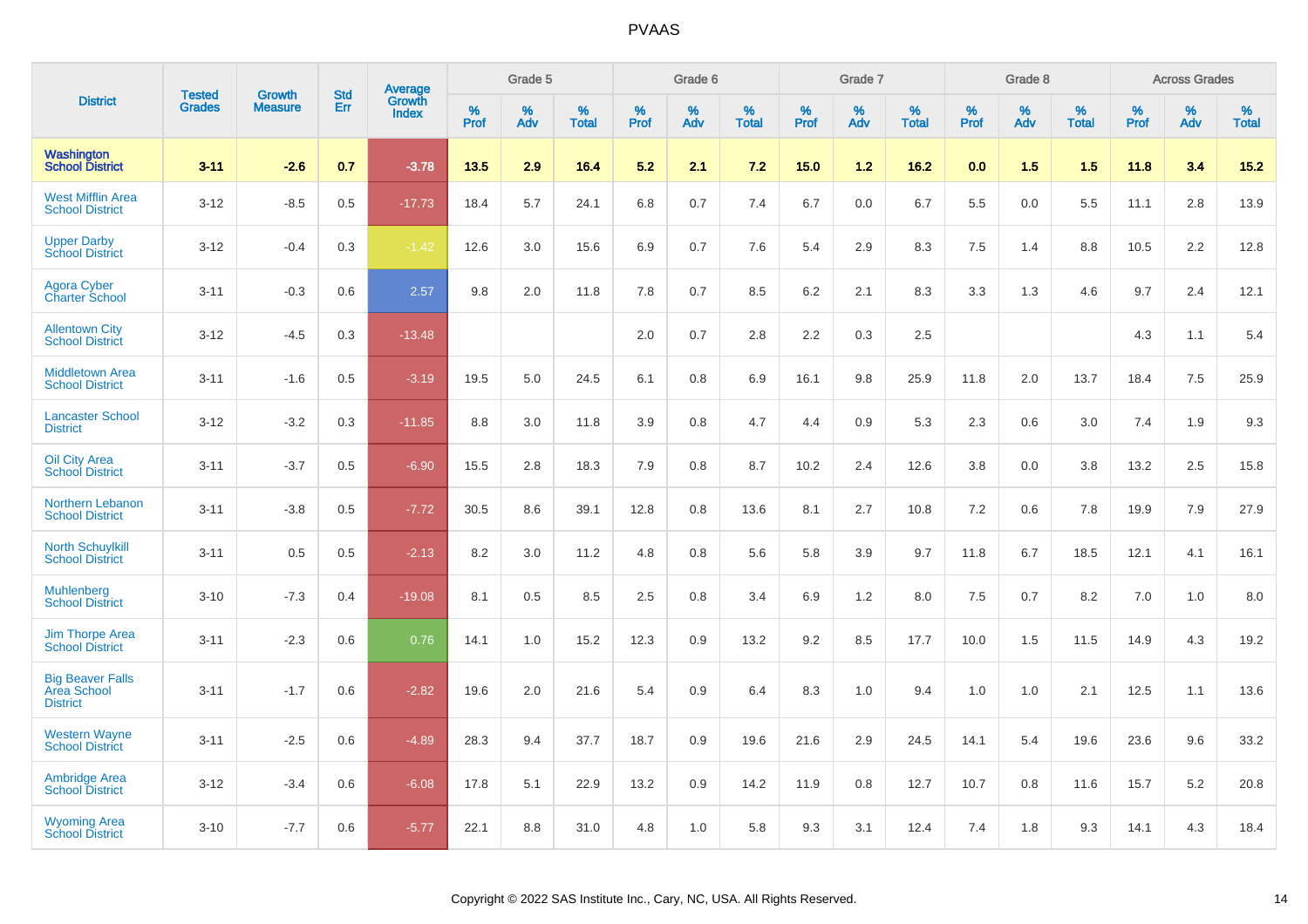|                                                           | <b>Tested</b> |                                 | <b>Std</b> |                                   |              | Grade 5  |                      |                     | Grade 6  |                      |              | Grade 7  |                      |              | Grade 8  |                      |              | <b>Across Grades</b> |                      |
|-----------------------------------------------------------|---------------|---------------------------------|------------|-----------------------------------|--------------|----------|----------------------|---------------------|----------|----------------------|--------------|----------|----------------------|--------------|----------|----------------------|--------------|----------------------|----------------------|
| <b>District</b>                                           | <b>Grades</b> | <b>Growth</b><br><b>Measure</b> | <b>Err</b> | Average<br>Growth<br><b>Index</b> | $\%$<br>Prof | %<br>Adv | $\%$<br><b>Total</b> | $\%$<br><b>Prof</b> | %<br>Adv | $\%$<br><b>Total</b> | $\%$<br>Prof | %<br>Adv | $\%$<br><b>Total</b> | $\%$<br>Prof | %<br>Adv | $\%$<br><b>Total</b> | $\%$<br>Prof | $\%$<br>Adv          | $\%$<br><b>Total</b> |
| <b>Washington</b><br><b>School District</b>               | $3 - 11$      | $-2.6$                          | 0.7        | $-3.78$                           | 13.5         | 2.9      | 16.4                 | 5.2                 | 2.1      | 7.2                  | 15.0         | $1.2$    | 16.2                 | 0.0          | 1.5      | 1.5                  | 11.8         | 3.4                  | $15.2$               |
| <b>Harrisburg City</b><br><b>School District</b>          | $3 - 11$      | 1.3                             | 0.3        | 0.25                              | 2.0          | 0.8      | 2.8                  | 2.0                 | 1.0      | 3.0                  | 2.9          | 0.8      | 3.7                  | 2.7          | 0.3      | 3.0                  | 2.7          | 0.7                  | 3.4                  |
| <b>MaST Community</b><br>Charter School II                | $3 - 10$      | $-8.4$                          | 0.7        | $-4.62$                           | 5.0          | 2.0      | 6.9                  | 7.2                 | 1.0      | 8.2                  | 8.9          | 2.0      | 10.9                 |              |          |                      | 12.6         | 3.2                  | 15.8                 |
| <b>Collegium Charter</b><br>School                        | $3 - 10$      | $-1.0$                          | 0.4        | $-2.20$                           | 15.6         | 3.0      | 18.6                 | 10.6                | 1.1      | 11.6                 | 8.0          | 2.3      | 10.3                 | 7.6          | 2.8      | 10.3                 | 14.4         | 3.4                  | 17.8                 |
| <b>Norristown Area</b><br><b>School District</b>          | $3 - 12$      | $-2.3$                          | 0.4        | $-6.00$                           | 10.2         | 0.6      | 10.8                 | 9.0                 | 1.1      | 10.0                 | 9.3          | 1.3      | 10.7                 | 7.4          | 3.0      | 10.4                 | 11.0         | 1.9                  | 13.0                 |
| <b>Hazleton Area</b><br><b>School District</b>            | $3 - 11$      | $-0.5$                          | 0.4        | $-1.13$                           | 5.8          | 1.7      | 7.5                  | 5.2                 | 1.1      | 6.3                  | 2.8          | 0.5      | 3.3                  | 6.6          | 0.6      | 7.1                  | 6.4          | 1.2                  | 7.7                  |
| <b>Karns City Area</b><br><b>School District</b>          | $3 - 11$      | 3.6                             | 0.6        | 5.98                              | 23.6         | 9.0      | 32.6                 | 29.6                | 1.1      | 30.7                 | 22.4         | 3.4      | 25.9                 | 16.8         | 3.7      | 20.6                 | 24.0         | 3.2                  | 27.2                 |
| Northwestern<br><b>School District</b>                    | $3 - 11$      | $-6.8$                          | 0.6        | $-11.09$                          | 34.7         | 6.3      | 41.0                 | 21.8                | 1.2      | 23.0                 | 16.8         | 7.5      | 24.3                 | 9.1          | 1.8      | 10.9                 | 25.1         | 6.0                  | 31.1                 |
| <b>Valley View School</b><br><b>District</b>              | $3 - 11$      | $-2.3$                          | 0.8        | $-2.13$                           | 26.2         | 0.9      | 27.1                 | 5.8                 | $1.2$    | 6.9                  | 9.8          | 2.4      | 12.2                 | 7.9          | 0.0      | 7.9                  | 18.2         | 2.7                  | 20.9                 |
| <b>Baldwin-Whitehall</b><br><b>School District</b>        | $3 - 11$      | $-5.8$                          | 0.4        | $-14.93$                          | 24.7         | 6.6      | 31.4                 | 18.6                | 1.2      | 19.8                 | 16.0         | 1.6      | 17.7                 | 11.5         | 2.1      | 13.6                 | 22.2         | 6.8                  | 29.0                 |
| <b>Universal</b><br><b>Creighton Charter</b><br>School    | $3 - 8$       | 1.1                             | 0.7        | 1.65                              | 11.9         | 1.2      | 13.1                 | 3.5                 | $1.2$    | 4.7                  | 7.7          | 6.2      | 13.8                 | 4.7          | 4.7      | 9.4                  | 8.6          | 4.4                  | 13.1                 |
| <b>Greensburg Salem</b><br><b>School District</b>         | $3 - 11$      | $-3.8$                          | 0.5        | $-8.11$                           | 31.1         | 7.9      | 39.0                 | 12.0                | 1.2      | 13.2                 | 16.5         | 3.8      | 20.3                 | 17.6         | 4.6      | 22.2                 | 20.7         | 7.4                  | 28.2                 |
| <b>Brownsville Area</b><br><b>School District</b>         | $3 - 12$      | $-0.6$                          | 0.7        | $-0.90$                           | 17.3         | 4.0      | 21.3                 | 7.2                 | 1.2      | 8.4                  | 6.4          | 1.3      | 7.7                  | 4.2          | 1.4      | 5.6                  | 10.2         | 1.5                  | 11.7                 |
| Apollo-Ridge<br><b>School District</b>                    | $3 - 12$      | $-2.9$                          | 0.7        | $-4.18$                           | 18.8         | 0.0      | 18.8                 | 12.0                | 1.2      | 13.2                 | 8.5          | 1.2      | 9.8                  | 10.4         | 2.6      | 13.0                 | 14.8         | 3.0                  | 17.7                 |
| <b>Schuylkill Haven</b><br>Area School<br><b>District</b> | $3 - 11$      | $-3.0$                          | 0.7        | $-1.45$                           | 11.9         | 1.2      | 13.1                 | 4.9                 | 1.2      | 6.2                  | 20.0         | 4.2      | 24.2                 | 5.8          | 0.0      | 5.8                  | 17.6         | 5.5                  | 23.1                 |
| <b>Scranton School</b><br><b>District</b>                 | $3 - 12$      | $-3.3$                          | 0.5        | $-7.11$                           | 10.4         | 0.8      | 11.2                 | 2.1                 | 1.3      | 3.4                  | 3.7          | 1.1      | 4.8                  | 3.4          | 2.3      | 5.7                  | 7.0          | 1.7                  | 8.6                  |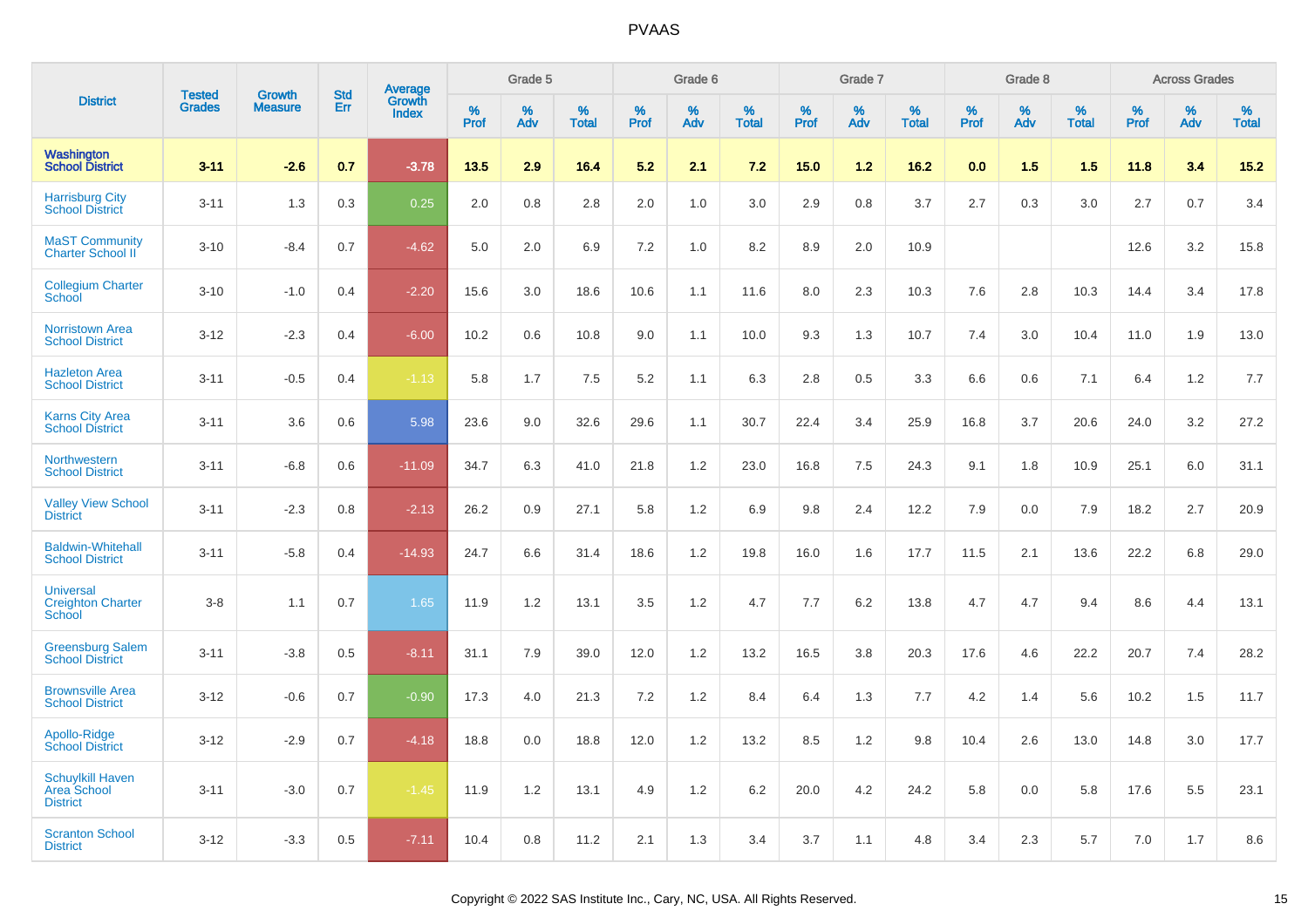|                                                                       | <b>Tested</b> | <b>Growth</b>  | <b>Std</b> | Average                |                  | Grade 5  |                   |                  | Grade 6  |                   |           | Grade 7  |                   |           | Grade 8  |                   |           | <b>Across Grades</b> |                   |
|-----------------------------------------------------------------------|---------------|----------------|------------|------------------------|------------------|----------|-------------------|------------------|----------|-------------------|-----------|----------|-------------------|-----------|----------|-------------------|-----------|----------------------|-------------------|
| <b>District</b>                                                       | <b>Grades</b> | <b>Measure</b> | Err        | Growth<br><b>Index</b> | %<br><b>Prof</b> | %<br>Adv | %<br><b>Total</b> | %<br><b>Prof</b> | %<br>Adv | %<br><b>Total</b> | %<br>Prof | %<br>Adv | %<br><b>Total</b> | %<br>Prof | %<br>Adv | %<br><b>Total</b> | %<br>Prof | %<br>Adv             | %<br><b>Total</b> |
| Washington<br><b>School District</b>                                  | $3 - 11$      | $-2.6$         | 0.7        | $-3.78$                | 13.5             | 2.9      | 16.4              | 5.2              | 2.1      | 7.2               | 15.0      | $1.2$    | 16.2              | 0.0       | 1.5      | 1.5               | 11.8      | 3.4                  | $15.2$            |
| <b>Southern</b><br><b>Huntingdon County</b><br><b>School District</b> | $3 - 11$      | $-2.5$         | 0.7        | $-3.63$                | 18.8             | 10.1     | 29.0              | 9.0              | 1.3      | 10.3              | 10.1      | 1.1      | 11.2              | 6.1       | 0.0      | 6.1               | 15.5      | 3.9                  | 19.4              |
| <b>Chester-Upland</b><br><b>School District</b>                       | $3 - 11$      | 0.1            | 0.7        | 0.23                   | 3.7              | 0.0      | 3.7               | 2.6              | 1.3      | 3.9               | 0.0       | 0.0      | 0.0               | 0.0       | 0.0      | 0.0               | 3.1       | 0.4                  | 3.4               |
| <b>Reynolds School</b><br><b>District</b>                             | $3 - 10$      | $-3.3$         | 0.8        | $-4.36$                | 13.0             | 1.4      | 14.5              | 18.2             | 1.3      | 19.5              | 14.0      | 10.0     | 24.0              | 11.8      | 1.5      | 13.2              | 15.2      | 2.8                  | 18.0              |
| <b>Woodland Hills</b><br><b>School District</b>                       | $3 - 12$      | $-6.1$         | 0.5        | $-11.93$               | 5.7              | 5.1      | 10.8              | 4.8              | 1.4      | 6.2               | 8.7       | 2.9      | 11.6              | 2.3       | 3.0      | 5.3               | 7.9       | 2.7                  | 10.6              |
| <b>Highlands School</b><br><b>District</b>                            | $3 - 11$      | 0.4            | 0.5        | 0.78                   | 20.4             | 4.6      | 25.0              | 16.6             | 1.4      | 17.9              | 28.5      | 4.9      | 33.3              | 13.2      | 8.6      | 21.8              | 20.4      | 5.9                  | 26.3              |
| <b>Central Fulton</b><br><b>School District</b>                       | $3 - 11$      | $-0.7$         | 0.8        | $-0.86$                | 30.3             | 6.6      | 36.8              | 15.9             | 1.4      | 17.4              | 13.0      | 14.5     | 27.5              | 12.7      | 14.6     | 27.3              | 24.6      | 8.3                  | 32.8              |
| <b>Port Allegany</b><br><b>School District</b>                        | $3 - 11$      | 1.7            | 0.7        | 0.92                   | 20.0             | 5.7      | 25.7              | 7.4              | 1.5      | 8.8               | 17.4      | 2.9      | 20.3              | 13.1      | 9.8      | 23.0              | 16.8      | 5.7                  | 22.5              |
| <b>Sharpsville Area</b><br><b>School District</b>                     | $3 - 11$      | $-2.3$         | 0.8        | $-3.04$                | 29.0             | 9.7      | 38.7              | 16.4             | 1.5      | 17.9              | 21.9      | 3.1      | 25.0              | 20.0      | 7.1      | 27.1              | 27.3      | 8.8                  | 36.1              |
| <b>MaST Community</b><br><b>Charter School III</b>                    | $3-6$         | $-3.6$         | 0.8        | $-4.68$                | 3.8              | 0.0      | 3.8               | 6.8              | 1.5      | 8.3               |           |          |                   |           |          |                   | 8.3       | 2.2                  | 10.5              |
| <b>East Stroudsburg</b><br><b>Area School</b><br><b>District</b>      | $3 - 11$      | $-4.6$         | 0.5        | $-9.94$                | 19.0             | 5.3      | 24.3              | 8.8              | 1.6      | 10.4              | 9.7       | 3.0      | 12.7              | 7.7       | 1.9      | 9.7               | 16.0      | 4.5                  | 20.5              |
| <b>Tamaqua Area</b><br><b>School District</b>                         | $3 - 12$      | 2.4            | 0.5        | 4.51                   | 28.7             | 9.3      | 38.0              | 18.6             | 1.6      | 20.2              | 19.7      | 7.2      | 27.0              | 11.4      | 2.1      | 13.5              | 22.6      | 5.9                  | 28.4              |
| <b>Clearfield Area</b><br><b>School District</b>                      | $3 - 10$      | $-3.9$         | 0.5        | $-7.29$                | 16.5             | 3.3      | 19.8              | 4.7              | 1.6      | 6.3               | 9.3       | 0.8      | 10.1              | 6.3       | 3.5      | 9.8               | 12.1      | 2.5                  | 14.6              |
| <b>Wilmington Area</b><br><b>School District</b>                      | $3 - 11$      | $-0.8$         | 0.8        | $-0.96$                | 36.8             | 10.5     | 47.4              | 12.7             | 1.6      | 14.3              | 29.4      | 3.9      | 33.3              | 13.6      | 3.4      | 17.0              | 26.8      | 7.9                  | 34.7              |
| Aliquippa School<br><b>District</b>                                   | $3 - 11$      | 0.1            | 0.8        | 0.06                   | 1.5              | 0.0      | 1.5               | 0.0              | 1.6      | 1.6               | 6.9       | 0.0      | 6.9               | 0.0       | 0.0      | 0.0               | 2.0       | 0.5                  | 2.6               |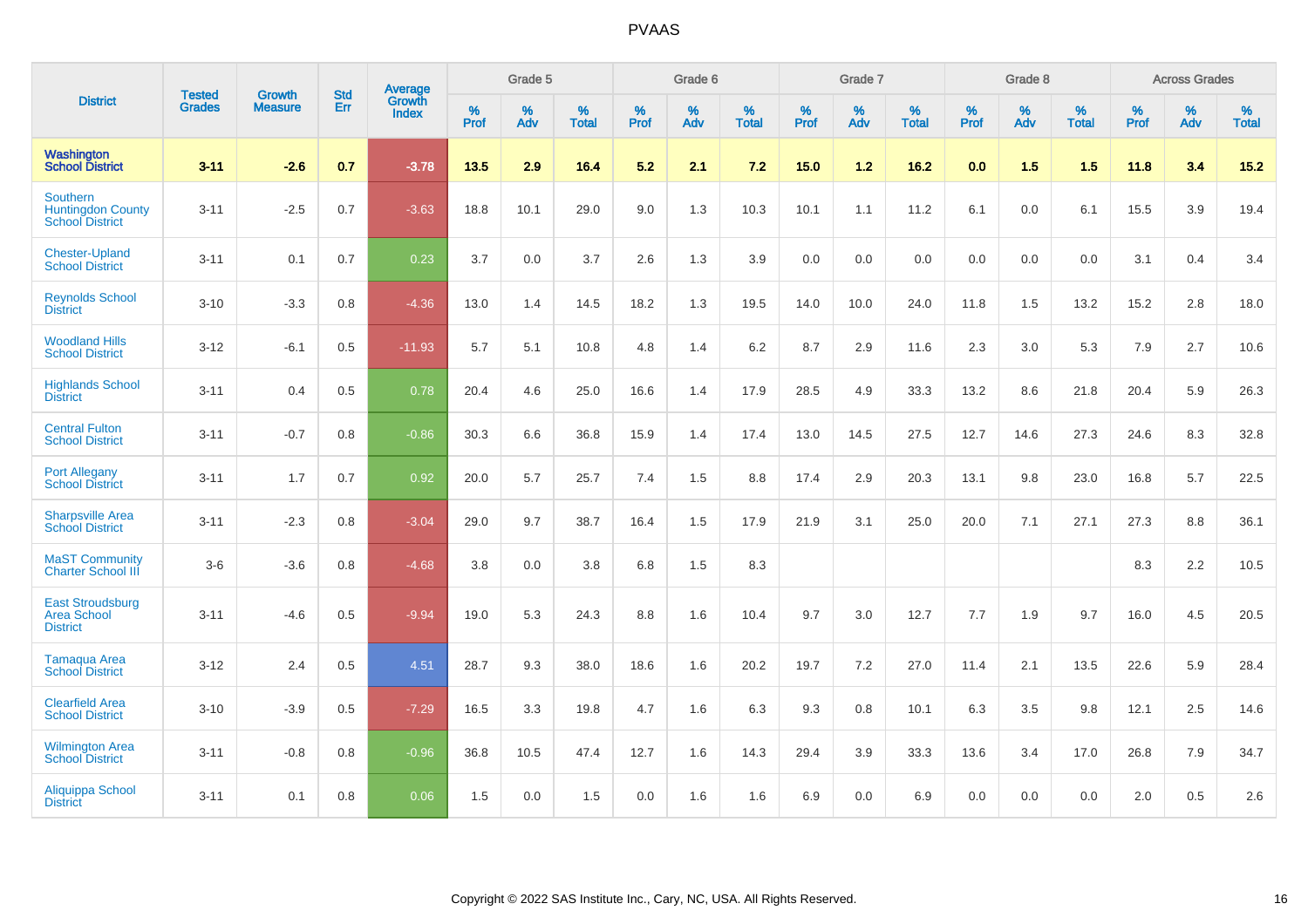|                                                                    |                                | <b>Growth</b>  | <b>Std</b> | <b>Average</b><br>Growth |           | Grade 5  |                   |           | Grade 6  |                   |           | Grade 7  |                   |           | Grade 8  |                   |           | <b>Across Grades</b> |                   |
|--------------------------------------------------------------------|--------------------------------|----------------|------------|--------------------------|-----------|----------|-------------------|-----------|----------|-------------------|-----------|----------|-------------------|-----------|----------|-------------------|-----------|----------------------|-------------------|
| <b>District</b>                                                    | <b>Tested</b><br><b>Grades</b> | <b>Measure</b> | <b>Err</b> | <b>Index</b>             | %<br>Prof | %<br>Adv | %<br><b>Total</b> | %<br>Prof | %<br>Adv | %<br><b>Total</b> | %<br>Prof | %<br>Adv | %<br><b>Total</b> | %<br>Prof | %<br>Adv | %<br><b>Total</b> | %<br>Prof | %<br>Adv             | %<br><b>Total</b> |
| Washington<br><b>School District</b>                               | $3 - 11$                       | $-2.6$         | 0.7        | $-3.78$                  | 13.5      | 2.9      | 16.4              | 5.2       | 2.1      | 7.2               | 15.0      | $1.2$    | 16.2              | 0.0       | 1.5      | 1.5               | 11.8      | 3.4                  | 15.2              |
| <b>Albert Gallatin</b><br><b>Area School</b><br><b>District</b>    | $3 - 11$                       | $-1.4$         | 0.5        | $-3.01$                  | 19.0      | 10.2     | 29.3              | 18.6      | 1.6      | 20.2              | 12.8      | 2.8      | 15.6              | 14.8      | 2.0      | 16.8              | 17.4      | 4.9                  | 22.3              |
| <b>Lebanon School</b><br><b>District</b>                           | $3 - 11$                       | 0.1            | 0.3        | 0.17                     | 10.8      | 2.5      | 13.2              | 5.4       | 1.6      | 7.0               | 3.4       | 0.6      | 4.1               | 4.5       | 0.8      | 5.4               | 7.2       | 1.6                  | 8.8               |
| <b>Saint Marys Area</b><br><b>School District</b>                  | $3 - 11$                       | $-2.5$         | 0.5        | $-3.62$                  | 35.6      | 8.7      | 44.4              | 21.8      | 1.6      | 23.4              | 10.0      | 5.4      | 15.4              | 13.3      | 1.3      | 14.7              | 24.9      | 7.3                  | 32.3              |
| <b>Littlestown Area</b><br><b>School District</b>                  | $3 - 11$                       | 1.5            | 0.6        | 2.76                     | 18.6      | 2.6      | 21.2              | 16.3      | 1.6      | 17.9              | 14.0      | 4.7      | 18.7              | 21.0      | 4.0      | 25.0              | 23.5      | 4.6                  | 28.1              |
| <b>Fairfield Area</b><br><b>School District</b>                    | $3 - 11$                       | $-1.2$         | 0.8        | $-1.44$                  | 32.3      | 1.6      | 33.9              | 19.7      | 1.6      | 21.3              | 18.5      | 0.0      | 18.5              | 16.7      | 3.7      | 20.4              | 25.3      | 6.7                  | 32.0              |
| <b>School Lane</b><br><b>Charter School</b>                        | $3 - 11$                       | $-4.8$         | 0.7        | $-1.03$                  | 26.9      | 7.5      | 34.3              | 11.9      | 1.7      | 13.6              | 7.0       | 2.8      | 9.9               | 18.8      | 3.1      | 21.9              | 21.0      | 6.5                  | 27.5              |
| Montessori<br><b>Regional Charter</b><br>School                    | $3-6$                          | $-2.6$         | 1.1        | $-2.40$                  | 15.0      | 5.0      | 20.0              | 5.1       | 1.7      | 6.8               |           |          |                   |           |          |                   | 11.1      | 6.3                  | 17.3              |
| <b>Northern Bedford</b><br><b>County School</b><br><b>District</b> | $3 - 11$                       | $-1.5$         | 0.8        | $-1.83$                  | 24.5      | 8.2      | 32.6              | 30.5      | 1.7      | 32.2              | 19.0      | 1.7      | 20.7              | 9.4       | 3.1      | 12.5              | 24.6      | 5.2                  | 29.8              |
| Northgate School<br><b>District</b>                                | $3 - 11$                       | $-1.8$         | 0.8        | $-2.25$                  | 19.6      | 7.8      | 27.4              | 15.2      | 1.7      | 17.0              | 10.2      | 0.0      | 10.2              | 12.5      | 4.2      | 16.7              | 15.8      | 4.3                  | 20.1              |
| <b>Panther Valley</b><br><b>School District</b>                    | $3 - 12$                       | 0.8            | 0.6        | 1.32                     | 11.5      | 1.9      | 13.5              | 10.2      | 1.7      | 11.9              | 11.1      | 1.8      | 13.0              | 4.7       | 0.0      | 4.7               | 12.1      | 1.6                  | 13.6              |
| Susquehanna<br><b>Community School</b><br><b>District</b>          | $3 - 11$                       | $-2.8$         | 0.9        | $-1.20$                  | 19.6      | 9.8      | 29.4              | 15.5      | 1.7      | 17.2              | 13.3      | 11.1     | 24.4              | 2.0       | 2.0      | 4.1               | 19.6      | 6.3                  | 25.9              |
| <b>Valley Grove</b><br><b>School District</b>                      | $3 - 10$                       | $-2.4$         | 0.8        | $-2.89$                  | 35.4      | 8.3      | 43.8              | 27.6      | 1.7      | 29.3              | 18.5      | 5.6      | 24.1              | 14.3      | 1.8      | 16.1              | 25.5      | 6.8                  | 32.2              |
| <b>Penncrest School</b><br><b>District</b>                         | $3 - 11$                       | 1.8            | 0.4        | 0.48                     | 19.7      | 6.2      | 25.8              | 21.6      | 1.8      | 23.4              | 17.5      | 5.0      | 22.5              | 17.1      | 3.5      | 20.6              | 22.0      | 5.3                  | 27.3              |
| Allegheny-Clarion<br><b>Valley School</b><br><b>District</b>       | $3 - 10$                       | 0.1            | 0.9        | 0.15                     | 19.5      | 7.3      | 26.8              | 14.6      | 1.8      | 16.4              | 4.8       | 0.0      | 4.8               | 8.6       | 0.0      | 8.6               | 14.2      | 8.1                  | 22.3              |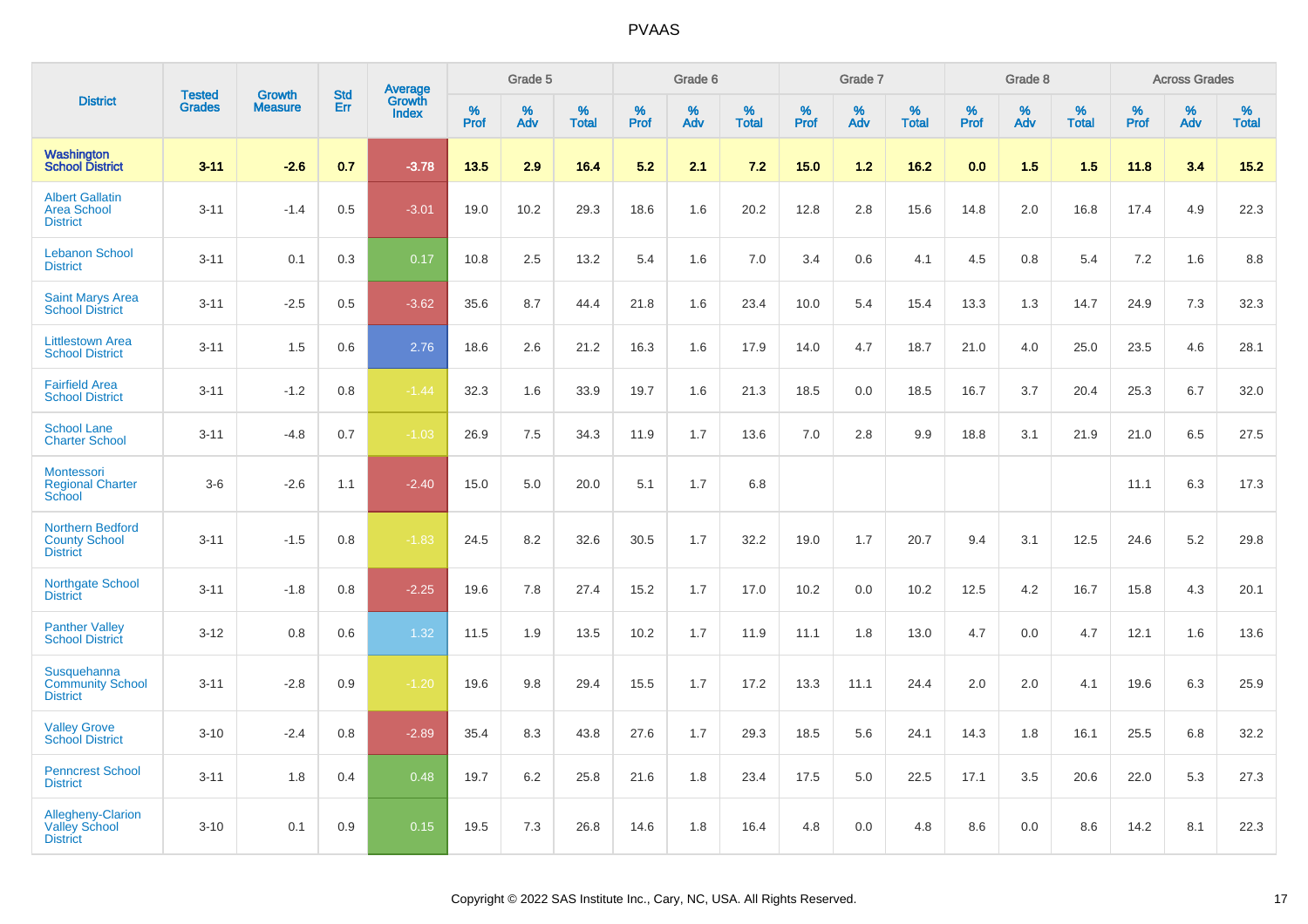|                                                                 | <b>Tested</b> | <b>Growth</b>  | <b>Std</b> |                                   |                     | Grade 5  |                   |              | Grade 6  |                   |              | Grade 7  |                   |              | Grade 8  |                   |              | <b>Across Grades</b> |                   |
|-----------------------------------------------------------------|---------------|----------------|------------|-----------------------------------|---------------------|----------|-------------------|--------------|----------|-------------------|--------------|----------|-------------------|--------------|----------|-------------------|--------------|----------------------|-------------------|
| <b>District</b>                                                 | <b>Grades</b> | <b>Measure</b> | Err        | Average<br>Growth<br><b>Index</b> | $\%$<br><b>Prof</b> | %<br>Adv | %<br><b>Total</b> | $\%$<br>Prof | %<br>Adv | %<br><b>Total</b> | $\%$<br>Prof | %<br>Adv | %<br><b>Total</b> | $\%$<br>Prof | %<br>Adv | %<br><b>Total</b> | $\%$<br>Prof | %<br>Adv             | %<br><b>Total</b> |
| Washington<br><b>School District</b>                            | $3 - 11$      | $-2.6$         | 0.7        | $-3.78$                           | 13.5                | 2.9      | 16.4              | 5.2          | 2.1      | 7.2               | 15.0         | 1.2      | 16.2              | 0.0          | 1.5      | 1.5               | 11.8         | 3.4                  | 15.2              |
| <b>North Pocono</b><br><b>School District</b>                   | $3 - 11$      | $-3.6$         | 0.6        | $-6.40$                           | 34.1                | 6.2      | 40.3              | 12.8         | 1.8      | 14.7              | 24.2         | 8.3      | 32.5              | 19.3         | 7.9      | 27.2              | 27.9         | 10.4                 | 38.3              |
| <b>Warrior Run</b><br><b>School District</b>                    | $3 - 11$      | $-0.7$         | 0.6        | $-1.13$                           | 29.0                | 17.1     | 46.0              | 25.7         | 1.8      | 27.5              | 16.8         | 11.2     | 28.0              | 15.6         | 12.2     | 27.8              | 23.2         | 10.7                 | 34.0              |
| <b>Kiski Area School</b><br><b>District</b>                     | $3 - 11$      | $-4.9$         | 0.4        | $-11.28$                          | 15.4                | 5.6      | 21.0              | 11.1         | 1.8      | 13.0              | 22.9         | 5.0      | 27.9              | 9.6          | 2.8      | 12.4              | 20.2         | 7.5                  | 27.7              |
| <b>New Castle Area</b><br><b>School District</b>                | $3 - 12$      | $-0.5$         | 0.4        | $-1.11$                           | 4.3                 | 0.5      | 4.8               | 3.3          | 1.9      | 5.2               | 7.7          | 1.4      | 9.1               | 3.3          | 0.9      | 4.2               | 4.4          | 1.1                  | 5.5               |
| <b>Southern Tioga</b><br><b>School District</b>                 | $3 - 11$      | 0.3            | 0.6        | 0.47                              | 23.7                | 1.0      | 24.7              | 17.9         | 1.9      | 19.8              | 8.0          | 2.2      | 10.2              | 10.8         | 2.5      | 13.3              | 18.0         | 4.1                  | 22.1              |
| <b>Millville Area</b><br><b>School District</b>                 | $3 - 12$      | 3.8            | 0.9        | 4.13                              | 34.0                | 0.0      | 34.0              | 18.9         | 1.9      | 20.8              | 15.9         | 9.1      | 25.0              | 18.4         | 2.6      | 21.0              | 24.6         | 4.7                  | 29.3              |
| <b>Keystone School</b><br><b>District</b>                       | $3 - 11$      | $-1.0$         | 0.8        | $-1.25$                           | 28.4                | 19.4     | 47.8              | 32.1         | 1.9      | 34.0              | 12.3         | 1.4      | 13.7              | 6.4          | 0.0      | 6.4               | 24.1         | 7.6                  | 31.6              |
| <b>Jeannette City</b><br><b>School District</b>                 | $3 - 11$      | 3.0            | 0.8        | 3.70                              | 12.5                | 0.0      | 12.5              | 22.6         | 1.9      | 24.5              | 12.9         | 4.8      | 17.7              | 15.4         | 3.8      | 19.2              | 16.1         | 3.6                  | 19.7              |
| <b>Shaler Area</b><br><b>School District</b>                    | $3 - 11$      | $-6.1$         | 0.4        | $-13.04$                          | 26.2                | 5.8      | 32.0              | 12.6         | 1.9      | 14.5              | 22.1         | 5.5      | 27.7              | 19.6         | 5.2      | 24.8              | 23.3         | 7.8                  | 31.2              |
| <b>Whitehall-Coplay</b><br><b>School District</b>               | $3 - 11$      | $-3.3$         | 0.4        | $-8.97$                           | 23.4                | 6.6      | 30.0              | 12.7         | 1.9      | 14.7              | 11.1         | 2.5      | 13.6              | 10.5         | 3.2      | 13.7              | 18.5         | 4.9                  | 23.5              |
| <b>Penn Cambria</b><br><b>School District</b>                   | $3 - 11$      | $-1.7$         | 0.6        | $-2.92$                           | 23.8                | 1.8      | 25.7              | 20.6         | 2.0      | 22.6              | 12.3         | 0.0      | 12.3              | 11.8         | 1.6      | 13.4              | 18.9         | 3.5                  | 22.5              |
| <b>Mcguffey School</b><br><b>District</b>                       | $3 - 11$      | $-2.0$         | 0.6        | $-3.48$                           | 25.9                | 2.8      | 28.7              | 13.7         | 2.0      | 15.7              | 4.7          | 0.0      | 4.7               | 5.6          | 3.2      | 8.9               | 17.6         | $5.0\,$              | 22.6              |
| Shenandoah<br><b>Valley School</b><br><b>District</b>           | $3 - 11$      | $-5.1$         | 0.8        | $-3.49$                           | 11.9                | 3.0      | 14.9              | 19.6         | 2.0      | 21.6              | 1.7          | 3.4      | 5.1               | 3.6          | 0.0      | 3.6               | 12.0         | 3.5                  | 15.5              |
| Claysburg-Kimmel<br><b>School District</b>                      | $3 - 11$      | 3.0            | 0.8        | 3.68                              | 29.7                | 6.2      | 35.9              | 30.0         | 2.0      | 32.0              | 21.8         | 1.8      | 23.6              | 10.5         | 1.8      | 12.3              | 24.4         | 5.7                  | 30.1              |
| <b>Forest City</b><br><b>Regional School</b><br><b>District</b> | $3 - 12$      | 1.5            | 0.9        | 1.68                              | 22.2                | 11.1     | 33.3              | 14.3         | 2.0      | 16.3              | 18.9         | 10.8     | 29.7              | 31.9         | 10.6     | 42.6              | 22.1         | 10.7                 | 32.8              |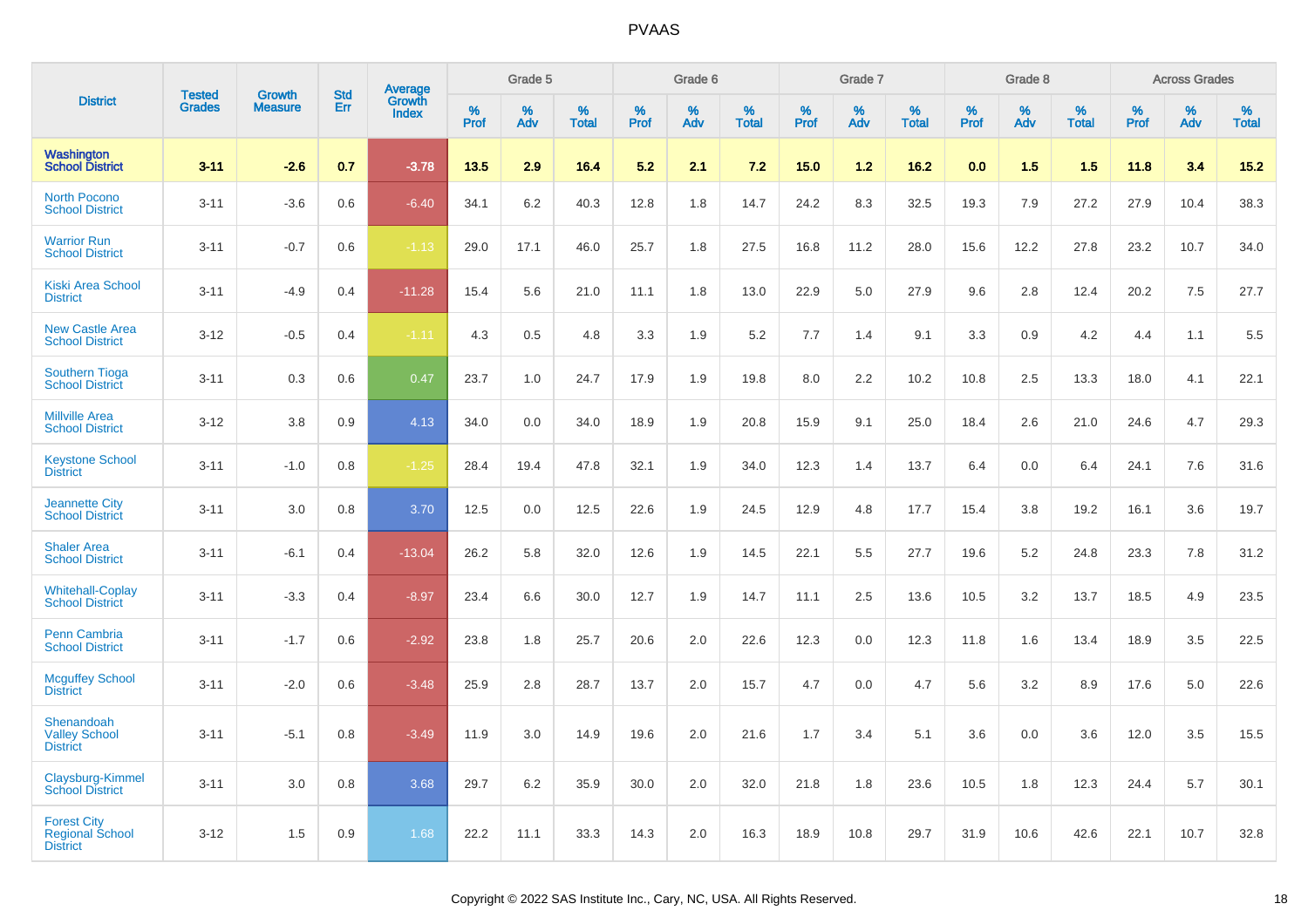|                                                                | <b>Tested</b> |                                 | <b>Std</b> | Average                |                     | Grade 5     |                   |              | Grade 6  |                      |              | Grade 7  |                      |              | Grade 8  |                      |              | <b>Across Grades</b> |                      |
|----------------------------------------------------------------|---------------|---------------------------------|------------|------------------------|---------------------|-------------|-------------------|--------------|----------|----------------------|--------------|----------|----------------------|--------------|----------|----------------------|--------------|----------------------|----------------------|
| <b>District</b>                                                | <b>Grades</b> | <b>Growth</b><br><b>Measure</b> | Err        | Growth<br><b>Index</b> | $\%$<br><b>Prof</b> | $\%$<br>Adv | %<br><b>Total</b> | $\%$<br>Prof | %<br>Adv | $\%$<br><b>Total</b> | $\%$<br>Prof | %<br>Adv | $\%$<br><b>Total</b> | $\%$<br>Prof | %<br>Adv | $\%$<br><b>Total</b> | $\%$<br>Prof | %<br>Adv             | $\%$<br><b>Total</b> |
| Washington<br><b>School District</b>                           | $3 - 11$      | $-2.6$                          | 0.7        | $-3.78$                | 13.5                | 2.9         | 16.4              | 5.2          | 2.1      | 7.2                  | 15.0         | $1.2$    | 16.2                 | 0.0          | 1.5      | 1.5                  | 11.8         | 3.4                  | $15.2$               |
| South Allegheny<br><b>School District</b>                      | $3 - 11$      | $-5.4$                          | 0.9        | $-5.93$                | 25.9                | 1.7         | 27.6              | 2.0          | 2.0      | 4.1                  | 7.9          | 2.6      | 10.5                 | 12.5         | 2.5      | 15.0                 | 16.9         | 2.7                  | 19.6                 |
| <b>Mountain View</b><br><b>School District</b>                 | $3 - 11$      | 5.6                             | 0.8        | 6.82                   | 28.3                | 1.7         | 30.0              | 16.3         | 2.0      | 18.4                 | 25.9         | 7.4      | 33.3                 | 27.1         | 8.5      | 35.6                 | 21.4         | 4.2                  | 25.6                 |
| Washington<br><b>School District</b>                           | $3 - 11$      | $-26$                           | 0.7        | $-3.78$                | 13.5                | 2.9         | 16.4              | 5.2          | 2.1      | 7.2                  | 15.0         | 1.2      | 16.2                 | 0.0          | 1.5      | 1.5                  | 11.8         | 3.4                  | 15.2                 |
| <b>Annville-Cleona</b><br><b>School District</b>               | $3 - 12$      | 0.4                             | 0.6        | 0.68                   | 33.8                | 12.5        | 46.2              | 16.7         | 2.1      | 18.8                 | 29.1         | 11.8     | 40.9                 | 27.8         | 9.3      | 37.0                 | 27.5         | 9.4                  | 36.9                 |
| <b>Cranberry Area</b><br><b>School District</b>                | $3 - 12$      | 0.9                             | 0.7        | 1.27                   | 27.3                | 10.4        | 37.7              | 26.0         | 2.1      | 28.1                 | 14.7         | 3.2      | 17.9                 | 18.7         | 2.7      | 21.3                 | 22.6         | 3.9                  | 26.5                 |
| <b>Wyoming Valley</b><br><b>West School</b><br><b>District</b> | $3 - 11$      | $-0.6$                          | 0.5        | $-1.38$                | 9.2                 | 2.7         | 11.9              | 13.8         | 2.1      | 15.9                 | 10.8         | 0.0      | 10.8                 | 10.5         | 2.9      | 13.4                 | 11.8         | 2.4                  | 14.3                 |
| <b>Pequea Valley</b><br><b>School District</b>                 | $3 - 11$      | 2.4                             | 0.6        | 4.09                   | 15.6                | 6.4         | 22.0              | 14.0         | 2.2      | 16.1                 | 11.7         | 2.3      | 14.1                 | 13.1         | 2.0      | 15.2                 | 16.9         | 3.8                  | 20.7                 |
| <b>Pittsburgh School</b><br><b>District</b>                    | $3 - 11$      | $-4.7$                          | 0.2        | $-25.88$               | 9.1                 | 3.8         | 13.0              | 9.4          | 2.2      | 11.5                 | 9.3          | 3.4      | 12.7                 | 6.4          | 2.4      | 8.8                  | 10.0         | 3.5                  | 13.5                 |
| <b>Ridley School</b><br><b>District</b>                        | $3 - 12$      | $-1.6$                          | 0.3        | $-8.13$                | 24.4                | 10.9        | 35.3              | 16.6         | 2.2      | 18.8                 | 11.2         | 6.6      | 17.8                 | 12.6         | 6.5      | 19.1                 | 19.6         | 9.1                  | 28.7                 |
| <b>Northeast Bradford</b><br><b>School District</b>            | $3 - 10$      | 1.9                             | 0.9        | 2.12                   | 40.0                | 12.5        | 52.5              | 34.8         | 2.2      | 37.0                 | 24.0         | 2.0      | 26.0                 | 13.8         | 5.2      | 19.0                 | 29.7         | 6.0                  | 35.7                 |
| <b>Hanover Public</b><br><b>School District</b>                | $3 - 11$      | $-2.3$                          | 0.5        | $-4.31$                | 24.4                | 4.6         | 29.0              | 19.7         | 2.2      | 21.9                 | 17.8         | 5.4      | 23.3                 | 11.4         | 4.9      | 16.3                 | 20.4         | 9.6                  | 30.0                 |
| <b>Dunmore School</b><br><b>District</b>                       | $3 - 11$      | $-0.4$                          | 0.7        | $-0.67$                | 26.4                | 9.7         | 36.1              | 20.9         | 2.2      | 23.1                 | 10.4         | 0.9      | 11.3                 | 9.5          | 3.6      | 13.1                 | 18.9         | 6.1                  | 25.0                 |
| Salisbury<br><b>Township School</b><br><b>District</b>         | $3 - 11$      | $-2.3$                          | 0.6        | $-3.53$                | 14.9                | 8.5         | 23.4              | 14.3         | 2.2      | 16.5                 | 13.0         | 1.1      | 14.1                 | 17.2         | 3.4      | 20.7                 | 18.4         | 6.3                  | 24.7                 |
| <b>Central Valley</b><br><b>School District</b>                | $3 - 10$      | $-3.2$                          | 0.5        | $-6.14$                | 24.6                | 4.9         | 29.6              | 22.1         | 2.2      | 24.3                 | 20.3         | 7.2      | 27.4                 | 20.4         | 8.0      | 28.5                 | 26.6         | 9.0                  | 35.6                 |
| <b>Pleasant Valley</b><br><b>School District</b>               | $3 - 11$      | $-2.3$                          | 0.4        | $-1.50$                | 20.4                | 6.2         | 26.6              | 17.4         | 2.3      | 19.7                 | 23.2         | 3.5      | 26.8                 | 8.3          | 3.2      | 11.5                 | 20.4         | 5.0                  | 25.4                 |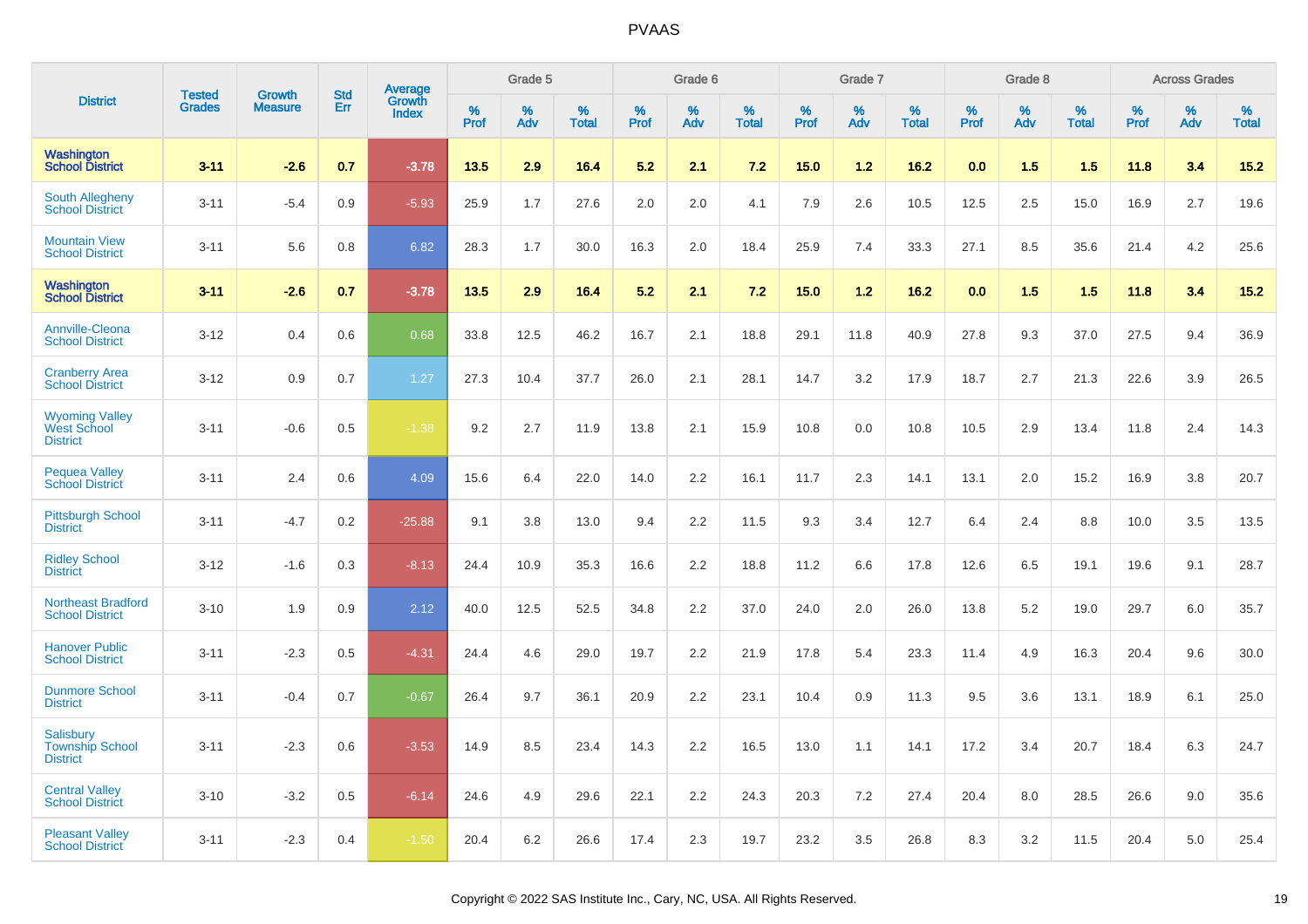|                                                                |                                |                                 | <b>Std</b> |                                          |                     | Grade 5  |                   |           | Grade 6  |                   |                  | Grade 7  |                   |           | Grade 8  |                   |              | <b>Across Grades</b> |                   |
|----------------------------------------------------------------|--------------------------------|---------------------------------|------------|------------------------------------------|---------------------|----------|-------------------|-----------|----------|-------------------|------------------|----------|-------------------|-----------|----------|-------------------|--------------|----------------------|-------------------|
| <b>District</b>                                                | <b>Tested</b><br><b>Grades</b> | <b>Growth</b><br><b>Measure</b> | Err        | <b>Average</b><br>Growth<br><b>Index</b> | $\%$<br><b>Prof</b> | %<br>Adv | %<br><b>Total</b> | %<br>Prof | %<br>Adv | %<br><b>Total</b> | %<br><b>Prof</b> | %<br>Adv | %<br><b>Total</b> | %<br>Prof | %<br>Adv | %<br><b>Total</b> | $\%$<br>Prof | %<br>Adv             | %<br><b>Total</b> |
| Washington<br><b>School District</b>                           | $3 - 11$                       | $-2.6$                          | 0.7        | $-3.78$                                  | 13.5                | 2.9      | 16.4              | 5.2       | 2.1      | 7.2               | 15.0             | $1.2$    | $16.2$            | 0.0       | 1.5      | 1.5               | 11.8         | 3.4                  | 15.2              |
| <b>Bensalem</b><br><b>Township School</b><br><b>District</b>   | $3 - 11$                       | $-2.0$                          | 0.3        | $-1.45$                                  | 9.4                 | 4.3      | 13.7              | 13.0      | 2.3      | 15.3              | 9.8              | 4.6      | 14.3              | 8.2       | 1.9      | 10.1              | 12.0         | 3.5                  | 15.5              |
| <b>Northern Potter</b><br><b>School District</b>               | $3 - 12$                       | 2.0                             | 1.1        | 1.81                                     | 26.7                | 3.3      | 30.0              | 9.3       | 2.3      | 11.6              | 29.0             | 12.9     | 41.9              | 11.1      | 0.0      | 11.1              | 18.7         | 7.4                  | 26.1              |
| <b>Everett Area</b><br><b>School District</b>                  | $3 - 11$                       | $-1.4$                          | 0.7        | $-2.14$                                  | 27.6                | 6.9      | 34.5              | 19.8      | 2.3      | 22.1              | 13.9             | 1.0      | 14.8              | 10.7      | 6.7      | 17.3              | 19.7         | 5.5                  | 25.2              |
| <b>Tunkhannock Area</b><br><b>School District</b>              | $3 - 11$                       | 1.2                             | 0.5        | 3.18                                     | 19.8                | 8.8      | 28.7              | 22.7      | 2.3      | 25.0              | 12.6             | 5.5      | 18.1              | 14.7      | 1.4      | 16.1              | 18.1         | 5.2                  | 23.3              |
| <b>Hamburg Area</b><br><b>School District</b>                  | $3 - 11$                       | $-0.0$                          | 0.5        | $-0.00$                                  | 29.1                | 6.4      | 35.5              | 28.4      | 2.4      | 30.7              | 10.1             | 3.8      | 13.8              | 9.9       | 2.1      | 12.1              | 20.9         | 6.6                  | 27.5              |
| <b>Mid Valley School</b><br><b>District</b>                    | $3 - 10$                       | 1.5                             | 0.6        | 2.76                                     | 22.9                | 10.4     | 33.3              | 15.0      | 2.4      | 17.3              | 15.3             | 0.0      | 15.3              | 6.7       | 0.7      | 7.4               | 17.5         | 4.6                  | 22.0              |
| <b>Freedom Area</b><br><b>School District</b>                  | $3 - 11$                       | $-0.8$                          | 0.7        | $-3.22$                                  | 13.6                | 3.7      | 17.3              | 21.4      | 2.4      | 23.8              | 18.6             | 2.9      | 21.6              | 10.7      | 1.3      | 12.0              | 17.8         | 3.7                  | 21.6              |
| <b>Mastery Charter</b><br>School - Thomas<br>Campus            | $3 - 10$                       | 1.5                             | 0.9        | 1.70                                     | 10.8                | 0.0      | 10.8              | 7.1       | 2.4      | 9.5               | 7.0              | 0.0      | 7.0               | 2.2       | 0.0      | 2.2               | 8.6          | 0.8                  | 9.4               |
| <b>Mount Pleasant</b><br><b>Area School</b><br><b>District</b> | $3 - 11$                       | $-5.7$                          | 0.5        | $-10.59$                                 | 18.0                | 1.6      | 19.7              | 12.8      | 2.4      | 15.2              | 12.7             | 2.8      | 15.5              | 7.4       | 0.8      | 8.3               | 18.3         | 4.3                  | 22.6              |
| <b>Brentwood</b><br><b>Borough School</b><br><b>District</b>   | $3 - 11$                       | $-2.3$                          | 0.7        | $-3.25$                                  | 25.6                | 4.6      | 30.2              | 8.5       | 2.4      | 11.0              | 9.2              | 0.0      | 9.2               | 19.4      | 1.4      | 20.8              | 19.6         | 5.3                  | 24.9              |
| Wilkinsburg<br><b>Borough School</b><br><b>District</b>        | $3-6$                          | 3.5                             | 1.4        | 2.53                                     | 22.5                | 0.0      | 22.5              | 0.0       | 2.4      | 2.4               |                  |          |                   |           |          |                   | 12.1         | 2.0                  | 14.1              |
| <b>East Allegheny</b><br><b>School District</b>                | $3 - 11$                       | $-3.9$                          | 0.7        | $-5.90$                                  | 9.1                 | 3.4      | 12.5              | 8.5       | 2.4      | 11.0              | 13.8             | 0.0      | 13.8              | 5.8       | 0.0      | 5.8               | 9.0          | 2.1                  | 11.1              |
| <b>Interboro School</b><br><b>District</b>                     | $3 - 12$                       | $-3.0$                          | 0.4        | $-1.90$                                  | 13.5                | 2.2      | 15.8              | 11.8      | 2.4      | 14.2              | 14.4             | 3.4      | 17.8              | 10.7      | 2.1      | 12.8              | 16.4         | 3.1                  | 19.6              |
| <b>Frazier School</b><br><b>District</b>                       | $3 - 11$                       | $-2.4$                          | 0.8        | $-3.08$                                  | 7.8                 | 0.0      | 7.8               | 17.5      | 2.5      | 20.0              | 15.1             | 10.5     | 25.6              | 3.9       | 0.0      | 3.9               | 16.1         | 4.2                  | 20.3              |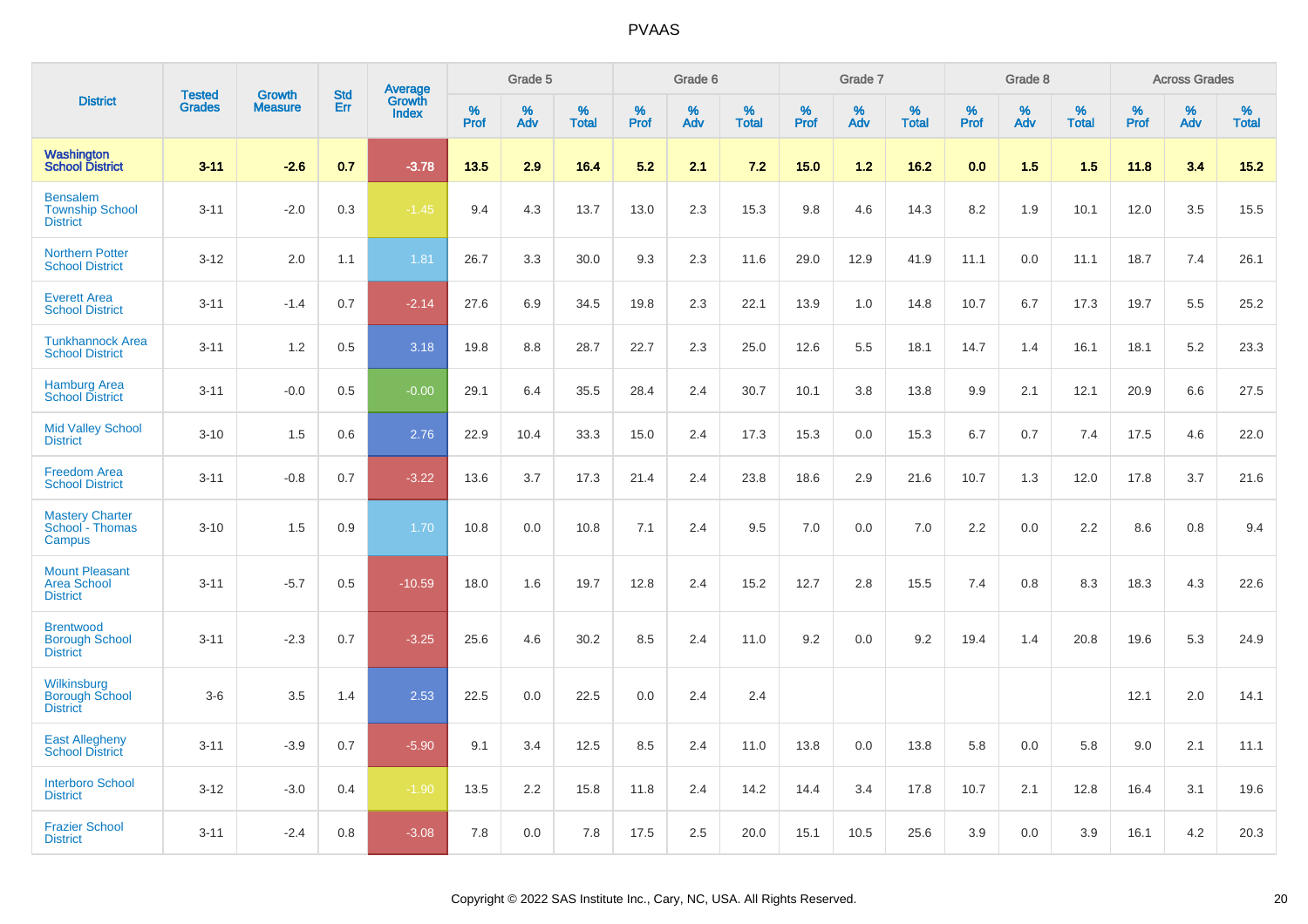|                                                               |                                |                                 | <b>Std</b> | Average                |              | Grade 5  |                   |           | Grade 6  |                   |           | Grade 7  |                   |              | Grade 8  |                   |              | <b>Across Grades</b> |                   |
|---------------------------------------------------------------|--------------------------------|---------------------------------|------------|------------------------|--------------|----------|-------------------|-----------|----------|-------------------|-----------|----------|-------------------|--------------|----------|-------------------|--------------|----------------------|-------------------|
| <b>District</b>                                               | <b>Tested</b><br><b>Grades</b> | <b>Growth</b><br><b>Measure</b> | Err        | Growth<br><b>Index</b> | $\%$<br>Prof | %<br>Adv | %<br><b>Total</b> | %<br>Prof | %<br>Adv | %<br><b>Total</b> | %<br>Prof | %<br>Adv | %<br><b>Total</b> | $\%$<br>Prof | %<br>Adv | %<br><b>Total</b> | $\%$<br>Prof | %<br>Adv             | %<br><b>Total</b> |
| Washington<br><b>School District</b>                          | $3 - 11$                       | $-2.6$                          | 0.7        | $-3.78$                | 13.5         | 2.9      | 16.4              | 5.2       | 2.1      | 7.2               | 15.0      | 1.2      | 16.2              | 0.0          | 1.5      | 1.5               | 11.8         | 3.4                  | 15.2              |
| <b>Central Dauphin</b><br><b>School District</b>              | $3 - 11$                       | $-0.5$                          | 0.2        | $-2.35$                | 22.0         | 11.6     | 33.6              | 14.9      | 2.6      | 17.4              | 14.8      | 7.0      | 21.8              | 12.5         | 4.2      | 16.7              | 19.3         | 7.8                  | 27.1              |
| <b>Ellwood City Area</b><br><b>School District</b>            | $3 - 11$                       | $-1.7$                          | 0.6        | $-3.02$                | 20.6         | 7.8      | 28.4              | 19.0      | 2.6      | 21.6              | 21.7      | 2.5      | 24.2              | 5.5          | 2.8      | 8.3               | 17.5         | 4.7                  | 22.2              |
| <b>Chartiers-Houston</b><br><b>School District</b>            | $3 - 10$                       | $-2.5$                          | 0.7        | $-3.68$                | 25.6         | 12.2     | 37.8              | 35.1      | 2.6      | 37.7              | 20.5      | 1.3      | 21.8              | 18.3         | 5.6      | 23.9              | 28.7         | 8.2                  | 36.9              |
| <b>Minersville Area</b><br><b>School District</b>             | $3 - 11$                       | $-0.9$                          | 0.7        | $-2.13$                | 9.6          | 4.1      | 13.7              | 20.8      | 2.6      | 23.4              | 10.4      | 0.0      | 10.4              | 2.7          | 1.3      | 4.0               | 15.1         | 3.2                  | 18.3              |
| <b>Cameron County</b><br><b>School District</b>               | $3 - 12$                       | 1.0                             | 1.0        | 1.04                   | 48.4         | 0.0      | 48.4              | 29.0      | 2.6      | 31.6              | 7.3       | 2.4      | 9.8               | 13.5         | 0.0      | 13.5              | 30.3         | 6.8                  | 37.2              |
| <b>Conrad Weiser</b><br><b>Area School</b><br><b>District</b> | $3 - 11$                       | $-1.9$                          | 0.5        | $-4.09$                | 15.3         | 1.8      | 17.2              | 18.5      | 2.6      | 21.2              | 15.6      | 1.6      | 17.2              | 9.4          | 3.0      | 12.3              | 17.9         | 5.0                  | 23.0              |
| <b>Tuscarora School</b><br><b>District</b>                    | $3 - 11$                       | $-2.4$                          | 0.5        | $-5.11$                | 16.5         | 7.4      | 23.9              | 11.3      | 2.7      | 14.0              | 13.4      | 4.5      | 17.9              | 11.0         | 2.1      | 13.1              | 17.7         | 6.0                  | 23.6              |
| <b>Chichester School</b><br><b>District</b>                   | $3 - 11$                       | $-3.7$                          | 0.7        | $-5.34$                | 6.7          | 1.1      | 7.9               | 6.8       | 2.7      | 9.5               | 5.0       | 6.2      | 11.2              | 4.2          | 0.0      | 4.2               | 9.0          | 3.2                  | 12.2              |
| <b>Mastery Charter</b><br>School-Mann<br>Campus               | $3-6$                          | 1.8                             | 1.6        | 1.13                   | 4.0          | 4.0      | 8.0               | 5.4       | 2.7      | 8.1               |           |          |                   |              |          |                   | 2.2          | 1.4                  | 3.6               |
| <b>Dallas School</b><br><b>District</b>                       | $3 - 11$                       | $-5.7$                          | 0.5        | $-6.82$                | 43.8         | 15.6     | 59.4              | 24.3      | 2.8      | 27.1              | 18.1      | 6.3      | 24.4              | 17.9         | 0.0      | 17.9              | 30.9         | 12.9                 | 43.8              |
| <b>Line Mountain</b><br><b>School District</b>                | $3 - 11$                       | $-0.5$                          | 0.7        | $-0.63$                | 19.7         | 12.1     | 31.8              | 15.3      | 2.8      | 18.1              | 13.3      | 6.1      | 19.4              | 9.9          | 2.8      | 12.7              | 17.8         | 7.7                  | 25.5              |
| Mechanicsburg<br><b>Area School</b><br><b>District</b>        | $3 - 11$                       | $-1.3$                          | 0.4        | $-6.37$                | 27.0         | 14.7     | 41.8              | 16.3      | 2.8      | 19.1              | 20.3      | 5.4      | 25.8              | 14.5         | 4.6      | 19.1              | 24.3         | 10.0                 | 34.2              |
| <b>Mastery Charter</b><br>School - Hardy<br><b>Williams</b>   | $3 - 11$                       | $-0.1$                          | 1.2        | 1.21                   | 4.9          | 0.0      | 4.9               | 11.4      | 2.9      | 14.3              | 5.6       | 0.0      | 5.6               |              |          |                   | 6.9          | 0.6                  | 7.5               |
| <b>Bethlehem Area</b><br><b>School District</b>               | $3 - 11$                       | 0.4                             | 0.4        | 1.18                   | 16.6         | 11.7     | 28.3              | 13.0      | 2.9      | 15.9              | 14.3      | 5.3      | 19.6              | 9.9          | 3.9      | 13.8              | 18.1         | 8.8                  | 26.8              |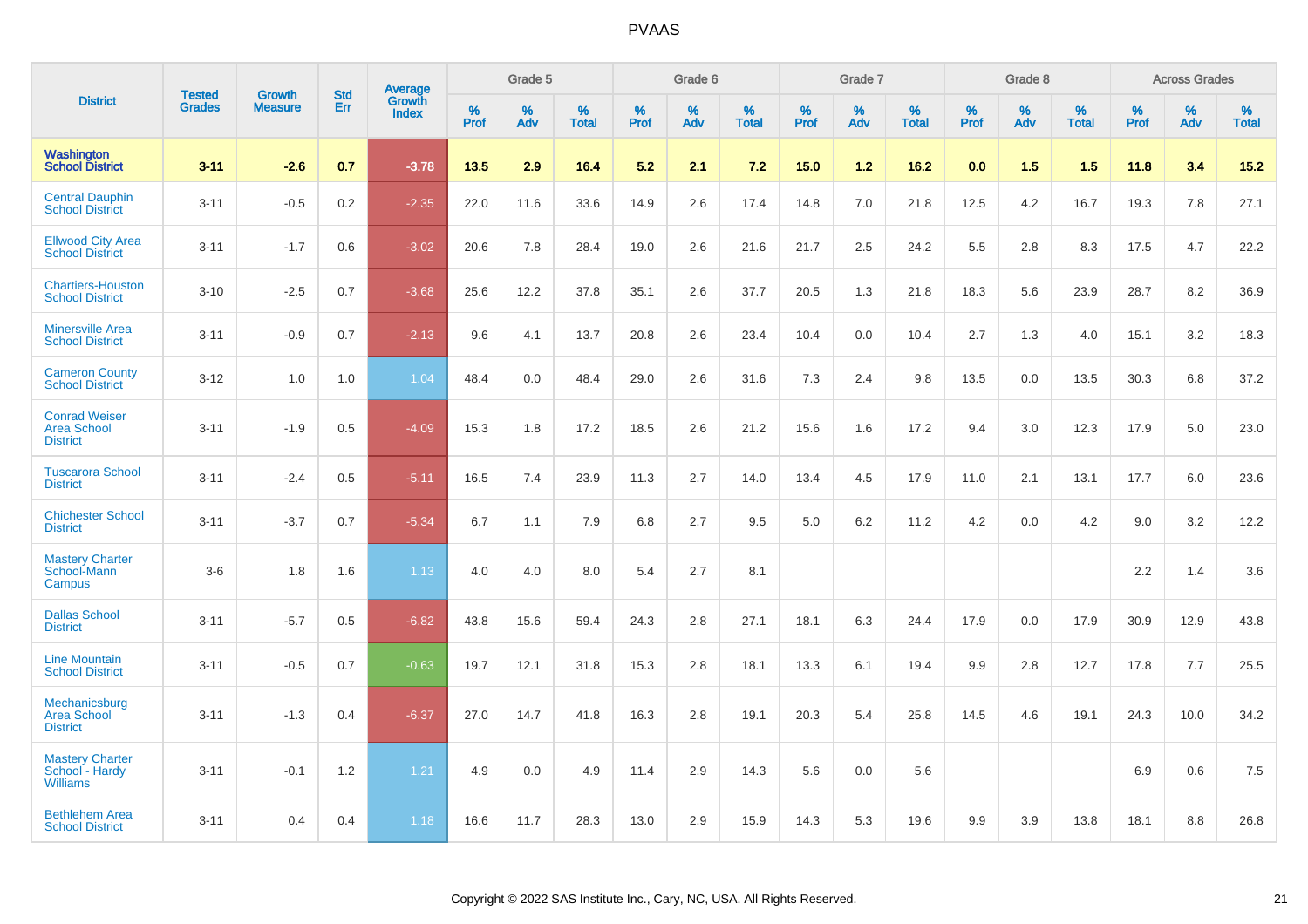|                                                                          |                                | <b>Growth</b>  | <b>Std</b> | Average                |           | Grade 5  |                   |           | Grade 6  |                   |           | Grade 7  |                   |           | Grade 8  |                   |           | <b>Across Grades</b> |                   |
|--------------------------------------------------------------------------|--------------------------------|----------------|------------|------------------------|-----------|----------|-------------------|-----------|----------|-------------------|-----------|----------|-------------------|-----------|----------|-------------------|-----------|----------------------|-------------------|
| <b>District</b>                                                          | <b>Tested</b><br><b>Grades</b> | <b>Measure</b> | <b>Err</b> | Growth<br><b>Index</b> | %<br>Prof | %<br>Adv | %<br><b>Total</b> | %<br>Prof | %<br>Adv | %<br><b>Total</b> | %<br>Prof | %<br>Adv | %<br><b>Total</b> | %<br>Prof | %<br>Adv | %<br><b>Total</b> | %<br>Prof | %<br>Adv             | %<br><b>Total</b> |
| <b>Washington</b><br><b>School District</b>                              | $3 - 11$                       | $-2.6$         | 0.7        | $-3.78$                | 13.5      | 2.9      | 16.4              | 5.2       | 2.1      | 7.2               | 15.0      | 1.2      | 16.2              | 0.0       | 1.5      | 1.5               | 11.8      | 3.4                  | 15.2              |
| <b>Pennridge School</b><br><b>District</b>                               | $3 - 10$                       | $-1.2$         | 0.3        | $-13.90$               | 35.5      | 15.4     | 50.9              | 19.1      | 2.9      | 22.0              | 21.4      | 13.9     | 35.3              | 21.6      | 3.4      | 25.1              | 28.5      | 12.0                 | 40.5              |
| Southeastern<br><b>Greene School</b><br><b>District</b>                  | $3 - 10$                       | $-11.8$        | 1.0        | $-11.73$               | 34.5      | 13.8     | 48.3              | 32.4      | 2.9      | 35.3              | 8.2       | 4.1      | 12.2              | 25.6      | 2.3      | 27.9              | 26.6      | 12.9                 | 39.5              |
| <b>Shamokin Area</b><br><b>School District</b>                           | $3 - 11$                       | $-2.1$         | 0.5        | $-3.88$                | 17.1      | 4.3      | 21.4              | 8.8       | 2.9      | 11.8              | 10.3      | 0.7      | 11.0              | 8.4       | 3.9      | 12.3              | 12.1      | 4.8                  | 16.9              |
| <b>Berwick Area</b><br><b>School District</b>                            | $3 - 11$                       | $-3.7$         | 0.5        | $-5.58$                | 17.8      | 6.3      | 24.1              | 18.3      | 3.0      | 21.3              | 16.8      | 3.2      | 20.0              | 12.0      | 2.0      | 14.0              | 20.4      | 9.0                  | 29.4              |
| <b>Centennial School</b><br><b>District</b>                              | $3 - 10$                       | 1.6            | 0.3        | $-0.65$                | 23.7      | 5.4      | 29.1              | 18.3      | 3.0      | 21.3              | 22.2      | 5.1      | 27.4              | 13.0      | 8.2      | 21.2              | 21.7      | 6.7                  | 28.4              |
| <b>Purchase Line</b><br><b>School District</b>                           | $3 - 12$                       | 1.0            | 0.8        | $-3.26$                | 28.8      | 7.7      | 36.5              | 6.1       | 3.0      | 9.1               | 7.5       | 3.0      | 10.4              | 5.3       | 0.0      | 5.3               | 16.1      | 3.3                  | 19.4              |
| <b>Berlin</b><br><b>Brothersvalley</b><br><b>School District</b>         | $3 - 11$                       | 2.2            | 0.8        | 2.66                   | 34.0      | 15.1     | 49.1              | 21.2      | 3.0      | 24.2              | 30.8      | 3.8      | 34.6              | 18.8      | 8.3      | 27.1              | 25.8      | 10.8                 | 36.6              |
| <b>Philadelphia City</b><br><b>School District</b>                       | $3 - 12$                       | $-0.5$         | 0.2        | $-2.89$                | 8.4       | 4.9      | 13.3              | 9.6       | 3.1      | 12.7              | 10.6      | 4.5      | 15.1              | 5.0       | 4.4      | 9.4               | 9.8       | $5.2\,$              | 15.0              |
| <b>Lehigh Valley</b><br><b>Academy Regional</b><br><b>Charter School</b> | $3 - 11$                       | $-3.0$         | 0.5        | $-5.67$                | 22.5      | 7.5      | 30.0              | 16.4      | 3.1      | 19.5              | 7.4       | 1.8      | 9.3               | 5.5       | 0.9      | 6.4               | 17.4      | 4.4                  | 21.8              |
| <b>Kane Area School</b><br><b>District</b>                               | $3 - 10$                       | 3.7            | 0.7        | 5.17                   | 21.1      | 19.7     | 40.8              | 14.1      | 3.1      | 17.2              | 29.8      | 17.9     | 47.8              | 6.1       | 1.2      | 7.3               | 21.5      | 9.0                  | 30.4              |
| <b>Franklin Area</b><br><b>School District</b>                           | $3 - 11$                       | 0.9            | 0.5        | 1.73                   | 22.0      | 7.1      | 29.1              | 25.8      | 3.1      | 28.9              | 10.1      | 4.2      | 14.3              | 8.2       | 0.7      | 8.9               | 19.0      | 4.3                  | 23.2              |
| <b>Eastern Lancaster</b><br><b>County School</b><br><b>District</b>      | $3 - 12$                       | 1.1            | 0.4        | 2.40                   | 23.8      | 8.3      | 32.0              | 14.7      | 3.1      | 17.8              | 15.7      | 3.6      | 19.3              | 16.7      | 5.9      | 22.6              | 21.1      | 6.7                  | 27.8              |
| <b>Milton Area School</b><br><b>District</b>                             | $3 - 11$                       | 0.2            | 0.5        | 0.34                   | 24.4      | 11.8     | 36.1              | 17.3      | 3.2      | 20.5              | 20.2      | 7.5      | 27.6              | 19.8      | 12.7     | 32.5              | 22.0      | 8.8                  | 30.9              |
| <b>Trinity Area School</b><br><b>District</b>                            | $3 - 11$                       | $-4.0$         | 0.4        | $-10.13$               | 35.4      | 13.4     | 48.9              | 20.9      | 3.2      | 24.1              | 21.5      | 8.0      | 29.5              | 15.3      | 3.2      | 18.6              | 25.6      | 9.6                  | 35.2              |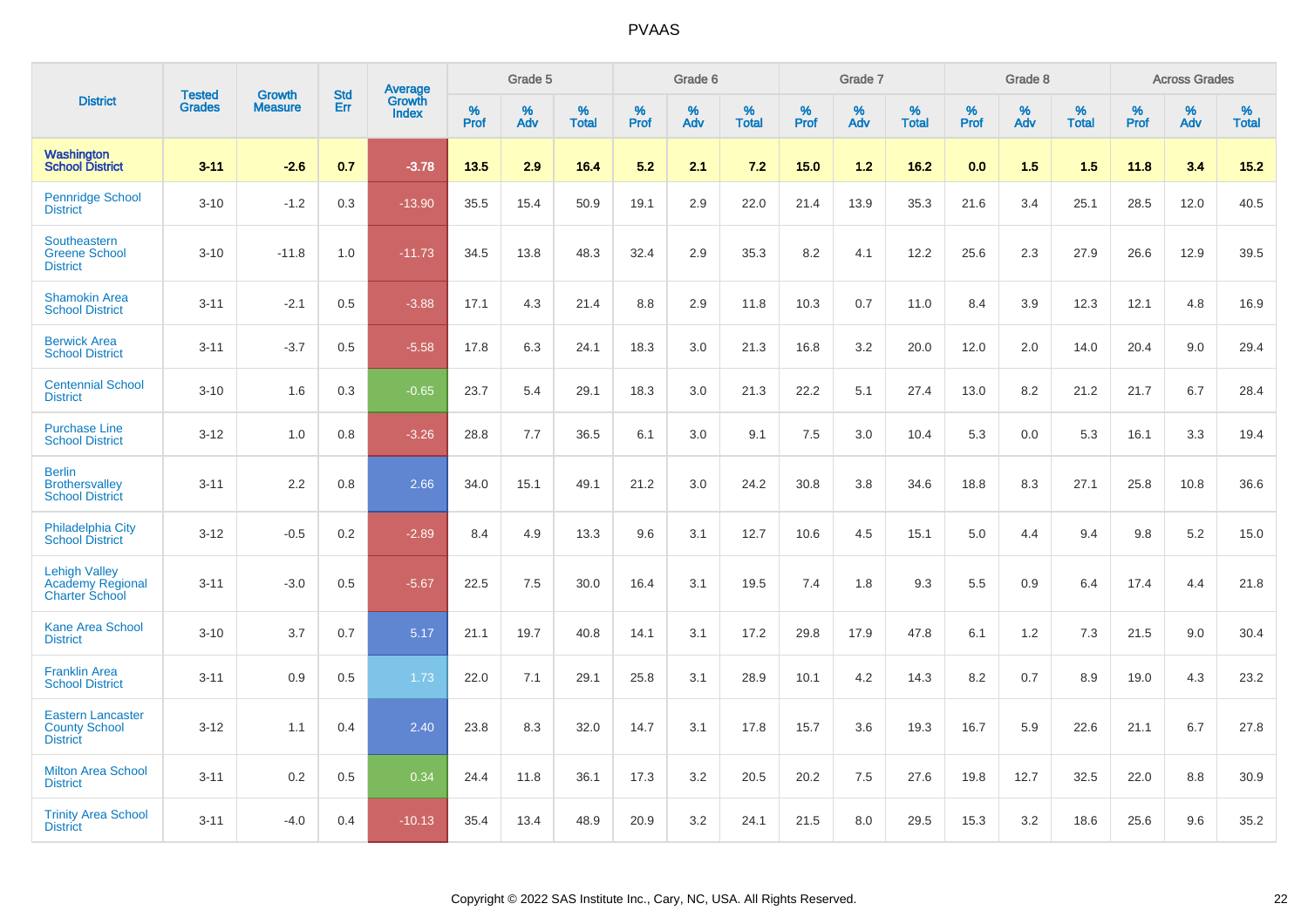|                                                       | <b>Tested</b> | <b>Growth</b>  | <b>Std</b> | <b>Average</b>         |           | Grade 5  |                   |           | Grade 6  |                   |           | Grade 7  |                   |           | Grade 8  |                   |                  | <b>Across Grades</b> |                   |
|-------------------------------------------------------|---------------|----------------|------------|------------------------|-----------|----------|-------------------|-----------|----------|-------------------|-----------|----------|-------------------|-----------|----------|-------------------|------------------|----------------------|-------------------|
| <b>District</b>                                       | <b>Grades</b> | <b>Measure</b> | Err        | Growth<br><b>Index</b> | %<br>Prof | %<br>Adv | %<br><b>Total</b> | %<br>Prof | %<br>Adv | %<br><b>Total</b> | %<br>Prof | %<br>Adv | %<br><b>Total</b> | %<br>Prof | %<br>Adv | %<br><b>Total</b> | %<br><b>Prof</b> | %<br>Adv             | %<br><b>Total</b> |
| Washington<br><b>School District</b>                  | $3 - 11$      | $-2.6$         | 0.7        | $-3.78$                | 13.5      | 2.9      | 16.4              | 5.2       | 2.1      | 7.2               | 15.0      | $1.2$    | 16.2              | 0.0       | 1.5      | 1.5               | 11.8             | 3.4                  | $15.2$            |
| <b>Donegal School</b><br><b>District</b>              | $3 - 12$      | 3.0            | 0.5        | 6.51                   | 18.1      | 9.9      | 28.0              | 22.5      | 3.2      | 25.7              | 12.4      | 14.8     | 27.2              | 16.6      | 9.5      | 26.0              | 19.7             | 10.6                 | 30.3              |
| <b>Kutztown Area</b><br><b>School District</b>        | $3 - 12$      | $-1.4$         | 0.8        | $-1.80$                | 40.3      | 11.9     | 52.2              | 24.2      | 3.2      | 27.4              | 25.6      | 10.3     | 35.9              | 10.8      | 10.8     | 21.5              | 30.0             | 13.3                 | 43.3              |
| <b>Canton Area</b><br><b>School District</b>          | $3 - 11$      | $-0.5$         | 0.8        | $-0.61$                | 34.6      | 11.5     | 46.2              | 32.3      | 3.2      | 35.5              | 9.1       | 1.8      | 10.9              | 4.8       | 0.0      | 4.8               | 23.4             | 6.2                  | 29.6              |
| <b>West Jefferson</b><br><b>Hills School District</b> | $3 - 11$      | $-1.1$         | 0.4        | $-2.85$                | 35.0      | 17.5     | 52.5              | 24.8      | 3.3      | 28.0              | 22.8      | 6.3      | 29.1              | 21.7      | 4.4      | 26.1              | 30.8             | 13.4                 | 44.3              |
| <b>Carlisle Area</b><br><b>School District</b>        | $3 - 11$      | 0.5            | 0.4        | 1.21                   | 22.0      | 8.3      | 30.3              | 20.5      | 3.3      | 23.8              | 18.9      | 7.6      | 26.5              | 11.6      | 5.6      | 17.1              | 21.3             | 7.2                  | 28.5              |
| Pennsylvania<br><b>Virtual Charter</b><br>School      | $3 - 11$      | 3.5            | 0.6        | 3.30                   | 20.8      | 3.8      | 24.5              | 17.6      | 3.3      | 20.9              | 10.1      | 6.1      | 16.2              | 14.8      | 5.7      | 20.4              | 18.4             | 5.2                  | 23.5              |
| <b>Forest Hills School</b><br><b>District</b>         | $3 - 11$      | 0.8            | 0.5        | 1.46                   | 34.1      | 21.2     | 55.3              | 20.8      | 3.3      | 24.2              | 18.6      | 5.6      | 24.2              | 10.6      | 3.2      | 13.8              | 24.0             | 11.0                 | 35.1              |
| <b>Easton Area</b><br><b>School District</b>          | $3 - 12$      | $-1.1$         | 0.3        | $-3.25$                | 22.4      | 5.9      | 28.3              | 14.6      | 3.3      | 17.9              | 11.0      | 6.9      | 18.0              | 10.3      | 2.2      | 12.4              | 18.5             | 8.4                  | 26.9              |
| <b>Antietam School</b><br><b>District</b>             | $3 - 10$      | $-2.5$         | 0.8        | $-3.00$                | 9.4       | 1.6      | 10.9              | 10.0      | 3.3      | 13.3              | 5.6       | 0.0      | 5.6               | 5.8       | 0.0      | 5.8               | 8.3              | 1.2                  | 9.5               |
| <b>Bloomsburg Area</b><br><b>School District</b>      | $3 - 10$      | 1.2            | 0.6        | $-0.92$                | 25.0      | 13.0     | 38.0              | 16.7      | 3.3      | 20.0              | 14.7      | 3.9      | 18.6              | 16.8      | 9.9      | 26.7              | 21.5             | 8.7                  | 30.2              |
| <b>Pine Grove Area</b><br><b>School District</b>      | $3 - 11$      | $-2.2$         | 0.6        | $-3.90$                | 23.2      | 4.2      | 27.4              | 19.7      | 3.4      | 23.1              | 17.1      | 0.8      | 17.9              | 20.9      | 0.8      | 21.7              | 24.6             | 7.8                  | 32.4              |
| Pennsylvania<br><b>Cyber Charter</b><br>School        | $3 - 11$      | 1.9            | 0.5        | 3.93                   | 14.1      | 4.9      | 19.0              | 10.8      | 3.4      | 14.2              | 11.7      | 3.5      | 15.2              | 6.5       | 1.6      | 8.1               | 12.6             | 4.4                  | 17.1              |
| <b>Neshaminy School</b><br><b>District</b>            | $3 - 11$      | $-0.6$         | 0.3        | $-2.16$                | 26.6      | 8.4      | 35.0              | 18.4      | 3.5      | 21.9              | 21.1      | 6.5      | 27.6              | 17.0      | 5.4      | 22.4              | 24.8             | 10.8                 | 35.6              |
| <b>Northwest Area</b><br><b>School District</b>       | $3 - 10$      | 0.9            | 0.8        | 1.12                   | 17.3      | 1.9      | 19.2              | 19.3      | 3.5      | 22.8              | 7.3       | 1.8      | 9.1               | 5.4       | 0.0      | 5.4               | 13.2             | 1.5                  | 14.8              |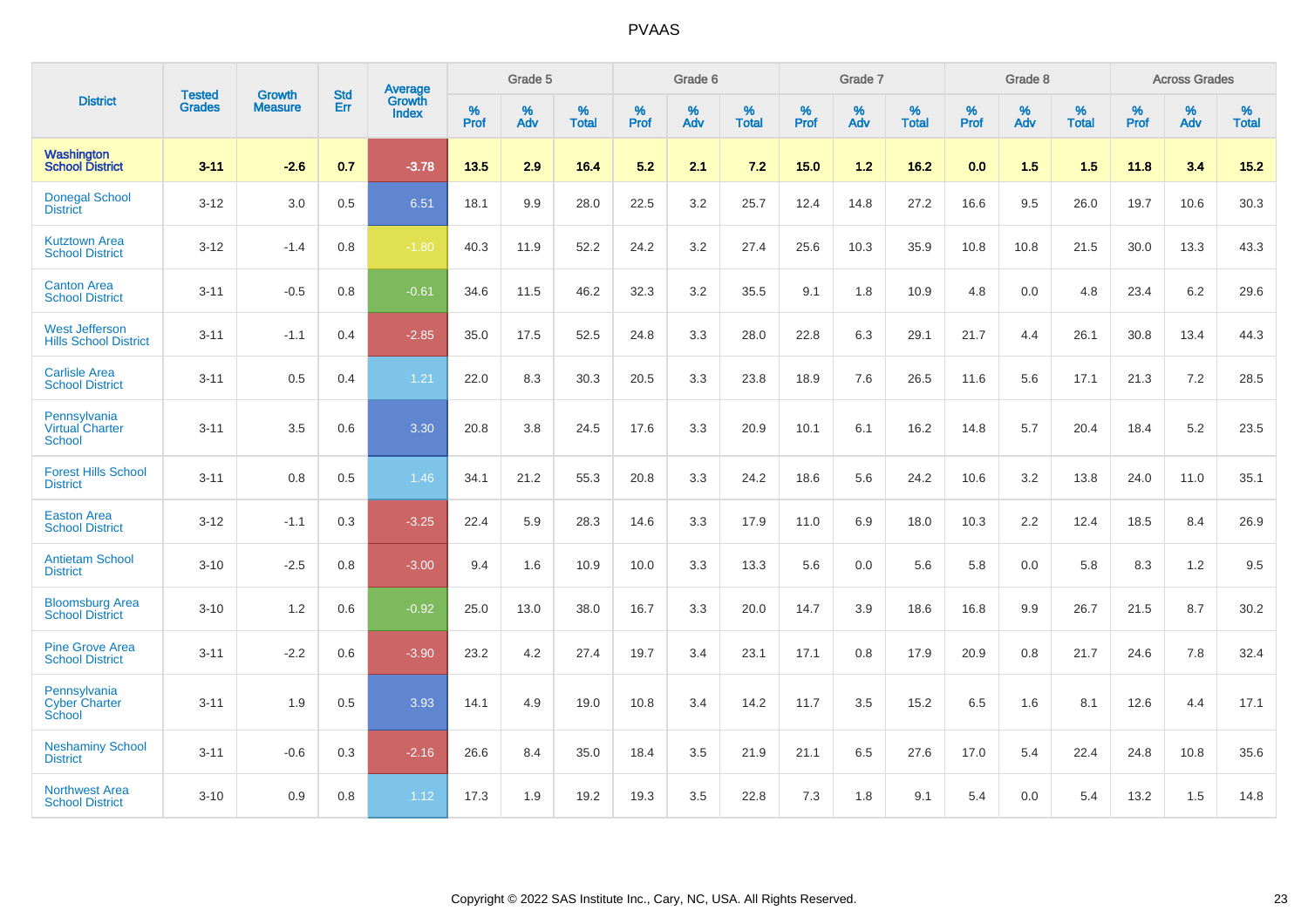|                                                                 | <b>Tested</b> | <b>Growth</b>  | <b>Std</b> | Average                       |           | Grade 5  |                   |           | Grade 6  |                   |           | Grade 7  |                   |           | Grade 8  |                   |           | <b>Across Grades</b> |                   |
|-----------------------------------------------------------------|---------------|----------------|------------|-------------------------------|-----------|----------|-------------------|-----------|----------|-------------------|-----------|----------|-------------------|-----------|----------|-------------------|-----------|----------------------|-------------------|
| <b>District</b>                                                 | <b>Grades</b> | <b>Measure</b> | Err        | <b>Growth</b><br><b>Index</b> | %<br>Prof | %<br>Adv | %<br><b>Total</b> | %<br>Prof | %<br>Adv | %<br><b>Total</b> | %<br>Prof | %<br>Adv | %<br><b>Total</b> | %<br>Prof | %<br>Adv | %<br><b>Total</b> | %<br>Prof | %<br>Adv             | %<br><b>Total</b> |
| <b>Washington</b><br><b>School District</b>                     | $3 - 11$      | $-2.6$         | 0.7        | $-3.78$                       | 13.5      | 2.9      | 16.4              | 5.2       | 2.1      | 7.2               | 15.0      | 1.2      | 16.2              | 0.0       | 1.5      | 1.5               | 11.8      | 3.4                  | $15.2$            |
| Philadelphia<br><b>Performing Arts</b><br><b>Charter School</b> | $3-9$         | $-0.4$         | 0.7        | $-4.79$                       | 19.2      | 9.0      | 28.2              | 19.6      | 3.6      | 23.2              | 23.0      | 14.9     | 37.9              | 18.0      | 8.0      | 26.0              | 25.2      | 9.7                  | 34.9              |
| <b>Juniata Valley</b><br><b>School District</b>                 | $3 - 11$      | 2.4            | 0.9        | 2.82                          | 23.3      | 4.6      | 27.9              | 5.4       | 3.6      | 8.9               | 21.0      | 5.3      | 26.3              | 12.5      | 2.1      | 14.6              | 18.7      | 5.0                  | 23.8              |
| <b>Connellsville Area</b><br><b>School District</b>             | $3 - 11$      | $-3.8$         | 0.4        | $-10.18$                      | 19.0      | 7.5      | 26.5              | 10.8      | 3.6      | 14.3              | 9.5       | 2.4      | 11.9              | 9.4       | 2.2      | 11.6              | 15.5      | 4.5                  | 20.0              |
| <b>Corry Area School</b><br><b>District</b>                     | $3 - 11$      | $-1.0$         | 0.5        | $-1.92$                       | 25.4      | 7.9      | 33.3              | 25.2      | 3.6      | 28.8              | 17.4      | 5.1      | 22.5              | 15.8      | 1.4      | 17.1              | 23.2      | 7.5                  | 30.7              |
| <b>Dover Area School</b><br><b>District</b>                     | $3 - 12$      | $-1.9$         | 0.4        | $-4.86$                       | 24.5      | 8.2      | 32.7              | 24.5      | 3.6      | 28.1              | 22.4      | 9.0      | 31.4              | 14.1      | 6.2      | 20.3              | 24.8      | 10.2                 | 35.0              |
| <b>Maritime Academy</b><br><b>Charter School</b>                | $3 - 10$      | $-3.7$         | 0.6        | $-1.84$                       | 3.5       | $1.2$    | 4.7               | 1.2       | 3.6      | 4.8               | 7.9       | 5.6      | 13.5              | 3.3       | 0.0      | 3.3               | 4.6       | 2.1                  | 6.7               |
| Southmoreland<br><b>School District</b>                         | $3 - 11$      | $-3.6$         | 0.6        | $-6.11$                       | 12.6      | 4.2      | 16.8              | 15.6      | 3.7      | 19.3              | 11.1      | 2.8      | 13.9              | 10.5      | 1.0      | 11.4              | 17.8      | 4.1                  | 21.9              |
| <b>Warren County</b><br><b>School District</b>                  | $3 - 11$      | 2.7            | 0.4        | 3.73                          | 21.0      | 7.4      | 28.4              | 15.7      | 3.7      | 19.3              | 12.0      | 0.7      | 12.6              | 13.8      | 2.9      | 16.7              | 17.7      | 4.3                  | 22.0              |
| Wallenpaupack<br>Area School<br><b>District</b>                 | $3 - 11$      | 0.7            | 0.5        | 7.55                          | 27.0      | 6.1      | 33.1              | 11.1      | 3.7      | 14.8              | 30.6      | 8.2      | 38.8              | 13.2      | 3.5      | 16.7              | 24.0      | 7.0                  | 31.1              |
| <b>Halifax Area</b><br><b>School District</b>                   | $3 - 11$      | 0.1            | 0.7        | $-1.68$                       | 26.8      | 14.1     | 40.8              | 18.5      | 3.7      | 22.2              | 9.1       | 3.9      | 13.0              | 5.3       | 1.3      | 6.6               | 17.3      | 7.4                  | 24.8              |
| <b>Chestnut Ridge</b><br><b>School District</b>                 | $3 - 12$      | 4.2            | 0.6        | 6.77                          | 30.4      | 6.5      | 37.0              | 22.2      | 3.7      | 25.9              | 36.8      | 4.2      | 41.0              | 18.4      | 10.2     | 28.6              | 26.7      | 9.7                  | 36.4              |
| <b>Juniata County</b><br><b>School District</b>                 | $3 - 12$      | $-0.1$         | 0.5        | 1.50                          | 19.4      | 5.3      | 24.7              | 11.1      | 3.7      | 14.8              | 13.1      | 2.2      | 15.3              | 11.9      | 1.8      | 13.7              | 16.9      | 4.3                  | 21.2              |
| <b>East Pennsboro</b><br><b>Area School</b><br><b>District</b>  | $3 - 11$      | $-2.6$         | 0.5        | $-6.44$                       | 24.8      | 3.0      | 27.8              | 9.9       | 3.7      | 13.7              | 11.8      | 2.4      | 14.1              | 10.3      | 4.2      | 14.6              | 18.3      | 6.2                  | 24.5              |
| <b>Uniontown Area</b><br><b>School District</b>                 | $3 - 11$      | $-4.0$         | 0.6        | $-6.62$                       | 17.1      | 3.8      | 21.0              | 18.7      | 3.7      | 22.4              | 6.5       | 0.9      | 7.5               | 0.0       | 0.0      | 0.0               | 15.0      | 4.4                  | 19.3              |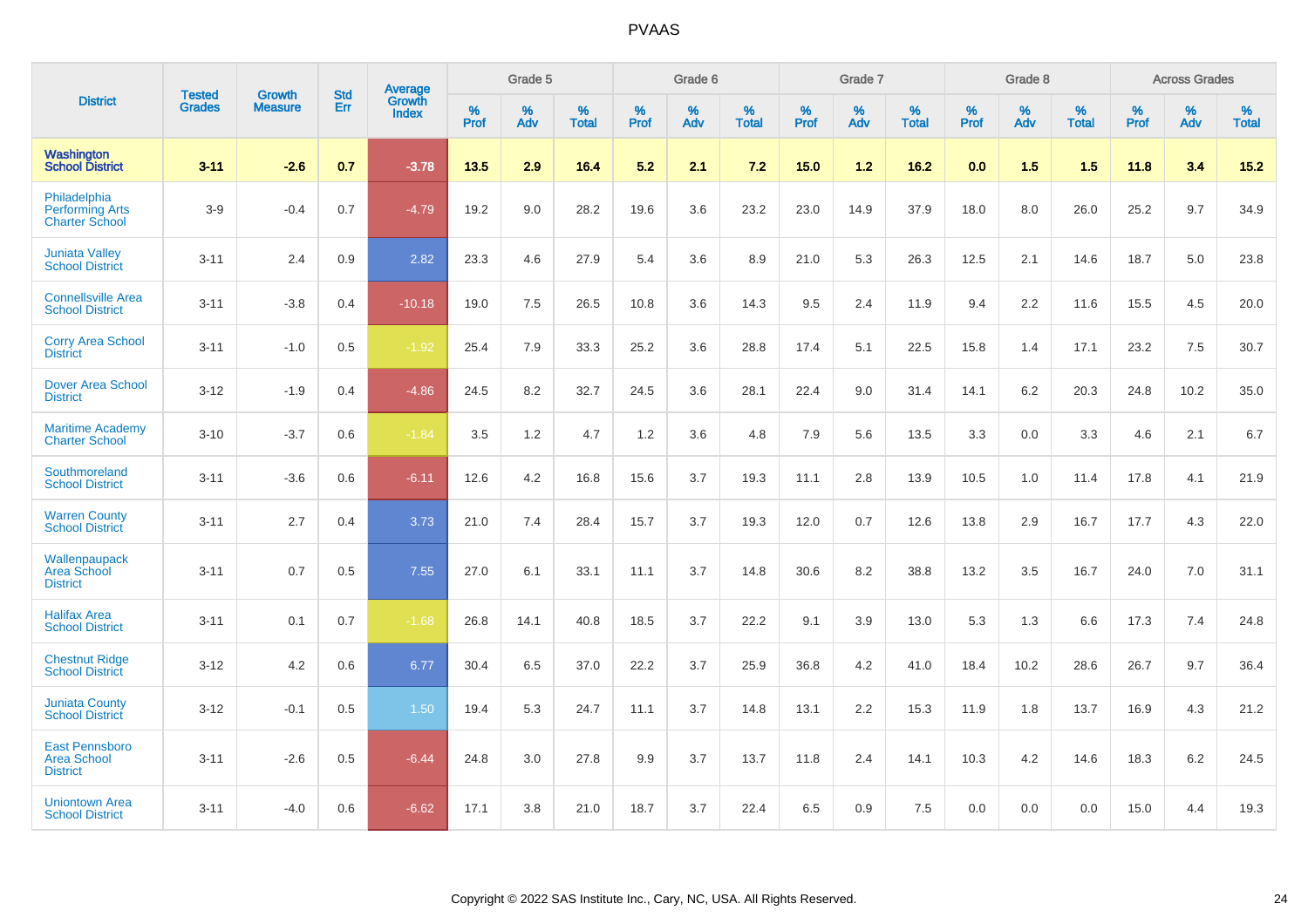|                                                                    | <b>Tested</b> | <b>Growth</b>  | <b>Std</b> | Average                       |           | Grade 5  |                   |           | Grade 6  |                   |           | Grade 7  |                   |           | Grade 8  |                   |           | <b>Across Grades</b> |                   |
|--------------------------------------------------------------------|---------------|----------------|------------|-------------------------------|-----------|----------|-------------------|-----------|----------|-------------------|-----------|----------|-------------------|-----------|----------|-------------------|-----------|----------------------|-------------------|
| <b>District</b>                                                    | <b>Grades</b> | <b>Measure</b> | Err        | <b>Growth</b><br><b>Index</b> | %<br>Prof | %<br>Adv | %<br><b>Total</b> | %<br>Prof | %<br>Adv | %<br><b>Total</b> | %<br>Prof | %<br>Adv | %<br><b>Total</b> | %<br>Prof | %<br>Adv | %<br><b>Total</b> | %<br>Prof | %<br>Adv             | %<br><b>Total</b> |
| <b>Washington</b><br><b>School District</b>                        | $3 - 11$      | $-2.6$         | 0.7        | $-3.78$                       | 13.5      | 2.9      | 16.4              | 5.2       | 2.1      | 7.2               | 15.0      | $1.2$    | 16.2              | 0.0       | 1.5      | 1.5               | 11.8      | 3.4                  | $15.2$            |
| Chambersburg<br><b>Area School</b><br><b>District</b>              | $3 - 11$      | $-1.4$         | 0.3        | $-5.59$                       | 20.2      | 6.3      | 26.5              | 14.1      | 3.8      | 17.9              | 15.1      | 4.9      | 20.0              | 11.2      | 4.5      | 15.7              | 16.9      | 5.3                  | 22.3              |
| <b>Big Spring School</b><br><b>District</b>                        | $3 - 11$      | $-1.2$         | 0.5        | $-2.55$                       | 26.7      | 13.0     | 39.7              | 22.0      | 3.8      | 25.8              | 20.9      | 6.7      | 27.6              | 10.9      | 3.3      | 14.1              | 24.6      | 10.4                 | 35.0              |
| <b>Rochester Area</b><br><b>School District</b>                    | $3 - 11$      | $-1.6$         | 0.9        | $-1.84$                       | 27.1      | 6.2      | 33.3              | 24.5      | 3.8      | 28.3              | 2.0       | 0.0      | 2.0               | 15.4      | 0.0      | 15.4              | 20.6      | 7.5                  | 28.1              |
| <b>Millersburg Area</b><br><b>School District</b>                  | $3 - 11$      | $-2.3$         | 0.8        | $-6.01$                       | 37.2      | 19.6     | 56.9              | 15.1      | 3.8      | 18.9              | 18.8      | 1.6      | 20.3              | 8.1       | 1.6      | 9.7               | 23.6      | 9.2                  | 32.8              |
| <b>MaST Community</b><br><b>Charter School</b>                     | $3 - 10$      | $-8.7$         | 0.6        | $-15.16$                      | 30.0      | 3.0      | 33.0              | 20.0      | 3.8      | 23.8              | 24.3      | 3.9      | 28.2              | 17.5      | 1.9      | 19.4              | 23.1      | 3.6                  | 26.7              |
| <b>Crawford Central</b><br><b>School District</b>                  | $3 - 11$      | 1.9            | 0.4        | 4.77                          | 24.2      | 7.9      | 32.1              | 15.7      | 3.8      | 19.6              | 16.7      | 3.7      | 20.4              | 9.0       | 2.6      | 11.6              | 18.4      | 5.5                  | 23.8              |
| <b>Burrell School</b><br><b>District</b>                           | $3 - 11$      | $-3.1$         | 0.7        | $-4.49$                       | 22.5      | 1.8      | 24.3              | 15.4      | 3.8      | 19.2              | 21.5      | 7.6      | 29.1              | 17.2      | 0.0      | 17.2              | 25.3      | 6.1                  | 31.4              |
| <b>Bermudian Springs</b><br><b>School District</b>                 | $3 - 11$      | 0.4            | 0.6        | 0.78                          | 22.1      | 12.4     | 34.5              | 17.5      | 3.9      | 21.4              | 20.5      | 5.1      | 25.6              | 11.1      | 4.3      | 15.4              | 19.0      | 9.1                  | 28.1              |
| <b>Riverside Beaver</b><br><b>County School</b><br><b>District</b> | $3 - 11$      | 1.0            | 0.6        | 1.54                          | 21.9      | 12.5     | 34.4              | 23.8      | 4.0      | 27.7              | 22.8      | 10.1     | 32.9              | 25.5      | 3.2      | 28.7              | 28.3      | 10.4                 | 38.7              |
| <b>Wyalusing Area</b><br><b>School District</b>                    | $3 - 12$      | 1.6            | 0.6        | 2.51                          | 12.0      | 4.8      | 16.9              | 17.8      | 4.0      | 21.8              | 14.6      | 7.9      | 22.5              | 9.6       | 1.0      | 10.6              | 16.5      | 5.1                  | 21.5              |
| <b>South Middleton</b><br><b>School District</b>                   | $3 - 11$      | $-1.1$         | 0.5        | $-2.15$                       | 28.8      | 22.7     | 51.5              | 23.8      | 4.0      | 27.8              | 20.7      | 7.1      | 27.8              | 16.8      | 9.2      | 26.0              | 25.9      | 15.1                 | 41.0              |
| <b>Fleetwood Area</b><br><b>School District</b>                    | $3 - 10$      | $-1.9$         | 0.5        | $-3.73$                       | 21.5      | 3.7      | 25.2              | 19.9      | 4.0      | 23.8              | 20.7      | 4.8      | 25.5              | 21.4      | 2.5      | 23.9              | 21.9      | 5.2                  | 27.1              |
| Commonwealth<br><b>Charter Academy</b><br><b>Charter School</b>    | $3 - 10$      | $-2.6$         | 0.8        | $-3.07$                       | 25.4      | 3.4      | 28.8              | 26.0      | 4.0      | 30.0              | 17.2      | 3.4      | 20.7              | 14.6      | 2.1      | 16.7              | 23.9      | 5.7                  | 29.6              |
| <b>Camp Hill School</b><br><b>District</b>                         | $3 - 12$      | $-2.0$         | 0.7        | $-2.69$                       | 40.7      | 27.2     | 67.9              | 24.0      | 4.0      | 28.0              | 17.6      | 9.9      | 27.5              | 22.0      | 3.7      | 25.7              | 30.7      | 15.4                 | 46.1              |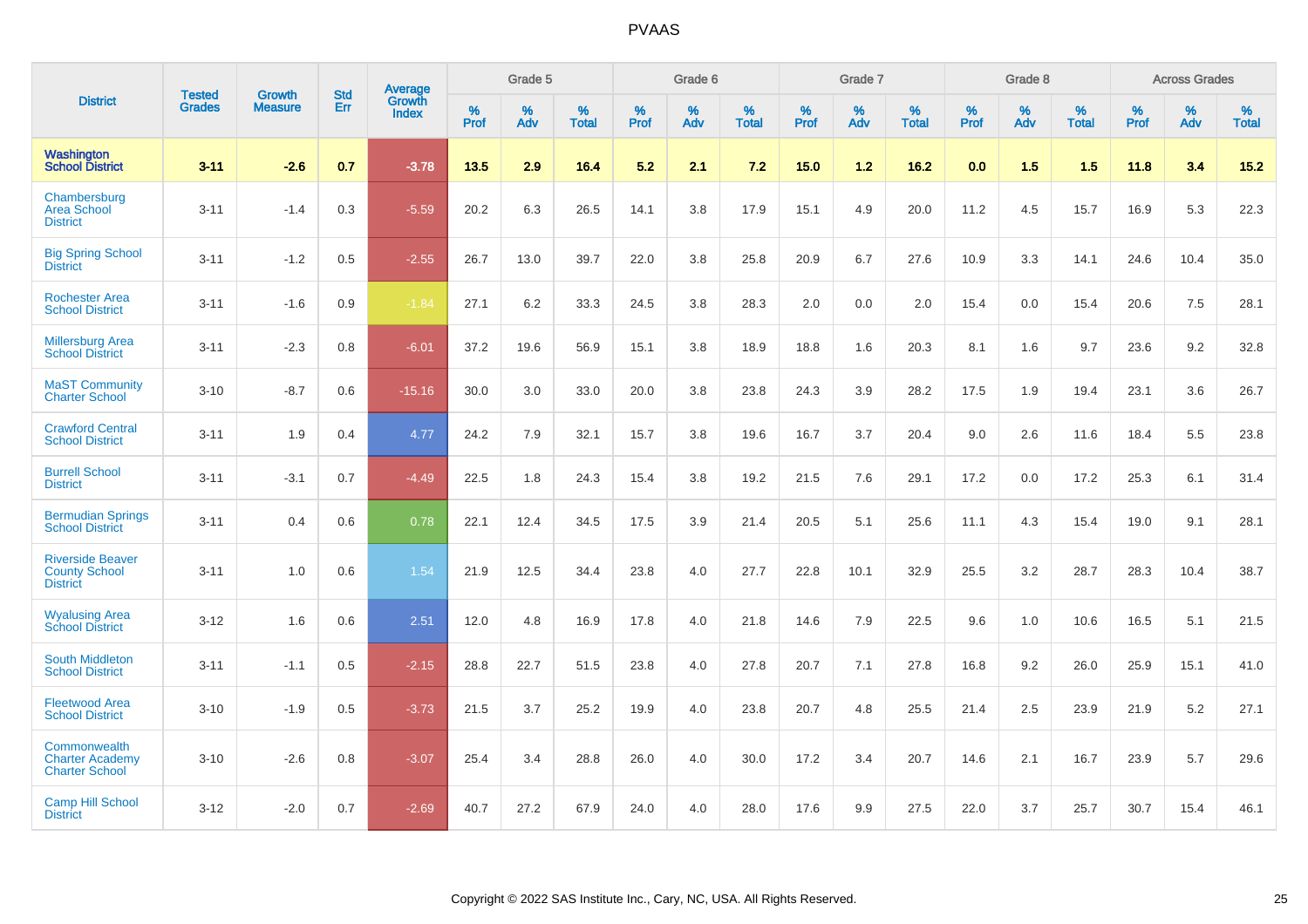|                                                                 | <b>Tested</b> | <b>Growth</b>  | <b>Std</b> | <b>Average</b>         |           | Grade 5  |                   |           | Grade 6  |                   |           | Grade 7  |                   |           | Grade 8  |                   |           | <b>Across Grades</b> |                   |
|-----------------------------------------------------------------|---------------|----------------|------------|------------------------|-----------|----------|-------------------|-----------|----------|-------------------|-----------|----------|-------------------|-----------|----------|-------------------|-----------|----------------------|-------------------|
| <b>District</b>                                                 | <b>Grades</b> | <b>Measure</b> | Err        | Growth<br><b>Index</b> | %<br>Prof | %<br>Adv | %<br><b>Total</b> | %<br>Prof | %<br>Adv | %<br><b>Total</b> | %<br>Prof | %<br>Adv | %<br><b>Total</b> | %<br>Prof | %<br>Adv | %<br><b>Total</b> | %<br>Prof | %<br>Adv             | %<br><b>Total</b> |
| Washington<br><b>School District</b>                            | $3 - 11$      | $-2.6$         | 0.7        | $-3.78$                | 13.5      | 2.9      | 16.4              | 5.2       | 2.1      | 7.2               | 15.0      | $1.2$    | 16.2              | 0.0       | 1.5      | 1.5               | 11.8      | 3.4                  | $15.2$            |
| <b>Conemaugh Valley</b><br><b>School District</b>               | $3 - 12$      | $-2.6$         | 0.8        | $-3.10$                | 13.7      | 3.9      | 17.6              | 22.0      | 4.0      | 26.0              | 18.9      | 7.6      | 26.4              | 9.4       | 1.9      | 11.3              | 20.1      | 6.4                  | 26.5              |
| <b>Saint Clair Area</b><br><b>School District</b>               | $3 - 8$       | 1.1            | 0.9        | 1.25                   | 28.3      | 13.2     | 41.5              | 24.0      | 4.0      | 28.0              | 19.2      | 7.7      | 26.9              | 12.5      | 2.5      | 15.0              | 24.2      | 7.2                  | 31.4              |
| <b>Troy Area School</b><br><b>District</b>                      | $3 - 10$      | $-1.8$         | 0.6        | $-3.02$                | 11.1      | 4.0      | 15.2              | 4.0       | 4.0      | 8.0               | 14.1      | 0.0      | 14.1              | 6.8       | 0.8      | 7.7               | 11.9      | 2.1                  | 14.0              |
| <b>Hanover Area</b><br><b>School District</b>                   | $3 - 11$      | $-2.5$         | 0.9        | $-0.79$                | 3.4       | 3.4      | 6.8               | 10.0      | 4.0      | 14.0              | 5.3       | 1.8      | 7.0               | 0.0       | 0.0      | 0.0               | 7.4       | 1.9                  | 9.3               |
| Catasaugua Area<br><b>School District</b>                       | $3 - 12$      | 1.1            | 0.6        | $-0.20$                | 12.0      | 5.4      | 17.4              | 22.7      | 4.0      | 26.7              | 9.8       | 4.9      | 14.7              | 8.9       | 3.3      | 12.2              | 15.4      | 4.4                  | 19.8              |
| <b>Sullivan County</b><br>School District                       | $3 - 10$      | $-2.9$         | 1.0        | $-2.91$                | 21.4      | 0.0      | 21.4              | 30.0      | 4.0      | 34.0              | 18.8      | 0.0      | 18.8              | 9.1       | 0.0      | 9.1               | 22.0      | 4.1                  | 26.0              |
| <b>Young Scholars Of</b><br>Central PA Charter<br><b>School</b> | $3 - 8$       | 1.7            | 1.2        | 2.40                   | 31.8      | 9.1      | 40.9              | 8.0       | 4.0      | 12.0              | 28.6      | 14.3     | 42.9              | 0.0       | 0.0      | 0.0               | 21.7      | 11.1                 | 32.8              |
| <b>Lehighton Area</b><br><b>School District</b>                 | $3 - 11$      | 3.8            | 0.5        | 7.54                   | 23.0      | 5.9      | 29.0              | 26.0      | 4.1      | 30.1              | 12.0      | 5.7      | 17.7              | 14.7      | 1.8      | 16.6              | 23.4      | 5.4                  | 28.8              |
| <b>Palisades School</b><br><b>District</b>                      | $3 - 11$      | 1.0            | 0.6        | 1.58                   | 33.3      | 16.7     | 50.0              | 27.6      | 4.1      | 31.6              | 32.4      | 6.9      | 39.2              | 19.3      | 1.1      | 20.4              | 31.4      | 13.6                 | 45.0              |
| <b>Sharon City School</b><br><b>District</b>                    | $3 - 11$      | $-0.3$         | 0.5        | $-0.53$                | 14.1      | 2.1      | 16.2              | 13.9      | 4.1      | 18.0              | 6.0       | 1.7      | 7.8               | 5.9       | 1.5      | 7.4               | 12.0      | 2.8                  | 14.8              |
| Renaissance<br><b>Academy Charter</b><br><b>School</b>          | $3 - 11$      | $-5.7$         | 0.7        | $-8.29$                | 16.7      | 11.1     | 27.8              | 19.2      | 4.1      | 23.3              | 20.0      | 1.3      | 21.3              | 10.1      | 7.2      | 17.4              | 18.7      | 5.7                  | 24.4              |
| <b>Shippensburg Area</b><br><b>School District</b>              | $3 - 11$      | $-3.6$         | 0.4        | $-8.90$                | 18.3      | 13.7     | 32.0              | 12.9      | 4.2      | 17.0              | 13.4      | 2.4      | 15.8              | 13.6      | 4.0      | 17.7              | 17.3      | 7.6                  | 24.9              |
| Octorara Area<br><b>School District</b>                         | $3 - 11$      | $-2.8$         | 0.6        | $-4.89$                | 25.9      | 6.5      | 32.4              | 17.5      | 4.2      | 21.7              | 13.9      | 0.0      | 13.9              | 10.2      | 0.0      | 10.2              | 21.2      | 4.1                  | 25.4              |
| <b>Harmony Area</b><br><b>School District</b>                   | $3 - 10$      | 0.9            | 1.7        | 0.55                   | 31.2      | 6.2      | 37.5              | 41.7      | 4.2      | 45.8              | 0.0       | 0.0      | 0.0               |           |          |                   | 27.4      | 7.4                  | 34.7              |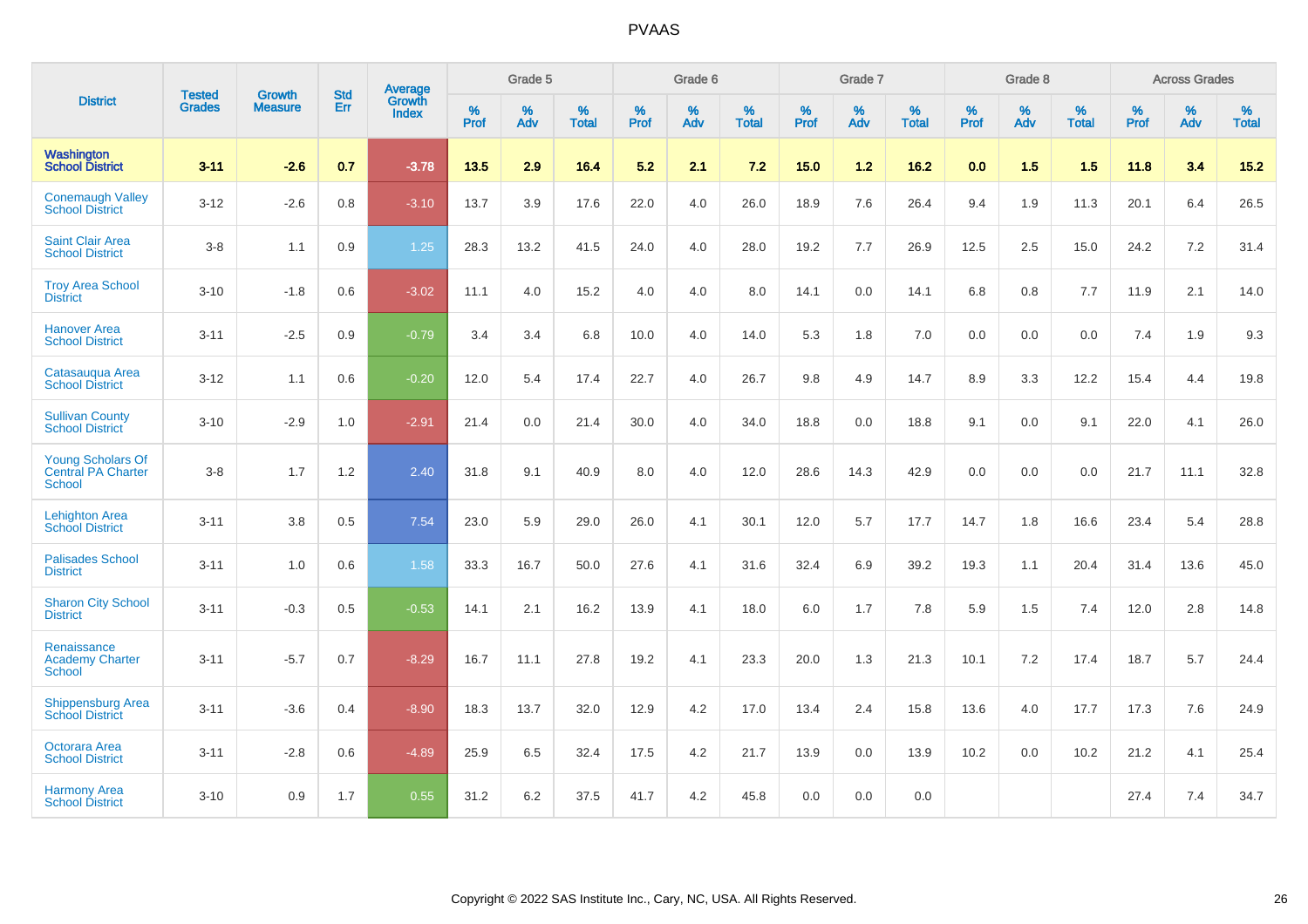|                                                                        |                                | <b>Growth</b>  | <b>Std</b> | <b>Average</b>  |              | Grade 5  |                   |           | Grade 6  |                   |           | Grade 7  |                   |           | Grade 8  |                   |              | <b>Across Grades</b> |                   |
|------------------------------------------------------------------------|--------------------------------|----------------|------------|-----------------|--------------|----------|-------------------|-----------|----------|-------------------|-----------|----------|-------------------|-----------|----------|-------------------|--------------|----------------------|-------------------|
| <b>District</b>                                                        | <b>Tested</b><br><b>Grades</b> | <b>Measure</b> | <b>Err</b> | Growth<br>Index | $\%$<br>Prof | %<br>Adv | %<br><b>Total</b> | %<br>Prof | %<br>Adv | %<br><b>Total</b> | %<br>Prof | %<br>Adv | %<br><b>Total</b> | %<br>Prof | %<br>Adv | %<br><b>Total</b> | $\%$<br>Prof | %<br>Adv             | %<br><b>Total</b> |
| Washington<br><b>School District</b>                                   | $3 - 11$                       | $-2.6$         | 0.7        | $-3.78$         | 13.5         | 2.9      | 16.4              | 5.2       | 2.1      | 7.2               | 15.0      | 1.2      | 16.2              | 0.0       | 1.5      | 1.5               | 11.8         | 3.4                  | 15.2              |
| Shanksville-<br><b>Stonycreek School</b><br><b>District</b>            | $3 - 10$                       | 6.4            | 1.4        | 4.61            | 28.6         | 0.0      | 28.6              | 25.0      | 4.2      | 29.2              | 20.0      | 5.0      | 25.0              | 22.2      | 0.0      | 22.2              | 26.3         | 1.7                  | 28.0              |
| <b>Wilson School</b><br><b>District</b>                                | $3 - 12$                       | $-3.7$         | 0.5        | $-7.79$         | 27.9         | 12.6     | 40.5              | 24.6      | 4.2      | 28.8              | 19.9      | 7.0      | 26.9              | 13.0      | 9.8      | 22.8              | 28.3         | 14.3                 | 42.6              |
| <b>Titusville Area</b><br><b>School District</b>                       | $3 - 11$                       | $-1.7$         | 0.5        | $-3.31$         | 28.5         | 13.8     | 42.3              | 18.9      | 4.2      | 23.1              | 18.0      | 3.9      | 21.9              | 8.0       | 3.6      | 11.6              | 21.8         | 10.0                 | 31.8              |
| <b>Northern Tioga</b><br><b>School District</b>                        | $3 - 12$                       | 3.4            | 0.5        | 0.85            | 22.7         | 5.2      | 27.9              | 32.2      | 4.2      | 36.4              | 16.8      | 2.6      | 19.4              | 23.8      | 6.2      | 30.0              | 25.9         | 7.0                  | 32.8              |
| Environmental<br><b>Charter School At</b><br><b>Frick Park</b>         | $3-9$                          | $-0.2$         | 0.7        | $-0.25$         | 18.2         | 10.4     | 28.6              | 17.0      | 4.3      | 21.3              | 16.3      | 10.9     | 27.2              | 10.0      | 4.3      | 14.3              | 22.6         | 13.4                 | 36.0              |
| <b>Pocono Mountain</b><br><b>School District</b>                       | $3 - 12$                       | $-3.0$         | 0.6        | $-2.94$         | 23.9         | 8.1      | 32.0              | 12.4      | 4.3      | 16.7              | 10.6      | 3.5      | 14.2              | 7.8       | 2.9      | 10.8              | 18.3         | 6.6                  | 24.9              |
| <b>West Shore School</b><br><b>District</b>                            | $3 - 12$                       | $-1.6$         | 0.3        | $-5.93$         | 26.7         | 11.3     | 38.1              | 24.5      | 4.3      | 28.8              | 13.5      | 7.4      | 20.9              | 16.1      | 7.2      | 23.3              | 22.8         | 10.8                 | 33.5              |
| <b>Benton Area</b><br><b>School District</b>                           | $3 - 10$                       | $-0.9$         | 0.9        | $-0.98$         | 24.6         | 11.5     | 36.1              | 17.4      | 4.4      | 21.7              | 13.6      | 3.4      | 17.0              | 10.3      | 2.6      | 12.8              | 21.6         | 7.1                  | 28.7              |
| <b>Montrose Area</b><br><b>School District</b>                         | $3 - 10$                       | 1.4            | 0.7        | 2.04            | 19.4         | 19.4     | 38.8              | 27.2      | 4.4      | 31.5              | 25.0      | 4.4      | 29.4              | 14.5      | 2.4      | 16.9              | 24.4         | 7.4                  | 31.8              |
| <b>Wilkes-Barre Area</b><br><b>School District</b>                     | $3 - 11$                       | $-0.9$         | 0.5        | 0.31            | 8.1          | 1.7      | 9.8               | 10.1      | 4.4      | 14.5              | 6.0       | 1.8      | 7.8               | 3.1       | 1.3      | 4.4               | 9.8          | 3.0                  | 12.7              |
| <b>Folk Arts-Cultural</b><br><b>Treasures Charter</b><br><b>School</b> | $3 - 7$                        | $-1.8$         | 1.0        | $-1.76$         | 22.7         | 6.8      | 29.6              | 28.9      | 4.4      | 33.3              | 20.4      | 2.3      | 22.7              |           |          |                   | 28.1         | 6.2                  | 34.4              |
| South Williamsport<br><b>Area School</b><br><b>District</b>            | $3 - 10$                       | $-0.6$         | 0.6        | $-0.85$         | 20.4         | 1.1      | 21.5              | 25.8      | 4.5      | 30.3              | 15.5      | 2.4      | 17.9              | 15.1      | 0.0      | 15.1              | 20.2         | 2.8                  | 23.0              |
| <b>Mifflinburg Area</b><br><b>School District</b>                      | $3 - 11$                       | 2.1            | 0.6        | 3.70            | 32.0         | 12.0     | 44.0              | 29.7      | 4.5      | 34.2              | 17.4      | 8.3      | 25.6              | 25.2      | 7.8      | 33.0              | 29.9         | 8.8                  | 38.6              |
| <b>Homer-Center</b><br><b>School District</b>                          | $3 - 11$                       | 10.3           | 0.8        | 13.11           | 31.8         | 17.5     | 49.2              | 36.4      | 4.6      | 40.9              | 20.3      | 0.0      | 20.3              | 26.9      | 13.4     | 40.3              | 27.6         | 7.4                  | 35.0              |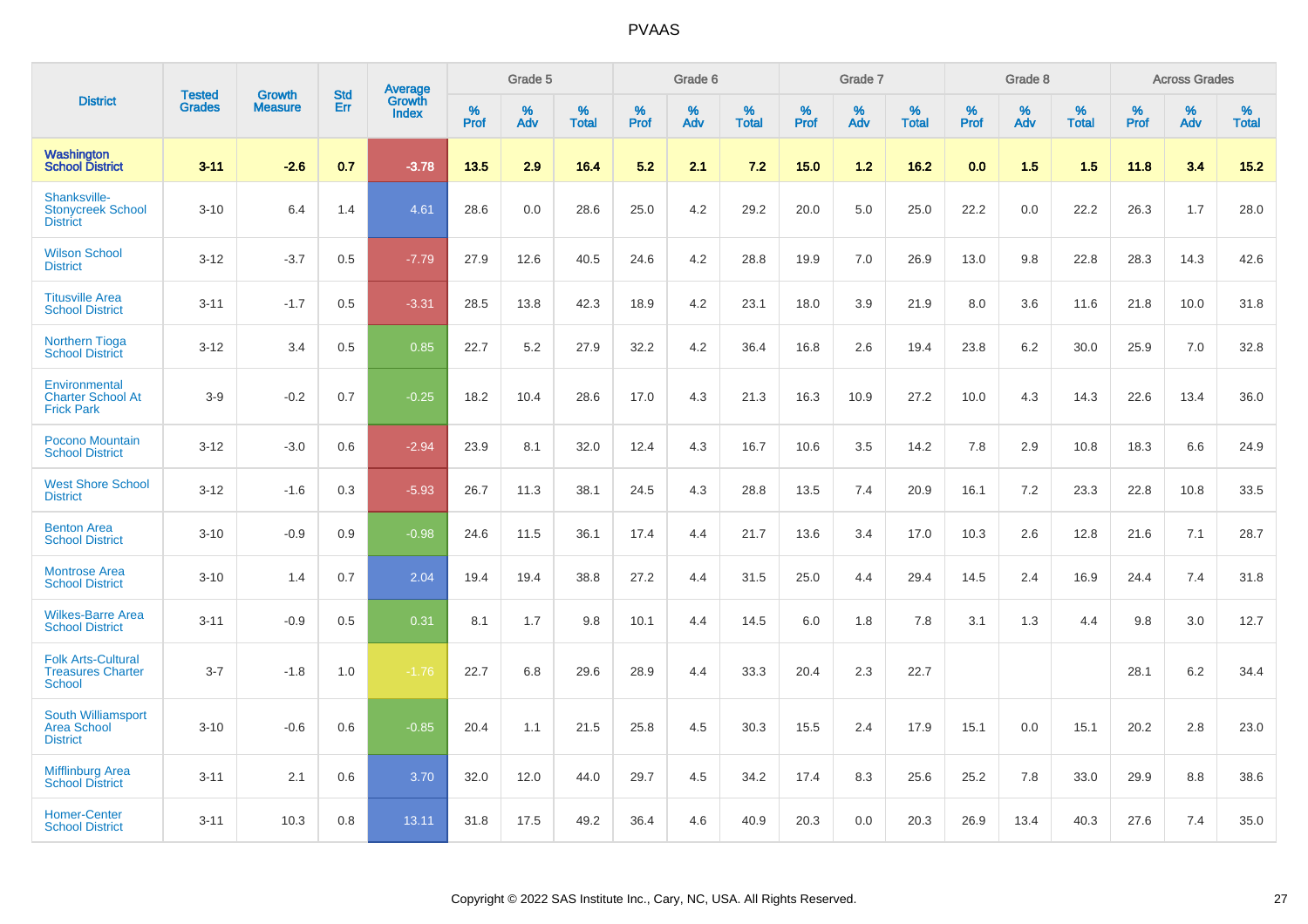|                                                            | <b>Tested</b> | <b>Growth</b>  | <b>Std</b> | Average         |              | Grade 5     |                      |                     | Grade 6     |                      |              | Grade 7     |                      |              | Grade 8     |                   |                     | <b>Across Grades</b> |                      |
|------------------------------------------------------------|---------------|----------------|------------|-----------------|--------------|-------------|----------------------|---------------------|-------------|----------------------|--------------|-------------|----------------------|--------------|-------------|-------------------|---------------------|----------------------|----------------------|
| <b>District</b>                                            | <b>Grades</b> | <b>Measure</b> | Err        | Growth<br>Index | $\%$<br>Prof | $\%$<br>Adv | $\%$<br><b>Total</b> | $\%$<br><b>Prof</b> | $\%$<br>Adv | $\%$<br><b>Total</b> | $\%$<br>Prof | $\%$<br>Adv | $\%$<br><b>Total</b> | $\%$<br>Prof | $\%$<br>Adv | %<br><b>Total</b> | $\%$<br><b>Prof</b> | $\%$<br>Adv          | $\%$<br><b>Total</b> |
| <b>Washington</b><br><b>School District</b>                | $3 - 11$      | $-2.6$         | 0.7        | $-3.78$         | 13.5         | 2.9         | 16.4                 | 5.2                 | 2.1         | 7.2                  | 15.0         | 1.2         | 16.2                 | 0.0          | 1.5         | 1.5               | 11.8                | 3.4                  | 15.2                 |
| <b>Mifflin County</b><br><b>School District</b>            | $3 - 11$      | 1.8            | 0.3        | 0.89            | 26.6         | 10.4        | 37.0                 | 13.8                | 4.6         | 18.4                 | 10.3         | 3.8         | 14.1                 | 10.7         | 1.5         | 12.2              | 17.7                | 5.5                  | 23.2                 |
| <b>Boyertown Area</b><br><b>School District</b>            | $3 - 11$      | $-2.5$         | 0.3        | $-7.13$         | 29.0         | 8.5         | 37.4                 | 24.6                | 4.6         | 29.2                 | 28.2         | 14.4        | 42.6                 | 24.8         | 6.0         | 30.8              | 29.1                | 9.0                  | 38.2                 |
| <b>Tyrone Area</b><br><b>School District</b>               | $3 - 12$      | $-0.7$         | 0.5        | $-1.07$         | 18.0         | 3.8         | 21.8                 | 12.4                | 4.6         | 17.0                 | 18.0         | 2.5         | 20.5                 | 12.4         | 5.3         | 17.7              | 20.5                | 8.1                  | 28.6                 |
| <b>North Star School</b><br><b>District</b>                | $3 - 11$      | $-2.8$         | 0.7        | $-0.59$         | 12.5         | 12.5        | 25.0                 | 23.4                | 4.7         | 28.1                 | 11.1         | 1.4         | 12.5                 | 14.1         | 2.2         | 16.3              | 22.6                | 10.0                 | 32.6                 |
| <b>West Branch Area</b><br><b>School District</b>          | $3 - 11$      | 0.5            | 0.8        | 0.61            | 16.1         | 3.2         | 19.4                 | 7.8                 | 4.7         | 12.5                 | 19.7         | 14.5        | 34.2                 | 18.8         | 6.2         | 25.0              | 18.7                | 7.8                  | 26.5                 |
| Cheltenham<br><b>School District</b>                       | $3 - 11$      | $-1.7$         | 0.6        | $-2.92$         | 19.8         | 16.7        | 36.5                 | 21.7                | 4.7         | 26.4                 | 26.7         | 11.0        | 37.7                 | 12.1         | 3.3         | 15.4              | 23.0                | 11.2                 | 34.2                 |
| <b>Pottsville Area</b><br><b>School District</b>           | $3 - 12$      | $-0.7$         | 0.5        | $-3.75$         | 21.4         | 12.2        | 33.6                 | 17.6                | 4.7         | 22.3                 | 14.2         | 4.3         | 18.5                 | 16.1         | 2.4         | 18.4              | 18.0                | 6.0                  | 23.9                 |
| <b>Spring Cove</b><br><b>School District</b>               | $3 - 11$      | 0.9            | 0.5        | 1.67            | 18.5         | 8.4         | 26.9                 | 15.1                | 4.8         | 19.8                 | 11.0         | 3.9         | 15.0                 | 12.7         | 4.0         | 16.7              | 20.0                | 7.4                  | 27.4                 |
| <b>Coudersport Area</b><br><b>School District</b>          | $3 - 11$      | 1.4            | 0.9        | 1.69            | 35.7         | 3.6         | 39.3                 | 16.7                | 4.8         | 21.4                 | 18.9         | 5.7         | 24.5                 | 15.1         | 3.8         | 18.9              | 22.0                | 5.7                  | 27.7                 |
| <b>Galeton Area</b><br><b>School District</b>              | $3 - 11$      | 2.7            | 1.3        | 2.05            | 29.2         | 20.8        | 50.0                 | 23.8                | 4.8         | 28.6                 | 16.0         | 0.0         | 16.0                 | 0.0          | 0.0         | 0.0               | 19.4                | 7.0                  | 26.4                 |
| <b>West York Area</b><br><b>School District</b>            | $3 - 12$      | 2.3            | 0.4        | 5.18            | 19.9         | 5.6         | 25.5                 | 14.8                | 4.8         | 19.6                 | 15.0         | 5.8         | 20.9                 | 16.3         | 4.2         | 20.5              | 19.8                | 5.9                  | 25.6                 |
| <b>Governor Mifflin</b><br><b>School District</b>          | $3 - 11$      | $-1.6$         | 0.4        | $-3.91$         | 20.4         | 9.3         | 29.6                 | 18.8                | 4.8         | 23.6                 | 20.6         | 3.2         | 23.7                 | 11.2         | 2.2         | 13.4              | 20.0                | 7.5                  | 27.4                 |
| <b>Lower Dauphin</b><br><b>School District</b>             | $3 - 11$      | $-1.8$         | 0.4        | $-6.99$         | 29.8         | 22.8        | 52.6                 | 23.7                | 4.8         | 28.5                 | 22.0         | 6.4         | 28.4                 | 18.6         | 9.5         | 28.0              | 25.6                | 14.4                 | 39.9                 |
| <b>Keystone</b><br><b>Academy Charter</b><br><b>School</b> | $3 - 8$       | 0.8            | 0.8        | $-0.44$         | 12.3         | 5.3         | 17.5                 | 9.7                 | 4.8         | 14.5                 | 12.3         | 1.8         | 14.0                 | 6.8          | 1.7         | 8.5               | 12.4                | 2.8                  | 15.1                 |
| Independence<br><b>Charter School</b>                      | $3-8$         | 1.4            | 0.7        | 2.29            | 13.7         | 4.1         | 17.8                 | 26.8                | 4.9         | 31.7                 | 21.0         | 4.9         | 25.9                 | 24.1         | 8.6         | 32.8              | 19.7                | 7.2                  | 26.9                 |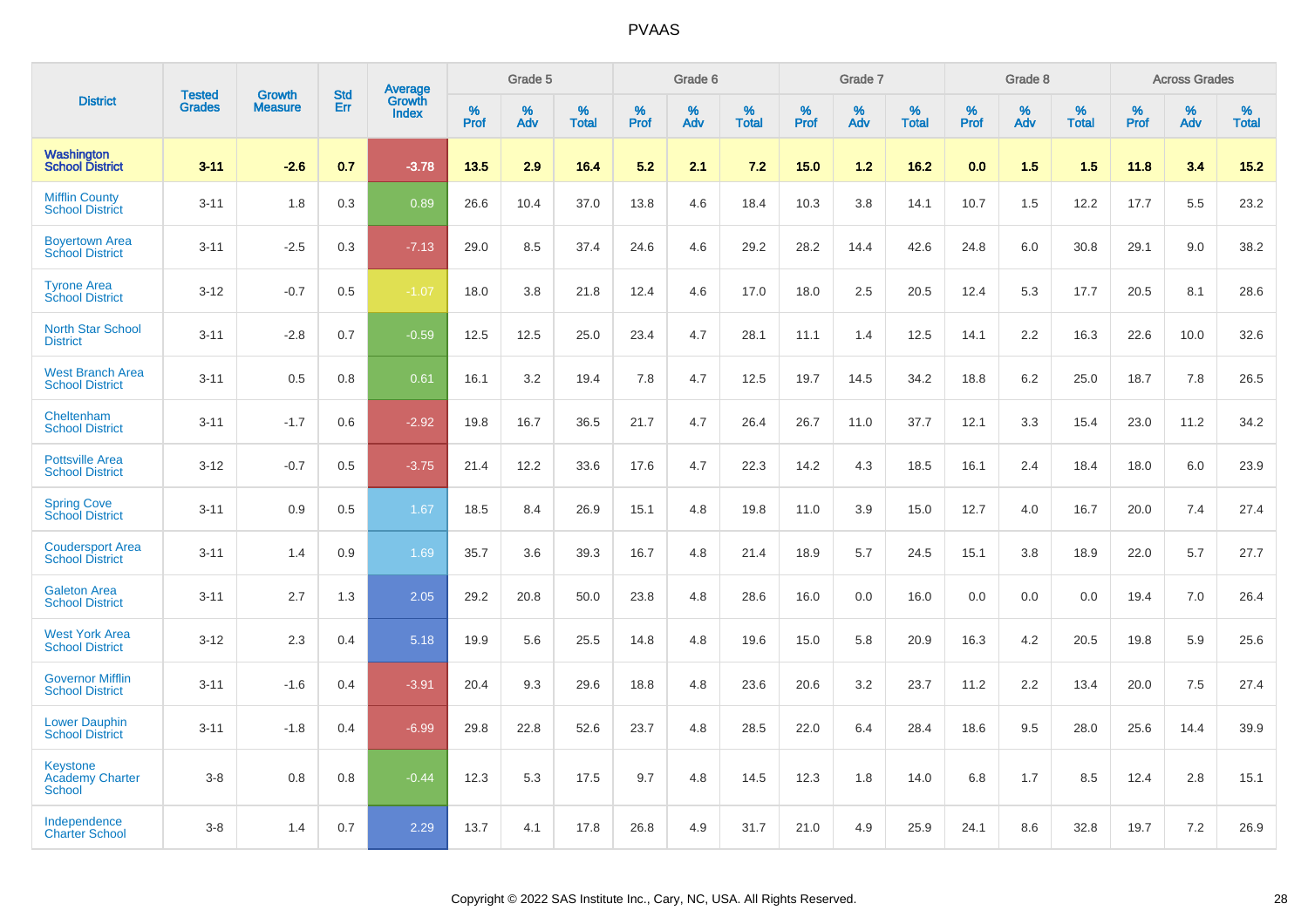|                                                                   | <b>Tested</b> | <b>Growth</b>  | <b>Std</b> | Average<br>Growth |              | Grade 5  |                   |              | Grade 6  |                   |              | Grade 7  |                   |              | Grade 8  |                   |              | <b>Across Grades</b> |                   |
|-------------------------------------------------------------------|---------------|----------------|------------|-------------------|--------------|----------|-------------------|--------------|----------|-------------------|--------------|----------|-------------------|--------------|----------|-------------------|--------------|----------------------|-------------------|
| <b>District</b>                                                   | <b>Grades</b> | <b>Measure</b> | <b>Err</b> | Index             | $\%$<br>Prof | %<br>Adv | %<br><b>Total</b> | $\%$<br>Prof | %<br>Adv | %<br><b>Total</b> | $\%$<br>Prof | %<br>Adv | %<br><b>Total</b> | $\%$<br>Prof | %<br>Adv | %<br><b>Total</b> | $\%$<br>Prof | %<br>Adv             | %<br><b>Total</b> |
| Washington<br><b>School District</b>                              | $3 - 11$      | $-2.6$         | 0.7        | $-3.78$           | 13.5         | 2.9      | 16.4              | 5.2          | 2.1      | 7.2               | 15.0         | 1.2      | 16.2              | 0.0          | 1.5      | 1.5               | 11.8         | 3.4                  | 15.2              |
| Lampeter-<br><b>Strasburg School</b><br><b>District</b>           | $3 - 12$      | $-0.2$         | 0.4        | $-0.49$           | 38.6         | 13.5     | 52.2              | 32.4         | 4.9      | 37.2              | 36.0         | 7.1      | 43.2              | 22.6         | 10.6     | 33.2              | 34.5         | 12.8                 | 47.4              |
| <b>West Middlesex</b><br><b>Area School</b><br><b>District</b>    | $3 - 10$      | 0.9            | 0.9        | 1.06              | 21.7         | 21.7     | 43.5              | 39.3         | 4.9      | 44.3              | 30.0         | 2.0      | 32.0              | 7.1          | 0.0      | 7.1               | 30.3         | 7.4                  | 37.7              |
| <b>Stroudsburg Area</b><br><b>School District</b>                 | $3 - 11$      | $-0.2$         | 0.4        | $-2.45$           | 17.5         | 9.2      | 26.8              | 18.8         | 4.9      | 23.8              | 21.6         | 2.7      | 24.3              | 15.4         | 1.8      | 17.1              | 20.2         | 6.4                  | 26.6              |
| <b>South Butler</b><br><b>County School</b><br><b>District</b>    | $3 - 10$      | 0.6            | 0.5        | 1.13              | 35.1         | 12.8     | 48.0              | 22.9         | 5.0      | 27.9              | 21.2         | 11.4     | 32.6              | 13.3         | 1.6      | 14.8              | 27.0         | 11.2                 | 38.3              |
| <b>Sayre Area School</b><br><b>District</b>                       | $3 - 11$      | 1.9            | 0.7        | $-0.13$           | 21.3         | 6.6      | 27.9              | 36.2         | 5.0      | 41.2              | 21.4         | 3.6      | 25.0              | 13.4         | 0.0      | 13.4              | 25.9         | 6.1                  | 32.0              |
| <b>Wellsboro Area</b><br><b>School District</b>                   | $3 - 11$      | 3.0            | 0.6        | 0.15              | 30.4         | 7.0      | 37.4              | 16.2         | 5.0      | 21.2              | 20.5         | 13.7     | 34.2              | 24.5         | 13.3     | 37.8              | 24.3         | 8.8                  | 33.1              |
| <b>Greenville Area</b><br><b>School District</b>                  | $3 - 11$      | 0.3            | 0.7        | 0.48              | 34.4         | 4.4      | 38.9              | 19.2         | 5.1      | 24.4              | 16.7         | 5.9      | 22.6              | 10.0         | 2.5      | 12.5              | 23.6         | 5.4                  | 29.1              |
| <b>Union Area School</b><br><b>District</b>                       | $3 - 11$      | $-0.6$         | 0.9        | $-0.72$           | 40.0         | 12.5     | 52.5              | 32.8         | 5.2      | 37.9              | 26.3         | 3.5      | 29.8              | 17.8         | 0.0      | 17.8              | 30.2         | 7.4                  | 37.6              |
| <b>Yough School</b><br><b>District</b>                            | $3 - 10$      | $-4.9$         | 0.6        | $-8.83$           | 19.1         | 5.3      | 24.4              | 17.8         | 5.2      | 23.0              | 16.5         | 1.0      | 17.5              | 6.6          | 0.8      | 7.4               | 19.1         | 4.3                  | 23.4              |
| Altoona Area<br><b>School District</b>                            | $3 - 12$      | $-0.5$         | 0.3        | $-1.84$           | 24.7         | 8.0      | 32.7              | 17.8         | 5.2      | 23.0              | 14.6         | 4.9      | 19.5              | 15.8         | 4.3      | 20.1              | 19.6         | 6.6                  | 26.2              |
| <b>Southern Columbia</b><br><b>Area School</b><br><b>District</b> | $3 - 11$      | 1.8            | 0.7        | $-0.60$           | 34.7         | 9.7      | 44.4              | 18.8         | 5.2      | 24.0              | 29.0         | 14.0     | 43.0              | 15.4         | 2.2      | 17.6              | 28.0         | 10.6                 | 38.6              |
| <b>Northampton Area</b><br><b>School District</b>                 | $3 - 11$      | $-3.1$         | 0.7        | $-4.07$           | 28.5         | 9.3      | 37.8              | 23.7         | 5.3      | 29.0              | 18.7         | 5.3      | 24.0              | 13.3         | 1.7      | 15.0              | 29.6         | 9.8                  | 39.4              |
| <b>Greater Latrobe</b><br><b>School District</b>                  | $3 - 11$      | 1.6            | 0.4        | 3.89              | 36.4         | 15.5     | 51.9              | 37.0         | 5.3      | 42.3              | 32.2         | 18.5     | 50.7              | 23.4         | 8.0      | 31.4              | 34.1         | 15.0                 | 49.1              |
| <b>Chartiers Valley</b><br><b>School District</b>                 | $3 - 11$      | $-2.3$         | 0.4        | $-5.52$           | 33.8         | 14.7     | 48.5              | 16.8         | 5.3      | 22.1              | 15.6         | 7.4      | 22.9              | 10.8         | 4.2      | 15.1              | 23.4         | 11.6                 | 35.0              |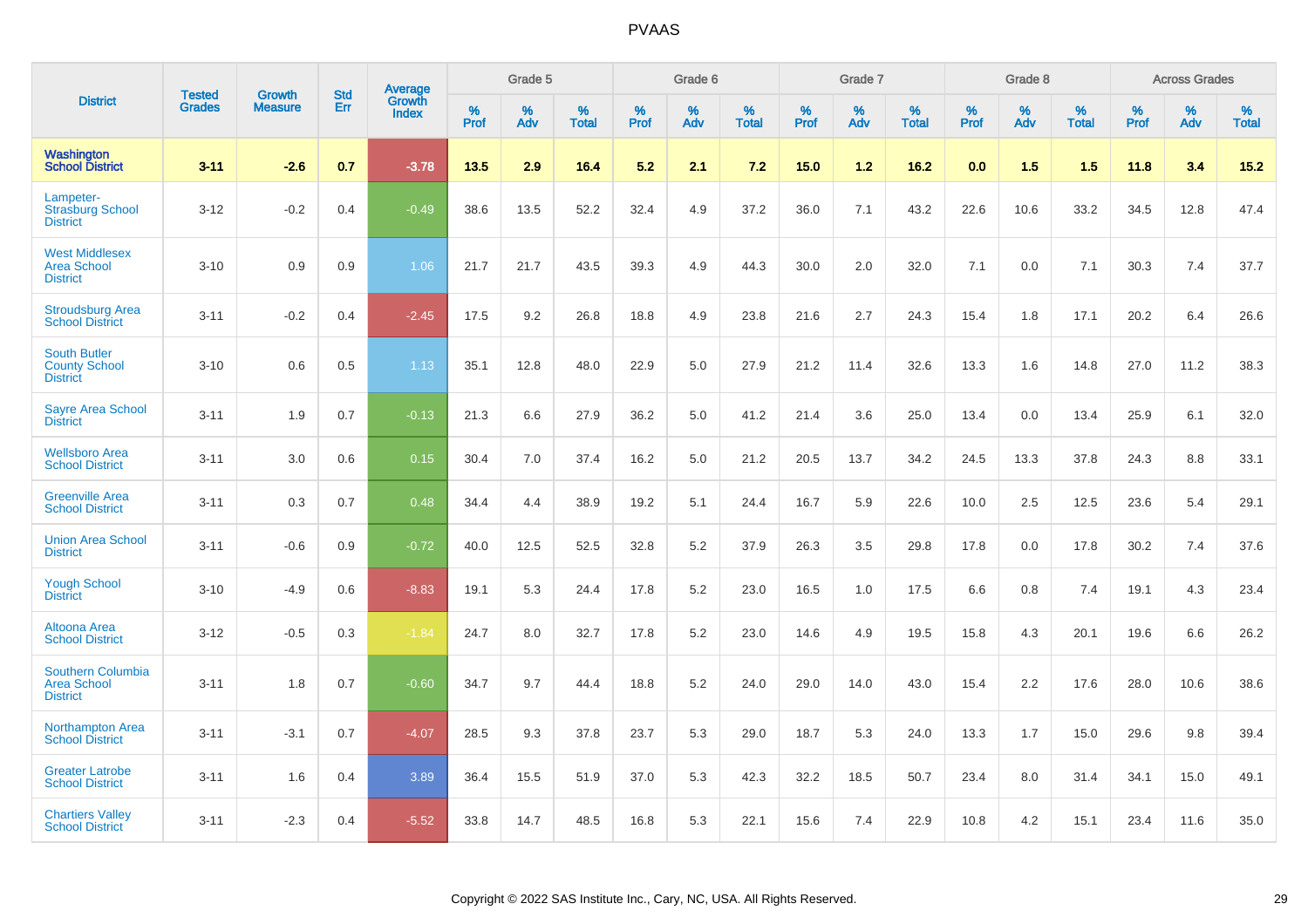|                                                                   | <b>Tested</b> | <b>Growth</b>  | <b>Std</b> |                                   |                     | Grade 5  |                   |              | Grade 6  |                   |              | Grade 7  |                   |              | Grade 8  |                   |              | <b>Across Grades</b> |                   |
|-------------------------------------------------------------------|---------------|----------------|------------|-----------------------------------|---------------------|----------|-------------------|--------------|----------|-------------------|--------------|----------|-------------------|--------------|----------|-------------------|--------------|----------------------|-------------------|
| <b>District</b>                                                   | <b>Grades</b> | <b>Measure</b> | Err        | Average<br>Growth<br><b>Index</b> | $\%$<br><b>Prof</b> | %<br>Adv | %<br><b>Total</b> | $\%$<br>Prof | %<br>Adv | %<br><b>Total</b> | $\%$<br>Prof | %<br>Adv | %<br><b>Total</b> | $\%$<br>Prof | %<br>Adv | %<br><b>Total</b> | $\%$<br>Prof | %<br>Adv             | %<br><b>Total</b> |
| Washington<br><b>School District</b>                              | $3 - 11$      | $-2.6$         | 0.7        | $-3.78$                           | 13.5                | 2.9      | 16.4              | 5.2          | 2.1      | 7.2               | 15.0         | 1.2      | 16.2              | 0.0          | 1.5      | 1.5               | 11.8         | 3.4                  | 15.2              |
| <b>Red Lion Area</b><br><b>School District</b>                    | $3 - 11$      | 1.0            | 0.4        | 2.78                              | 24.8                | 8.9      | 33.7              | 20.6         | 5.3      | 25.9              | 16.7         | 9.1      | 25.8              | 14.5         | 6.6      | 21.0              | 23.3         | 8.6                  | 31.9              |
| <b>Butler Area School</b><br><b>District</b>                      | $3 - 11$      | 0.7            | 0.3        | 2.49                              | 36.3                | 13.7     | 50.0              | 23.1         | 5.4      | 28.5              | 15.2         | 9.0      | 24.2              | 16.4         | 9.0      | 25.4              | 25.4         | 11.6                 | 37.0              |
| <b>Pottsgrove School</b><br><b>District</b>                       | $3 - 11$      | $-3.5$         | 0.4        | $-4.34$                           | 27.2                | 6.5      | 33.7              | 10.2         | 5.4      | 15.6              | 21.6         | 4.1      | 25.7              | 9.8          | 1.6      | 11.4              | 19.2         | 4.4                  | 23.5              |
| <b>Propel Charter</b><br>School-Homestead                         | $3 - 11$      | $-2.7$         | 1.0        | $-2.78$                           | 2.7                 | 0.0      | 2.7               | 0.0          | 5.4      | 5.4               | 2.9          | 0.0      | 2.9               | 0.0          | 0.0      | 0.0               | 2.7          | 1.4                  | 4.1               |
| Leechburg Area<br><b>School District</b>                          | $3 - 11$      | $-3.5$         | 0.9        | $-0.64$                           | 15.6                | 2.2      | 17.8              | 16.2         | 5.4      | 21.6              | 8.0          | 0.0      | 8.0               | 23.8         | 7.1      | 31.0              | 22.5         | 5.9                  | 28.5              |
| Eugenio Maria De<br><b>Hostos Charter</b><br><b>School</b>        | $3-8$         | $-1.0$         | 1.4        | $-0.70$                           | 13.0                | 0.0      | 13.0              | 5.6          | 5.6      | 11.1              | 4.4          | 8.7      | 13.0              | 28.6         | 7.1      | 35.7              | 9.3          | 3.4                  | 12.7              |
| <b>Allegheny Valley</b><br><b>School District</b>                 | $3 - 11$      | $-1.2$         | 0.8        | $-1.50$                           | 26.3                | 12.3     | 38.6              | 11.1         | 5.6      | 16.7              | 16.2         | 7.4      | 23.5              | 13.1         | 8.2      | 21.3              | 18.0         | 6.9                  | 24.9              |
| <b>Solanco School</b><br><b>District</b>                          | $3 - 11$      | 0.3            | 0.4        | 0.81                              | 21.5                | 5.0      | 26.5              | 12.6         | 5.6      | 18.1              | 17.0         | 7.4      | 24.4              | 11.9         | 2.9      | 14.8              | 20.0         | 7.2                  | 27.1              |
| <b>Glendale School</b><br><b>District</b>                         | $3 - 10$      | 1.2            | 0.8        | 1.45                              | 42.9                | 4.8      | 47.6              | 26.4         | 5.7      | 32.1              | 22.7         | 15.2     | 37.9              | 7.8          | 2.0      | 9.8               | 27.0         | 7.8                  | 34.8              |
| <b>West Perry School</b><br><b>District</b>                       | $3 - 11$      | 2.7            | 0.5        | $-0.39$                           | 22.5                | 15.9     | 38.4              | 20.9         | 5.7      | 26.6              | 14.0         | 6.7      | 20.7              | 15.2         | 8.5      | 23.6              | 21.6         | 10.7                 | 32.3              |
| <b>Wilson Area</b><br><b>School District</b>                      | $3 - 11$      | $-11.7$        | 0.5        | $-22.42$                          | 17.1                | 5.9      | 23.0              | 16.4         | 5.7      | 22.1              | 14.4         | 3.8      | 18.1              | 6.7          | 3.0      | 9.7               | 17.4         | 6.4                  | 23.7              |
| <b>Manheim Central</b><br><b>School District</b>                  | $3 - 11$      | 2.8            | 0.4        | 6.35                              | 25.4                | 7.6      | 33.0              | 23.6         | 5.8      | 29.3              | 15.0         | 5.2      | 20.2              | 20.9         | 6.2      | 27.1              | 22.8         | 9.4                  | 32.2              |
| <b>Central York</b><br><b>School District</b>                     | $3 - 12$      | 7.2            | 0.3        | 21.64                             | 20.2                | 10.7     | 31.0              | 23.6         | 5.8      | 29.4              | 18.8         | 6.0      | 24.8              | 13.4         | 4.5      | 17.9              | 20.9         | 7.4                  | 28.3              |
| <b>Susquenita School</b><br><b>District</b>                       | $3 - 11$      | 1.6            | 0.6        | 2.79                              | 23.8                | 15.6     | 39.3              | 15.4         | 5.8      | 21.2              | 19.2         | 5.0      | 24.2              | 12.3         | 5.7      | 17.9              | 23.0         | 9.7                  | 32.7              |
| <b>Clarion-Limestone</b><br><b>Area School</b><br><b>District</b> | $3 - 12$      | $-1.1$         | 0.9        | $-1.30$                           | 40.0                | 27.3     | 67.3              | 36.5         | 5.8      | 42.3              | 27.9         | 11.6     | 39.5              | 7.8          | 3.9      | 11.8              | 28.4         | 13.2                 | 41.6              |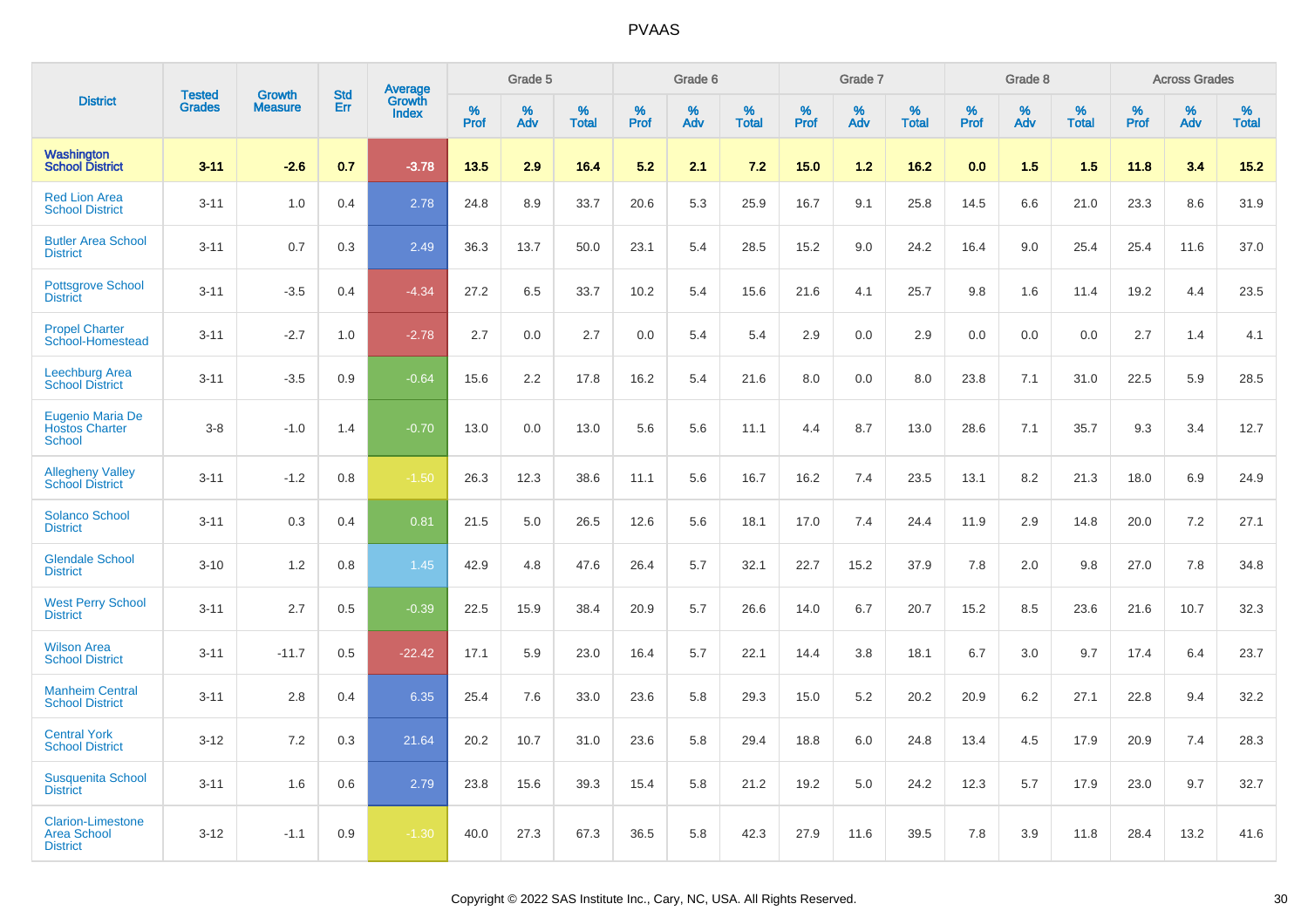|                                                                              |                                | <b>Growth</b>  | <b>Std</b> | Average<br>Growth |              | Grade 5  |                   |              | Grade 6  |                   |              | Grade 7  |                   |              | Grade 8  |                   |              | <b>Across Grades</b> |                   |
|------------------------------------------------------------------------------|--------------------------------|----------------|------------|-------------------|--------------|----------|-------------------|--------------|----------|-------------------|--------------|----------|-------------------|--------------|----------|-------------------|--------------|----------------------|-------------------|
| <b>District</b>                                                              | <b>Tested</b><br><b>Grades</b> | <b>Measure</b> | <b>Err</b> | Index             | $\%$<br>Prof | %<br>Adv | %<br><b>Total</b> | $\%$<br>Prof | %<br>Adv | %<br><b>Total</b> | $\%$<br>Prof | %<br>Adv | %<br><b>Total</b> | $\%$<br>Prof | %<br>Adv | %<br><b>Total</b> | $\%$<br>Prof | %<br>Adv             | %<br><b>Total</b> |
| Washington<br><b>School District</b>                                         | $3 - 11$                       | $-2.6$         | 0.7        | $-3.78$           | 13.5         | 2.9      | 16.4              | 5.2          | 2.1      | 7.2               | 15.0         | 1.2      | 16.2              | 0.0          | 1.5      | 1.5               | 11.8         | 3.4                  | 15.2              |
| <b>New Kensington-</b><br><b>Arnold School</b><br><b>District</b>            | $3 - 11$                       | $-1.9$         | 0.6        | $-3.06$           | 9.1          | 0.9      | 10.0              | 12.5         | 5.8      | 18.3              | 4.4          | 0.0      | 4.4               | 1.2          | 0.0      | 1.2               | 11.4         | 2.6                  | 14.0              |
| <b>Schuylkill Valley</b><br><b>School District</b>                           | $3 - 11$                       | $-1.0$         | 0.5        | $-1.73$           | 24.8         | 8.5      | 33.3              | 25.6         | 5.8      | 31.4              | 15.3         | 9.9      | 25.2              | 8.2          | 2.7      | 10.9              | 21.3         | 7.6                  | 29.0              |
| <b>Young Scholars Of</b><br>Western<br>Pennsylvania<br><b>Charter School</b> | $3 - 8$                        | $-0.4$         | 1.1        | $-0.24$           | 6.7          | 6.7      | 13.3              | 5.9          | 5.9      | 11.8              | 20.7         | 3.4      | 24.1              | 8.7          | 0.0      | 8.7               | 12.3         | 4.8                  | 17.1              |
| <b>Athens Area</b><br><b>School District</b>                                 | $3 - 11$                       | 3.8            | 0.5        | 7.01              | 31.2         | 6.2      | 37.5              | 28.2         | 5.9      | 34.1              | 22.2         | 5.2      | 27.4              | 19.3         | 10.7     | 30.0              | 26.5         | 8.2                  | 34.6              |
| <b>Eastern York</b><br><b>School District</b>                                | $3 - 11$                       | $-0.5$         | 0.5        | $-0.97$           | 29.5         | 11.0     | 40.5              | 23.5         | 6.0      | 29.5              | 23.2         | 14.1     | 37.3              | 17.3         | 9.7      | 27.0              | 24.8         | 10.7                 | 35.4              |
| <b>Avella Area School</b><br><b>District</b>                                 | $3 - 12$                       | 1.2            | 1.0        | 1.13              | 17.1         | 2.4      | 19.5              | 36.4         | 6.1      | 42.4              | 17.1         | 2.9      | 20.0              | 21.4         | 10.7     | 32.1              | 22.4         | 9.4                  | 31.8              |
| <b>Upper Perkiomen</b><br><b>School District</b>                             | $3 - 11$                       | 2.0            | 0.4        | $-2.55$           | 26.0         | 11.8     | 37.8              | 23.0         | 6.1      | 29.1              | 28.0         | 11.6     | 39.6              | 22.9         | 10.0     | 32.8              | 24.8         | 10.4                 | 35.1              |
| Cornwall-Lebanon<br><b>School District</b>                                   | $3 - 11$                       | $-0.5$         | 0.3        | $-1.48$           | 31.1         | 9.0      | 40.1              | 18.2         | 6.2      | 24.4              | 16.1         | 4.9      | 21.0              | 16.4         | 9.4      | 25.8              | 23.1         | 8.6                  | 31.8              |
| <b>Universal Vare</b><br><b>Charter School</b>                               | $6 - 8$                        | 1.8            | 1.3        | 1.37              |              |          |                   | 0.0          | 6.2      | 6.2               | 3.6          | 0.0      | 3.6               | 6.4          | 0.0      | 6.4               | 4.7          | 0.9                  | 5.7               |
| Pennsylvania<br><b>Leadership Charter</b><br><b>School</b>                   | $3 - 11$                       | $-1.4$         | 0.5        | $-4.74$           | 24.7         | 11.5     | 36.2              | 24.9         | 6.4      | 31.2              | 13.4         | 19.6     | 33.0              | 16.7         | 6.2      | 22.9              | 23.9         | 12.4                 | 36.4              |
| <b>Warwick School</b><br><b>District</b>                                     | $3 - 11$                       | 4.0            | 0.4        | 10.87             | 35.6         | 9.6      | 45.2              | 30.7         | 6.4      | 37.0              | 22.5         | 7.2      | 29.7              | 13.2         | 3.6      | 16.8              | 25.6         | 9.8                  | 35.4              |
| <b>Lakeland School</b><br><b>District</b>                                    | $3 - 11$                       | $-2.1$         | 0.6        | $-3.30$           | 29.3         | 2.7      | 32.0              | 25.5         | 6.4      | 31.9              | 26.9         | 4.8      | 31.7              | 5.7          | 0.0      | 5.7               | 24.0         | 5.5                  | 29.5              |
| <b>Steel Valley</b><br><b>School District</b>                                | $3 - 11$                       | $-2.8$         | 0.7        | $-3.99$           | 12.0         | 2.4      | 14.5              | 11.3         | 6.4      | 17.7              | 18.1         | 4.8      | 22.9              | 9.5          | 4.0      | 13.5              | 18.3         | 7.3                  | 25.6              |
| <b>York Suburban</b><br><b>School District</b>                               | $3 - 11$                       | $-1.0$         | 0.5        | $-2.00$           | 28.6         | 23.2     | 51.7              | 17.1         | 6.5      | 23.6              | 23.6         | 15.3     | 38.9              | 20.6         | 9.2      | 29.9              | 27.3         | 17.9                 | 45.3              |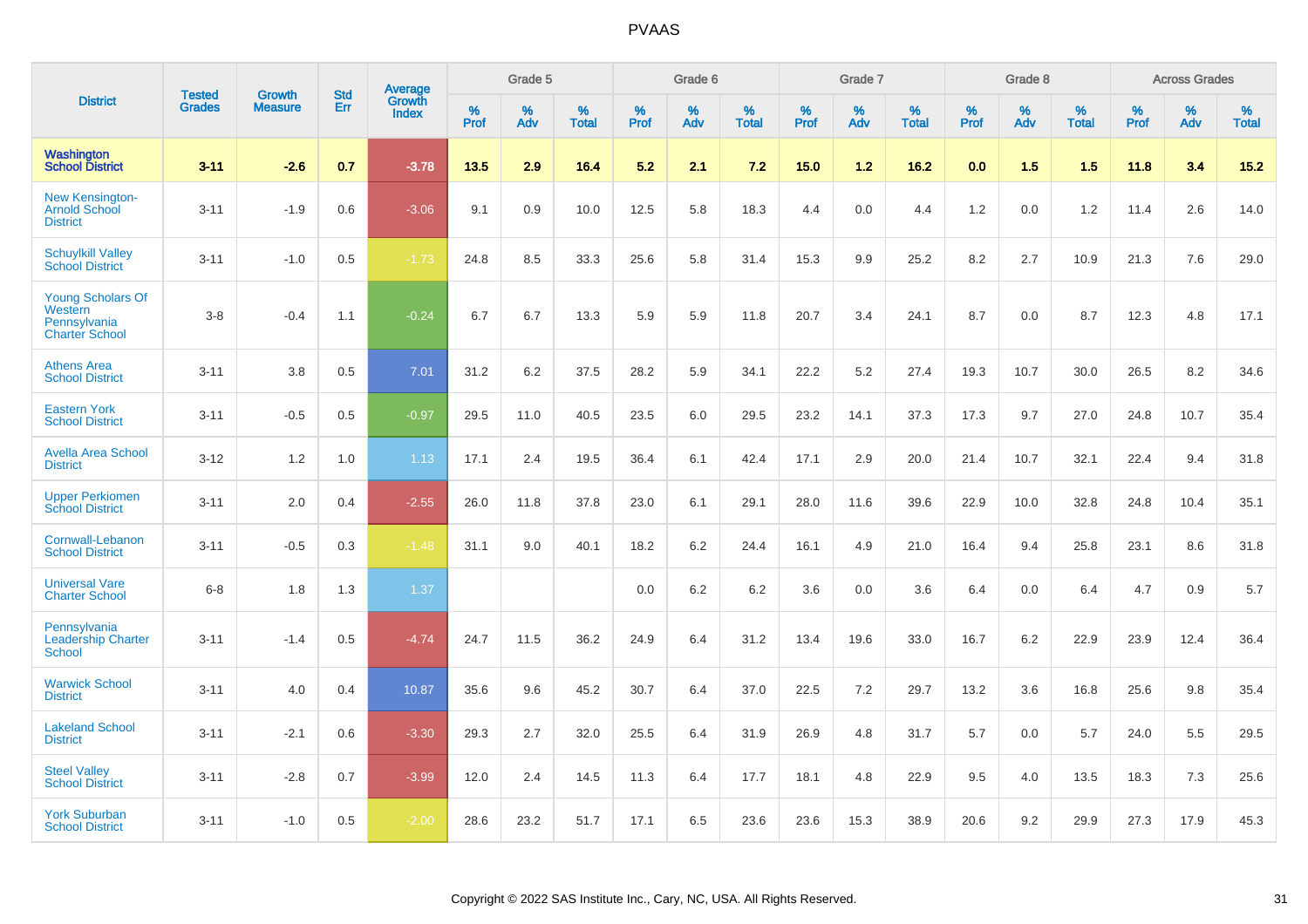|                                                              | <b>Tested</b> | <b>Growth</b>  | <b>Std</b> |                                   |                     | Grade 5  |                   |              | Grade 6  |                   |              | Grade 7  |                   |              | Grade 8  |                   |              | <b>Across Grades</b> |                   |
|--------------------------------------------------------------|---------------|----------------|------------|-----------------------------------|---------------------|----------|-------------------|--------------|----------|-------------------|--------------|----------|-------------------|--------------|----------|-------------------|--------------|----------------------|-------------------|
| <b>District</b>                                              | <b>Grades</b> | <b>Measure</b> | Err        | Average<br>Growth<br><b>Index</b> | $\%$<br><b>Prof</b> | %<br>Adv | %<br><b>Total</b> | $\%$<br>Prof | %<br>Adv | %<br><b>Total</b> | $\%$<br>Prof | %<br>Adv | %<br><b>Total</b> | $\%$<br>Prof | %<br>Adv | %<br><b>Total</b> | $\%$<br>Prof | %<br>Adv             | %<br><b>Total</b> |
| Washington<br><b>School District</b>                         | $3 - 11$      | $-2.6$         | 0.7        | $-3.78$                           | 13.5                | 2.9      | 16.4              | 5.2          | 2.1      | 7.2               | 15.0         | 1.2      | 16.2              | 0.0          | 1.5      | 1.5               | 11.8         | 3.4                  | 15.2              |
| <b>Penn-Delco School</b><br><b>District</b>                  | $3 - 11$      | $-4.5$         | 0.4        | $-10.57$                          | 31.7                | 11.9     | 43.6              | 20.2         | 6.6      | 26.8              | 22.0         | 6.8      | 28.8              | 10.9         | 1.6      | 12.5              | 25.2         | 8.0                  | 33.2              |
| <b>Daniel Boone Area</b><br><b>School District</b>           | $3 - 12$      | $-1.1$         | 0.5        | $-2.33$                           | 27.2                | 11.1     | 38.3              | 28.7         | 6.6      | 35.4              | 18.6         | 7.8      | 26.4              | 13.8         | 2.4      | 16.2              | 25.4         | 7.1                  | 32.4              |
| <b>Circle Of Seasons</b><br><b>Charter School</b>            | $3-8$         | 12.3           | 1.2        | 6.26                              | 20.0                | 5.7      | 25.7              | 16.7         | 6.7      | 23.3              | 25.0         | 11.1     | 36.1              |              |          |                   | 20.9         | 7.9                  | 28.8              |
| Lake-Lehman<br><b>School District</b>                        | $3 - 11$      | 2.9            | 0.6        | 5.05                              | 30.6                | 9.9      | 40.5              | 21.0         | 6.7      | 27.6              | 23.7         | 6.1      | 29.8              | 14.2         | 4.4      | 18.6              | 26.3         | 6.7                  | 33.1              |
| <b>Abington Heights</b><br><b>School District</b>            | $3 - 11$      | $-1.7$         | 0.5        | $-3.75$                           | 29.2                | 13.3     | 42.5              | 21.1         | 6.7      | 27.8              | 31.5         | 7.9      | 39.4              |              |          |                   | 30.5         | 14.3                 | 44.8              |
| <b>York Academy</b><br><b>Regional Charter</b><br>School     | $3 - 11$      | $-4.4$         | 0.8        | $-4.56$                           | 10.0                | 11.7     | 21.7              | 13.6         | 6.8      | 20.3              | 7.3          | 5.4      | 12.7              | 19.3         | 0.0      | 19.3              | 18.4         | 9.5                  | 27.9              |
| <b>Newport School</b><br><b>District</b>                     | $3 - 12$      | 2.2            | 0.8        | $-0.61$                           | 22.2                | 11.1     | 33.3              | 25.0         | 6.9      | 31.9              | 15.9         | 0.0      | 15.9              | 27.4         | 4.8      | 32.3              | 24.8         | 6.9                  | 31.7              |
| <b>Riverside School</b><br><b>District</b>                   | $3 - 11$      | 4.3            | 0.6        | 7.08                              | 18.6                | 7.8      | 26.5              | 13.1         | 7.1      | 20.2              | 16.5         | 13.6     | 30.1              | 16.4         | 4.6      | 20.9              | 19.2         | 7.7                  | 27.0              |
| <b>Gateway School</b><br><b>District</b>                     | $3 - 11$      | $-4.4$         | 0.4        | $-10.58$                          | 15.3                | 7.4      | 22.7              | 16.5         | 7.1      | 23.6              | 14.6         | 4.2      | 18.8              | 16.2         | 6.9      | 23.2              | 21.5         | 9.7                  | 31.2              |
| <b>Laurel Highlands</b><br><b>School District</b>            | $3 - 11$      | $-4.3$         | 0.5        | $-8.68$                           | 13.3                | 5.7      | 19.0              | 9.7          | 7.1      | 16.8              | 11.0         | 3.9      | 15.0              | 12.6         | 4.8      | 17.5              | 17.1         | 7.0                  | 24.1              |
| <b>Lakeview School</b><br><b>District</b>                    | $3 - 11$      | $-3.9$         | 0.8        | $-4.99$                           | 28.6                | 18.4     | 46.9              | 30.0         | 7.1      | 37.1              | 22.2         | 1.6      | 23.8              | 21.0         | 1.6      | 22.6              | 28.3         | 13.3                 | 41.6              |
| <b>Clarion Area</b><br><b>School District</b>                | $3 - 11$      | $-0.1$         | 0.8        | $-0.13$                           | 31.2                | 8.3      | 39.6              | 32.1         | 7.1      | 39.3              | 17.9         | 10.4     | 28.4              | 28.1         | 3.5      | 31.6              | 26.5         | 10.2                 | 36.8              |
| <b>Carlynton School</b><br><b>District</b>                   | $3 - 11$      | $-1.3$         | 0.7        | $-1.90$                           | 16.3                | 10.9     | 27.2              | 35.7         | 7.1      | 42.9              | 9.5          | 3.8      | 13.3              | 11.7         | 0.0      | 11.7              | 20.9         | 6.7                  | 27.6              |
| <b>Curwensville Area</b><br><b>School District</b>           | $3 - 11$      | 1.8            | 0.8        | 2.29                              | 43.9                | 17.1     | 61.0              | 21.4         | 7.1      | 28.6              | 27.1         | 4.3      | 31.4              | 21.7         | 2.9      | 24.6              | 32.0         | 11.2                 | 43.3              |
| <b>Mount Carmel</b><br><b>Area School</b><br><b>District</b> | $3 - 11$      | 0.2            | 0.6        | 0.27                              | 10.8                | 2.7      | 13.5              | 12.5         | 7.1      | 19.6              | 13.6         | 3.6      | 17.3              | 8.8          | 2.6      | 11.5              | 12.2         | 4.5                  | 16.7              |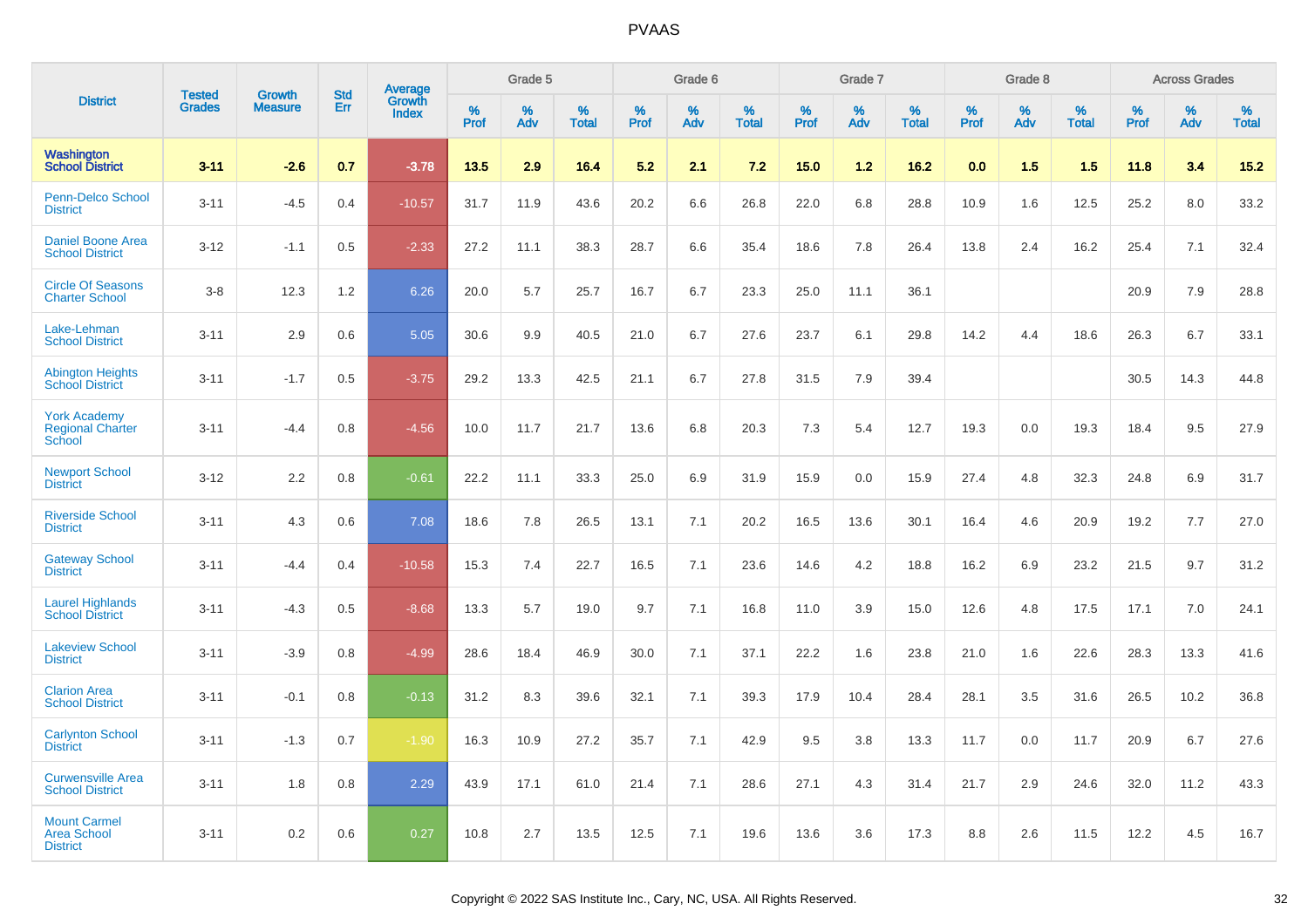|                                                               | <b>Tested</b> | <b>Growth</b>  | <b>Std</b> | Average                |              | Grade 5  |                   |              | Grade 6  |                   |              | Grade 7  |                   |              | Grade 8  |                   |           | <b>Across Grades</b> |                   |
|---------------------------------------------------------------|---------------|----------------|------------|------------------------|--------------|----------|-------------------|--------------|----------|-------------------|--------------|----------|-------------------|--------------|----------|-------------------|-----------|----------------------|-------------------|
| <b>District</b>                                               | <b>Grades</b> | <b>Measure</b> | Err        | Growth<br><b>Index</b> | $\%$<br>Prof | %<br>Adv | %<br><b>Total</b> | $\%$<br>Prof | %<br>Adv | %<br><b>Total</b> | $\%$<br>Prof | %<br>Adv | %<br><b>Total</b> | $\%$<br>Prof | %<br>Adv | %<br><b>Total</b> | %<br>Prof | $\%$<br>Adv          | %<br><b>Total</b> |
| Washington<br><b>School District</b>                          | $3 - 11$      | $-2.6$         | 0.7        | $-3.78$                | 13.5         | 2.9      | 16.4              | 5.2          | 2.1      | 7.2               | 15.0         | 1.2      | 16.2              | 0.0          | 1.5      | 1.5               | 11.8      | 3.4                  | 15.2              |
| <b>Jersey Shore Area</b><br><b>School District</b>            | $3 - 11$      | 1.3            | 0.5        | 4.52                   | 24.0         | 10.8     | 34.7              | 32.5         | 7.1      | 39.7              | 22.6         | 6.9      | 29.6              | 18.1         | 1.6      | 19.8              | 27.4      | 10.1                 | 37.6              |
| <b>Wyomissing Area</b><br><b>School District</b>              | $3 - 12$      | $-3.5$         | 0.6        | $-6.26$                | 32.2         | 13.6     | 45.8              | 30.0         | 7.3      | 37.3              | 12.3         | 6.6      | 18.8              | 13.6         | 6.4      | 20.0              | 25.7      | 12.9                 | 38.6              |
| <b>Ferndale Area</b><br><b>School District</b>                | $3 - 10$      | $-0.9$         | 0.9        | $-0.96$                | 27.3         | 0.0      | 27.3              | 19.5         | 7.3      | 26.8              | 31.6         | 2.6      | 34.2              | 11.1         | 8.9      | 20.0              | 21.3      | 7.9                  | 29.1              |
| <b>Oxford Area</b><br><b>School District</b>                  | $3 - 11$      | 2.0            | 0.4        | 4.59                   | 24.0         | 8.0      | 32.0              | 28.3         | 7.3      | 35.6              | 20.2         | 9.9      | 30.0              | 11.5         | 5.5      | 17.0              | 21.8      | 8.2                  | 30.0              |
| <b>Bellefonte Area</b><br><b>School District</b>              | $3 - 11$      | 3.1            | 0.5        | 6.77                   | 32.7         | 22.0     | 54.8              | 31.6         | 7.3      | 39.0              | 23.4         | 5.5      | 29.0              | 14.8         | 9.9      | 24.8              | 28.6      | 15.7                 | 44.3              |
| Philipsburg-<br><b>Osceola Area</b><br><b>School District</b> | $3 - 11$      | $-4.9$         | 0.6        | $-8.59$                | 35.5         | 10.5     | 46.0              | 27.8         | 7.4      | 35.2              | 23.0         | 3.2      | 26.2              | 15.6         | 5.2      | 20.8              | 27.5      | 12.4                 | 40.0              |
| <b>Oswayo Valley</b><br><b>School District</b>                | $3 - 12$      | 0.2            | 1.1        | 0.16                   | 27.6         | 20.7     | 48.3              | 25.9         | 7.4      | 33.3              | 25.9         | 11.1     | 37.0              | 25.8         | 16.1     | 41.9              | 30.6      | 20.6                 | 51.2              |
| Quakertown<br><b>Community School</b><br><b>District</b>      | $3 - 12$      | $-0.7$         | 0.3        | $-3.43$                | 31.8         | 16.7     | 48.5              | 31.0         | 7.5      | 38.4              | 17.8         | 8.4      | 26.2              | 21.0         | 9.1      | 30.1              | 26.2      | 12.7                 | 38.9              |
| <b>Greenwood School</b><br><b>District</b>                    | $3 - 11$      | 3.3            | 0.8        | $-0.13$                | 30.3         | 13.6     | 43.9              | 32.1         | 7.6      | 39.6              | 9.1          | 1.8      | 10.9              | 25.9         | 14.8     | 40.7              | 28.8      | 15.4                 | 44.2              |
| <b>West Greene</b><br><b>School District</b>                  | $3 - 11$      | $-1.6$         | 0.9        | $-1.63$                | 20.5         | 7.7      | 28.2              | 7.7          | 7.7      | 15.4              | 9.3          | 11.1     | 20.4              | 11.8         | 0.0      | 11.8              | 19.6      | 10.7                 | 30.2              |
| <b>Crestwood School</b><br><b>District</b>                    | $3 - 11$      | $-2.8$         | 0.5        | $-3.52$                | 19.1         | 5.6      | 24.7              | 24.3         | 7.7      | 32.0              | 21.0         | 8.7      | 29.7              | 19.0         | 6.6      | 25.6              | 23.4      | 8.3                  | 31.7              |
| <b>Austin Area School</b><br><b>District</b>                  | $3 - 11$      | 10.1           | 1.6        | 6.38                   | 23.1         | 15.4     | 38.5              | 30.8         | 7.7      | 38.5              | 40.0         | 0.0      | 40.0              | 31.2         | 0.0      | 31.2              | 26.0      | 6.8                  | 32.9              |
| <b>Upper Adams</b><br><b>School District</b>                  | $3 - 11$      | 1.7            | 0.6        | 3.00                   | 30.0         | 9.2      | 39.2              | 18.0         | 7.7      | 25.6              | 18.1         | 1.9      | 20.0              | 11.4         | 3.8      | 15.3              | 22.6      | 6.3                  | 28.9              |
| <b>Springfield School</b><br><b>District</b>                  | $3 - 11$      | $-3.6$         | 0.4        | $-10.34$               | 35.0         | 20.1     | 55.1              | 30.6         | 7.7      | 38.4              | 35.8         | 10.7     | 46.5              | 26.0         | 12.6     | 38.6              | 33.8      | 18.4                 | 52.2              |
| <b>Conestoga Valley</b><br><b>School District</b>             | $3 - 11$      | 4.8            | 0.4        | 12.76                  | 21.3         | 12.6     | 33.8              | 24.9         | 7.7      | 32.7              | 20.4         | 14.0     | 34.4              | 23.0         | 13.5     | 36.5              | 24.2      | 13.5                 | 37.8              |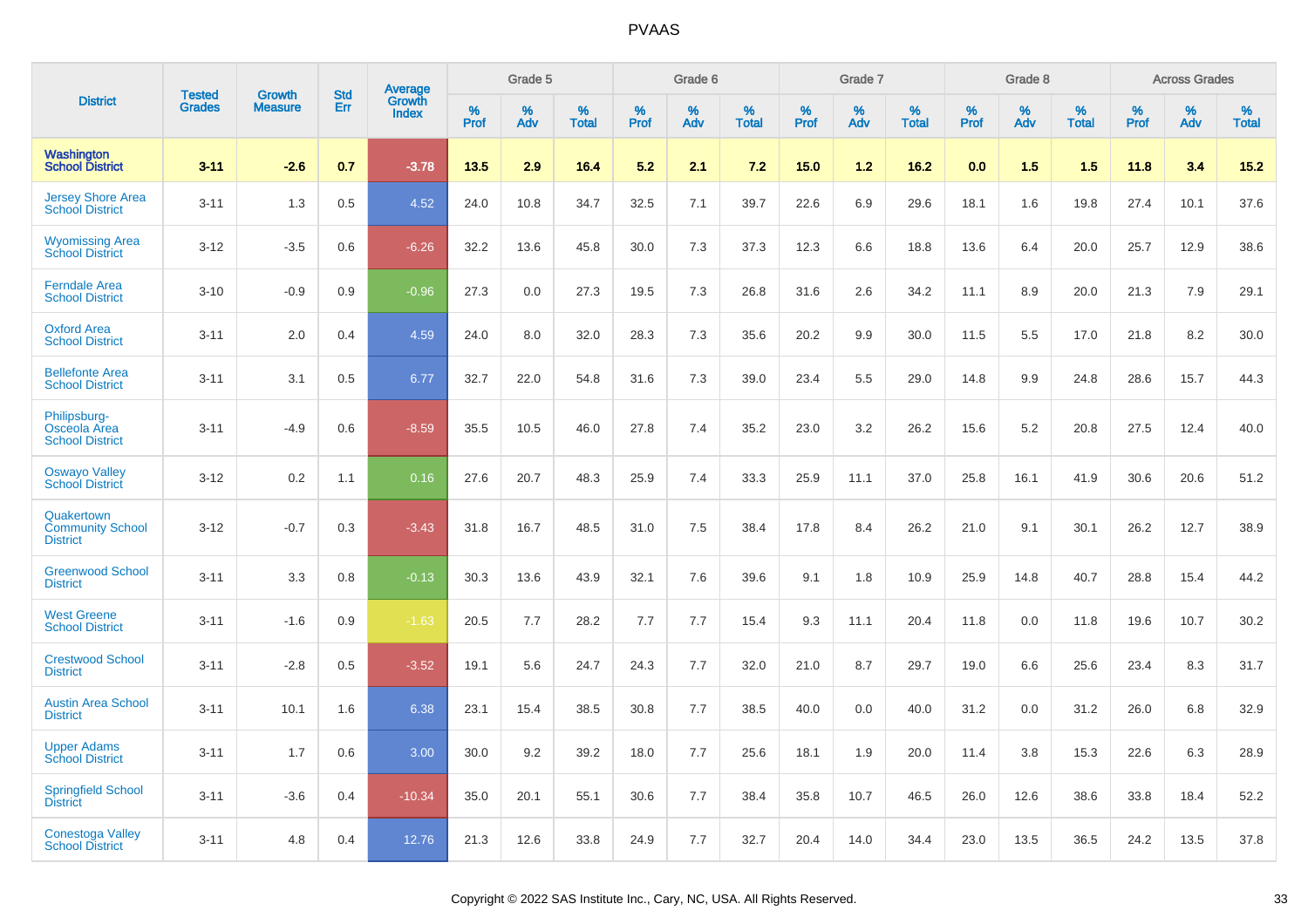|                                                                 | <b>Tested</b> | <b>Growth</b>  | <b>Std</b> | Average                |              | Grade 5  |                   |              | Grade 6  |                   |              | Grade 7  |                   |              | Grade 8  |                   |              | <b>Across Grades</b> |                   |
|-----------------------------------------------------------------|---------------|----------------|------------|------------------------|--------------|----------|-------------------|--------------|----------|-------------------|--------------|----------|-------------------|--------------|----------|-------------------|--------------|----------------------|-------------------|
| <b>District</b>                                                 | <b>Grades</b> | <b>Measure</b> | Err        | Growth<br><b>Index</b> | $\%$<br>Prof | %<br>Adv | %<br><b>Total</b> | $\%$<br>Prof | %<br>Adv | %<br><b>Total</b> | $\%$<br>Prof | %<br>Adv | %<br><b>Total</b> | $\%$<br>Prof | %<br>Adv | %<br><b>Total</b> | $\%$<br>Prof | %<br>Adv             | %<br><b>Total</b> |
| <b>Washington</b><br><b>School District</b>                     | $3 - 11$      | $-2.6$         | 0.7        | $-3.78$                | 13.5         | 2.9      | 16.4              | 5.2          | 2.1      | 7.2               | 15.0         | $1.2$    | 16.2              | 0.0          | 1.5      | 1.5               | 11.8         | 3.4                  | 15.2              |
| <b>East Penn School</b><br><b>District</b>                      | $3 - 11$      | 0.8            | 0.3        | 3.03                   | 32.6         | 12.6     | 45.2              | 20.7         | 7.8      | 28.4              | 23.5         | 11.3     | 34.8              | 17.8         | 8.6      | 26.5              | 26.4         | 13.0                 | 39.4              |
| <b>Belle Vernon Area</b><br><b>School District</b>              | $3 - 11$      | $-1.7$         | 0.6        | $-2.77$                | 22.5         | 6.3      | 28.8              | 27.6         | 7.8      | 35.3              | 11.0         | 0.9      | 11.9              | 10.6         | 2.4      | 12.9              | 22.3         | 6.8                  | 29.0              |
| <b>Bristol Borough</b><br><b>School District</b>                | $3 - 12$      | $-2.4$         | 0.7        | $-0.62$                | 21.3         | 2.7      | 24.0              | 17.8         | 7.8      | 25.6              | 15.0         | 1.2      | 16.2              | 7.6          | 1.3      | 8.9               | 16.2         | 4.2                  | 20.3              |
| <b>Bedford Area</b><br><b>School District</b>                   | $3 - 11$      | 3.8            | 0.6        | 7.33                   | 34.4         | 4.2      | 38.7              | 32.2         | 7.8      | 40.0              | 25.4         | 8.8      | 34.2              | 24.2         | 7.8      | 32.0              | 31.3         | 10.5                 | 41.7              |
| Philadelphia<br><b>Academy Charter</b><br><b>School</b>         | $3 - 11$      | $-2.5$         | 0.7        | $-3.55$                | 22.1         | 6.5      | 28.6              | 25.0         | 7.9      | 32.9              | 13.2         | 19.1     | 32.4              | 22.2         | 16.7     | 38.9              | 24.3         | 9.8                  | 34.2              |
| <b>Central Cambria</b><br><b>School District</b>                | $3 - 11$      | 2.5            | 0.6        | 4.43                   | 32.5         | 14.5     | 47.0              | 19.5         | 8.0      | 27.4              | 20.2         | 8.8      | 29.0              | 16.5         | 10.2     | 26.8              | 23.8         | 11.4                 | 35.1              |
| <b>Montoursville Area</b><br><b>School District</b>             | $3 - 12$      | $-1.9$         | 0.5        | $-3.54$                | 31.1         | 12.9     | 43.9              | 28.8         | 8.0      | 36.8              | 25.2         | 6.7      | 31.8              | 19.9         | 8.5      | 28.4              | 28.2         | 11.2                 | 39.4              |
| <b>Ephrata Area</b><br><b>School District</b>                   | $3 - 11$      | 0.9            | 0.4        | 2.40                   | 34.6         | 12.9     | 47.5              | 24.8         | 8.0      | 32.8              | 18.0         | 4.2      | 22.2              | 18.9         | 4.3      | 23.1              | 25.6         | 12.5                 | 38.1              |
| Northeastern York<br><b>School District</b>                     | $3 - 11$      | 1.4            | 0.4        | 3.38                   | 32.1         | 13.8     | 46.0              | 21.2         | 8.1      | 29.3              | 21.9         | 6.0      | 27.9              | 29.2         | 15.0     | 44.1              | 27.8         | 13.2                 | 41.0              |
| <b>Jenkintown School</b><br><b>District</b>                     | $3 - 11$      | $-5.2$         | 1.0        | $-1.48$                | 35.4         | 12.5     | 47.9              | 18.9         | 8.1      | 27.0              | 16.0         | 0.0      | 16.0              | 8.0          | 4.0      | 12.0              | 29.0         | 16.2                 | 45.2              |
| Greencastle-Antrim<br><b>School District</b>                    | $3 - 11$      | $-0.1$         | 0.4        | $-0.31$                | 28.2         | 15.8     | 44.1              | 31.2         | 8.1      | 39.3              | 24.8         | 7.8      | 32.6              | 18.7         | 5.6      | 24.4              | 26.8         | 11.4                 | 38.2              |
| <b>Westmont Hilltop</b><br><b>School District</b>               | $3 - 11$      | 2.7            | 0.6        | 4.21                   | 28.0         | 11.0     | 39.0              | 18.4         | 8.2      | 26.5              | 22.2         | 6.2      | 28.4              | 26.1         | 8.7      | 34.8              | 24.1         | 11.7                 | 35.7              |
| <b>Northern York</b><br><b>County School</b><br><b>District</b> | $3 - 11$      | 1.3            | 0.4        | 3.28                   | 26.3         | 11.1     | 37.4              | 24.5         | 8.2      | 32.7              | 20.4         | 5.3      | 25.7              | 10.9         | 0.9      | 11.8              | 23.2         | 8.9                  | 32.1              |
| <b>Twin Valley School</b><br><b>District</b>                    | $3 - 12$      | 1.9            | 0.4        | $-0.26$                | 37.8         | 14.0     | 51.9              | 28.6         | 8.2      | 36.9              | 29.5         | 15.0     | 44.5              | 24.9         | 11.2     | 36.1              | 32.2         | 17.8                 | 50.0              |
| <b>Palmyra Area</b><br><b>School District</b>                   | $3 - 11$      | 0.0            | 0.4        | 0.08                   | 36.2         | 17.5     | 53.8              | 27.2         | 8.3      | 35.4              | 25.5         | 12.2     | 37.6              | 29.8         | 12.2     | 42.0              | 31.5         | 15.7                 | 47.2              |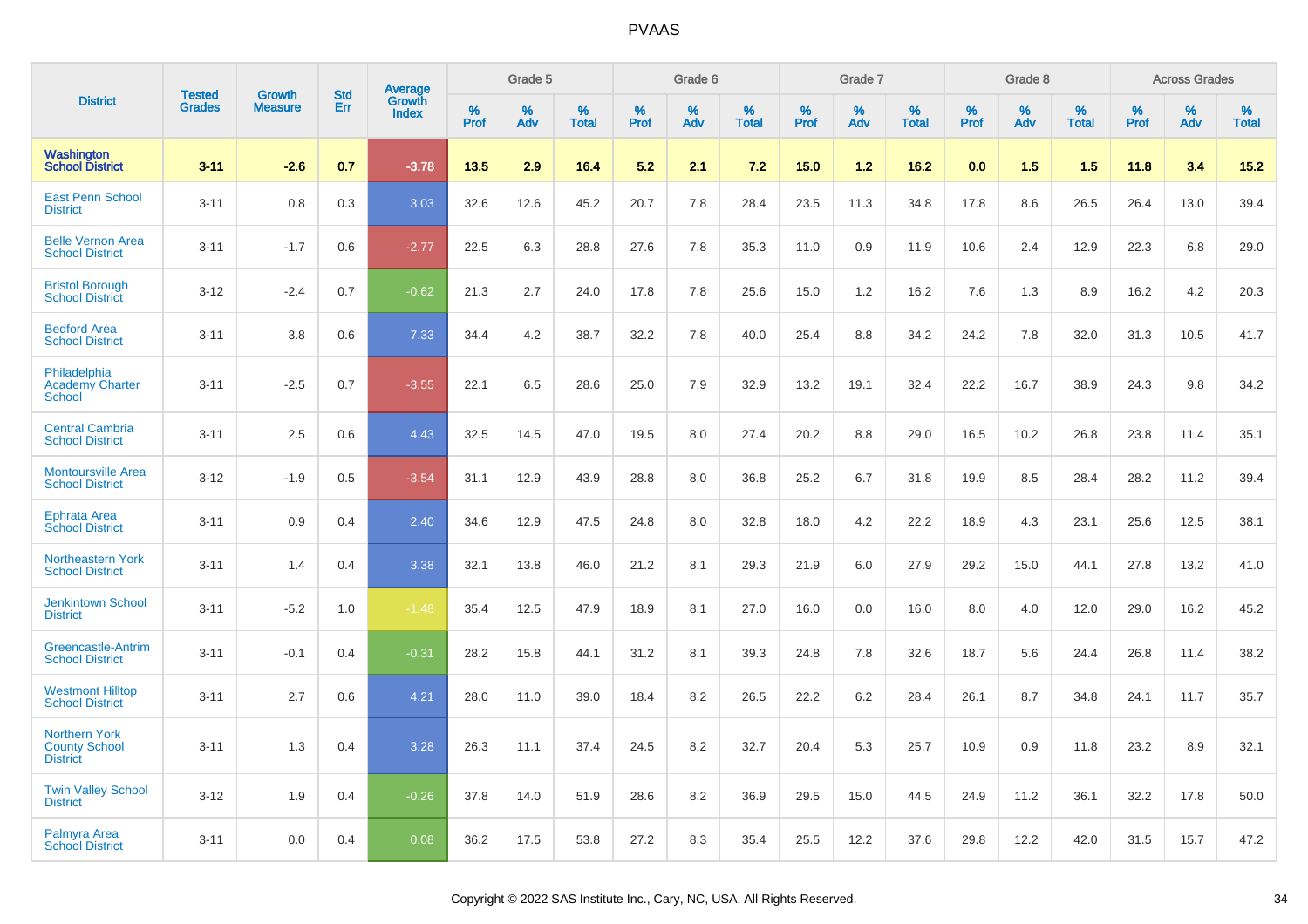|                                                            | <b>Tested</b> | <b>Growth</b>  | <b>Std</b> | Average                |              | Grade 5  |                   |           | Grade 6  |                   |           | Grade 7  |                   |           | Grade 8  |                   |           | <b>Across Grades</b> |                   |
|------------------------------------------------------------|---------------|----------------|------------|------------------------|--------------|----------|-------------------|-----------|----------|-------------------|-----------|----------|-------------------|-----------|----------|-------------------|-----------|----------------------|-------------------|
| <b>District</b>                                            | <b>Grades</b> | <b>Measure</b> | Err        | Growth<br><b>Index</b> | $\%$<br>Prof | %<br>Adv | %<br><b>Total</b> | %<br>Prof | %<br>Adv | %<br><b>Total</b> | %<br>Prof | %<br>Adv | %<br><b>Total</b> | %<br>Prof | %<br>Adv | %<br><b>Total</b> | %<br>Prof | %<br>Adv             | %<br><b>Total</b> |
| Washington<br><b>School District</b>                       | $3 - 11$      | $-2.6$         | 0.7        | $-3.78$                | 13.5         | 2.9      | 16.4              | 5.2       | 2.1      | 7.2               | 15.0      | $1.2$    | 16.2              | 0.0       | 1.5      | 1.5               | 11.8      | 3.4                  | $15.2$            |
| Kennett<br>Consolidated<br><b>School District</b>          | $3 - 11$      | 1.3            | 0.4        | 3.21                   | 29.8         | 15.1     | 44.9              | 20.2      | 8.3      | 28.5              | 20.2      | 11.6     | 31.7              | 10.9      | 6.9      | 17.8              | 22.4      | 12.3                 | 34.7              |
| <b>Dubois Area</b><br><b>School District</b>               | $3 - 11$      | 2.1            | 0.4        | 5.38                   | 22.4         | 11.0     | 33.3              | 21.6      | 8.3      | 29.9              | 18.7      | 5.9      | 24.5              | 14.1      | 5.2      | 19.4              | 22.6      | 11.7                 | 34.2              |
| <b>Danville Area</b><br><b>School District</b>             | $3 - 11$      | 1.2            | 0.5        | 2.37                   | 33.8         | 25.6     | 59.4              | 26.4      | 8.3      | 34.7              | 24.5      | 14.6     | 39.1              | 19.6      | 9.8      | 29.4              | 27.8      | 17.7                 | 45.5              |
| <b>Shikellamy School</b><br><b>District</b>                | $3 - 10$      | 2.8            | 0.4        | 6.42                   | 24.3         | 11.4     | 35.7              | 18.3      | 8.4      | 26.7              | 18.0      | 7.7      | 25.8              | 11.5      | 7.8      | 19.3              | 21.2      | 9.8                  | 31.0              |
| <b>Moniteau School</b><br><b>District</b>                  | $3 - 11$      | $-2.7$         | 0.7        | $-3.99$                | 32.5         | 8.4      | 41.0              | 22.9      | 8.4      | 31.3              | 11.0      | 2.4      | 13.4              | 11.1      | 0.0      | 11.1              | 23.7      | 9.2                  | 32.9              |
| <b>Upper Dauphin</b><br>Area School<br><b>District</b>     | $3 - 11$      | 1.0            | 0.7        | 2.08                   | 9.7          | 4.8      | 14.5              | 18.3      | 8.4      | 26.8              | 18.9      | 6.8      | 25.7              | 24.3      | 7.1      | 31.4              | 22.1      | 9.5                  | 31.6              |
| <b>Keystone Central</b><br><b>School District</b>          | $3 - 11$      | 1.5            | 0.4        | 3.96                   | 18.6         | 8.5      | 27.1              | 20.9      | 8.6      | 29.5              | 10.9      | 3.3      | 14.1              | 10.5      | 2.2      | 12.6              | 19.2      | 8.0                  | 27.2              |
| <b>Phoenixville Area</b><br><b>School District</b>         | $3 - 11$      | $-3.6$         | 0.4        | $-8.80$                | 37.1         | 16.7     | 53.8              | 17.6      | 8.6      | 26.1              | 18.6      | 3.8      | 22.5              | 13.4      | 3.6      | 17.0              | 25.5      | 11.8                 | 37.3              |
| Williamsburg<br><b>Community School</b><br><b>District</b> | $3 - 11$      | 4.8            | 1.0        | 4.64                   | 25.0         | 12.5     | 37.5              | 34.3      | 8.6      | 42.9              | 26.2      | 4.8      | 31.0              | 40.6      | 0.0      | 40.6              | 28.1      | 8.4                  | 36.4              |
| <b>Great Valley</b><br><b>School District</b>              | $3 - 11$      | 0.1            | 0.4        | 0.20                   | 31.0         | 24.2     | 55.2              | 38.1      | 8.6      | 46.6              | 26.8      | 17.2     | 44.1              | 26.4      | 17.4     | 43.8              | 31.1      | 20.1                 | 51.2              |
| <b>Delaware Valley</b><br><b>School District</b>           | $3 - 11$      | 0.1            | 0.4        | 0.32                   | 26.1         | 11.6     | 37.8              | 19.0      | 8.6      | 27.6              | 21.8      | 8.2      | 30.0              | 17.9      | 3.4      | 21.3              | 25.0      | 9.4                  | 34.4              |
| <b>Souderton Area</b><br><b>School District</b>            | $3 - 11$      | 0.8            | 0.3        | 2.50                   | 35.8         | 26.1     | 61.9              | 29.8      | 8.6      | 38.4              | 30.6      | 10.4     | 41.0              | 24.3      | 4.2      | 28.5              | 30.8      | 18.3                 | 49.1              |
| <b>Baden Academy</b><br><b>Charter School</b>              | $3-6$         | 0.1            | 1.1        | 0.05                   | 20.6         | 4.8      | 25.4              | 22.4      | 8.6      | 31.0              |           |          |                   |           |          |                   | 20.8      | 6.4                  | 27.2              |
| <b>Fort Cherry School</b><br><b>District</b>               | $3 - 10$      | $-3.8$         | 0.8        | $-4.96$                | 19.3         | 19.3     | 38.6              | 29.8      | 8.8      | 38.6              | 14.3      | 5.4      | 19.6              | 9.3       | 4.6      | 14.0              | 21.9      | 9.6                  | 31.5              |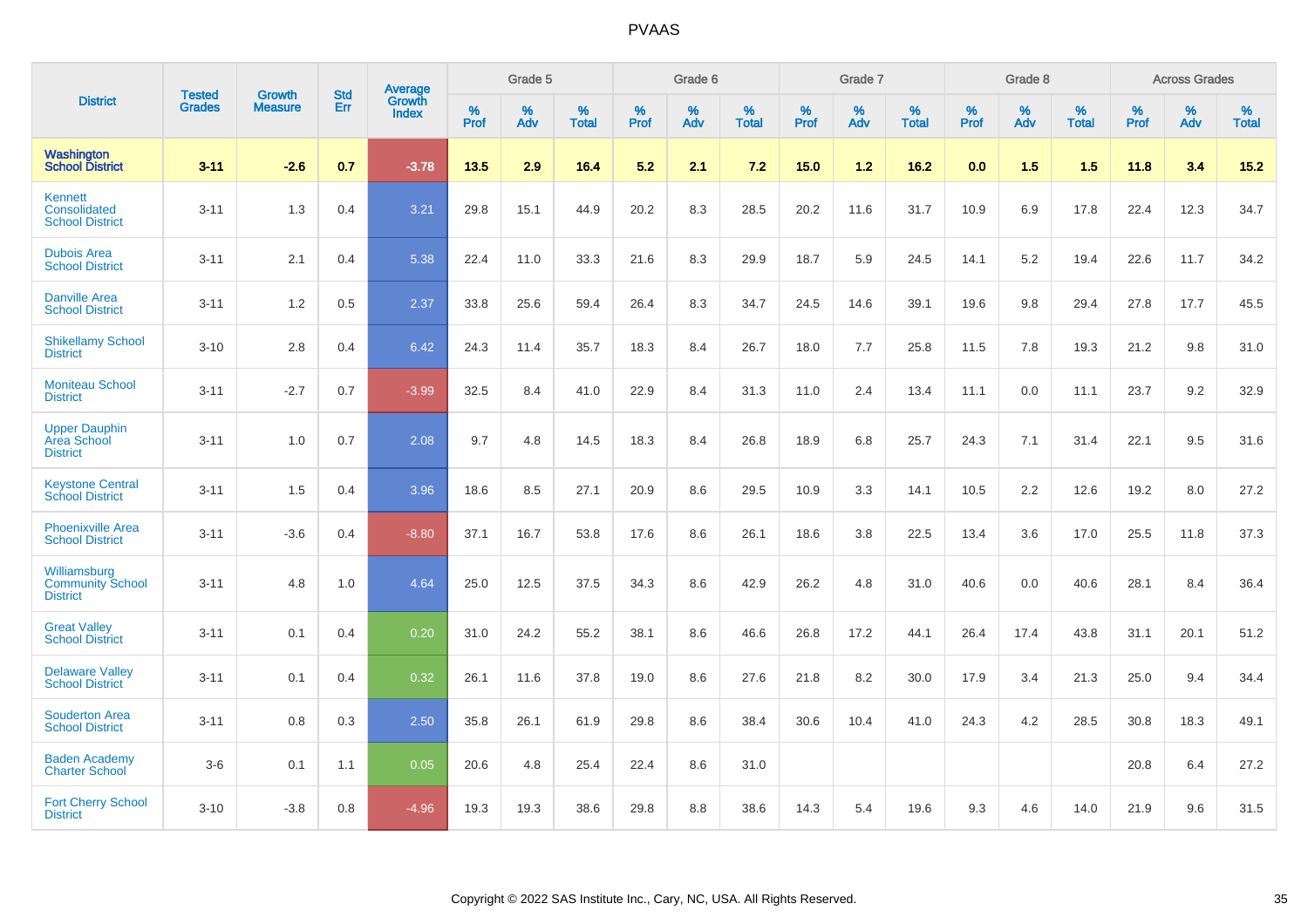|                                                                 | <b>Tested</b> | <b>Growth</b>  | <b>Std</b> |                                   |                     | Grade 5  |                      |                     | Grade 6     |                      |              | Grade 7     |                      |              | Grade 8     |                      |              | <b>Across Grades</b> |                   |
|-----------------------------------------------------------------|---------------|----------------|------------|-----------------------------------|---------------------|----------|----------------------|---------------------|-------------|----------------------|--------------|-------------|----------------------|--------------|-------------|----------------------|--------------|----------------------|-------------------|
| <b>District</b>                                                 | <b>Grades</b> | <b>Measure</b> | Err        | <b>Average</b><br>Growth<br>Index | $\%$<br><b>Prof</b> | %<br>Adv | $\%$<br><b>Total</b> | $\%$<br><b>Prof</b> | $\%$<br>Adv | $\%$<br><b>Total</b> | $\%$<br>Prof | $\%$<br>Adv | $\%$<br><b>Total</b> | $\%$<br>Prof | $\%$<br>Adv | $\%$<br><b>Total</b> | $\%$<br>Prof | $\%$<br>Adv          | %<br><b>Total</b> |
| Washington<br><b>School District</b>                            | $3 - 11$      | $-2.6$         | 0.7        | $-3.78$                           | 13.5                | 2.9      | 16.4                 | 5.2                 | 2.1         | 7.2                  | 15.0         | $1.2$       | 16.2                 | 0.0          | 1.5         | 1.5                  | 11.8         | 3.4                  | 15.2              |
| <b>Bradford Area</b><br><b>School District</b>                  | $3 - 12$      | 4.4            | 0.5        | 9.21                              | 33.5                | 10.2     | 43.7                 | 23.4                | 8.8         | 32.2                 | 18.9         | 13.9        | 32.8                 | 27.8         | 7.6         | 35.4                 | 26.9         | 11.3                 | 38.3              |
| <b>Shenango Area</b><br><b>School District</b>                  | $3 - 11$      | 0.1            | 0.7        | 0.09                              | 25.0                | 7.1      | 32.1                 | 40.4                | 8.8         | 49.1                 | 16.5         | 1.0         | 17.5                 | 14.4         | 1.1         | 15.6                 | 22.5         | 7.6                  | 30.1              |
| <b>Smethport Area</b><br><b>School District</b>                 | $3 - 12$      | 7.1            | 0.8        | 6.78                              | 29.2                | 8.3      | 37.5                 | 24.6                | 8.8         | 33.3                 | 16.9         | 6.2         | 23.1                 | 22.6         | 4.8         | 27.4                 | 22.1         | 9.4                  | 31.5              |
| <b>Blackhawk School</b><br><b>District</b>                      | $3 - 11$      | $-1.6$         | 0.5        | 4.57                              | 38.0                | 8.8      | 46.7                 | 28.3                | 8.8         | 37.1                 | 27.3         | 7.4         | 34.8                 | 13.5         | 1.7         | 15.2                 | 28.7         | 9.2                  | 37.8              |
| <b>Mercer Area</b><br><b>School District</b>                    | $3 - 11$      | $-1.2$         | 0.7        | $-1.57$                           | 32.8                | 15.5     | 48.3                 | 35.3                | 8.8         | 44.1                 | 25.0         | 11.8        | 36.8                 | 18.7         | 4.0         | 22.7                 | 29.0         | 12.7                 | 41.7              |
| <b>Southern York</b><br><b>County School</b><br><b>District</b> | $3 - 11$      | $-0.3$         | 0.5        | $-0.61$                           | 25.6                | 7.0      | 32.7                 | 36.1                | 8.9         | 45.0                 | 18.8         | 5.4         | 24.3                 | 11.5         | 3.0         | 14.5                 | 25.1         | 8.0                  | 33.0              |
| <b>Bald Eagle Area</b><br><b>School District</b>                | $3 - 11$      | 2.6            | 0.6        | 4.48                              | 35.2                | 14.8     | 50.0                 | 25.7                | 8.9         | 34.6                 | 17.0         | 6.8         | 23.7                 | 15.0         | 10.6        | 25.7                 | 25.1         | 13.7                 | 38.8              |
| <b>Windber Area</b><br><b>School District</b>                   | $3 - 11$      | $-1.8$         | 0.7        | $-3.20$                           | 28.8                | 20.0     | 48.8                 | 20.9                | 9.0         | 29.8                 | 14.7         | 9.3         | 24.0                 | 28.6         | 13.1        | 41.7                 | 24.4         | 15.1                 | 39.6              |
| <b>Exeter Township</b><br><b>School District</b>                | $3 - 11$      | 2.9            | 0.4        | 7.16                              | 28.6                | 10.1     | 38.7                 | 26.9                | 9.0         | 35.9                 | 23.5         | 6.7         | 30.2                 | 19.9         | 8.5         | 28.4                 | 25.7         | 9.5                  | 35.3              |
| <b>Bellwood-Antis</b><br><b>School District</b>                 | $3 - 10$      | 2.2            | 0.6        | 3.36                              | 18.9                | 4.4      | 23.3                 | 12.4                | 9.0         | 21.4                 | 29.4         | 15.3        | 44.7                 | 14.1         | 6.5         | 20.6                 | 21.6         | 9.9                  | 31.5              |
| 21st Century Cyber<br><b>Charter School</b>                     | $6 - 12$      | $-3.4$         | 0.7        | $-5.20$                           |                     |          |                      | 19.1                | 9.1         | 28.2                 | 21.6         | 6.0         | 27.6                 | 11.3         | 3.3         | 14.7                 | 17.0         | 5.8                  | 22.8              |
| <b>Moon Area School</b><br><b>District</b>                      | $3 - 11$      | $-2.5$         | 0.4        | $-6.69$                           | 32.1                | 15.8     | 48.0                 | 26.9                | 9.1         | 36.0                 | 28.0         | 11.5        | 39.4                 | 20.6         | 10.9        | 31.5                 | 29.3         | 16.9                 | 46.2              |
| <b>Riverview School</b><br><b>District</b>                      | $3 - 11$      | $-6.6$         | 0.8        | $-0.07$                           | 28.8                | 5.8      | 34.6                 | 29.9                | 9.1         | 39.0                 | 21.7         | 3.3         | 25.0                 | 12.7         | 5.1         | 17.7                 | 25.8         | 15.0                 | 40.8              |
| <b>Somerset Area</b><br><b>School District</b>                  | $3 - 11$      | 0.0            | 0.5        | 0.05                              | 27.4                | 11.1     | 38.5                 | 28.2                | 9.2         | 37.4                 | 20.4         | 9.5         | 29.9                 | 24.5         | 4.9         | 29.4                 | 26.3         | 10.2                 | 36.6              |
| <b>Palmerton Area</b><br><b>School District</b>                 | $3 - 11$      | 3.0            | 0.6        | 9.28                              | 27.7                | 15.7     | 43.4                 | 30.6                | 9.3         | 39.8                 | 20.8         | 6.2         | 26.9                 | 17.9         | 4.7         | 22.6                 | 24.8         | 8.0                  | 32.8              |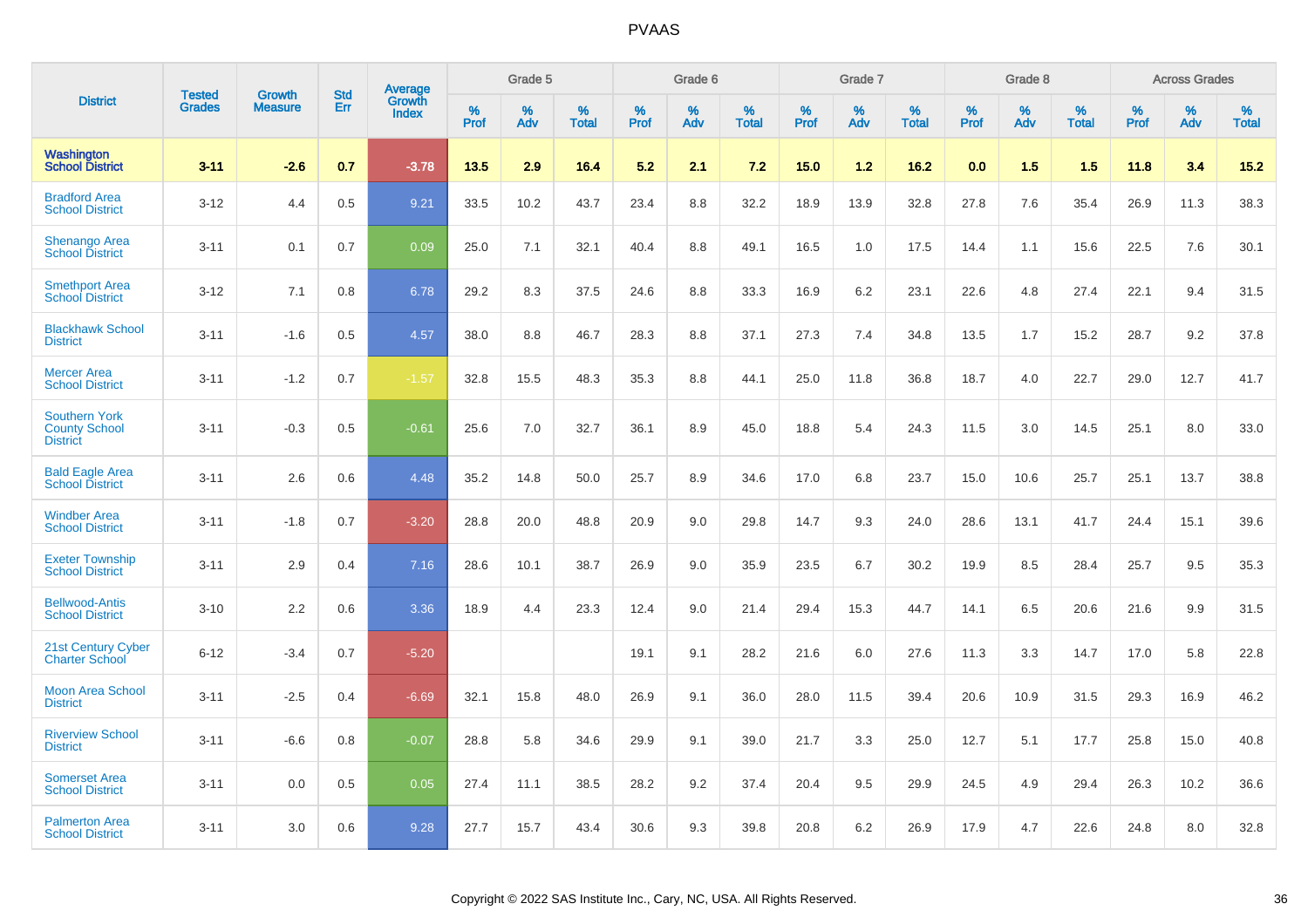|                                                                   |                                | <b>Growth</b>  | <b>Std</b> | Average                |           | Grade 5  |                   |           | Grade 6  |                   |           | Grade 7  |                   |           | Grade 8  |                   |           | <b>Across Grades</b> |                   |
|-------------------------------------------------------------------|--------------------------------|----------------|------------|------------------------|-----------|----------|-------------------|-----------|----------|-------------------|-----------|----------|-------------------|-----------|----------|-------------------|-----------|----------------------|-------------------|
| <b>District</b>                                                   | <b>Tested</b><br><b>Grades</b> | <b>Measure</b> | Err        | Growth<br><b>Index</b> | %<br>Prof | %<br>Adv | %<br><b>Total</b> | %<br>Prof | %<br>Adv | %<br><b>Total</b> | %<br>Prof | %<br>Adv | %<br><b>Total</b> | %<br>Prof | %<br>Adv | %<br><b>Total</b> | %<br>Prof | %<br>Adv             | %<br><b>Total</b> |
| <b>Washington</b><br><b>School District</b>                       | $3 - 11$                       | $-2.6$         | 0.7        | $-3.78$                | 13.5      | 2.9      | 16.4              | 5.2       | 2.1      | 7.2               | 15.0      | 1.2      | 16.2              | 0.0       | 1.5      | 1.5               | 11.8      | 3.4                  | $15.2$            |
| Northwestern<br><b>Lehigh School</b><br><b>District</b>           | $3 - 11$                       | 0.6            | 0.5        | 3.03                   | 26.0      | 11.0     | 37.0              | 28.7      | 9.3      | 38.0              | 25.2      | 8.4      | 33.6              | 20.4      | 15.9     | 36.3              | 26.4      | 10.7                 | 37.2              |
| <b>Millcreek Township</b><br><b>School District</b>               | $3 - 11$                       | 1.1            | 0.3        | 3.51                   | 26.5      | 20.8     | 47.3              | 23.1      | 9.4      | 32.4              | 22.1      | 14.3     | 36.4              | 21.6      | 13.0     | 34.7              | 25.4      | 15.9                 | 41.3              |
| <b>West Chester Area</b><br><b>School District</b>                | $3 - 11$                       | $-1.3$         | 0.3        | $-4.83$                | 35.0      | 18.9     | 53.9              | 29.1      | 9.5      | 38.7              | 26.7      | 11.1     | 37.8              | 22.1      | 13.0     | 35.1              | 32.0      | 17.9                 | 49.8              |
| <b>North East School</b><br><b>District</b>                       | $3 - 11$                       | 1.4            | 0.5        | 2.61                   | 33.3      | 9.4      | 42.7              | 23.1      | 9.7      | 32.8              | 26.4      | 9.3      | 35.7              | 31.4      | 13.1     | 44.5              | 29.8      | 12.1                 | 41.8              |
| Canon-Mcmillan<br><b>School District</b>                          | $3 - 11$                       | $-1.3$         | 0.3        | $-3.91$                | 29.4      | 22.3     | 51.7              | 28.2      | 9.8      | 38.0              | 26.1      | 10.4     | 36.5              | 27.7      | 10.6     | 38.4              | 30.0      | 14.6                 | 44.6              |
| <b>Conneaut School</b><br><b>District</b>                         | $3 - 12$                       | 3.7            | 0.5        | 6.95                   | 21.8      | 7.5      | 29.3              | 23.8      | 9.8      | 33.6              | 19.4      | 6.7      | 26.1              | 17.9      | 3.4      | 21.4              | 24.4      | 10.4                 | 34.8              |
| <b>Seneca Valley</b><br><b>School District</b>                    | $3 - 11$                       | $-2.1$         | 0.3        | $-7.45$                | 28.8      | 15.8     | 44.6              | 33.8      | 9.8      | 43.6              | 26.6      | 12.0     | 38.5              | 18.6      | 6.0      | 24.6              | 30.0      | 14.4                 | 44.4              |
| <b>Blairsville-</b><br><b>Saltsburg School</b><br><b>District</b> | $3 - 11$                       | $-2.7$         | 0.6        | $-4.22$                | 28.9      | 20.6     | 49.5              | 15.4      | 9.9      | 25.3              | 19.4      | 8.2      | 27.6              | 18.8      | 8.2      | 27.1              | 22.2      | 12.6                 | 34.8              |
| <b>Methacton School</b><br><b>District</b>                        | $3 - 11$                       | $-1.5$         | 0.3        | $-3.31$                | 30.5      | 14.2     | 44.7              | 28.2      | 9.9      | 38.1              | 27.0      | 11.2     | 38.2              | 20.1      | 12.5     | 32.6              | 30.9      | 13.6                 | 44.5              |
| <b>Midd-West School</b><br><b>District</b>                        | $3 - 11$                       | 4.5            | 0.6        | 7.77                   | 29.8      | 11.2     | 41.0              | 35.1      | 9.9      | 45.0              | 18.2      | 14.1     | 32.3              | 21.6      | 8.0      | 29.6              | 27.0      | 9.8                  | 36.8              |
| <b>Portage Area</b><br><b>School District</b>                     | $3 - 10$                       | 0.3            | 0.8        | 0.38                   | 28.6      | 7.1      | 35.7              | 30.0      | 10.0     | 40.0              | 25.4      | 9.5      | 34.9              | 17.0      | 7.6      | 24.5              | 29.8      | 12.9                 | 42.6              |
| <b>Southern Fulton</b><br><b>School District</b>                  | $3 - 11$                       | $-2.2$         | 0.9        | $-2.62$                | 21.3      | 6.4      | 27.7              | 15.2      | 10.2     | 25.4              | 12.3      | 1.8      | 14.0              | 5.9       | 3.9      | 9.8               | 18.9      | 4.4                  | 23.3              |
| <b>Huntingdon Area</b><br><b>School District</b>                  | $3 - 11$                       | 9.5            | 0.5        | 17.36                  | 23.7      | 13.2     | 36.8              | 17.8      | 10.2     | 28.0              | 18.0      | 4.3      | 22.3              | 13.6      | 4.8      | 18.4              | 19.7      | 9.1                  | 28.8              |
| Loyalsock<br><b>Township School</b><br><b>District</b>            | $3 - 12$                       | 3.7            | 0.6        | 7.24                   | 33.0      | 18.3     | 51.3              | 32.6      | 10.2     | 42.9              | 23.4      | 9.4      | 32.8              | 27.0      | 9.0      | 36.0              | 31.1      | 13.2                 | 44.4              |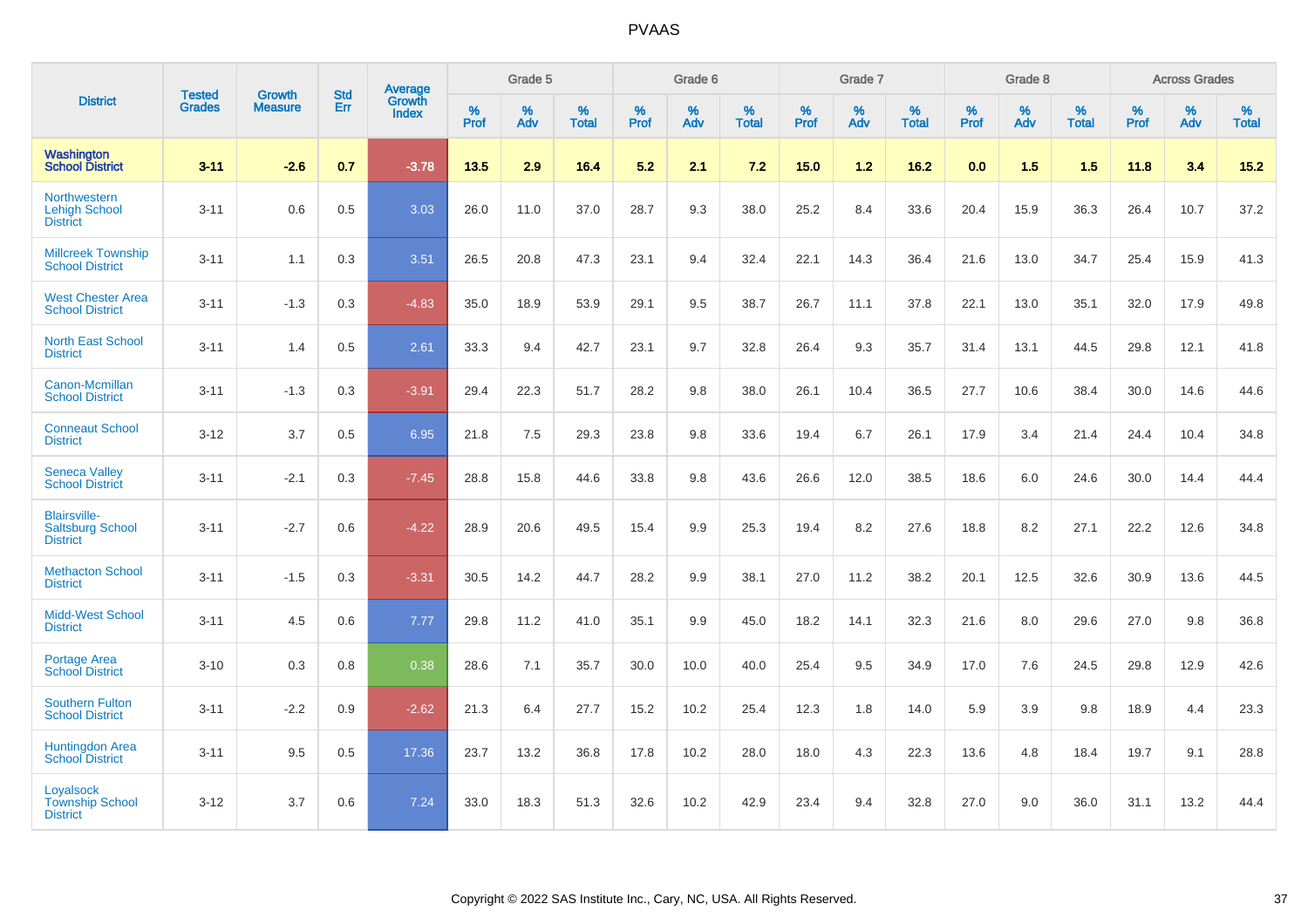|                                                                    |                                | <b>Growth</b>  | <b>Std</b> | Average                |              | Grade 5  |                   |           | Grade 6  |                   |           | Grade 7  |                   |           | Grade 8  |                   |              | <b>Across Grades</b> |                   |
|--------------------------------------------------------------------|--------------------------------|----------------|------------|------------------------|--------------|----------|-------------------|-----------|----------|-------------------|-----------|----------|-------------------|-----------|----------|-------------------|--------------|----------------------|-------------------|
| <b>District</b>                                                    | <b>Tested</b><br><b>Grades</b> | <b>Measure</b> | Err        | Growth<br><b>Index</b> | $\%$<br>Prof | %<br>Adv | %<br><b>Total</b> | %<br>Prof | %<br>Adv | %<br><b>Total</b> | %<br>Prof | %<br>Adv | %<br><b>Total</b> | %<br>Prof | %<br>Adv | %<br><b>Total</b> | $\%$<br>Prof | $\%$<br>Adv          | %<br><b>Total</b> |
| Washington<br><b>School District</b>                               | $3 - 11$                       | $-2.6$         | 0.7        | $-3.78$                | 13.5         | 2.9      | 16.4              | 5.2       | 2.1      | 7.2               | 15.0      | 1.2      | 16.2              | 0.0       | 1.5      | 1.5               | 11.8         | 3.4                  | 15.2              |
| Lackawanna Trail<br><b>School District</b>                         | $3 - 10$                       | 1.4            | 0.7        | 3.97                   | 21.8         | 9.1      | 30.9              | 34.3      | 10.4     | 44.8              | 12.7      | 11.3     | 23.9              | 11.8      | 6.6      | 18.4              | 24.2         | 11.5                 | 35.8              |
| <b>Elizabeth Forward</b><br><b>School District</b>                 | $3 - 11$                       | $-1.6$         | 0.5        | $-3.31$                | 29.4         | 11.4     | 40.8              | 29.6      | 10.5     | 40.1              | 21.6      | 5.2      | 26.8              | 16.8      | 2.9      | 19.6              | 27.0         | 11.3                 | 38.3              |
| <b>Blacklick Valley</b><br><b>School District</b>                  | $3 - 11$                       | 8.2            | 1.0        | 8.15                   | 24.1         | 6.9      | 31.0              | 34.2      | 10.5     | 44.7              | 16.7      | 0.0      | 16.7              | 14.3      | 4.8      | 19.0              | 22.6         | 9.5                  | 32.1              |
| <b>Waynesboro Area</b><br><b>School District</b>                   | $3 - 12$                       | $-0.5$         | 0.4        | $-1.53$                | 25.0         | 9.2      | 34.2              | 20.4      | 10.5     | 31.0              | 19.2      | 6.0      | 25.2              | 20.1      | 4.8      | 24.8              | 22.3         | 9.3                  | 31.6              |
| <b>Deer Lakes School</b><br><b>District</b>                        | $3 - 11$                       | 1.8            | 0.6        | 3.25                   | 21.1         | 6.5      | 27.6              | 24.4      | 10.6     | 35.0              | 25.4      | 19.2     | 44.6              | 24.5      | 3.9      | 28.4              | 26.2         | 10.7                 | 36.9              |
| <b>Conewago Valley</b><br><b>School District</b>                   | $3 - 12$                       | 1.2            | 0.4        | 3.28                   | 26.3         | 8.6      | 35.0              | 29.9      | 10.6     | 40.5              | 19.9      | 3.8      | 23.6              | 17.4      | 1.1      | 18.4              | 25.3         | 8.6                  | 33.9              |
| Punxsutawney<br><b>Area School</b><br><b>District</b>              | $3 - 11$                       | 4.6            | 0.6        | 8.24                   | 37.0         | 6.5      | 43.5              | 36.3      | 10.6     | 46.9              | 22.4      | 4.8      | 27.2              | 20.5      | 7.1      | 27.6              | 27.8         | 11.1                 | 38.8              |
| <b>Richland School</b><br><b>District</b>                          | $3 - 11$                       | 3.8            | 0.6        | 6.45                   | 40.8         | 21.4     | 62.1              | 40.4      | 10.6     | 51.1              | 39.8      | 10.9     | 50.8              | 25.5      | 13.2     | 38.7              | 36.6         | 16.5                 | 53.1              |
| <b>Upper Moreland</b><br><b>Township School</b><br><b>District</b> | $3 - 11$                       | $-0.1$         | 0.4        | $-0.12$                | 28.5         | 10.6     | 39.1              | 16.1      | 10.8     | 26.9              | 21.7      | 10.6     | 32.3              | 18.9      | 12.1     | 31.1              | 23.9         | 11.6                 | 35.5              |
| <b>Penn Hills Charter</b><br>School of<br>Entrepreneurship         | $3 - 8$                        | $-0.2$         | 0.9        | 0.03                   | 11.6         | 2.3      | 14.0              | 13.5      | 10.8     | 24.3              | 15.4      | 2.6      | 18.0              | 5.3       | 0.0      | 5.3               | 17.0         | 3.8                  | 20.8              |
| <b>Abington School</b><br><b>District</b>                          | $3 - 10$                       | $-3.8$         | 0.3        | $-12.26$               | 25.7         | 12.4     | 38.1              | 30.8      | 10.8     | 41.6              | 23.9      | 6.4      | 30.2              | 14.9      | 1.1      | 15.9              | 26.9         | 10.4                 | 37.3              |
| Elizabethtown<br><b>Area School</b><br><b>District</b>             | $3 - 12$                       | 0.2            | 0.4        | 0.58                   | 29.9         | 22.6     | 52.6              | 22.2      | 10.9     | 33.1              | 20.8      | 2.8      | 23.7              | 20.8      | 3.3      | 24.1              | 26.7         | 14.6                 | 41.2              |
| <b>Pennsbury School</b><br><b>District</b>                         | $3 - 11$                       | $-2.3$         | 0.3        | $-8.74$                | 32.1         | 19.0     | 51.1              | 23.0      | 10.9     | 34.0              | 19.4      | 7.0      | 26.4              | 15.8      | 9.8      | 25.6              | 26.7         | 15.5                 | 42.2              |
| <b>Saucon Valley</b><br><b>School District</b>                     | $3 - 11$                       | 6.7            | 0.5        | 12.55                  | 32.0         | 25.4     | 57.4              | 33.6      | 11.0     | 44.5              | 31.1      | 12.1     | 43.2              | 32.8      | 16.0     | 48.8              | 31.2         | 18.8                 | 50.0              |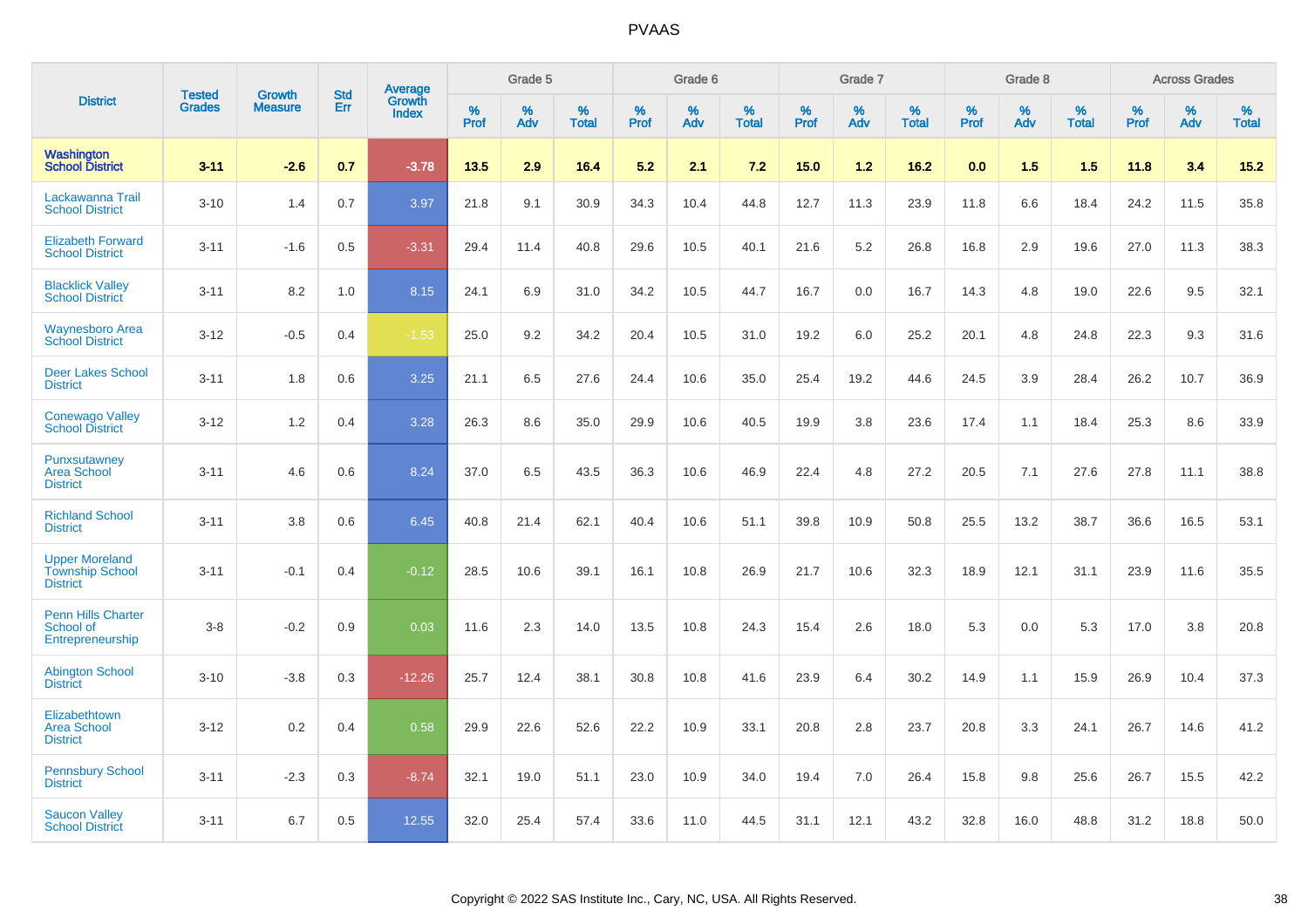|                                                                 |                                |                                 | <b>Std</b> | Average                |           | Grade 5  |                      |           | Grade 6  |                   |           | Grade 7  |                      |           | Grade 8  |                   |           | <b>Across Grades</b> |                   |
|-----------------------------------------------------------------|--------------------------------|---------------------------------|------------|------------------------|-----------|----------|----------------------|-----------|----------|-------------------|-----------|----------|----------------------|-----------|----------|-------------------|-----------|----------------------|-------------------|
| <b>District</b>                                                 | <b>Tested</b><br><b>Grades</b> | <b>Growth</b><br><b>Measure</b> | Err        | Growth<br><b>Index</b> | %<br>Prof | %<br>Adv | $\%$<br><b>Total</b> | %<br>Prof | %<br>Adv | %<br><b>Total</b> | %<br>Prof | %<br>Adv | $\%$<br><b>Total</b> | %<br>Prof | %<br>Adv | %<br><b>Total</b> | %<br>Prof | %<br>Adv             | %<br><b>Total</b> |
| <b>Washington</b><br><b>School District</b>                     | $3 - 11$                       | $-2.6$                          | 0.7        | $-3.78$                | 13.5      | 2.9      | 16.4                 | 5.2       | 2.1      | 7.2               | 15.0      | $1.2$    | 16.2                 | 0.0       | 1.5      | 1.5               | 11.8      | 3.4                  | 15.2              |
| Hatboro-Horsham<br><b>School District</b>                       | $3 - 11$                       | 0.6                             | 0.4        | 1.51                   | 26.2      | 8.5      | 34.7                 | 30.0      | 11.1     | 41.1              | 20.8      | 5.2      | 26.0                 | 19.7      | 5.7      | 25.4              | 25.9      | 8.7                  | 34.6              |
| <b>Springfield</b><br><b>Township School</b><br><b>District</b> | $3 - 11$                       | 1.7                             | 0.5        | 3.63                   | 31.3      | 12.3     | 43.6                 | 26.9      | 11.1     | 38.0              | 28.4      | 21.9     | 50.3                 | 31.7      | 17.2     | 49.0              | 33.1      | 15.4                 | 48.5              |
| <b>Vida Charter</b><br><b>School</b>                            | $3-6$                          | 10.1                            | 1.8        | 3.95                   | 23.1      | 19.2     | 42.3                 | 16.7      | 11.1     | 27.8              |           |          |                      |           |          |                   | 20.4      | 7.8                  | 28.2              |
| <b>Oley Valley School</b><br><b>District</b>                    | $3 - 11$                       | 0.7                             | 0.6        | 1.09                   | 19.8      | 5.0      | 24.8                 | 30.8      | 11.2     | 42.1              | 19.0      | 7.8      | 26.7                 | 12.8      | 2.3      | 15.1              | 25.2      | 6.6                  | 31.8              |
| <b>Perkiomen Valley</b><br><b>School District</b>               | $3 - 11$                       | $-0.2$                          | 0.3        | $-3.79$                | 35.2      | 22.4     | 57.5                 | 21.5      | 11.3     | 32.7              | 27.3      | 16.9     | 44.2                 | 21.6      | 7.2      | 28.7              | 30.6      | 16.6                 | 47.1              |
| <b>Fairview School</b><br><b>District</b>                       | $3 - 11$                       | $-0.6$                          | 0.5        | $-1.14$                | 31.8      | 12.7     | 44.4                 | 24.8      | 11.3     | 36.1              | 29.4      | 11.6     | 41.1                 | 30.8      | 12.0     | 42.9              | 32.4      | 15.4                 | 47.7              |
| <b>Union City Area</b><br><b>School District</b>                | $3 - 12$                       | 0.2                             | 0.7        | 0.30                   | 18.8      | 8.7      | 27.5                 | 19.4      | 11.3     | 30.6              | 23.4      | 3.9      | 27.3                 | 10.1      | 5.6      | 15.7              | 21.6      | 9.8                  | 31.4              |
| <b>Towanda Area</b><br><b>School District</b>                   | $3 - 11$                       | 2.2                             | 0.6        | 3.88                   | 22.7      | 15.1     | 37.8                 | 22.6      | 11.3     | 34.0              | 14.5      | 7.7      | 22.2                 | 17.1      | 8.6      | 25.6              | 19.2      | 10.3                 | 29.5              |
| <b>South Park School</b><br><b>District</b>                     | $3 - 11$                       | 3.3                             | 0.6        | 5.32                   | 33.3      | 11.9     | 45.2                 | 27.8      | 11.3     | 39.2              | 21.8      | 16.8     | 38.7                 | 24.0      | 8.6      | 32.7              | 28.8      | 10.4                 | 39.2              |
| <b>North Hills School</b><br><b>District</b>                    | $3 - 11$                       | $-3.1$                          | 0.4        | $-8.67$                | 34.1      | 14.0     | 48.1                 | 30.1      | 11.4     | 41.5              | 28.1      | 11.5     | 39.6                 | 21.9      | 9.6      | 31.5              | 30.4      | 13.8                 | 44.2              |
| <b>Wayne Highlands</b><br><b>School District</b>                | $3 - 11$                       | 2.2                             | 0.5        | 4.54                   | 36.4      | 14.3     | 50.7                 | 31.5      | 11.4     | 43.0              | 25.6      | 14.3     | 39.9                 | 27.6      | 4.9      | 32.5              | 29.9      | 16.0                 | 46.0              |
| Pine-Richland<br><b>School District</b>                         | $3 - 11$                       | $-1.8$                          | 0.3        | $-5.32$                | 35.0      | 21.7     | 56.7                 | 35.6      | 11.5     | 47.1              | 37.1      | 18.2     | 55.4                 | 30.1      | 15.8     | 45.9              | 34.9      | 21.2                 | 56.1              |
| <b>Keystone Oaks</b><br><b>School District</b>                  | $3 - 11$                       | $-3.0$                          | 0.6        | $-3.25$                | 26.0      | 20.3     | 46.3                 | 19.5      | 11.5     | 31.0              | 19.5      | 10.6     | 30.1                 | 17.5      | 12.3     | 29.8              | 25.2      | 15.8                 | 41.0              |
| <b>Dallastown Area</b><br><b>School District</b>                | $3 - 11$                       | 0.6                             | 0.3        | 1.77                   | 25.8      | 13.0     | 38.8                 | 31.1      | 11.5     | 42.6              | 23.7      | 7.8      | 31.6                 | 19.0      | 9.4      | 28.4              | 27.7      | 14.8                 | 42.4              |
| <b>Infinity Charter</b><br>School                               | $3 - 8$                        | 5.9                             | 1.2        | 4.84                   | 40.9      | 31.8     | 72.7                 | 46.2      | 11.5     | 57.7              | 41.7      | 45.8     | 87.5                 | 38.1      | 19.0     | 57.1              | 38.7      | 29.6                 | 68.3              |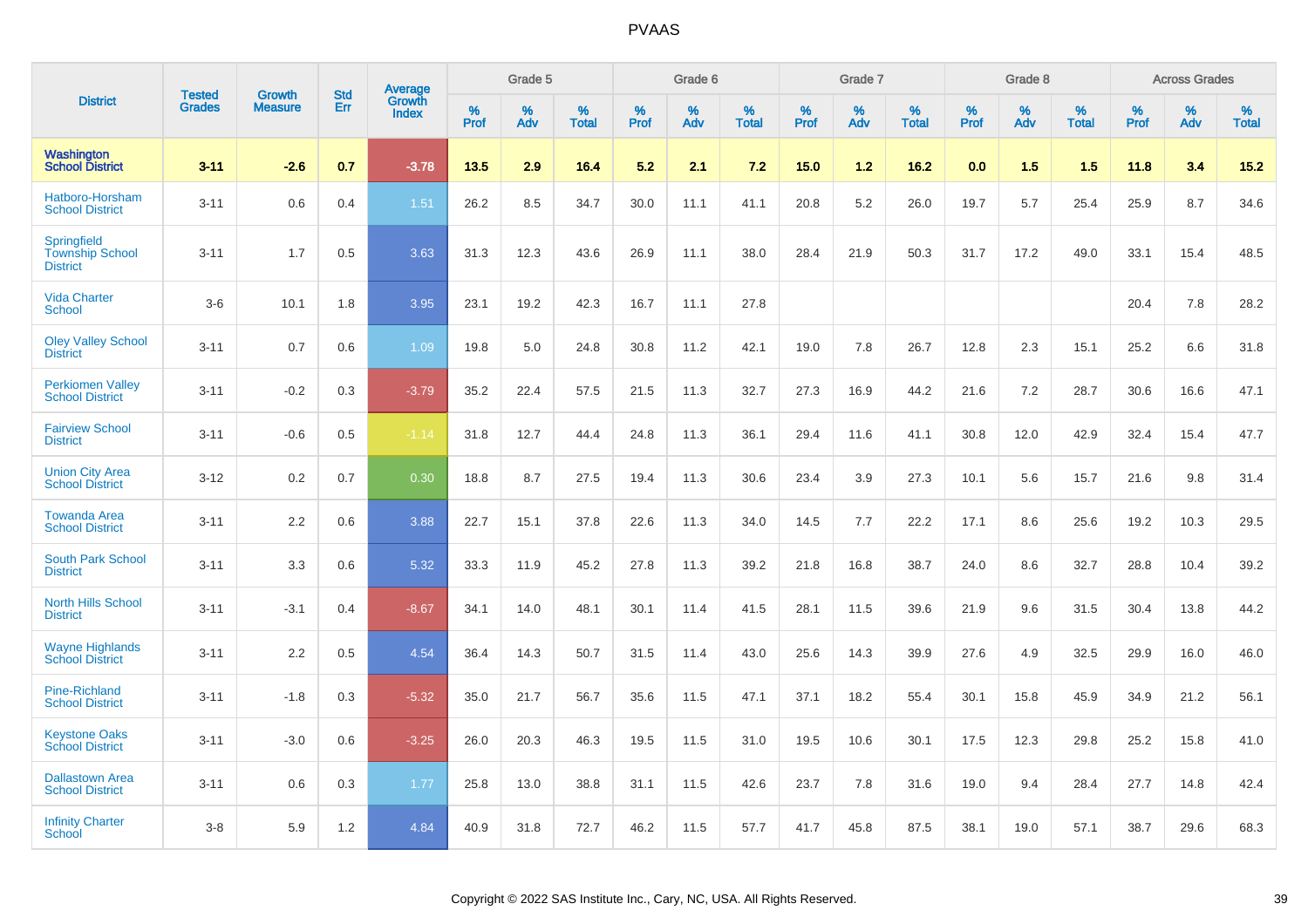|                                                                  | <b>Tested</b> | <b>Growth</b>  | <b>Std</b> | Average                       |           | Grade 5  |                   |           | Grade 6  |                   |           | Grade 7  |                   |           | Grade 8  |                   |           | <b>Across Grades</b> |                   |
|------------------------------------------------------------------|---------------|----------------|------------|-------------------------------|-----------|----------|-------------------|-----------|----------|-------------------|-----------|----------|-------------------|-----------|----------|-------------------|-----------|----------------------|-------------------|
| <b>District</b>                                                  | <b>Grades</b> | <b>Measure</b> | <b>Err</b> | <b>Growth</b><br><b>Index</b> | %<br>Prof | %<br>Adv | %<br><b>Total</b> | %<br>Prof | %<br>Adv | %<br><b>Total</b> | %<br>Prof | %<br>Adv | %<br><b>Total</b> | %<br>Prof | %<br>Adv | %<br><b>Total</b> | %<br>Prof | %<br>Adv             | %<br><b>Total</b> |
| Washington<br><b>School District</b>                             | $3 - 11$      | $-2.6$         | 0.7        | $-3.78$                       | $13.5$    | 2.9      | 16.4              | 5.2       | 2.1      | 7.2               | 15.0      | $1.2$    | 16.2              | 0.0       | 1.5      | 1.5               | 11.8      | 3.4                  | $15.2$            |
| <b>Western Beaver</b><br><b>County School</b><br><b>District</b> | $3 - 11$      | 3.4            | 1.1        | 5.38                          | 12.5      | 12.5     | 25.0              | 32.6      | 11.6     | 44.2              | 29.2      | 4.2      | 33.3              | 27.8      | 2.8      | 30.6              | 26.5      | $9.8\,$              | 36.3              |
| <b>Indiana Area</b><br><b>School District</b>                    | $3 - 11$      | 1.8            | 0.4        | 4.10                          | 29.3      | 17.7     | 47.0              | 23.9      | 11.7     | 35.5              | 36.0      | 10.3     | 46.3              | 23.2      | 14.2     | 37.4              | 30.1      | 15.1                 | 45.2              |
| <b>Upper Merion Area</b><br><b>School District</b>               | $3 - 11$      | $-1.3$         | 0.4        | 0.25                          | 34.4      | 16.7     | 51.1              | 27.9      | 11.7     | 39.6              | 26.4      | 7.1      | 33.5              | 11.7      | 7.8      | 19.4              | 26.8      | 17.0                 | 43.8              |
| <b>Avon Grove</b><br><b>Charter School</b>                       | $3 - 11$      | 1.8            | 0.6        | 3.34                          | 22.1      | 6.6      | 28.7              | 29.9      | 11.7     | 41.6              | 27.2      | 9.8      | 37.0              | 13.9      | 2.0      | 15.8              | 24.3      | 10.2                 | 34.6              |
| <b>South Western</b><br><b>School District</b>                   | $3 - 12$      | 2.8            | 0.4        | 7.84                          | 23.7      | 5.4      | 29.2              | 15.7      | 11.7     | 27.4              | 17.8      | 6.0      | 23.8              | 19.1      | 10.1     | 29.2              | 21.6      | 8.9                  | 30.4              |
| <b>Tulpehocken Area</b><br><b>School District</b>                | $3 - 12$      | $-1.2$         | 0.6        | $-2.02$                       | 29.9      | 18.4     | 48.3              | 15.7      | 11.8     | 27.4              | 18.4      | 5.8      | 24.3              | 14.3      | 2.7      | 17.0              | 21.6      | 11.0                 | 32.6              |
| New Hope-<br><b>Solebury School</b><br><b>District</b>           | $3 - 11$      | 4.2            | 0.6        | 6.75                          | 40.4      | 25.5     | 66.0              | 41.2      | 11.8     | 52.9              | 25.5      | 17.0     | 42.6              | 37.6      | 19.3     | 56.9              | 36.8      | 21.0                 | 57.8              |
| <b>Hopewell Area</b><br><b>School District</b>                   | $3 - 11$      | $-1.6$         | 0.5        | $-3.03$                       | 31.1      | 8.2      | 39.3              | 28.6      | 11.8     | 40.3              | 18.7      | 4.5      | 23.1              | 12.5      | 2.5      | 15.0              | 23.5      | 8.4                  | 32.0              |
| <b>Marion Center</b><br><b>Area School</b><br><b>District</b>    | $3 - 10$      | 0.9            | 0.7        | 1.31                          | 24.4      | 7.7      | 32.0              | 37.2      | 11.8     | 49.0              | 19.0      | 10.7     | 29.8              | 22.6      | 8.6      | 31.2              | 27.9      | 10.6                 | 38.4              |
| <b>Green Woods</b><br><b>Charter School</b>                      | $3 - 8$       | $-0.3$         | 0.8        | 1.80                          | 16.7      | 3.3      | 20.0              | 27.1      | 11.9     | 39.0              | 16.1      | 5.4      | 21.4              | 17.3      | 3.8      | 21.2              | 21.3      | 8.3                  | 29.6              |
| <b>Gettysburg Area</b><br><b>School District</b>                 | $3 - 11$      | 1.3            | 0.4        | 2.96                          | 36.4      | 17.3     | 53.7              | 22.0      | 12.0     | 34.0              | 15.9      | 5.7      | 21.6              | 21.4      | 7.3      | 28.6              | 25.4      | 14.7                 | 40.1              |
| <b>Williamsport Area</b><br><b>School District</b>               | $3 - 11$      | 2.8            | 0.3        | 8.35                          | 24.6      | 10.7     | 35.3              | 20.4      | 12.0     | 32.4              | 21.5      | 8.3      | 29.8              | 16.1      | 5.1      | 21.2              | 22.0      | 11.0                 | 33.1              |
| <b>Grove City Area</b><br><b>School District</b>                 | $3 - 12$      | $-0.0$         | 0.6        | $-0.00$                       | 21.8      | 16.8     | 38.6              | 29.0      | 12.1     | 41.1              | 28.1      | 13.2     | 41.2              | 19.5      | 8.5      | 28.0              | 27.6      | 16.8                 | 44.3              |
| <b>Johnsonburg Area</b><br><b>School District</b>                | $3 - 11$      | 2.2            | 1.0        | 2.28                          | 17.5      | 7.5      | 25.0              | 21.2      | 12.1     | 33.3              | 18.6      | 7.0      | 25.6              | 15.6      | 2.2      | 17.8              | 25.5      | 10.2                 | 35.7              |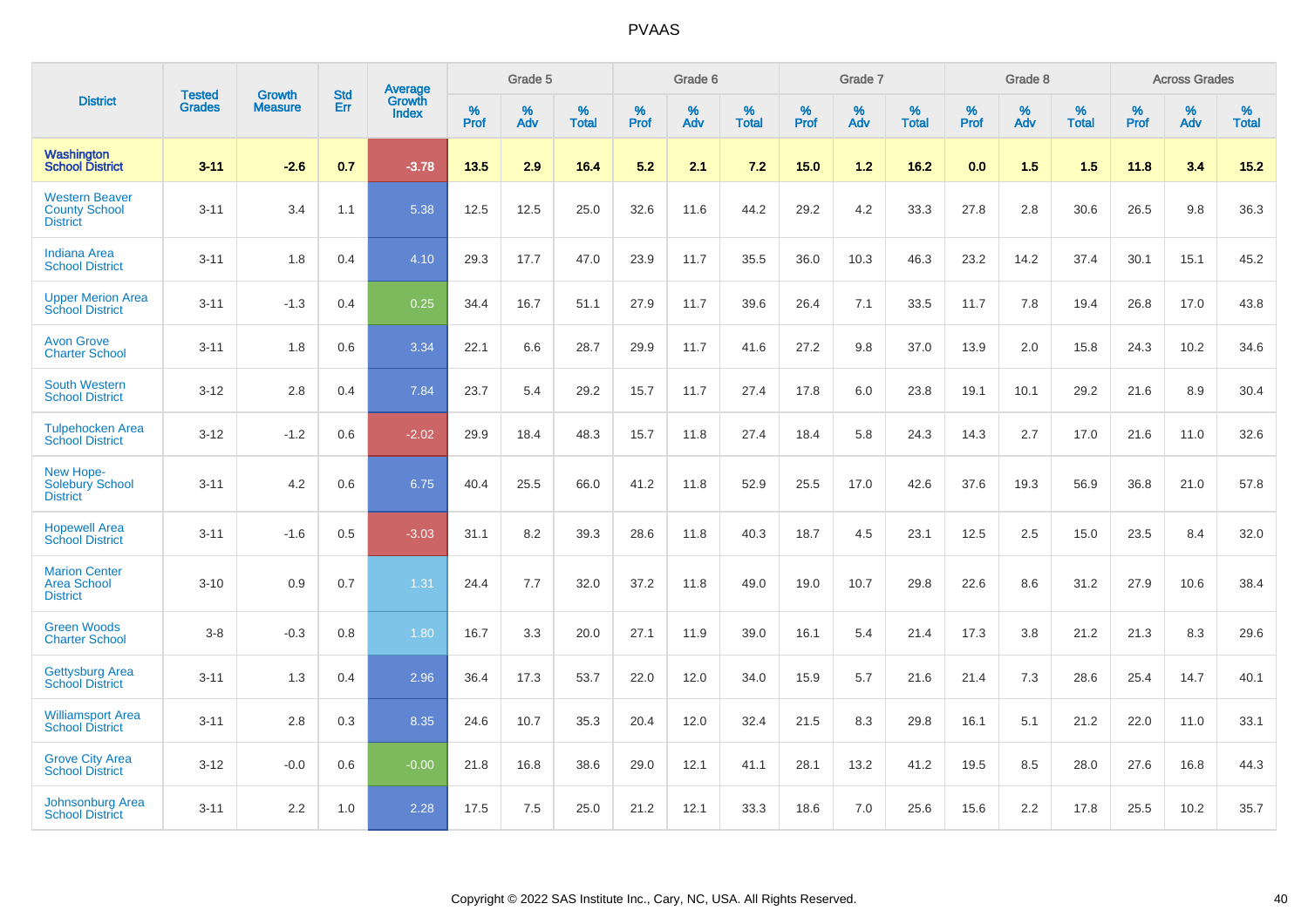|                                                                 | <b>Tested</b> |                                 | <b>Std</b> | Average                |              | Grade 5  |                   |           | Grade 6  |                   |              | Grade 7  |                   |              | Grade 8  |                   |              | <b>Across Grades</b> |                   |
|-----------------------------------------------------------------|---------------|---------------------------------|------------|------------------------|--------------|----------|-------------------|-----------|----------|-------------------|--------------|----------|-------------------|--------------|----------|-------------------|--------------|----------------------|-------------------|
| <b>District</b>                                                 | <b>Grades</b> | <b>Growth</b><br><b>Measure</b> | Err        | Growth<br><b>Index</b> | $\%$<br>Prof | %<br>Adv | %<br><b>Total</b> | %<br>Prof | %<br>Adv | %<br><b>Total</b> | $\%$<br>Prof | %<br>Adv | %<br><b>Total</b> | $\%$<br>Prof | %<br>Adv | %<br><b>Total</b> | $\%$<br>Prof | %<br>Adv             | %<br><b>Total</b> |
| <b>Washington</b><br><b>School District</b>                     | $3 - 11$      | $-2.6$                          | 0.7        | $-3.78$                | 13.5         | 2.9      | 16.4              | 5.2       | 2.1      | 7.2               | 15.0         | 1.2      | 16.2              | 0.0          | 1.5      | 1.5               | 11.8         | 3.4                  | 15.2              |
| <b>North Clarion</b><br><b>County School</b><br><b>District</b> | $3 - 12$      | 5.1                             | 0.9        | 5.51                   | 34.1         | 6.8      | 40.9              | 31.7      | 12.2     | 43.9              | 21.4         | 7.1      | 28.6              | 15.9         | 11.4     | 27.3              | 26.5         | 10.6                 | 37.1              |
| <b>Avonworth School</b><br><b>District</b>                      | $3 - 10$      | 2.8                             | 0.5        | 5.25                   | 33.8         | 25.5     | 59.3              | 37.7      | 12.3     | 50.0              | 31.5         | 13.8     | 45.4              | 35.8         | 14.2     | 50.0              | 35.2         | 20.0                 | 55.2              |
| <b>General Mclane</b><br><b>School District</b>                 | $3 - 11$      | 3.9                             | 0.5        | 7.89                   | 36.9         | 15.4     | 52.4              | 27.3      | 12.4     | 39.8              | 25.8         | 23.1     | 49.0              | 26.9         | 7.7      | 34.6              | 30.2         | 16.6                 | 46.8              |
| <b>Otto-Eldred School</b><br><b>District</b>                    | $3 - 11$      | 7.8                             | 0.9        | 8.33                   | 23.8         | 28.6     | 52.4              | 45.0      | 12.5     | 57.5              | 20.0         | 15.6     | 35.6              | 25.0         | 6.2      | 31.2              | 28.3         | 13.9                 | 42.2              |
| <b>Elk Lake School</b><br><b>District</b>                       | $3 - 11$      | 1.9                             | 0.7        | 2.92                   | 17.5         | 3.8      | 21.2              | 35.8      | 12.6     | 48.4              | 11.4         | 3.4      | 14.8              | 8.5          | 4.9      | 13.4              | 21.4         | 7.2                  | 28.5              |
| <b>Laurel School</b><br><b>District</b>                         | $3 - 11$      | $-0.4$                          | 0.7        | $-0.55$                | 25.7         | 5.4      | 31.1              | 23.9      | 12.7     | 36.6              | 29.5         | 5.1      | 34.6              | 18.8         | 8.7      | 27.5              | 28.6         | 13.6                 | 42.2              |
| <b>United School</b><br><b>District</b>                         | $3 - 11$      | 0.3                             | 0.8        | 3.96                   | 27.0         | 1.6      | 28.6              | 31.8      | 12.7     | 44.4              | 29.2         | 10.8     | 40.0              | 20.9         | 9.0      | 29.8              | 28.1         | 9.4                  | 37.5              |
| <b>Hollidaysburg Area</b><br><b>School District</b>             | $3 - 11$      | 2.9                             | 0.4        | 7.22                   | 33.2         | 16.0     | 49.2              | 26.4      | 12.8     | 39.2              | 27.3         | 14.7     | 42.0              | 23.2         | 8.0      | 31.2              | 28.7         | 12.7                 | 41.4              |
| <b>Hampton Township</b><br><b>School District</b>               | $3 - 11$      | 0.5                             | 0.4        | 1.19                   | 33.5         | 35.2     | 68.7              | 30.6      | 12.9     | 43.6              | 33.3         | 26.9     | 60.2              | 33.0         | 21.4     | 54.3              | 33.4         | 29.9                 | 63.3              |
| <b>Derry Area School</b><br><b>District</b>                     | $3 - 11$      | $-0.6$                          | 0.6        | $-1.03$                | 21.3         | 14.8     | 36.1              | 32.5      | 13.0     | 45.5              | 11.9         | 6.8      | 18.6              | 10.2         | 6.5      | 16.7              | 23.2         | 13.2                 | 36.4              |
| <b>Neshannock</b><br><b>Township School</b><br><b>District</b>  | $3 - 10$      | $-3.2$                          | 0.7        | 0.43                   | 26.7         | 15.6     | 42.2              | 30.9      | 13.2     | 44.1              | 20.0         | 7.0      | 27.0              | 15.6         | 3.9      | 19.5              | 23.6         | 9.2                  | 32.8              |
| <b>Armstrong School</b><br><b>District</b>                      | $3 - 11$      | 0.7                             | 0.3        | 2.13                   | 25.3         | 10.5     | 35.8              | 26.6      | 13.3     | 39.9              | 21.4         | 4.3      | 25.7              | 20.5         | 3.8      | 24.3              | 25.7         | 9.4                  | 35.1              |
| North Allegheny<br><b>School District</b>                       | $3 - 11$      | 0.3                             | 0.3        | 1.31                   | 38.5         | 35.1     | 73.5              | 35.2      | 13.4     | 48.6              | 31.8         | 23.8     | 55.6              | 25.9         | 16.5     | 42.4              | 34.1         | 26.8                 | 60.9              |
| <b>Nazareth Area</b><br><b>School District</b>                  | $3 - 11$      | $-2.2$                          | 0.4        | $-5.78$                | 30.3         | 13.0     | 43.3              | 27.3      | 13.5     | 40.8              | 27.8         | 6.8      | 34.6              | 17.3         | 3.5      | 20.9              | 28.9         | 10.3                 | 39.2              |
| <b>Girard School</b><br><b>District</b>                         | $3 - 11$      | 0.0                             | 0.6        | 0.04                   | 33.9         | 15.2     | 49.1              | 27.4      | 13.7     | 41.0              | 22.7         | 20.9     | 43.6              | 15.6         | 5.5      | 21.1              | 25.6         | 18.0                 | 43.6              |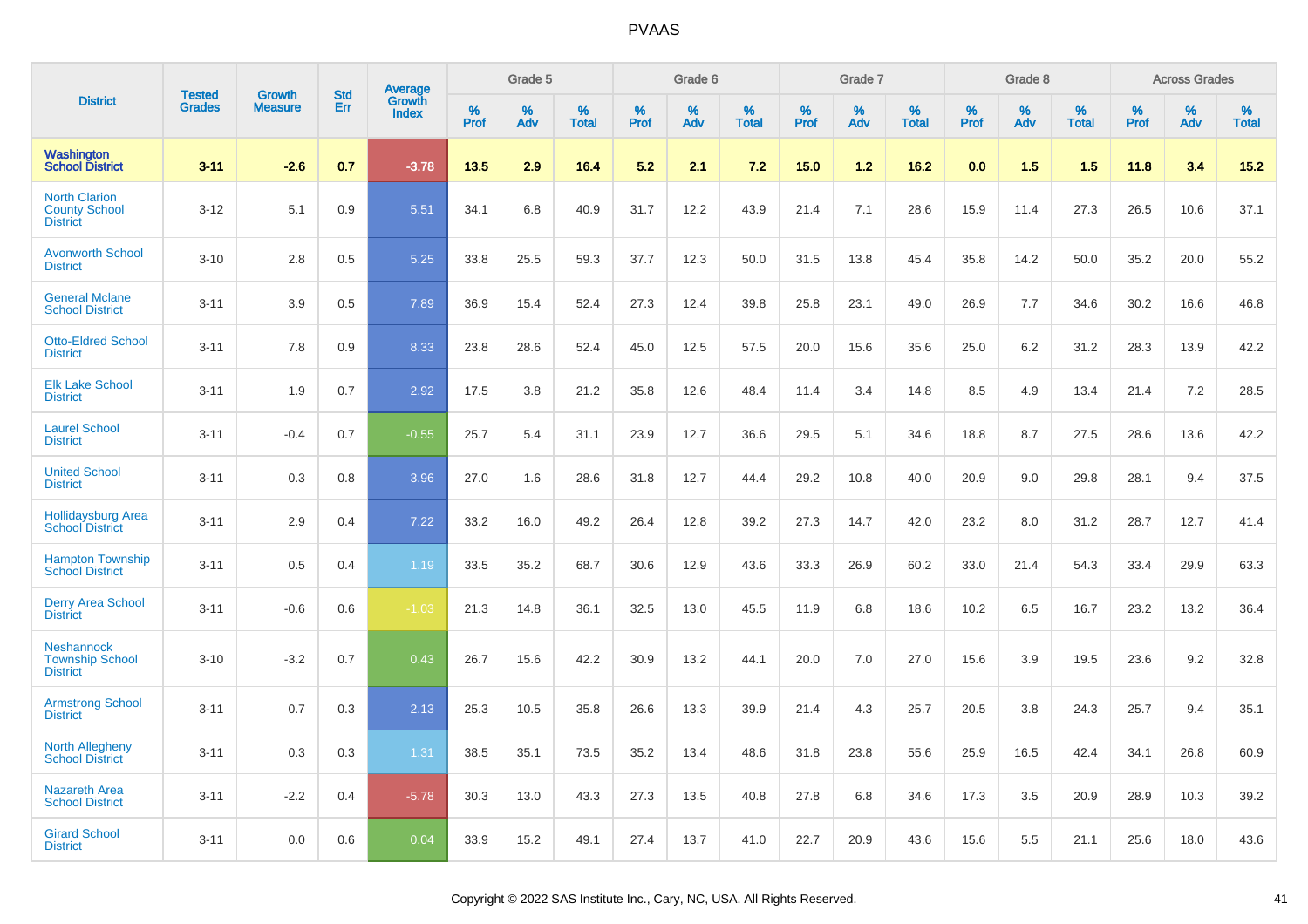|                                                               | <b>Tested</b> | <b>Growth</b>  | <b>Std</b> | Average                |           | Grade 5  |                   |           | Grade 6  |                   |           | Grade 7  |                   |           | Grade 8  |                   |           | <b>Across Grades</b> |                   |
|---------------------------------------------------------------|---------------|----------------|------------|------------------------|-----------|----------|-------------------|-----------|----------|-------------------|-----------|----------|-------------------|-----------|----------|-------------------|-----------|----------------------|-------------------|
| <b>District</b>                                               | <b>Grades</b> | <b>Measure</b> | Err        | Growth<br><b>Index</b> | %<br>Prof | %<br>Adv | %<br><b>Total</b> | %<br>Prof | %<br>Adv | %<br><b>Total</b> | %<br>Prof | %<br>Adv | %<br><b>Total</b> | %<br>Prof | %<br>Adv | %<br><b>Total</b> | %<br>Prof | %<br>Adv             | %<br><b>Total</b> |
| <b>Washington</b><br><b>School District</b>                   | $3 - 11$      | $-2.6$         | 0.7        | $-3.78$                | 13.5      | 2.9      | 16.4              | 5.2       | 2.1      | 7.2               | 15.0      | $1.2$    | 16.2              | 0.0       | 1.5      | 1.5               | 11.8      | 3.4                  | $15.2$            |
| <b>Bear Creek</b><br>Community<br><b>Charter School</b>       | $3 - 8$       | 4.4            | 0.8        | 5.44                   | 30.8      | 9.6      | 40.4              | 19.6      | 13.7     | 33.3              | 23.1      | 5.8      | 28.8              | 18.4      | 0.0      | 18.4              | 27.2      | 7.9                  | 35.1              |
| <b>Mohawk Area</b><br><b>School District</b>                  | $3 - 11$      | 1.9            | 0.6        | 3.19                   | 26.2      | 4.8      | 31.1              | 19.2      | 13.8     | 33.0              | 27.4      | 11.8     | 39.2              | 22.8      | 8.7      | 31.5              | 27.0      | 10.4                 | 37.4              |
| <b>Cumberland Valley</b><br><b>School District</b>            | $3 - 12$      | 3.8            | 0.2        | 8.20                   | 33.5      | 27.3     | 60.8              | 31.4      | 13.8     | 45.2              | 29.0      | 18.7     | 47.6              | 26.6      | 12.4     | 39.0              | 30.7      | 22.4                 | 53.2              |
| <b>Bangor Area</b><br><b>School District</b>                  | $3 - 12$      | 4.2            | 0.5        | 3.56                   | 20.3      | 24.8     | 45.1              | 26.7      | 14.0     | 40.7              | 20.4      | 13.6     | 34.0              | 23.2      | 6.0      | 29.1              | 27.2      | 17.9                 | 45.2              |
| <b>North Penn School</b><br><b>District</b>                   | $3 - 11$      | 0.9            | 0.2        | 9.59                   | 30.6      | 14.1     | 44.6              | 25.7      | 14.1     | 39.7              | 29.4      | 8.8      | 38.2              | 25.4      | 7.7      | 33.2              | 29.6      | 14.0                 | 43.7              |
| <b>Council Rock</b><br><b>School District</b>                 | $3 - 11$      | $-0.6$         | 0.2        | $-2.58$                | 30.5      | 16.8     | 47.3              | 33.6      | 14.1     | 47.6              | 27.3      | 16.1     | 43.4              | 21.3      | 13.1     | 34.4              | 31.0      | 18.6                 | 49.7              |
| <b>Harbor Creek</b><br><b>School District</b>                 | $3 - 11$      | $-3.0$         | 0.5        | $-6.14$                | 35.1      | 17.5     | 52.6              | 35.8      | 14.2     | 50.0              | 25.9      | 13.3     | 39.2              | 20.8      | 7.1      | 27.9              | 32.8      | 17.9                 | 50.6              |
| <b>Muncy School</b><br><b>District</b>                        | $3 - 11$      | 2.4            | 0.7        | 2.30                   | 36.7      | 8.3      | 45.0              | 32.5      | 14.3     | 46.8              | 29.0      | 15.9     | 44.9              | 23.3      | 6.7      | 30.0              | 31.5      | 13.1                 | 44.6              |
| <b>South Eastern</b><br><b>School District</b>                | $3 - 11$      | 1.8            | 0.5        | $-1.32$                | 21.6      | 15.9     | 37.5              | 25.4      | 14.4     | 39.9              | 20.8      | 3.9      | 24.7              | 20.4      | 5.2      | 25.6              | 26.2      | 11.6                 | 37.7              |
| <b>Union School</b><br><b>District</b>                        | $3 - 12$      | 3.8            | 1.0        | 3.85                   | 18.2      | 0.0      | 18.2              | 22.0      | 14.6     | 36.6              | 10.5      | 0.0      | 10.5              | 18.2      | 11.4     | 29.6              | 18.6      | 7.7                  | 26.3              |
| <b>Franklin Towne</b><br>Charter<br><b>Elementary School</b>  | $3 - 8$       | $-6.2$         | 1.2        | $-2.39$                | 24.1      | 10.3     | 34.5              | 18.5      | 14.8     | 33.3              | 14.3      | 3.6      | 17.9              | 4.6       | 0.0      | 4.6               | 24.3      | 9.6                  | 33.9              |
| <b>Hempfield Area</b><br><b>School District</b>               | $3 - 12$      | 2.3            | 0.3        | 7.58                   | 34.6      | 13.8     | 48.4              | 24.6      | 14.9     | 39.6              | 30.2      | 13.5     | 43.7              | 26.8      | 10.7     | 37.5              | 30.5      | 16.4                 | 46.9              |
| <b>Haverford</b><br><b>Township School</b><br><b>District</b> | $3 - 11$      | $-0.7$         | 0.3        | $-3.26$                | 30.7      | 27.3     | 58.0              | 26.4      | 15.0     | 41.4              | 28.5      | 12.8     | 41.3              | 33.9      | 15.2     | 49.1              | 31.6      | 23.1                 | 54.7              |
| <b>Penn Manor</b><br><b>School District</b>                   | $3 - 11$      | 3.2            | 0.3        | 9.54                   | 33.8      | 14.9     | 48.6              | 28.7      | 15.2     | 43.9              | 25.5      | 13.2     | 38.7              | 30.2      | 11.0     | 41.2              | 31.4      | 16.9                 | 48.2              |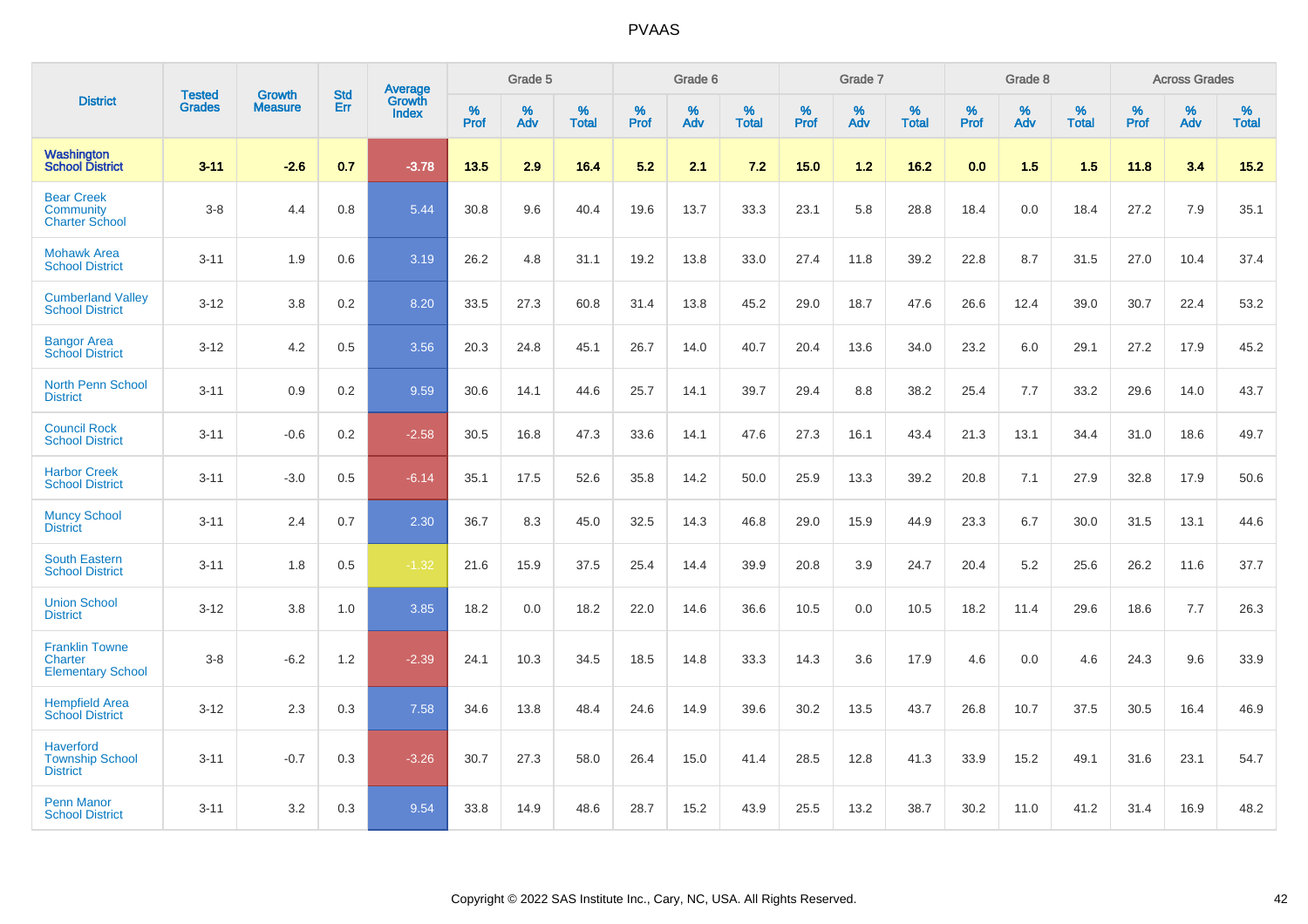|                                                             | <b>Tested</b> | <b>Growth</b>  | <b>Std</b> | Average                |                     | Grade 5  |                      |                     | Grade 6     |                   |              | Grade 7     |                   |              | Grade 8  |                   |                     | <b>Across Grades</b> |                   |
|-------------------------------------------------------------|---------------|----------------|------------|------------------------|---------------------|----------|----------------------|---------------------|-------------|-------------------|--------------|-------------|-------------------|--------------|----------|-------------------|---------------------|----------------------|-------------------|
| <b>District</b>                                             | <b>Grades</b> | <b>Measure</b> | Err        | Growth<br><b>Index</b> | $\%$<br><b>Prof</b> | %<br>Adv | $\%$<br><b>Total</b> | $\%$<br><b>Prof</b> | $\%$<br>Adv | %<br><b>Total</b> | $\%$<br>Prof | $\%$<br>Adv | %<br><b>Total</b> | $\%$<br>Prof | %<br>Adv | %<br><b>Total</b> | $\%$<br><b>Prof</b> | $\%$<br>Adv          | %<br><b>Total</b> |
| Washington<br><b>School District</b>                        | $3 - 11$      | $-2.6$         | 0.7        | $-3.78$                | 13.5                | 2.9      | 16.4                 | 5.2                 | 2.1         | 7.2               | 15.0         | 1.2         | 16.2              | 0.0          | 1.5      | 1.5               | 11.8                | 3.4                  | 15.2              |
| <b>Colonial School</b><br><b>District</b>                   | $3 - 11$      | $-0.9$         | 0.3        | $-2.58$                | 32.7                | 27.3     | 60.0                 | 35.6                | 15.3        | 50.9              | 29.4         | 16.8        | 46.2              | 21.2         | 15.0     | 36.2              | 31.5                | 21.3                 | 52.8              |
| <b>State College Area</b><br><b>School District</b>         | $3 - 11$      | 0.6            | 0.4        | 1.70                   | 29.6                | 33.7     | 63.3                 | 27.4                | 15.3        | 42.7              | 28.9         | 16.3        | 45.2              | 20.8         | 8.9      | 29.7              | 29.0                | 27.0                 | 56.1              |
| <b>Freeport Area</b><br><b>School District</b>              | $3 - 10$      | 0.9            | 0.5        | 1.60                   | 30.5                | 9.9      | 40.5                 | 26.6                | 15.3        | 41.9              | 34.3         | 12.7        | 47.0              | 19.1         | 9.9      | 29.0              | 29.3                | 13.4                 | 42.8              |
| <b>Rose Tree Media</b><br><b>School District</b>            | $3 - 10$      | $-1.7$         | 0.4        | $-4.23$                | 29.7                | 19.6     | 49.3                 | 31.4                | 15.3        | 46.7              | 31.6         | 20.9        | 52.4              | 18.4         | 13.9     | 32.3              | 31.5                | 20.2                 | 51.8              |
| Meyersdale Area<br><b>School District</b>                   | $3 - 11$      | 1.9            | 0.8        | 4.25                   | 35.2                | 9.3      | 44.4                 | 26.6                | 15.6        | 42.2              | 18.9         | 0.0         | 18.9              | 11.9         | 8.5      | 20.3              | 24.6                | 9.4                  | 34.0              |
| Mt Lebanon<br><b>School District</b>                        | $3 - 11$      | $-2.1$         | 0.4        | $-5.86$                | 39.7                | 34.6     | 74.3                 | 42.0                | 15.7        | 57.7              | 32.6         | 20.7        | 53.3              | 31.6         | 17.4     | 49.1              | 36.2                | 29.4                 | 65.5              |
| <b>Spring Grove Area</b><br><b>School District</b>          | $3 - 11$      | $-1.9$         | 0.4        | $-4.85$                | 30.9                | 11.5     | 42.4                 | 31.2                | 15.8        | 47.0              | 23.2         | 11.2        | 34.4              | 5.2          | 3.2      | 8.4               | 26.1                | 15.4                 | 41.5              |
| <b>Parkland School</b><br><b>District</b>                   | $3 - 11$      | $-3.5$         | 0.3        | $-13.25$               | 33.6                | 26.4     | 60.0                 | 33.4                | 15.9        | 49.3              | 27.1         | 18.6        | 45.7              | 23.1         | 11.8     | 34.9              | 30.8                | 24.1                 | 54.9              |
| Wissahickon<br><b>School District</b>                       | $3 - 10$      | $-0.4$         | 0.3        | $-5.68$                | 32.3                | 30.1     | 62.4                 | 34.5                | 16.2        | 50.7              | 31.3         | 19.5        | 50.8              | 20.0         | 17.9     | 37.9              | 30.3                | 27.2                 | 57.4              |
| Conemaugh<br><b>Township Area</b><br><b>School District</b> | $3 - 12$      | $-1.5$         | 0.8        | $-2.00$                | 51.6                | 22.6     | 74.2                 | 23.0                | 16.4        | 39.3              | 29.2         | 20.8        | 50.0              | 28.8         | 5.5      | 34.2              | 34.8                | 23.6                 | 58.4              |
| <b>Spring-Ford Area</b><br><b>School District</b>           | $3 - 11$      | 1.6            | 0.3        | 5.87                   | 36.6                | 13.0     | 49.6                 | 33.2                | 16.5        | 49.7              | 34.3         | 16.3        | 50.6              | 23.1         | 9.8      | 32.9              | 34.2                | 19.2                 | 53.4              |
| <b>Central Bucks</b><br><b>School District</b>              | $3 - 11$      | 0.2            | 0.2        | 1.61                   | 36.0                | 18.4     | 54.4                 | 31.8                | 16.6        | 48.4              | 29.2         | 13.4        | 42.6              | 22.8         | 7.4      | 30.1              | 32.0                | 16.6                 | 48.6              |
| <b>Southern Lehigh</b><br><b>School District</b>            | $3 - 11$      | $-1.1$         | 0.4        | $-2.36$                | 33.9                | 21.0     | 54.8                 | 28.3                | 16.8        | 45.1              | 40.2         | 13.1        | 53.3              | 32.0         | 12.7     | 44.8              | 35.0                | 20.7                 | 55.8              |
| <b>Brookville Area</b><br><b>School District</b>            | $3 - 11$      | 4.3            | 0.6        | 7.27                   | 16.8                | 13.9     | 30.7                 | 28.1                | 16.8        | 44.9              | 13.8         | 2.4         | 16.3              | 19.4         | 9.3      | 28.7              | 21.6                | 9.4                  | 31.0              |
| <b>Selinsgrove Area</b><br><b>School District</b>           | $3 - 12$      | 4.7            | 0.5        | 10.17                  | 26.0                | 6.1      | 32.0                 | 32.0                | 17.0        | 49.0              | 26.4         | 18.7        | 45.2              | 25.6         | 10.5     | 36.1              | 25.8                | 14.6                 | 40.4              |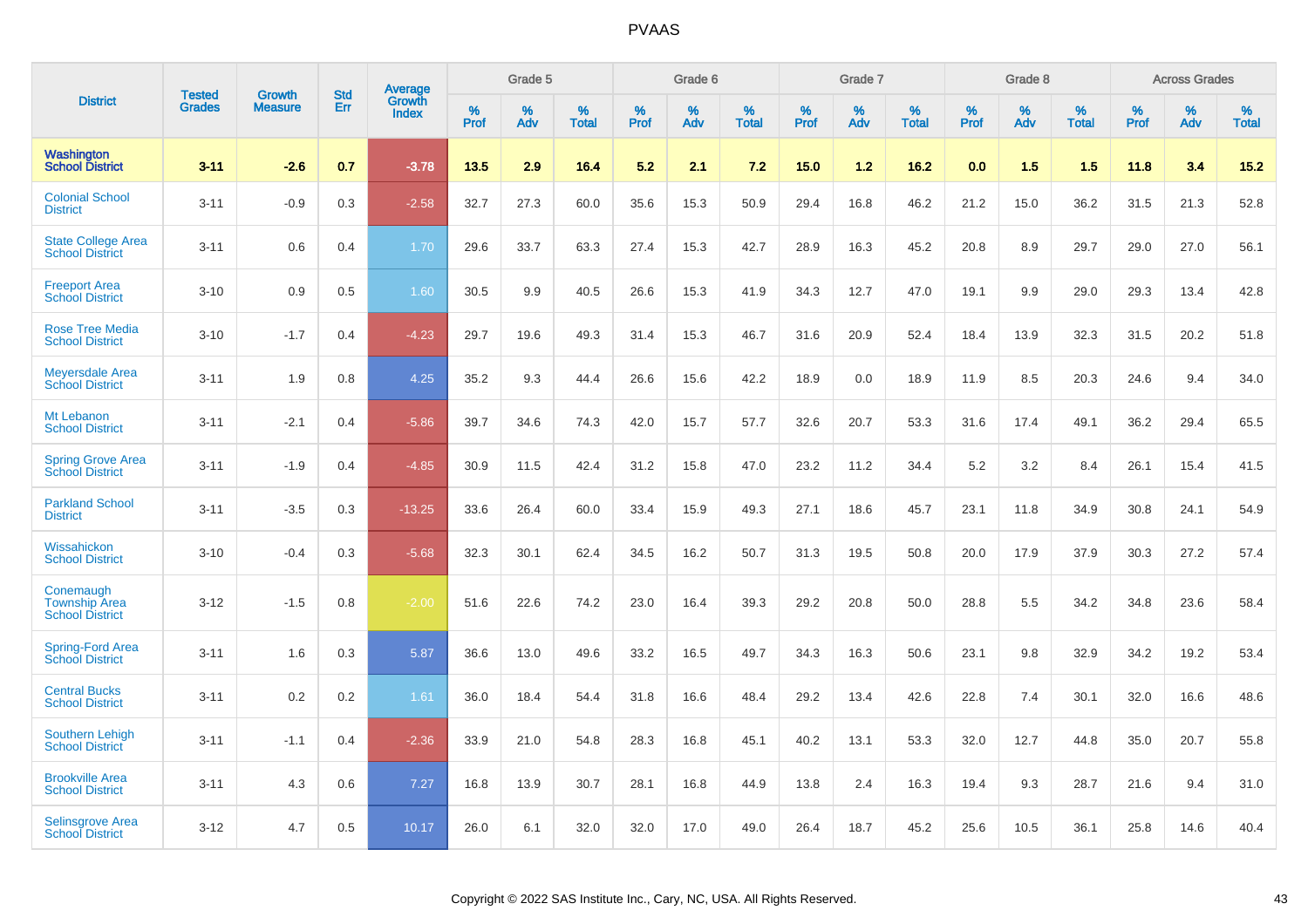|                                                                   | <b>Tested</b> | <b>Growth</b>  | <b>Std</b> | Average                |              | Grade 5  |                   |              | Grade 6  |                   |              | Grade 7  |                   |              | Grade 8  |                   |              | <b>Across Grades</b> |                   |
|-------------------------------------------------------------------|---------------|----------------|------------|------------------------|--------------|----------|-------------------|--------------|----------|-------------------|--------------|----------|-------------------|--------------|----------|-------------------|--------------|----------------------|-------------------|
| <b>District</b>                                                   | <b>Grades</b> | <b>Measure</b> | Err        | Growth<br><b>Index</b> | $\%$<br>Prof | %<br>Adv | %<br><b>Total</b> | $\%$<br>Prof | %<br>Adv | %<br><b>Total</b> | $\%$<br>Prof | %<br>Adv | %<br><b>Total</b> | $\%$<br>Prof | %<br>Adv | %<br><b>Total</b> | $\%$<br>Prof | %<br>Adv             | %<br><b>Total</b> |
| <b>Washington</b><br><b>School District</b>                       | $3 - 11$      | $-2.6$         | 0.7        | $-3.78$                | 13.5         | 2.9      | 16.4              | 5.2          | 2.1      | 7.2               | 15.0         | 1.2      | 16.2              | 0.0          | 1.5      | 1.5               | 11.8         | 3.4                  | $15.2$            |
| <b>Bethel Park School</b><br><b>District</b>                      | $3 - 11$      | $-0.2$         | 0.4        | $-0.56$                | 31.6         | 17.7     | 49.3              | 27.0         | 17.1     | 44.1              | 29.6         | 13.0     | 42.6              | 27.1         | 8.9      | 36.0              | 30.4         | 17.5                 | 48.0              |
| <b>Iroquois School</b><br><b>District</b>                         | $3 - 11$      | 2.5            | 0.7        | 3.81                   | 36.7         | 10.1     | 46.8              | 20.7         | 17.1     | 37.8              | 11.5         | 9.4      | 20.8              | 21.0         | 6.0      | 27.0              | 23.5         | 11.1                 | 34.6              |
| <b>Unionville-Chadds</b><br><b>Ford School</b><br><b>District</b> | $3 - 11$      | 0.5            | 0.4        | 1.38                   | 38.8         | 29.9     | 68.7              | 38.4         | 17.1     | 55.5              | 37.6         | 16.8     | 54.5              | 29.8         | 24.9     | 54.7              | 36.9         | 27.5                 | 64.4              |
| <b>Owen J Roberts</b><br><b>School District</b>                   | $3 - 11$      | $-3.2$         | 0.3        | $-9.54$                | 35.7         | 21.9     | 57.7              | 29.6         | 17.3     | 46.9              | 28.3         | 12.5     | 40.8              | 22.8         | 5.5      | 28.4              | 31.9         | 16.7                 | 48.6              |
| <b>Wattsburg Area</b><br><b>School District</b>                   | $3 - 11$      | 4.1            | 0.6        | 6.55                   | 25.0         | 18.2     | 43.2              | 27.2         | 17.4     | 44.6              | 19.6         | 7.6      | 27.2              | 31.7         | 12.9     | 44.6              | 26.7         | 12.5                 | 39.2              |
| <b>Penns Valley Area</b><br><b>School District</b>                | $3 - 12$      | 5.2            | 0.6        | 10.29                  | 43.9         | 18.4     | 62.2              | 38.8         | 17.5     | 56.3              | 25.7         | 9.5      | 35.2              | 16.0         | 9.4      | 25.5              | 32.5         | 14.3                 | 46.8              |
| <b>Cocalico School</b><br><b>District</b>                         | $3 - 11$      | 2.0            | 0.4        | 4.68                   | 27.4         | 17.4     | 44.8              | 25.2         | 17.5     | 42.7              | 27.3         | 4.0      | 31.3              | 22.2         | 6.2      | 28.4              | 28.3         | 12.1                 | 40.4              |
| <b>Hempfield School</b><br><b>District</b>                        | $3 - 11$      | 3.5            | 0.3        | 11.50                  | 32.6         | 14.9     | 47.5              | 27.8         | 18.0     | 45.8              | 22.6         | 18.5     | 41.1              | 24.4         | 18.7     | 43.1              | 27.9         | 18.3                 | 46.2              |
| <b>Ridgway Area</b><br><b>School District</b>                     | $3 - 11$      | 4.4            | 0.8        | 4.49                   | 36.7         | 20.0     | 56.7              | 42.6         | 18.0     | 60.7              | 25.0         | 13.3     | 38.3              | 28.3         | 5.0      | 33.3              | 30.2         | 18.4                 | 48.6              |
| <b>Garnet Valley</b><br><b>School District</b>                    | $3 - 10$      | $-2.1$         | 0.4        | $-5.78$                | 26.5         | 22.8     | 49.3              | 30.8         | 18.2     | 49.0              | 28.0         | 20.7     | 48.7              | 21.5         | 10.3     | 31.8              | 29.2         | 18.6                 | 47.8              |
| <b>South Fayette</b><br><b>Township School</b><br><b>District</b> | $3 - 11$      | 0.2            | 0.4        | 0.46                   | 37.5         | 23.5     | 61.0              | 40.8         | 18.4     | 59.2              | 35.5         | 24.3     | 59.8              | 30.9         | 20.9     | 51.8              | 35.4         | 28.3                 | 63.7              |
| <b>Moshannon Valley</b><br><b>School District</b>                 | $3 - 10$      | 2.3            | 0.8        | 2.85                   | 19.6         | 13.0     | 32.6              | 14.8         | 18.5     | 33.3              | 21.0         | 4.8      | 25.8              | 16.9         | 6.2      | 23.1              | 19.9         | 8.5                  | 28.4              |
| <b>Fort Leboeuf</b><br><b>School District</b>                     | $3 - 11$      | $-0.7$         | 0.5        | $-1.52$                | 33.8         | 31.2     | 64.9              | 25.7         | 18.8     | 44.4              | 21.6         | 14.4     | 35.9              | 22.6         | 11.6     | 34.2              | 28.5         | 22.7                 | 51.2              |
| <b>Franklin Regional</b><br><b>School District</b>                | $3 - 11$      | 0.3            | 0.4        | 0.65                   | 39.6         | 22.0     | 61.7              | 33.2         | 19.3     | 52.5              | 27.9         | 18.3     | 46.2              | 25.8         | 8.1      | 33.9              | 31.7         | 25.0                 | 56.7              |
| <b>Avon Grove</b><br><b>School District</b>                       | $3 - 10$      | 0.8            | 0.4        | $-4.26$                | 28.6         | 23.2     | 51.8              | 30.5         | 19.3     | 49.8              | 35.4         | 20.3     | 55.7              | 27.6         | 14.2     | 41.8              | 30.8         | 18.2                 | 49.0              |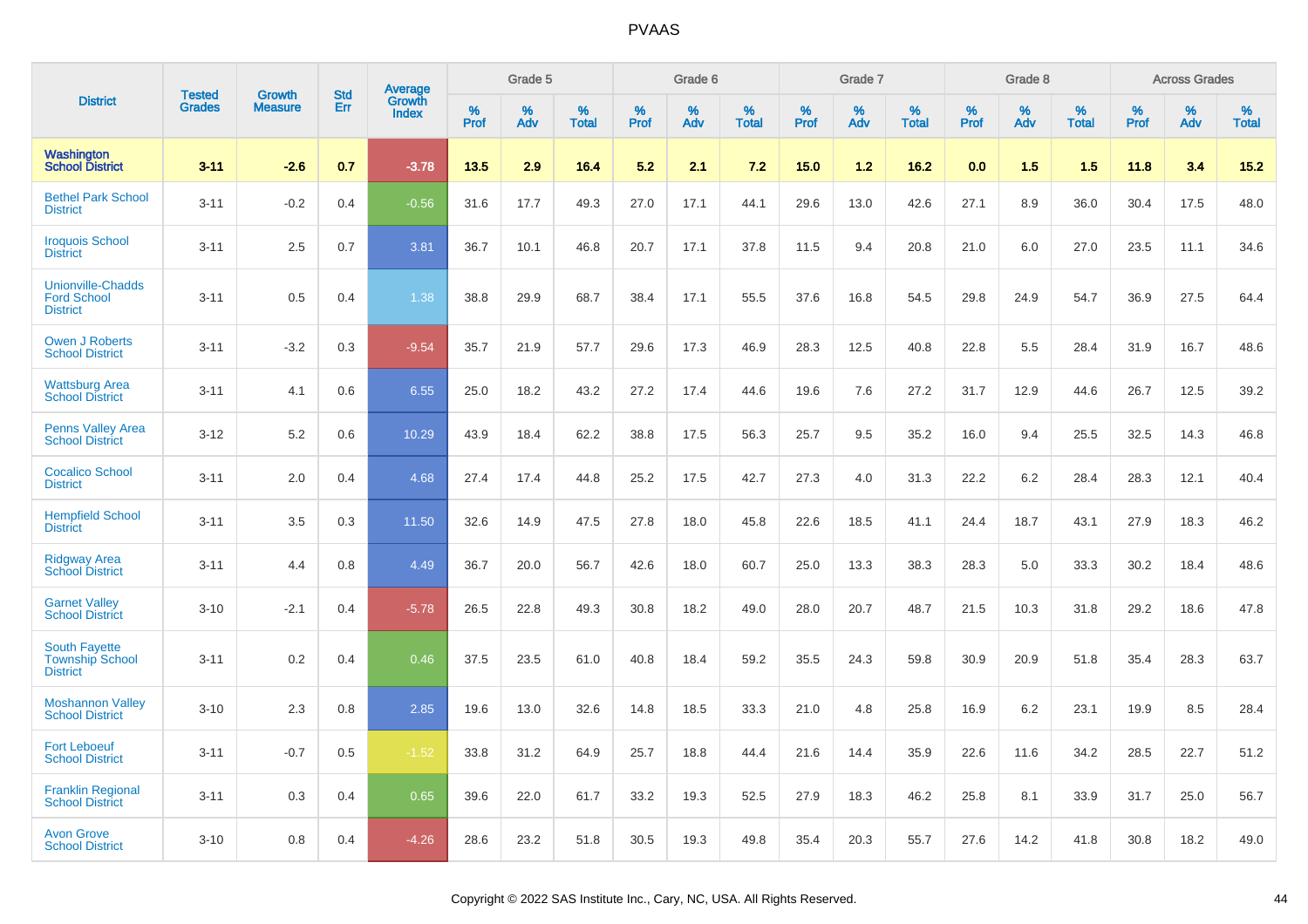|                                                                    | <b>Tested</b> | <b>Growth</b>  | <b>Std</b> |                                   |              | Grade 5  |                   |              | Grade 6  |                   |              | Grade 7  |                   |              | Grade 8  |                   |              | <b>Across Grades</b> |                   |
|--------------------------------------------------------------------|---------------|----------------|------------|-----------------------------------|--------------|----------|-------------------|--------------|----------|-------------------|--------------|----------|-------------------|--------------|----------|-------------------|--------------|----------------------|-------------------|
| <b>District</b>                                                    | <b>Grades</b> | <b>Measure</b> | <b>Err</b> | <b>Average</b><br>Growth<br>Index | $\%$<br>Prof | %<br>Adv | %<br><b>Total</b> | $\%$<br>Prof | %<br>Adv | %<br><b>Total</b> | $\%$<br>Prof | %<br>Adv | %<br><b>Total</b> | $\%$<br>Prof | %<br>Adv | %<br><b>Total</b> | $\%$<br>Prof | %<br>Adv             | %<br><b>Total</b> |
| Washington<br><b>School District</b>                               | $3 - 11$      | $-2.6$         | 0.7        | $-3.78$                           | 13.5         | 2.9      | 16.4              | 5.2          | 2.1      | 7.2               | 15.0         | 1.2      | 16.2              | 0.0          | 1.5      | 1.5               | 11.8         | 3.4                  | 15.2              |
| <b>Lower Moreland</b><br><b>Township School</b><br><b>District</b> | $3 - 11$      | 2.2            | 0.5        | 4.63                              | 27.3         | 27.3     | 54.6              | 38.8         | 19.4     | 58.2              | 30.7         | 17.2     | 47.8              | 25.1         | 15.0     | 40.1              | 32.4         | 17.7                 | 50.0              |
| <b>Plum Borough</b><br><b>School District</b>                      | $3 - 11$      | $-3.1$         | 0.4        | $-7.49$                           | 34.5         | 8.4      | 42.9              | 32.3         | 19.5     | 51.8              | 22.5         | 13.0     | 35.5              | 17.6         | 4.3      | 21.9              | 28.8         | 15.8                 | 44.6              |
| <b>Marple Newtown</b><br><b>School District</b>                    | $3 - 11$      | $-3.4$         | 0.4        | $-7.77$                           | 36.2         | 21.4     | 57.6              | 31.7         | 20.2     | 51.9              | 27.1         | 8.3      | 35.4              | 20.5         | 6.0      | 26.5              | 32.9         | 20.2                 | 53.1              |
| <b>Wallingford-</b><br><b>Swarthmore</b><br><b>School District</b> | $3 - 10$      | 0.4            | 0.4        | $-4.76$                           | 38.3         | 33.9     | 72.2              | 29.9         | 20.5     | 50.4              | 27.6         | 17.6     | 45.3              | 29.4         | 14.7     | 44.2              | 33.9         | 27.8                 | 61.7              |
| <b>Norwin School</b><br><b>District</b>                            | $3 - 11$      | $-0.5$         | 0.3        | $-1.39$                           | 31.7         | 25.2     | 56.9              | 37.2         | 20.7     | 58.0              | 42.6         | 14.9     | 57.4              | 32.4         | 5.4      | 37.7              | 36.5         | 21.0                 | 57.4              |
| <b>Quaker Valley</b><br><b>School District</b>                     | $3 - 11$      | 0.6            | 0.5        | 1.08                              | 36.4         | 23.6     | 60.0              | 32.5         | 20.8     | 53.3              | 36.4         | 11.2     | 47.6              | 26.5         | 7.6      | 34.1              | 34.0         | 24.3                 | 58.3              |
| <b>Penn-Trafford</b><br><b>School District</b>                     | $3 - 11$      | $-3.6$         | 0.4        | $-9.37$                           | 40.3         | 24.6     | 64.9              | 36.1         | 20.9     | 57.0              | 33.3         | 18.7     | 52.0              | 19.3         | 3.7      | 23.0              | 34.4         | 21.1                 | 55.5              |
| <b>Derry Township</b><br><b>School District</b>                    | $3 - 10$      | 4.3            | 1.3        | 3.36                              | 39.1         | 28.5     | 67.6              | 51.5         | 21.2     | 72.7              | 30.8         | 34.6     | 65.4              | 14.3         | 71.4     | 85.7              | 37.5         | 30.3                 | 67.8              |
| <b>West Allegheny</b><br><b>School District</b>                    | $3 - 12$      | 1.0            | 0.4        | 2.40                              | 32.7         | 40.9     | 73.6              | 33.6         | 21.4     | 55.0              | 27.5         | 20.6     | 48.1              | 23.4         | 11.2     | 34.6              | 31.3         | 30.8                 | 62.1              |
| <b>Rockwood Area</b><br><b>School District</b>                     | $3 - 11$      | $-2.1$         | 0.9        | $-2.35$                           | 34.2         | 12.2     | 46.3              | 16.7         | 21.4     | 38.1              | 15.6         | 2.2      | 17.8              | 12.7         | 7.9      | 20.6              | 19.1         | 9.4                  | 28.5              |
| <b>Hermitage School</b><br><b>District</b>                         | $3 - 12$      | 1.0            | 0.5        | 1.94                              | 39.7         | 7.8      | 47.5              | 34.3         | 21.7     | 55.9              | 30.8         | 19.6     | 50.4              | 26.2         | 4.1      | 30.3              | 33.8         | 16.8                 | 50.6              |
| <b>Manheim</b><br><b>Township School</b><br><b>District</b>        | $3 - 12$      | $-0.7$         | 0.3        | 6.38                              | 29.8         | 17.1     | 46.9              | 33.2         | 23.2     | 56.3              | 28.9         | 9.6      | 38.6              | 18.1         | 11.2     | 29.3              | 28.7         | 21.3                 | 49.9              |
| <b>Souderton Charter</b><br><b>School</b><br>Collaborative         | $3 - 8$       | 4.0            | 1.3        | 3.21                              | 51.8         | 22.2     | 74.1              | 44.0         | 24.0     | 68.0              | 28.6         | 38.1     | 66.7              | 41.2         | 11.8     | 52.9              | 40.1         | 26.8                 | 66.9              |
| <b>Lewisburg Area</b><br><b>School District</b>                    | $3 - 11$      | 6.7            | 0.6        | 12.13                             | 33.6         | 28.3     | 62.0              | 40.0         | 24.2     | 64.2              | 33.1         | 29.4     | 62.5              | 17.9         | 31.3     | 49.2              | 31.0         | 30.1                 | 61.1              |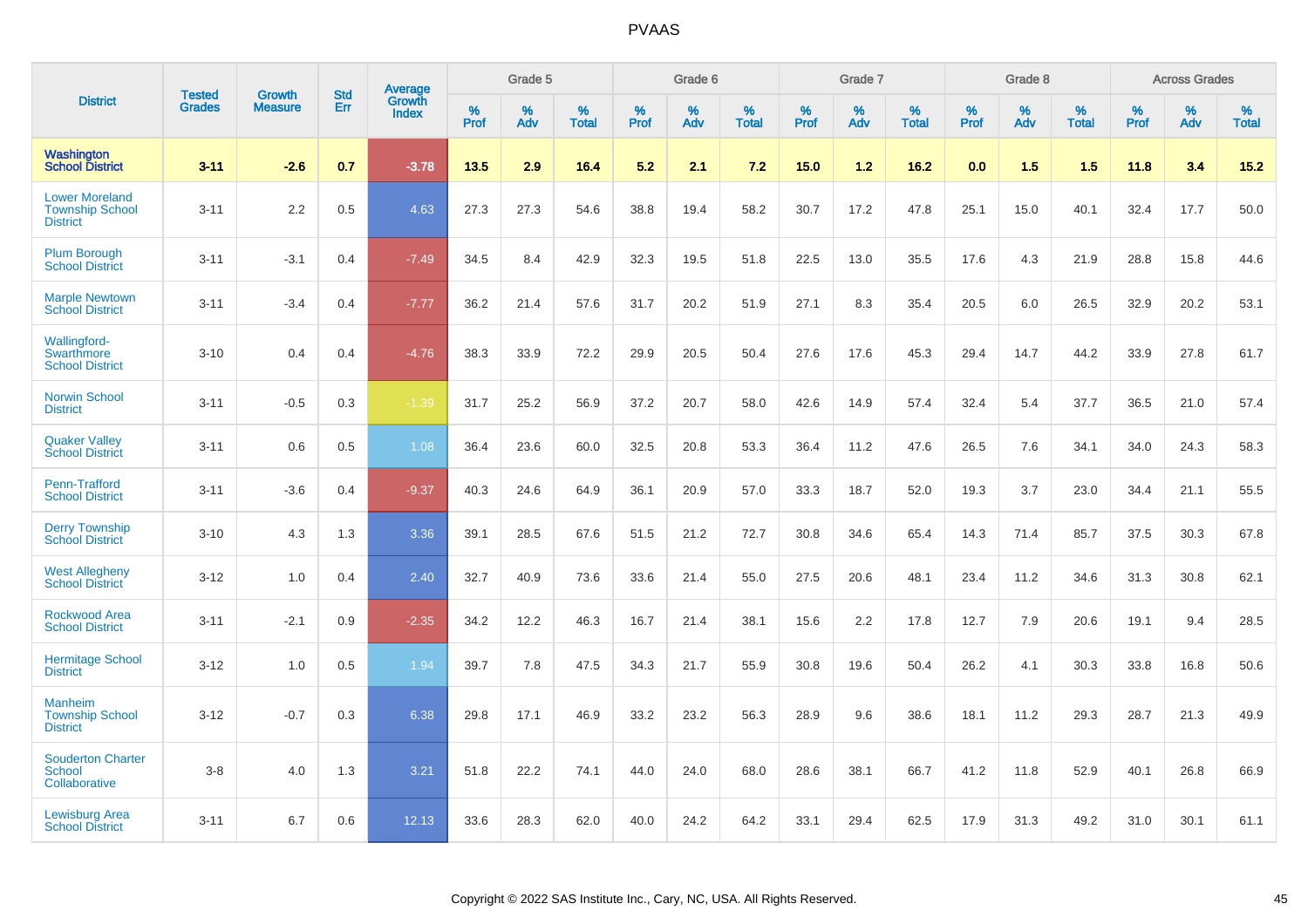|                                                                   | <b>Tested</b> | <b>Growth</b>  | <b>Std</b> | Average         |              | Grade 5  |                   |              | Grade 6  |                   |           | Grade 7  |                   |           | Grade 8  |                   |           | <b>Across Grades</b> |                   |
|-------------------------------------------------------------------|---------------|----------------|------------|-----------------|--------------|----------|-------------------|--------------|----------|-------------------|-----------|----------|-------------------|-----------|----------|-------------------|-----------|----------------------|-------------------|
| <b>District</b>                                                   | <b>Grades</b> | <b>Measure</b> | Err        | Growth<br>Index | $\%$<br>Prof | %<br>Adv | %<br><b>Total</b> | $\%$<br>Prof | %<br>Adv | %<br><b>Total</b> | %<br>Prof | %<br>Adv | %<br><b>Total</b> | %<br>Prof | %<br>Adv | %<br><b>Total</b> | %<br>Prof | %<br>Adv             | %<br><b>Total</b> |
| <b>Washington</b><br><b>School District</b>                       | $3 - 11$      | $-2.6$         | 0.7        | $-3.78$         | 13.5         | 2.9      | 16.4              | 5.2          | 2.1      | 7.2               | 15.0      | 1.2      | 16.2              | 0.0       | 1.5      | 1.5               | 11.8      | 3.4                  | 15.2              |
| <b>Mars Area School</b><br><b>District</b>                        | $3 - 10$      | 0.5            | 0.4        | 1.16            | 31.3         | 20.9     | 52.2              | 32.6         | 24.5     | 57.1              | 23.8      | 16.5     | 40.4              | 24.5      | 6.4      | 30.8              | 32.3      | 21.1                 | 53.4              |
| <b>Montour School</b><br><b>District</b>                          | $3 - 11$      | 5.0            | 0.4        | 11.10           | 31.8         | 25.1     | 57.0              | 30.6         | 24.5     | 55.1              | 26.3      | 30.1     | 56.5              | 26.6      | 30.6     | 57.3              | 31.2      | 26.8                 | 58.1              |
| Downingtown Area<br><b>School District</b>                        | $3 - 11$      | $-1.3$         | 0.3        | $-3.81$         | 40.5         | 24.2     | 64.7              | 28.9         | 24.6     | 53.5              | 31.4      | 21.1     | 52.5              | 27.1      | 28.6     | 55.7              | 36.8      | 25.9                 | 62.7              |
| <b>Upper Dublin</b><br><b>School District</b>                     | $3 - 12$      | 0.6            | 0.4        | 0.79            | 41.8         | 29.3     | 71.1              | 38.5         | 24.8     | 63.3              | 30.8      | 29.7     | 60.5              | 24.1      | 14.8     | 38.9              | 35.7      | 29.8                 | 65.5              |
| <b>Peters Township</b><br><b>School District</b>                  | $3 - 11$      | 0.5            | 0.4        | 1.39            | 37.8         | 32.6     | 70.4              | 35.7         | 24.9     | 60.6              | 33.1      | 29.1     | 62.2              | 35.1      | 13.0     | 48.2              | 35.8      | 30.6                 | 66.3              |
| <b>Central Columbia</b><br><b>School District</b>                 | $3 - 12$      | 3.8            | 0.5        | 7.42            | 30.5         | 25.2     | 55.6              | 28.2         | 25.2     | 53.3              | 32.6      | 14.9     | 47.5              | 30.6      | 20.1     | 50.7              | 32.6      | 22.1                 | 54.7              |
| <b>Radnor Township</b><br><b>School District</b>                  | $3 - 12$      | 4.4            | 0.4        | 10.31           | 34.0         | 41.4     | 75.4              | 41.7         | 25.4     | 67.1              | 34.3      | 31.8     | 66.2              | 35.0      | 21.5     | 56.5              | 36.8      | 31.8                 | 68.6              |
| <b>East Lycoming</b><br><b>School District</b>                    | $3 - 11$      | 2.6            | 0.6        | 4.75            | 36.1         | 23.5     | 59.7              | 26.2         | 26.2     | 52.3              | 26.4      | 20.7     | 47.1              | 27.9      | 14.8     | 42.6              | 31.5      | 19.5                 | 51.0              |
| <b>Slippery Rock Area</b><br><b>School District</b>               | $3 - 11$      | 1.4            | 0.5        | 2.68            | 37.0         | 20.5     | 57.5              | 28.6         | 26.3     | 54.9              | 26.4      | 13.2     | 39.7              | 26.2      | 10.3     | 36.5              | 32.4      | 20.5                 | 53.0              |
| <b>Upper Saint Clair</b><br><b>School District</b>                | $3 - 11$      | 3.0            | 0.4        | 7.98            | 36.3         | 35.5     | 71.8              | 40.8         | 27.3     | 68.1              | 33.3      | 35.5     | 68.8              | 31.1      | 30.4     | 61.5              | 36.7      | 35.6                 | 72.3              |
| Tredyffrin-<br><b>Easttown School</b><br><b>District</b>          | $3 - 10$      | 1.9            | 0.4        | 4.37            | 36.2         | 36.2     | 72.4              | 36.8         | 28.2     | 65.0              | 32.6      | 33.0     | 65.7              | 26.4      | 40.3     | 66.7              | 33.6      | 38.6                 | 72.2              |
| <b>Fox Chapel Area</b><br><b>School District</b>                  | $3 - 11$      | 1.4            | 0.4        | 1.34            | 35.9         | 45.1     | 81.0              | 31.9         | 28.4     | 60.2              | 32.7      | 30.2     | 62.9              | 28.3      | 27.6     | 55.8              | 30.3      | 40.6                 | 70.9              |
| <b>Bucks County</b><br><b>Montessori Charter</b><br><b>School</b> | $3-6$         | 9.5            | 1.8        | 3.32            | 16.1         | 25.8     | 41.9              | 42.9         | 28.6     | 71.4              |           |          |                   |           |          |                   | 33.0      | 29.8                 | 62.8              |
| <b>Beaver Area</b><br><b>School District</b>                      | $3 - 10$      | $-4.4$         | 0.6        | $-7.75$         | 36.2         | 23.8     | 60.0              | 37.3         | 28.8     | 66.1              | 22.6      | 13.0     | 35.6              | 17.1      | 7.2      | 24.3              | 29.2      | 25.6                 | 54.8              |
| <b>Montgomery Area</b><br><b>School District</b>                  | $3 - 11$      | 0.8            | 0.8        | 1.00            | 25.7         | 10.8     | 36.5              | 29.0         | 30.6     | 59.7              | 33.3      | 6.9      | 40.3              | 17.2      | 1.7      | 19.0              | 28.4      | 13.2                 | 41.6              |